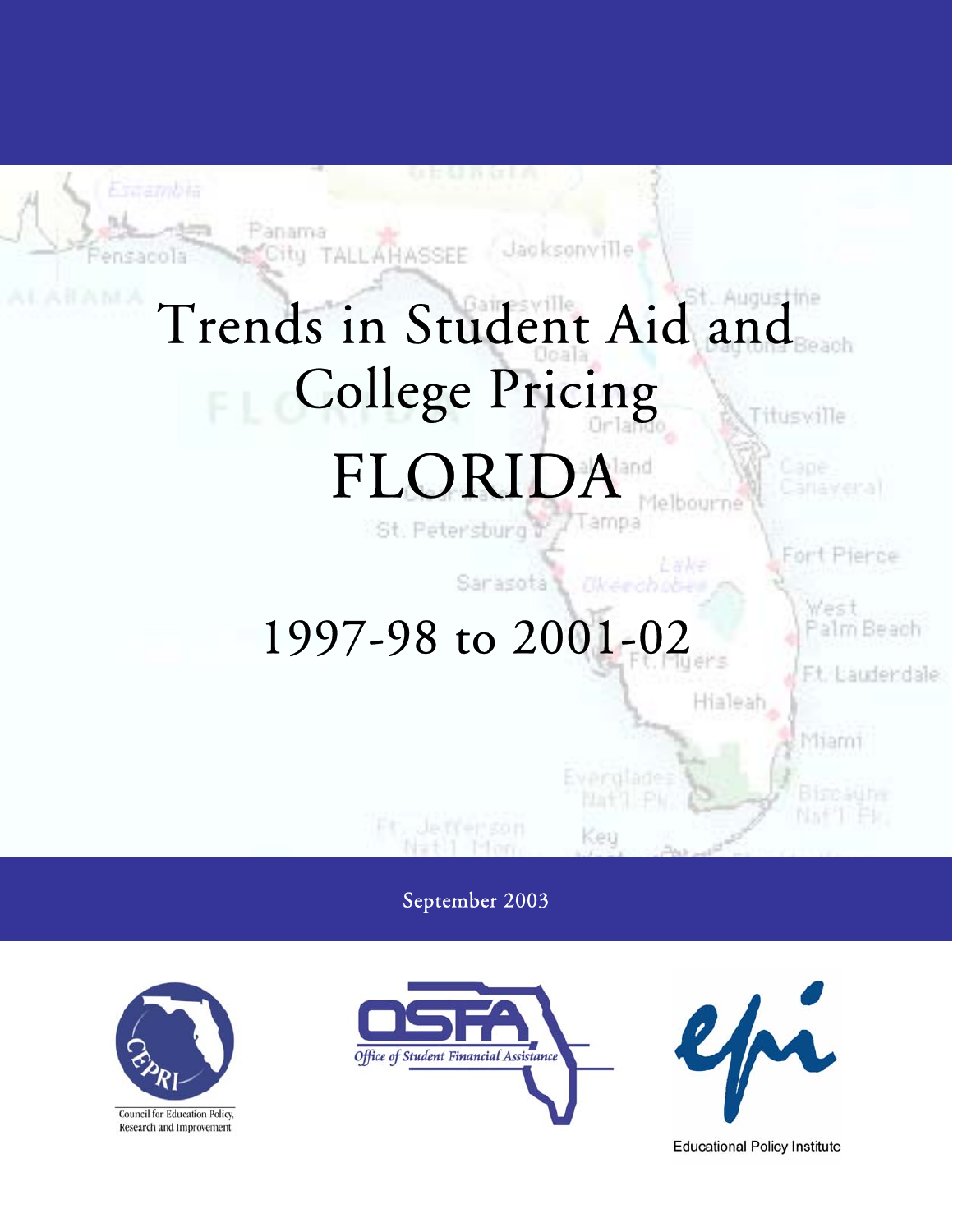# Trends in Student Aid and College Pricing FLORIDA

# 1997-98 to 2001-02

September 2003



Council for Education Policy, Research and Improvement





**Educational Policy Institute**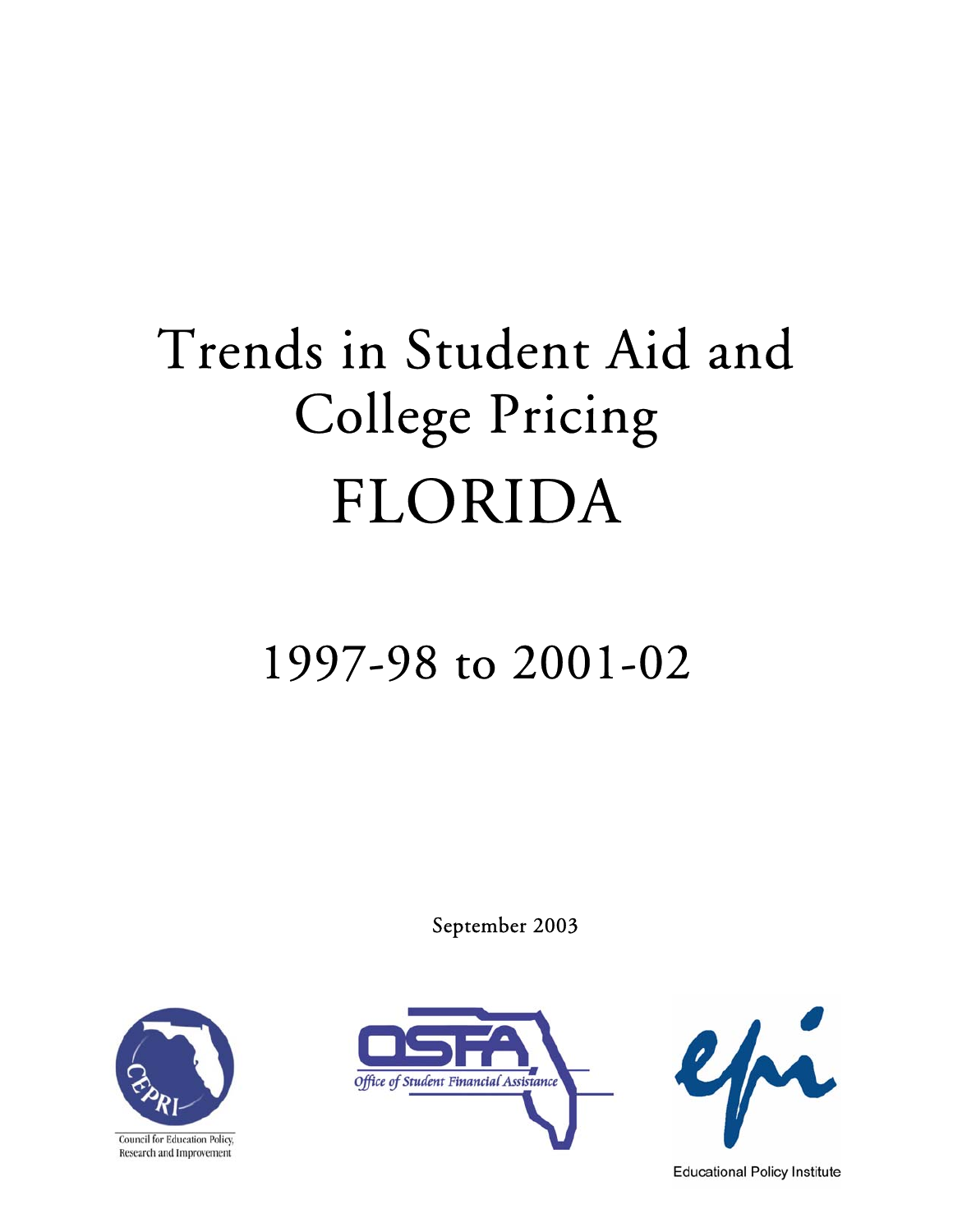# **THE ORGANIZATIONS**

The Council for Educational Policy Research and Improvement (CEPRI) is a citizen board for independent policy analysis and research. It is housed under the Office of Legislative Services. The Council is required by the Legislature (Chapters 2001-170, Laws of Florida) to conduct and review educational research, provide independent analysis on educational progress, and provide evaluation of education issues of statewide concern. CEPRI is located in the state capital of Tallahassee, Florida. (www.cepri.state.fl.us)

The Office of Student Financial Assistance (OSFA) is the division within the Florida Department of Education that administers state and federal financial aid programs to institutions and students. The office has two major functions. First, it serves as the Guaranty Agency for the Federal Family Education Loan Program for the state of Florida. Second, it administers the state's scholarship and grant programs. Guaranty agencies throughout the nation are designed to administer the federal education loan program at regional levels as authorized through the amended Higher Education Act of 1965.The federal loan program is an insurance program promising lenders reimbursement for student loans if the borrowers fail to repay. Through the state scholarship and grant program, OSFA administers the delivery of state funded need- and non-need-based awards to eligible Florida postsecondary students. OSFA is located in the state capital of Tallahassee, Florida. (www.floridastudentfinancialaid.org)

The Educational Policy Institute, Inc. (EPI) is a non-profit, non-governmental organization dedicated to policy-based research on educational opportunity for all students. Headquartered in the Washington, DC-metropolitan area, with satellite centers in Los Angeles and Toronto, the mission of EPI is to impact the development and implementation of public policy and educational practice through high-level research and analysis. EPI is directed by Dr. Watson Scott Swail, who previously co-directed the College Board's annual *Trends in Student Aid* and *Trends in College Pricing* reports. (www.educationalpolicy.org)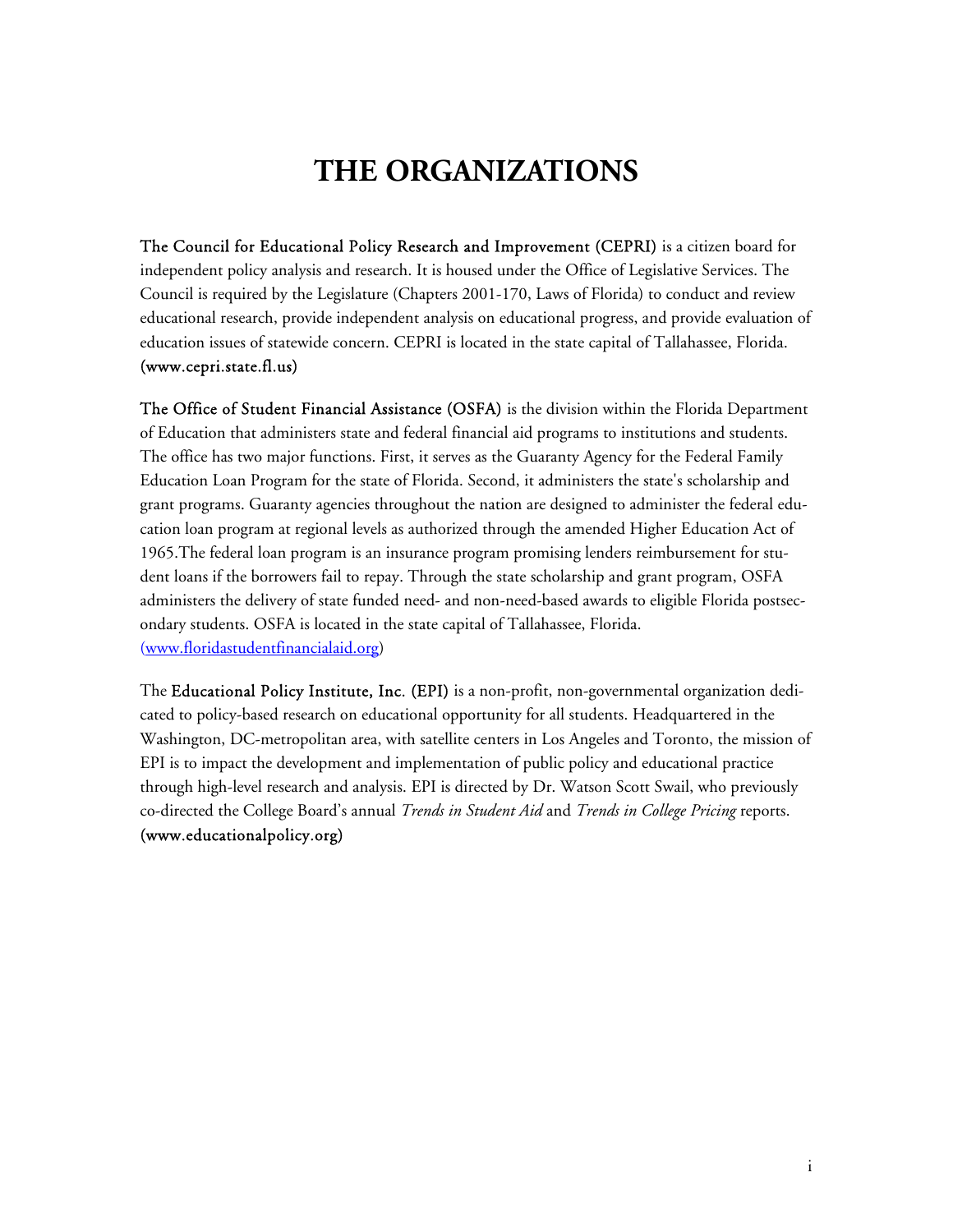# **ACKNOWLEDGEMENTS**

This report is the result of a tremendous amount of effort on the part of several dedicated professionals who work at the federal, state, and institutional levels. The Council for Education Policy, Research and Improvement is grateful to the individuals and organizations who offered their advice and assistance throughout the conduct of this study.

Watson Scott Swail, President of the Educational Policy Institute, provided overall leadership for this project, and was in charge of the collection and analysis of data, as well as the final written report. Dr. Swail's initial feasibility visit was made possible by a "Changing Direction" grant from the Western Interstate Commission on Higher Education, funded by the Lumina Foundation for Education.

The study would not have been possible without the enthusiastic support of Theresa Antworth, Director of State Programs in the Office of Student Financial Assistance. She provided data and editorial feedback, and secured funding for the project with departmental support of Wayne Pierson, the Florida Department of Education's Chief Financial Officer, and Janie Westberry, Bureau Chief.

Direction for the project during the initial design phase was provided by several individuals, including Jay Pfeiffer, the Florida Department of Education's Director of Education Information and Accountability; Bill Spiers of Tallahassee Community College; Darryl Marshall of Florida State University; Leonard Gude of the University of South Florida; the Florida Association of Student Financial Administrators; and staff from the Florida Legislature and Governor's office.

Staff of the U.S. Department of Education graciously provided information on federal aid programs: Maria Rojtman (Federal Loan Programs), Steve Carter (Pell Grant), and Mary Miller (Federal Campus-Based Programs).

Various postsecondary sector representatives provided data and offered invaluable feedback throughout this effort: George Perkins and Jim Kersh (state universities); Pat Windham, Gary Yancey, and Howard Campbell (community colleges); Lynda Hartnig and Patti Askins (Office of Workforce Education); Cecil Kidd (Florida Association of Postsecondary Schools and Colleges); and Micah Williams and the late Senator George Kirkpatrick (Independent Colleges and Universities of Florida).

Tanya Riley of CEPRI had the unenviable but necessary job of entering the data for analysis. She faithfully checked and re-checked the numbers until they were right.

Finally, numerous financial aid administrators, budget officers, and institutional researchers at individual state universities, private institutions, community colleges, and technical centers completed our survey, providing detailed information at the institution level. The questions they raised along the way strengthened the final product.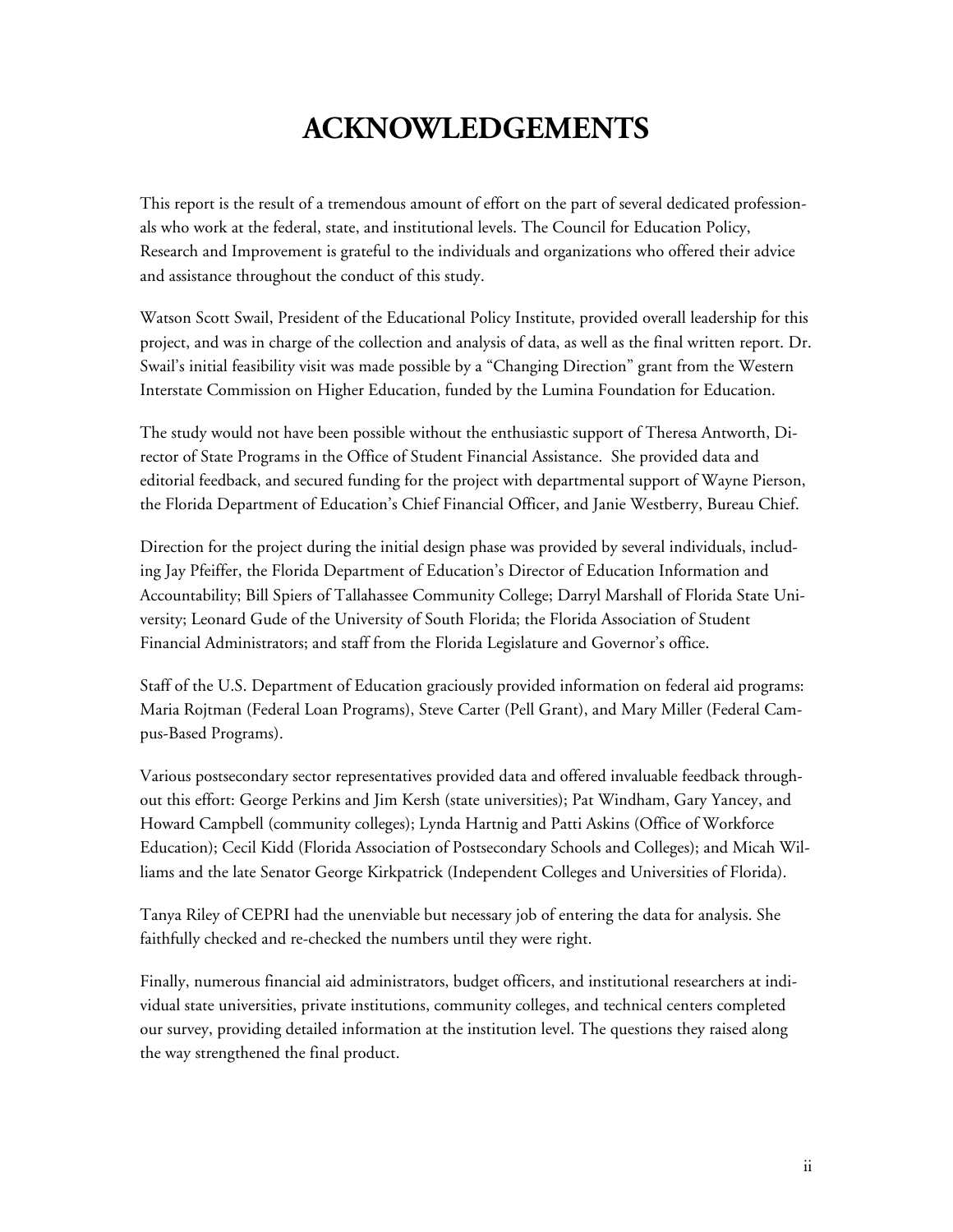# **TABLE OF CONTENTS**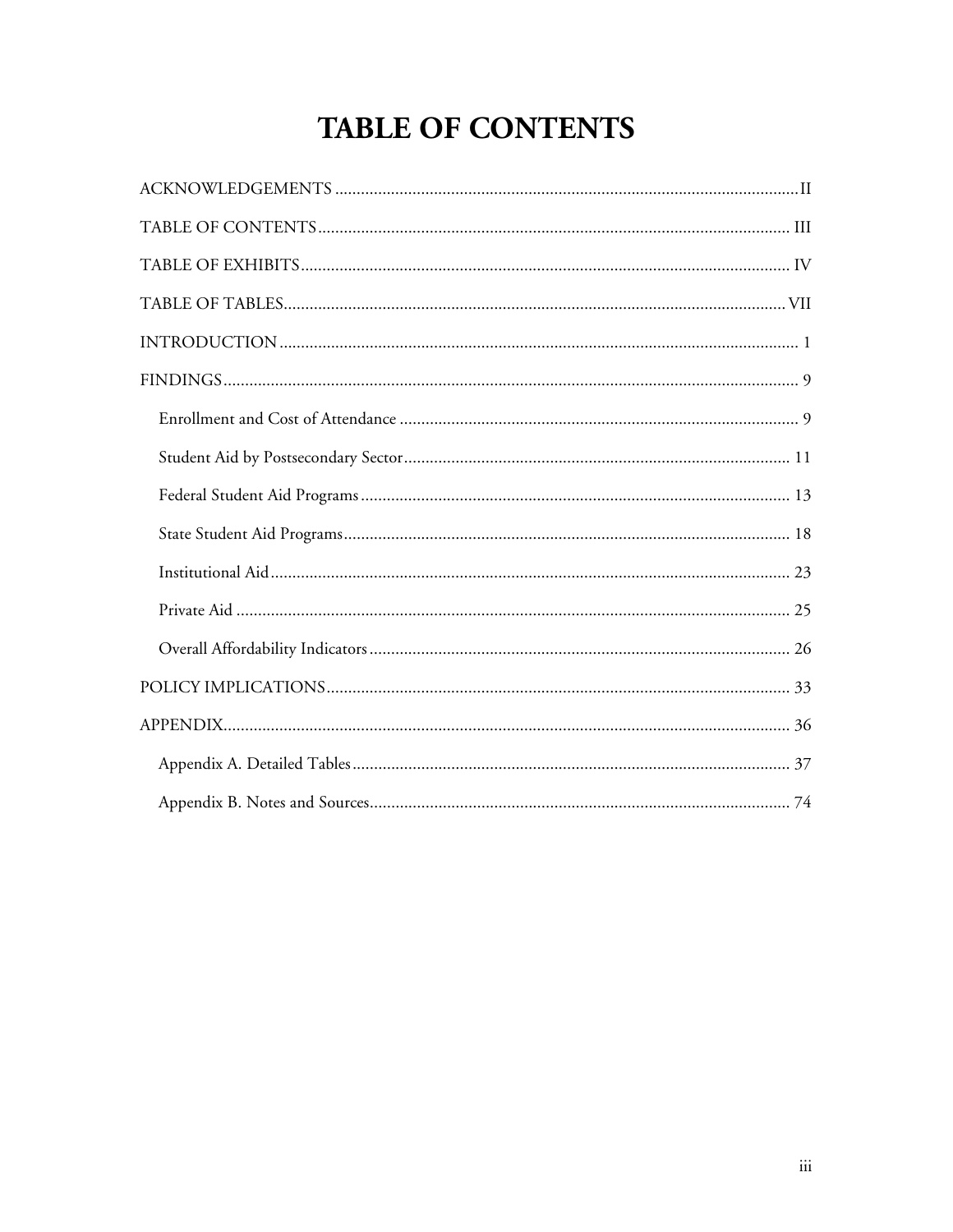# **TABLE OF EXHIBITS**

| Exhibit 1.  |                                                                                     |
|-------------|-------------------------------------------------------------------------------------|
| Exhibit 2.  | Florida FTE percentage growth by institutional sector, 1997-98 to 2001-02  9        |
| Exhibit 3.  | Enrollment-weighted tuition and fee charges for Florida public institutions,        |
| Exhibit 4.  | Enrollment-weighted cost of attendance charges for SUS and ICUF institutions,       |
| Exhibit 5.  | Distribution of aid to students attending all Florida postsecondary institutions,   |
| Exhibit 6.  | Aid volume at all Florida postsecondary institutions, by aid program, 1997-98       |
| Exhibit 7.  | Distribution of Aid to Students Attending All Florida Public Postsecondary          |
| Exhibit 8.  | Aid volume at Florida Public Postsecondary Institutions, by Aid Program,            |
| Exhibit 9.  | Aid volume at ICUF institutions, by Aid Program, 1997-98 to 2001-02                 |
| Exhibit 10. | Pell Grant volume at Florida postsecondary institutions, by sector, 1997-98 to      |
| Exhibit 11. | Pell Grant recipients at Florida postsecondary institutions, by sector, 2001-02  13 |
| Exhibit 12. | Average Pell Grant at Florida institutions, 1997-98 and 2001-02 (constant           |
| Exhibit 13. | Ratio of Pell Grant recipients versus total FTE, by sector, 2001-02 14              |
| Exhibit 14. | Campus-based aid volume and number of recipients, by program type, 2001-0214        |
| Exhibit 15. | Federal loan volume at Florida postsecondary institutions, by sector, 1997-98 to    |
| Exhibit 16. | Federal Unsubsidized Loan recipients at Florida postsecondary institutions, by      |
| Exhibit 17. | Average Unsubsidized Loan at selected Florida institutions, 1997-98 and 2001-       |
| Exhibit 18. | Percent change in unsubsidized loan volume, recipients, and average loan, by        |
| Exhibit 19. | Federal Subsidized Loan recipients at Florida postsecondary institutions, by        |
| Exhibit 20. | Average Subsidized Loan at selected Florida institutions, 1997-98 and 2001-02       |
| Exhibit 21. | Percent change in subsidized loan volume, recipients, and average loan, by          |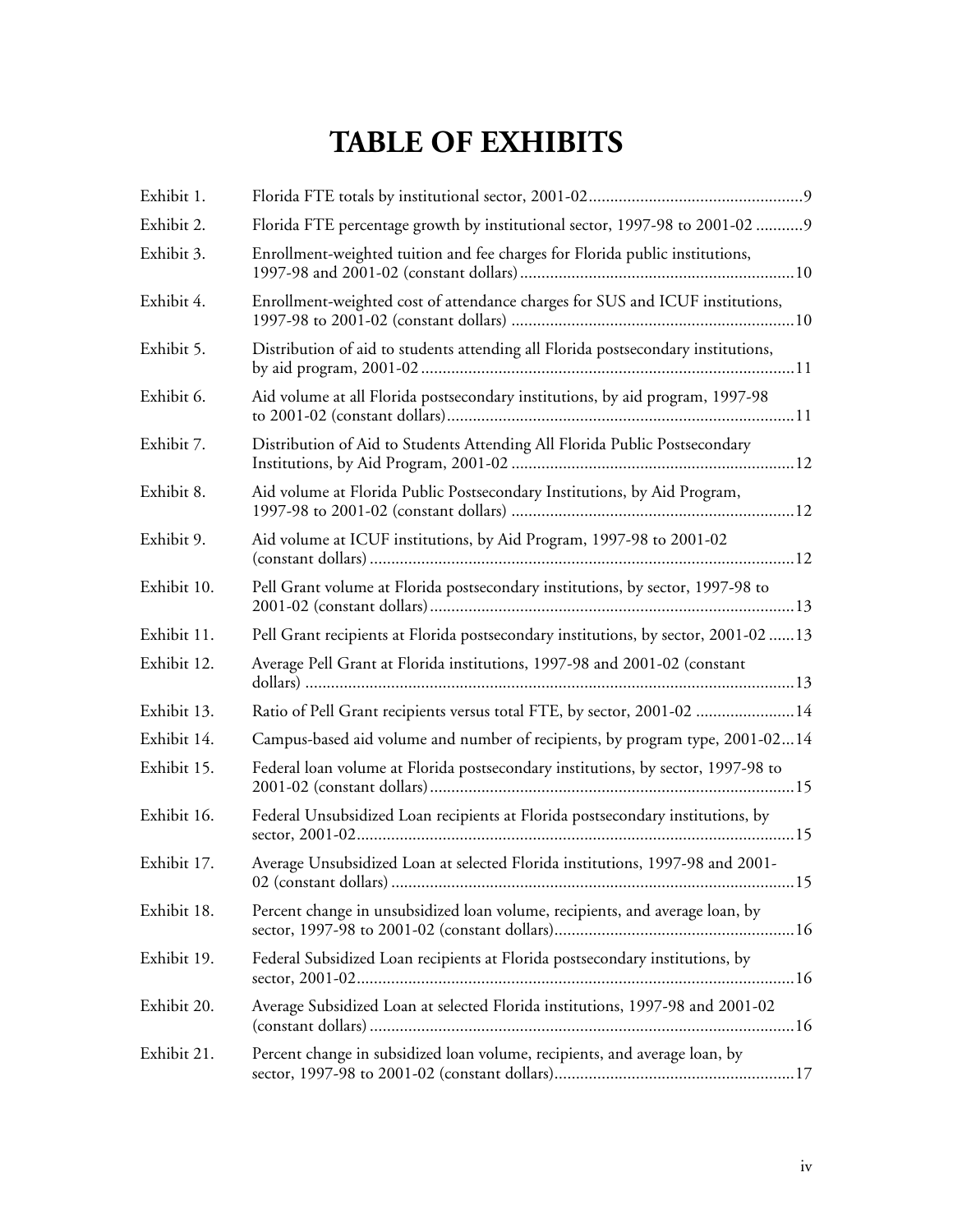| Exhibit 22. | Percent change in PLUS loan volume, recipients, and average loan, by sector,        |
|-------------|-------------------------------------------------------------------------------------|
| Exhibit 23. |                                                                                     |
| Exhibit 24. | Bright Futures volume at Florida postsecondary institutions, by sector, 1997-98     |
| Exhibit 25. | Bright Futures recipients at Florida postsecondary institutions, by sector, 1997-   |
| Exhibit 26. | Average Bright Futures grant at Florida institutions, 1997-98 and 2001-02           |
| Exhibit 27. | FSAG volume at Florida postsecondary institutions, by sector, 1997-98 to            |
| Exhibit 28. | FSAG aid recipients at Florida postsecondary institutions, by sector, 2001-0220     |
| Exhibit 29. | Average FSAG grant at Florida institutions, 1997-98 and 2001-02 (constant           |
| Exhibit 30. | Average FRAG grant at ICUF institutions, 1997-98 and 2001-02 (constant              |
| Exhibit 31. | Dual Enrollment - Recipients and Total Volume, 1997-98 to 2001-02                   |
| Exhibit 32. | Dual Enrollment - Volume and recipients by institution type, 2001-0221              |
| Exhibit 33. | Early Admissions - Recipients and Total Volume (in thousands), 1997-98 to           |
| Exhibit 34. | Statewide Student Aid Fee - Total aid and number of recipients, 1997-98 to          |
| Exhibit 35. |                                                                                     |
| Exhibit 36. | Institutional Fee Waivers - 1997-98 to 2001-02 (constant dollars) 23                |
| Exhibit 37. | Institutional Fee Waivers, total volume and number of recipients, SUS, FCC,         |
| Exhibit 38. | Institutional need- and non-need-based aid volume, 1997-98 to 2001-02<br>$\dots$ 24 |
| Exhibit 39. | Private aid distributed to students at SUS and ICUF schools, 1997-98 to 2001-       |
| Exhibit 40. | Tuition and fee charges as a percentage of median household income for Florida      |
| Exhibit 41. | Cost of attendance as a percentage of median household income for Florida           |
| Exhibit 42. | Five-year percent change in tuition and fee charges, median family income, and      |
| Exhibit 43. | Average total aid per FTE at Florida institutions, 1997-98 and 2001-02              |
| Exhibit 44. | Percent of grant aid versus total grant and loan aid, by sector, 2001-02 28         |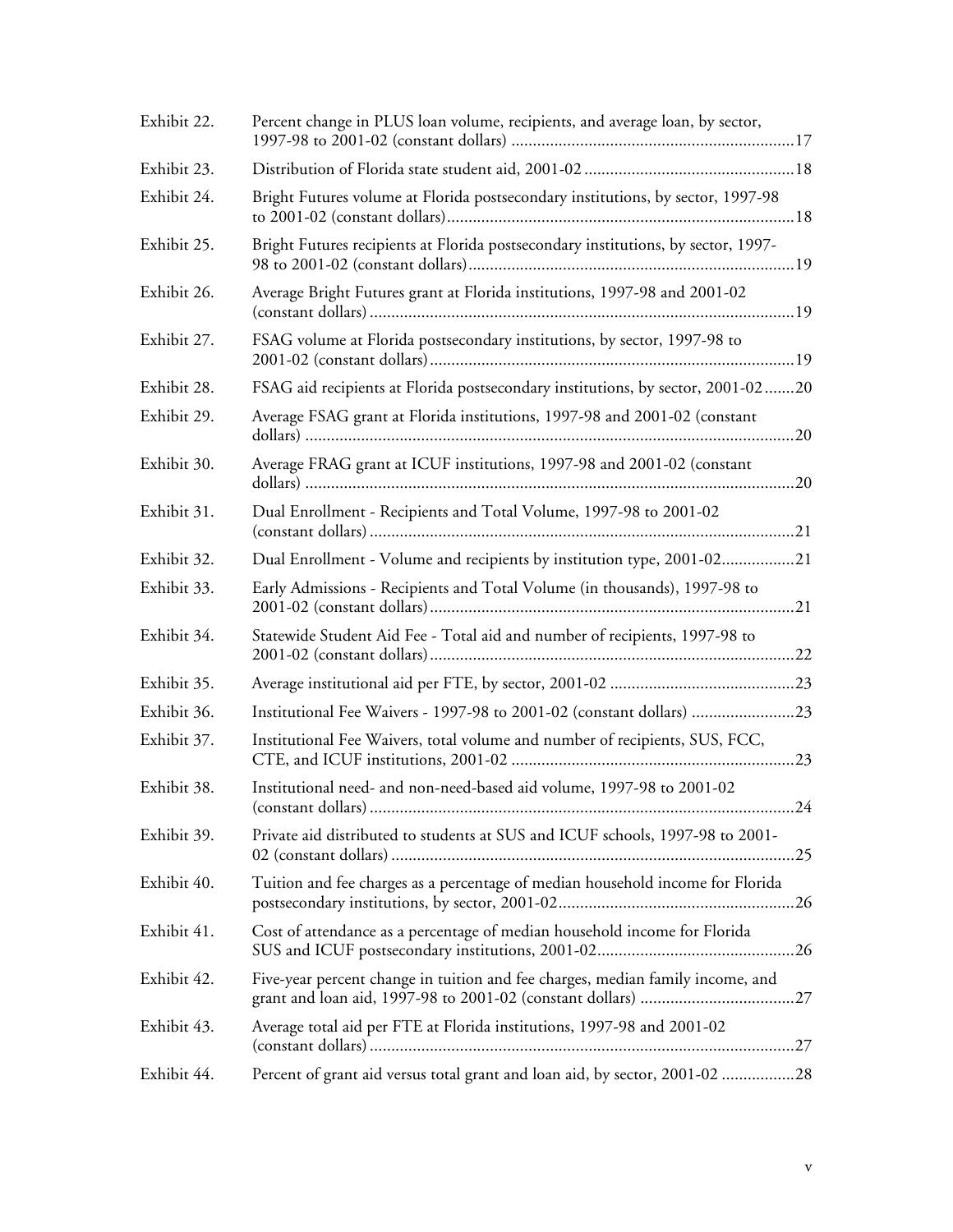| Exhibit 45. | Average grant aid per FTE at Florida institutions, 1997-98 and 2001-02        |  |
|-------------|-------------------------------------------------------------------------------|--|
| Exhibit 46. | Average loan aid per FTE at Florida institutions, 1997-98 and 2001-02         |  |
| Exhibit 47. | Combined federal and state grant and loan aid per FTE student, by grants and  |  |
| Exhibit 48. | Percent of need-based student aid versus total aid, by sector, 2001-0229      |  |
| Exhibit 49. | Average need-based aid per FTE at Florida institutions, 1997-98 and 2001-02   |  |
| Exhibit 50. | Average non-need-based aid per FTE at Florida institutions, 1997-98 and 2001- |  |
| Exhibit 51. | Average cost of attendance* (COA), average COA minus grant aid per FTE,       |  |
| Exhibit 52. | Need-based aid state grant aid per FTE versus total state grant per FTE among |  |
| Exhibit 53. | Comparison among the 10 largest states, in terms of FTE counts, by various    |  |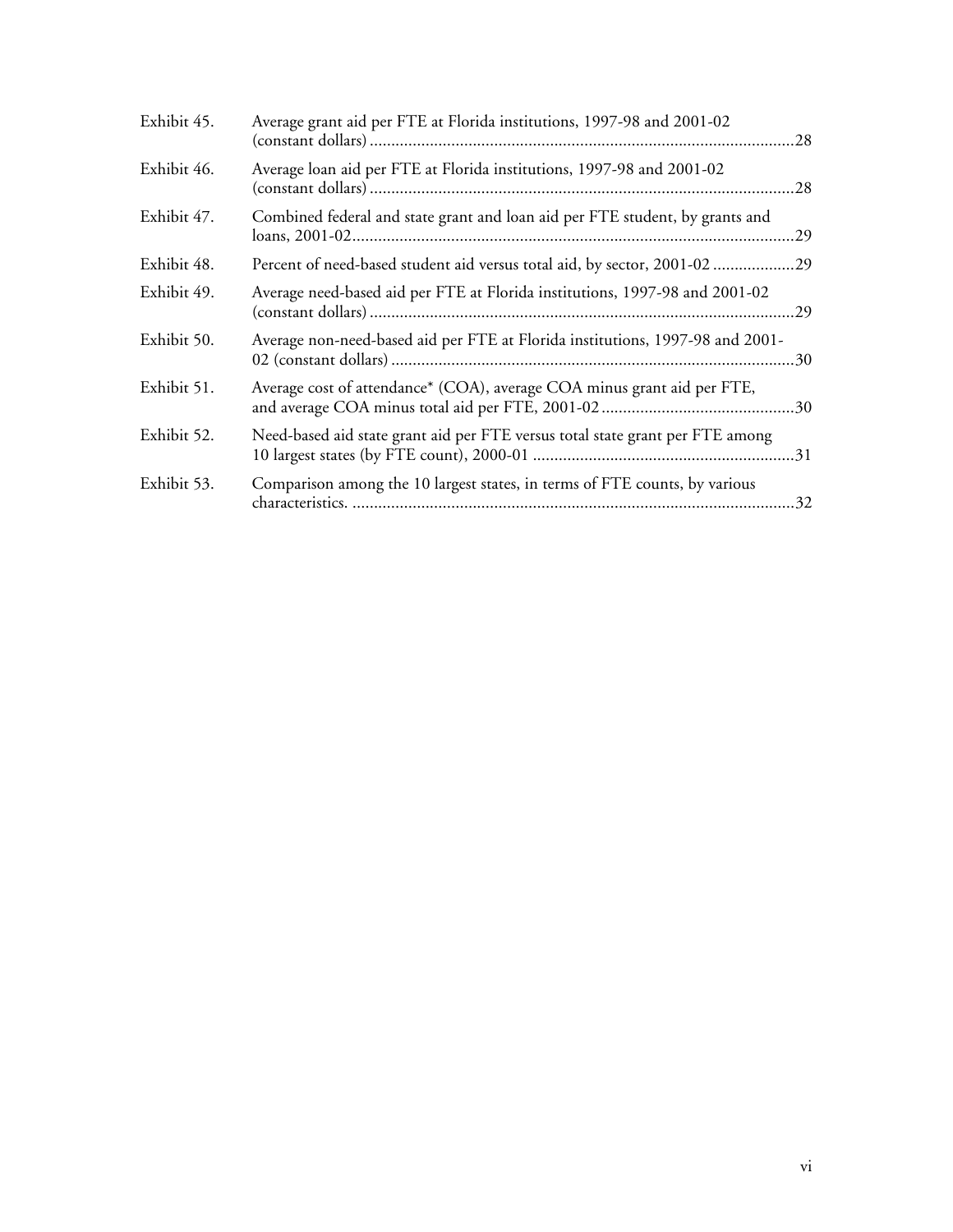# **TABLE OF TABLES**

| Table 1.  | Student enrollment at Florida institutions of higher education, by institution<br>type, attendance status, and undergraduate, graduate, and total enrollment,                                                                                           |
|-----------|---------------------------------------------------------------------------------------------------------------------------------------------------------------------------------------------------------------------------------------------------------|
| Table 2.  | Average undergraduate tuition, fees, cost of attendance, and income of Florida<br>residents, in current and constant dollars, 1997-98 to 2001-0239                                                                                                      |
| Table 3.  | Student aid awarded to students at all Florida postsecondary institutions, by                                                                                                                                                                           |
| Table 4.  | Student aid awarded to students at public Florida postsecondary institutions, by                                                                                                                                                                        |
| Table 5.  | Number of recipients and total aid awarded to students at Florida State<br>University System (SUS) institutions, by program, in constant dollars, 1997-98                                                                                               |
| Table 6.  | Student aid awarded to students at Florida Community Colleges (FCC), by                                                                                                                                                                                 |
| Table 7.  | Student aid awarded to students at Florida District Postsecondary Career &<br>Technical Education (CTE) Centers, by specific program, in constant dollars,                                                                                              |
| Table 8.  | Student aid awarded to students at Independent Colleges and Universities of<br>Florida (ICUF) institutions, by program, in constant dollars, 1997-98 to 2001-                                                                                           |
| Table 9.  | Student aid awarded to students at FAPSC Institutions, by program, in constant                                                                                                                                                                          |
| Table 10. | Student aid awarded to students at other Florida Private Colleges, by program,                                                                                                                                                                          |
| Table 11. | Total aid volume in current and constant dollars, total average aid per FTE, and<br>percent distribution of total aid, by institutional sector and type, 1997-98 to                                                                                     |
| Table 12. | Total Pell Grant volume in current and constant dollars, number of recipients<br>(unduplicated), average aid per Pell Recipient, average aid per FTE, and percent<br>distribution of total Pell Grant aid, by institutional sector and type, 1997-98 to |
| Table 13. | Total FFEL (all programs) volume in current and constant dollars, average aid<br>per FTE, and percent distribution of aid, by institutional sector and type, 1997-                                                                                      |
| Table 14. | Total FFEL unsubsidized volume in current and constant dollars, number of<br>recipients, average aid per recipient, average aid per FTE, and percent<br>distribution of aid, by institutional sector and type, 1997-98 to 2001-0252                     |
| Table 15. | Total FFEL subsidized volume in current and constant dollars, number of<br>recipients, aver-age aid per recipient, average aid per FTE, and percent<br>distribution of aid, by institutional sector and type, 1997-98 to 2001-0254                      |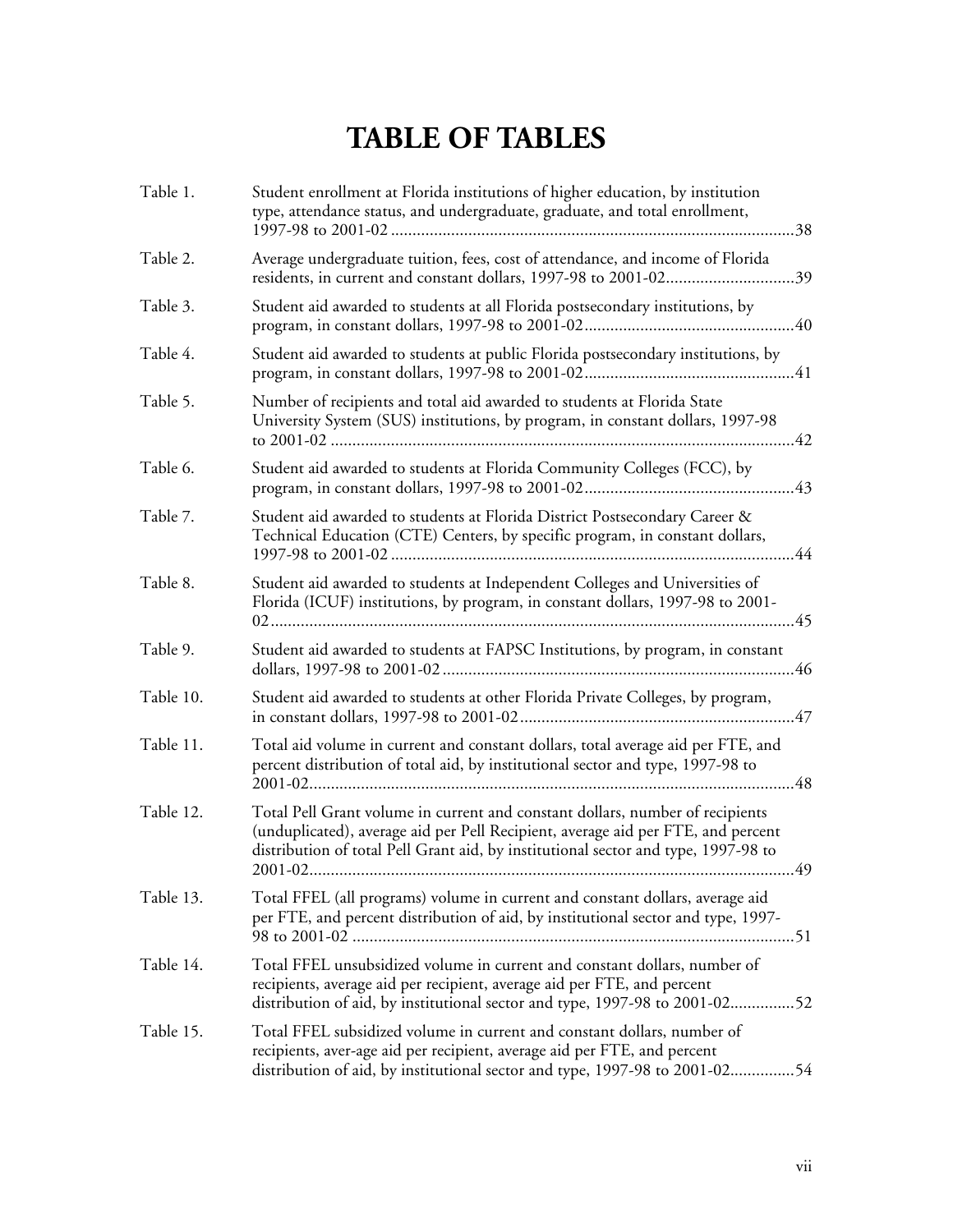| Table 16. | Total PLUS volume in current and constant dollars, number of recipients,<br>average aid per recipient, average aid per FTE, and percent distribution of aid,                                                                             |
|-----------|------------------------------------------------------------------------------------------------------------------------------------------------------------------------------------------------------------------------------------------|
| Table 17. | Total Campus-Based Program volume in current and constant dollars, number<br>of recipients, average aid per recipient, average aid per FTE, and percent<br>distribution of aid, by institutional sector and type, 1997-98 to 2001-0258   |
| Table 18. | Total Bright Futures Program volume in current and constant dollars, number<br>of recipients, average aid per recipient, average aid per FTE, and percent<br>distribution of aid, by institutional sector and type, 1997-98 to 2001-0259 |
| Table 19. | Total FSAG volume in current and constant dollars, number of recipients,<br>average aid per recipient, average aid per FTE, and percent distribution of aid,                                                                             |
| Table 20. | Total FRAG volume in current and constant dollars, number of recipients,<br>average aid per recipient, average aid per FTE, and percent distribution of aid,                                                                             |
| Table 21. | Total need-based aid volume in current and constant dollars, average aid per<br>FTE, and percent distribution of aid, by institutional sector and type, 1997-98                                                                          |
| Table 22. | Total non-need-based aid volume in current and constant dollars, average aid<br>per FTE, and percent distribution of aid, by institutional sector and type, 1997-                                                                        |
| Table 23. | Total grant aid volume in current and constant dollars, average aid per FTE,<br>and percent distribution of aid, by institutional sector and type, 1997-98 to                                                                            |
| Table 24. | Total loan aid volume in current and constant dollars, average aid per FTE, and<br>percent distribution of aid, by institutional sector and type, 1997-98 to 2001-                                                                       |
| Table 25. | Fee Waivers for SUS Institutions, 1997-98 to 2001-02 (Current and Constant                                                                                                                                                               |
| Table 26. | Fee Waivers for FCC Institutions, 1997-98 to 2001-02 (Current Dollars)69                                                                                                                                                                 |
| Table 27. | Fee Waivers for FCC Institutions, 1997-98 to 2001-02 (Constant Dollars)70                                                                                                                                                                |
| Table 28. | Need-Based State Aid Programs - Number of recipients and total aid awarded to<br>students at all Florida postsecondary institutions, by specific program, in                                                                             |
| Table 29. | Non-Need Based State Aid Programs - Number of recipients and total aid<br>awarded to students at all Florida postsecondary institutions, by specific                                                                                     |
| Table 30. |                                                                                                                                                                                                                                          |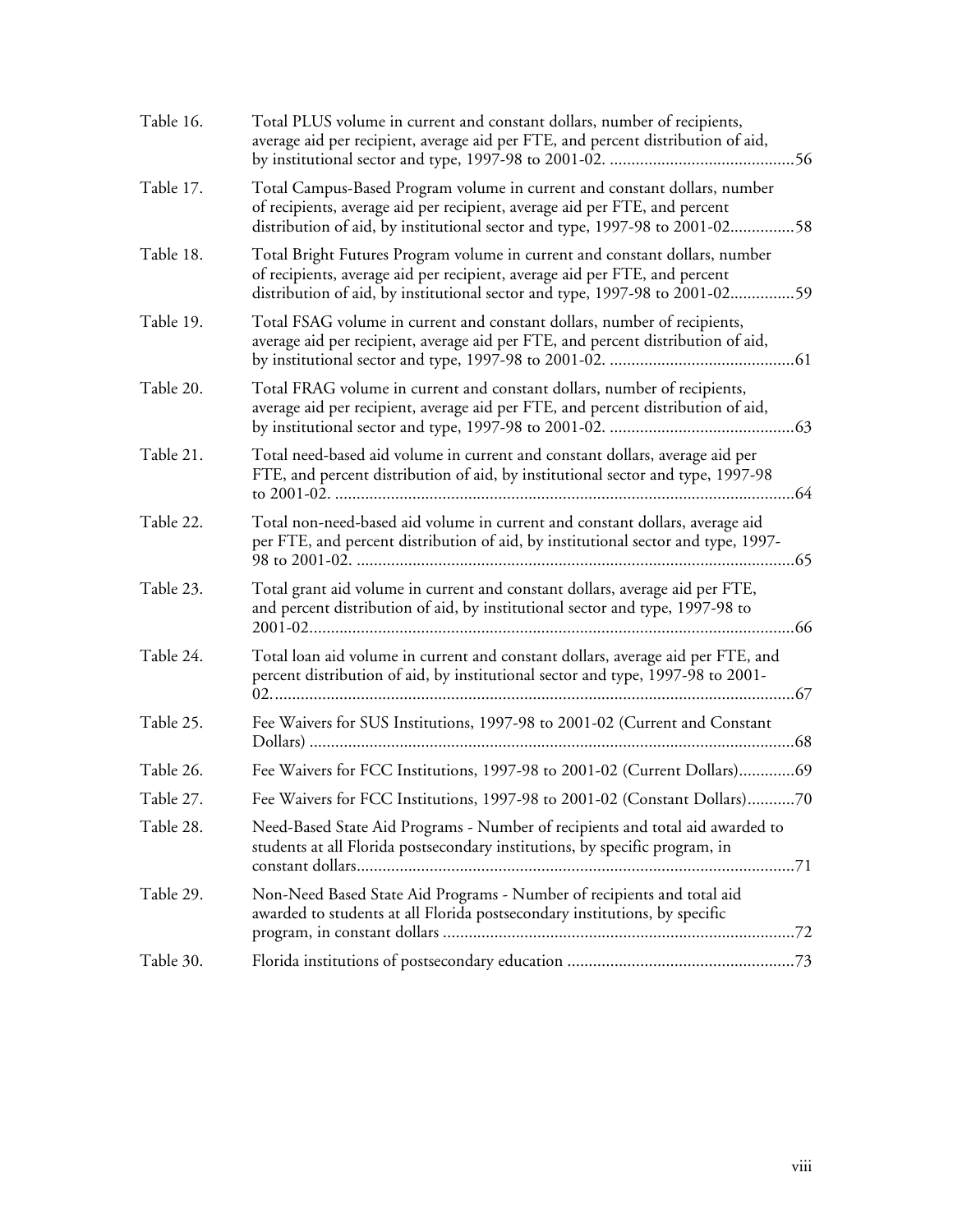# **INTRODUCTION**

The state policy context for Florida's financial aid program is established in Section 1009.93, Florida Statutes. The objective of the state program is to "…supplement a basic national program which will provide equal access to postsecondary education to citizens of this state who have the ability and motivation to benefit from a postsecondary education." In the development of a state program to achieve this objective, it shall be the policy that:

- State student financial aid be provided primarily on the basis of financial need;
- Students receiving need-based financial aid be expected to contribute toward their cost of education through self-help resources such as savings, work, and loans;
- Student financial aid be available to state residents for attendance at accredited public or private institutions of higher education in this state;
- Student financial aid be provided for all levels of postsecondary education; and
- State student financial aid be administered by a central state agency.

This document establishes the parameter that the purpose of the state aid program is to supplement the national program and introduces the concept of a "shared responsibility" for financing postsecondary education. Further, it establishes the primacy of need-based aid. Finally, it makes clear that students at all levels and sectors of postsecondary education are to be served.

The goal of this report is to provide the most complete accounting to date of the amounts and types of financial aid that were made available to students from 1997-98 to 2001-02, from all funding sources and at all levels and sectors of postsecondary education. In so doing, we will come to a better understanding of the relative contribution made by various parties that share responsibility for providing affordable and accessible postsecondary education.

This report was conceived and developed by the Council for Education Policy Research and Improvement (CEPRI) and the Florida Office of Student Financial Assistance (OSFA), in association with the Washington, DC-based Educational Policy Institute. The purpose of the project was to collect current and historical data on the costs associated with attending postsecondary education in the state of Florida, as well as the available financial aid to help students and families reduce the burden of postsecondary education.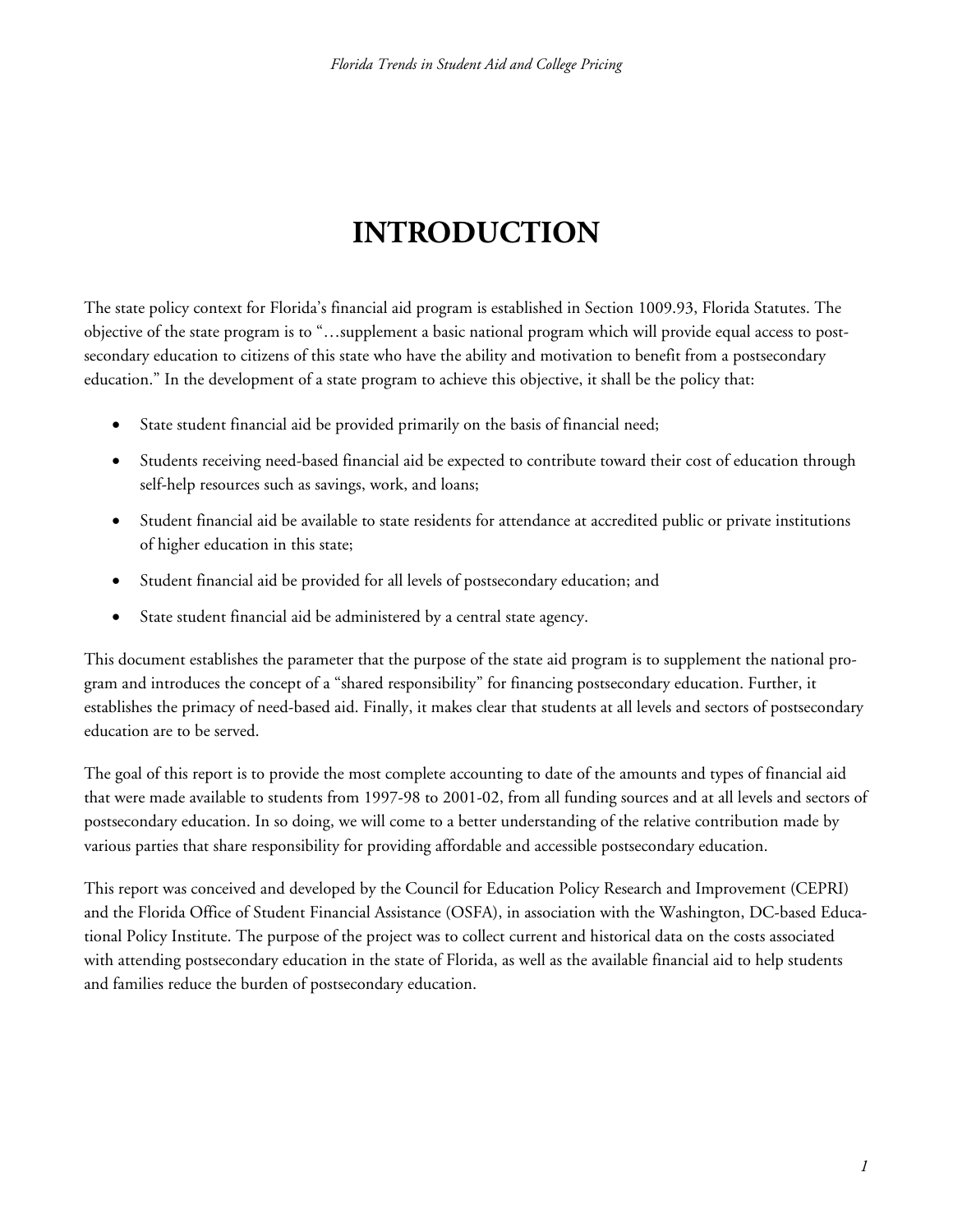What we included in this report. This report provides data on the major financial aid programs at the federal, state, and institutional levels, as well as private aid. Data are inclusive of the academic years of 1997-98 to 2001-02, and are disaggregated by the following institutional categories<sup>1</sup>:

- Florida State University System (SUS) 11 universities
- Florida Community College (FCC) system 28 colleges
- Florida School District Postsecondary Career and Technical Education (CTE) centers 50 centers on 53 campuses
- Independent Colleges and Universities of Florida (ICUF) 27 member institutions
- Florida Association of Postsecondary Schools and Colleges (FAPSC) 98 member institutions at 150 locations, and
- "Other Private" colleges and universities not affiliated with either ICUF or FAPSC associations.

What we left behind. We chose to count only the aid we were able to count. Examples of data that were unavailable for inclusion include federal education tax credits, employer-sponsored tuition payments, and veterans and military aid,. Finally, we were unable to collect data regarding private, or alternative loan aid to students from lending institutions and other private sources.

Data Sources. Data for this report were collected via a number of mechanisms. Federal data were obtained from the U.S. Department of Education, and state data were collected from the Office of Student Financial Assistance. Institutional and private data were collected via a survey designed for this project and completed by all public institutions (SUS, FCC, and CTE) and ICUF institutions.

### **LIMITATIONS**

The project team worked diligently to provide the most accurate review of student aid and affordability data possible. However, we must acknowledge the following limitations to the data collection and reporting:

Survey Accuracy. The survey designed for this project was developed by a survey team with input from representatives of each institutional sector (see Acknowledgements). To aid survey completion, a website was developed to provide timely answers to questions and clarify the data request. However, even with the careful creation of the survey and support, we cannot guarantee that all responses are completely accurate.

Undergraduate and graduate aid. This study does not consistently separate graduate and undergraduate student aid. Although some programs can be separated, not all data sources were able to do this. Thus, we must limit much of our analysis to the aggregate student body.

Federal Loan Aid. Federal loan data are delivered through two mechanisms: the Federal Family Education Loans (FFEL) program, which is delivered through loan guarantors authorized by the federal government, and through the Federal Direct Student Loan (FDSL) program, which delivers loan funding to students directly through Title IV insti-

 $\overline{a}$  $^1$  Listings of the colleges and universities are provided in Table 30, page 73.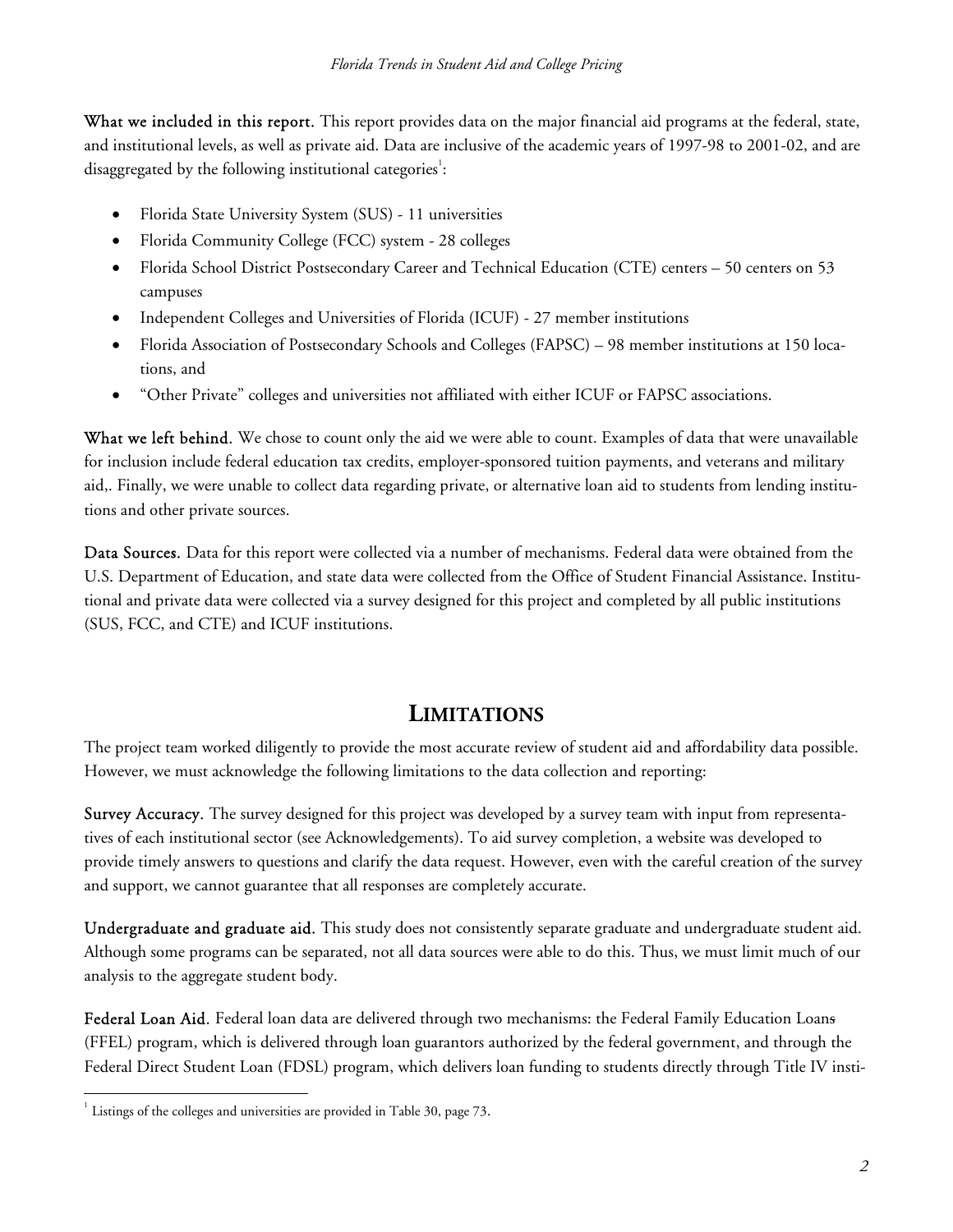tutions. In the technical supplement to this report, downloadable from the CEPRI and EPI web sites, we have separated the two programs. However, the two programs were aggregated in this main report to provide a focus on the amount of aid and number of recipients, rather than the mechanisms used to provide that aid to students.

State Aid. Florida has more state aid programs than any other state in the union. Through the Office of Student Financial Assistance (OSFA), we were able to collect data for all state programs over the five-year period reviewed in this report. However, due to the size and scope of this report, we have not supplied all details on all programs in this main report, with the exception of Bright Futures, FSAG, and FRAG programs. Table 28 and Table 29 provide aggregatelevel data on each of the state programs administered by OSFA. Details by institution sector and type will be provided in a technical supplement, to be made available online or from the CEPRI office upon request.

### **READING THIS REPORT**

This report is divided into two major sections. The main body of this report provides a descriptive analysis of the data collected in this study, complete with charts to illustrate student aid developments in Florida. All fiscal trends are provided in constant, or inflation-adjusted, dollars to provide an accurate comparison across years. Further information on this calculation can be found in Appendix B.

The appendix of the report provides detailed tables for each institutional sector and for the major aid programs. Tables are provided in both current and constant dollars.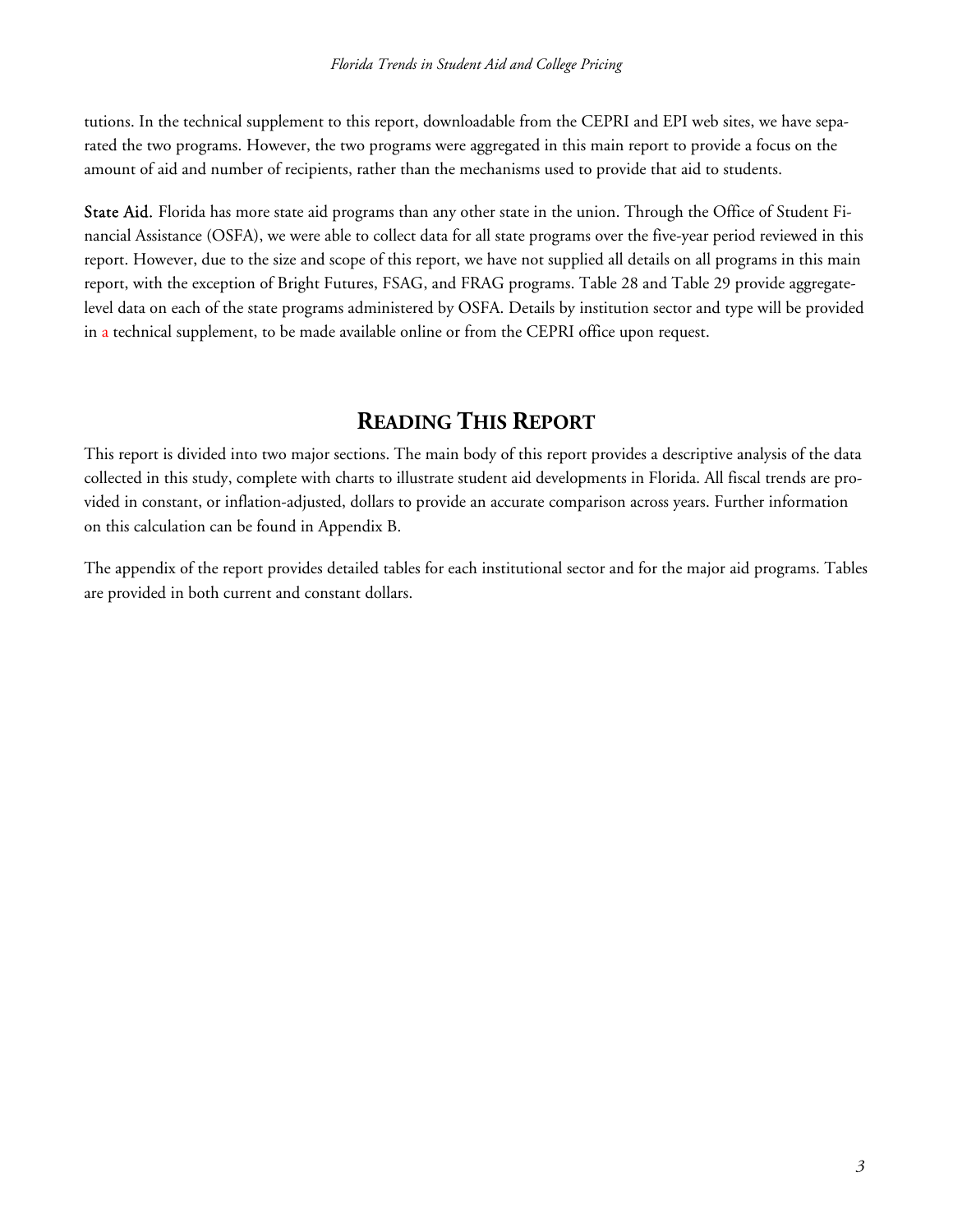# **HIGHLIGHTS**

**ENROLLMENT**. According to the National Center for Education Statistics, over 684,000 students were enrolled at the postsecondary level in the state of Florida in 1999, four-fifths at a publicly-funded institution. Between 1997-98 and 2001-02, FTE (full-time equivalent) enrollment in Florida grew 22 percent to 517,953. Forty-one percent of this enrollment was in Florida Community Colleges (FCC), 25 percent State University System (SUS), and 12 percent Independent Colleges and Universities of Florida (ICUF). A greater percentage of Florida students enroll part-time and at community colleges than is the case nationally.

**TUITION AND FEES**. Tuition and required fee charges at Florida postsecondary institutions ranged from \$1,472 for FCC students in 2001-02, to \$15,681 for ICUF students. SUS students faced charges of \$2,465, compared to \$1,630 for Career and Technical Education (CTE) students. Florida Association of Postsecondary Schools and Colleges (FAPSC) and other private schools average \$6,023 and \$7,983, respectively.

Increases in tuition and fees between 1997-98 and 2001-02 varied greatly. SUS tuition and fees increased 18 percent, 7 percent at FCC, and 60 percent at CTE centers. ICUF charges rose 15 percent, translating into an additional \$1,988 per year, the highest dollar increase. FAPSC institutions realized a \$1,143, or 23 percent, increase.

**COST OF ATTENDANCE**. Total cost of attendance charges for the SUS were \$12,058 in 2001-02, up 14 percent from 1997-98, compared to \$24,838 for ICUF institutions, an increase of 13 percent.

**TOTAL STUDENT AID**. Statewide, student aid totaled \$4.1 billion in 2001-02, half in the form of federal loans and 70 percent, or \$2.9 billion, from federal sources. State aid accounted for 10 percent (\$407 million) of the total, while institutional aid accounted for 14 percent, or \$583 million.

Total student aid in the state increased by 47 percent, after adjusting for inflation, between 1997-98 and 2001-02. Thirty-eight percent of all aid in the state, regardless of source, went to ICUF students (\$1.5 billion), and 32 percent (1.3 billion) went to SUS students. Together, public institutions received 48 percent of all student aid (1.9 billion).

**PELL GRANTS**. In 2001-02, \$555 million in Pell Grants were distributed to Florida postsecondary students, a 59 percent increase (\$207 million) since 1997-98. During that year, 257,000 Florida students received a Pell Grant, averaging \$2,158 per recipient. FCC had the largest number of Pell Grant recipients (112,874) and one-fifth attended SUS institutions.

**CAMPUS-BASED AID**. Aid from the three federal campus-based aid programs totaled over \$93 million in 2001-02, an increase of 9 percent since 1997-98. Most campus-based aid went to ICUF students (39 percent), 31 percent to SUS and 20 percent to FCC students in 2001-02. Supplemental Educational Opportunity Grants (SEOG): \$35,444,602 to 52,425 students, averaging \$676 per student. Perkins Loans: \$25 million to 14,000 students, averaging \$1,823 per recipient. Federal Work Study (FWS): \$33 million to 20,161 Florida students, averaging \$1,635.

**FEDERAL LOANS**. Total loan volume in Florida grew to \$2.1 billion in 2001-02, from \$1.6 billion in 1997-98, accounting for half of the total student aid pie. The greatest share of this volume, \$809 million, went to students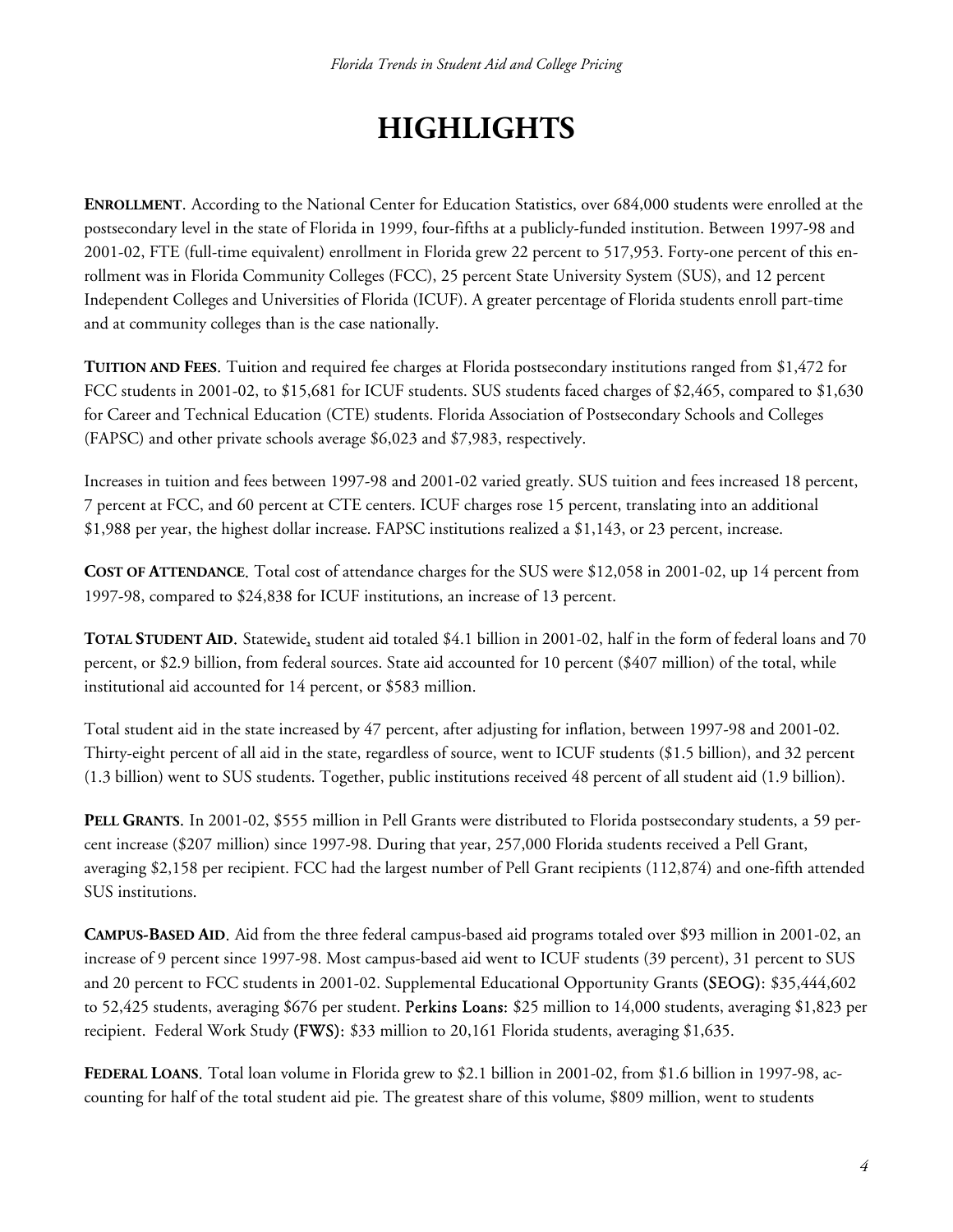attending ICUF schools, who require the most loan aid due to the higher cost of those institutions. SUS students accounted for the second highest federal loan total, \$659 million, followed by FAPSC students (\$381 million).

**FEDERAL UNSUBSIDIZED LOANS**. Half (\$1 billion) of all federal loans distributed in Florida during 2001-02 were unsubsidized. Approximately 230,000 Florida students received an unsubsidized loan in 2001-02, averaging \$4,505. SUS institutions distributed more unsubsidized loans than any other sector (72,230), averaging \$4,944 per recipient. The 54,638 ICUF students borrowed, on average, \$6,485 in unsubsidized loans. The unsubsidized program grew by 20 percent (inflation adjusted) between 1997-98 and 2001-02.

**FEDERAL SUBSIDIZED LOANS**. The subsidized program is similar in size to the unsubsidized program in Florida (\$944 million). In total, there were 169,811 subsidized borrowers in 2001-02, averaging \$5,556. As with unsubsidized loans, most of the subsidized borrowers attended SUS schools (54,039), with an average loan of \$5,032, and 42,900 ICUF borrowers averaged \$9,367. The subsidized program grew by 56 percent (inflation adjusted) between 1997-98 and 2001-02.

**PLUS LOANS**. The smallest of the federal loan programs, over 16,000 PLUS loans were distributed in 2001-02, averaging \$8,935 per recipient. Over two-thirds of the PLUS volume and recipients were equally distributed between ICUF and FAPSC institutions, averaging above \$10,000 per recipient. The PLUS program grew by 28 percent (inflation adjusted) between 1997-98 and 2001-02.

**STATE AID PROGRAMS**. The State of Florida provided \$407 million, or 10 percent of total aid, to students in 2001- 02, an increase of 47 percent (constant dollars) since 1997-98. Two thirds of this aid, or \$246 million, was classified as non-need-based aid, referring to the award criteria, not students' use of the aid. There are 30 student financial aid programs operated through the Office of Student Financial Assistance (OSFA) in Tallahassee, 3 of which account for 85 percent of all state aid:

**BRIGHT FUTURES**. This merit-based program, legislated in 1997, accounted for almost half of all state aid (\$175 million) in 2001-02, providing over 100,000 awards, averaging \$1,744 per award. Approximately three-quarters of Bright Futures awards and funding went to SUS students.

**FLORIDA STUDENT ASSISTANCE GRANT**. FSAG is a need-based program consisting of three separate programs available to undergraduate students. In total, \$73 million in FSAG grants were provided to students during the 2001-02 academic year, averaging \$923 per recipient.

**FLORIDA RESIDENT ACCESS GRANT**. FRAG provided \$70 million to 31,000 students attending private, non-profit institutions in Florida during the 2001-02 academic year. The average FRAG grant that year was \$2,214, up from \$1,508 in 1997-98.

**INSTITUTIONAL AID**. In total, \$583 million in institutional aid was awarded in 2001-02, a 50 percent increase since 1997-98. Over half of all institutional aid was awarded to ICUF students (53 percent), 34 percent to SUS students, and 13 percent to FCC students.

Most of institutional aid is provided through fee waivers to students. Over 113,000 fee waivers were provided in 2001-02, totaling \$163 million and averaging \$1,435 per recipient. The volume of fee waivers grew by 38 percent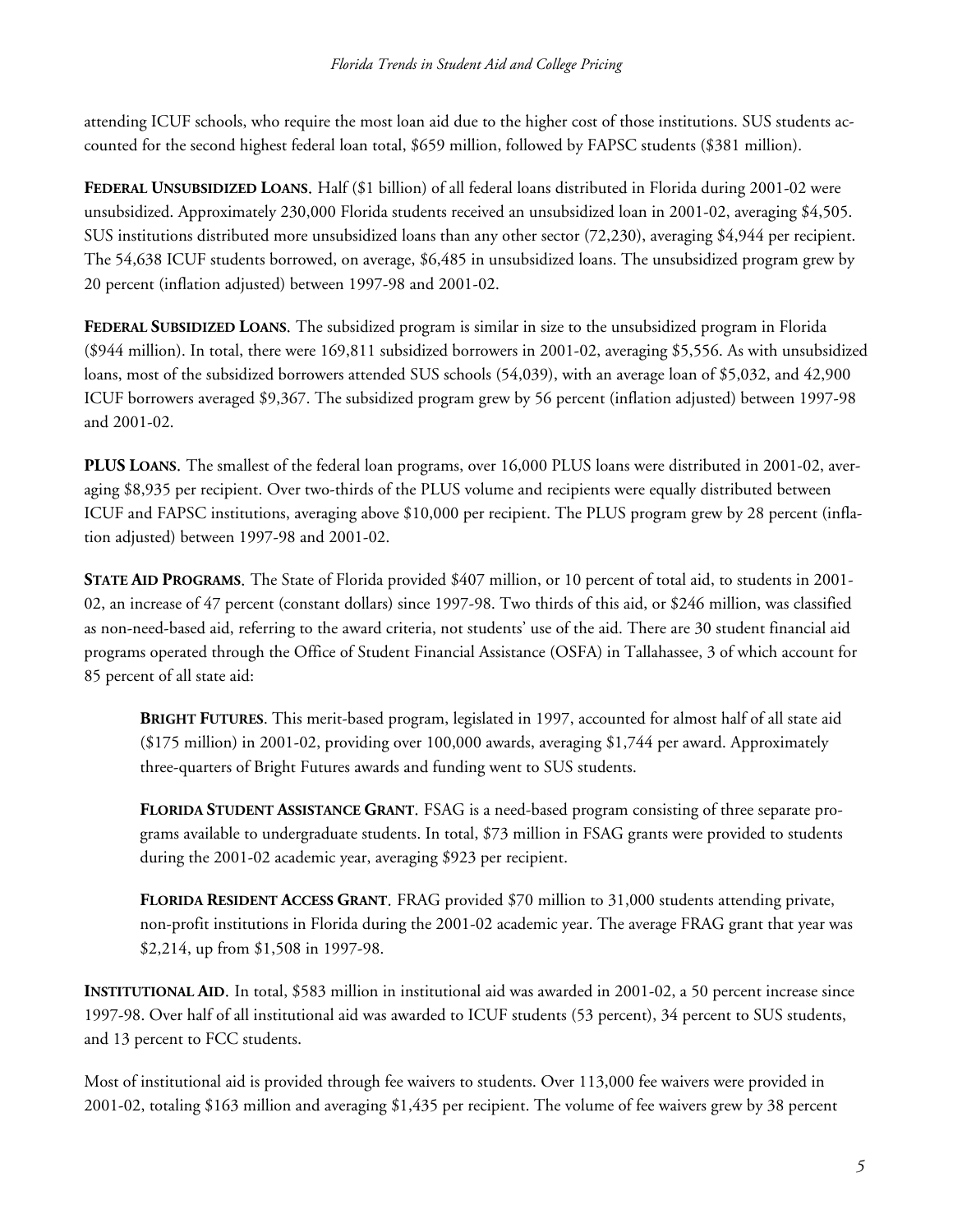(inflation adjusted) between 1997-98 and 2001-02, while the number of waivers increased by 133 percent. Most fee waivers were granted to FCC students (59,031), followed by SUS (39,893). ICUF institutions granted only 4,238 fee waivers.

**PRIVATE AID.** Aid from private sources outside of the institution (but including institutional foundations) accounted for five percent of all student aid in the state of Florida. Private aid doubled in constant dollars between 1997-98 and 2001-02 to \$184 million, and 58 percent can be attributed to ICUF schools, with the remainder at SUS.

**OVERALL AFFORDABILITY INDICATORS**. Comparing the costs associated with attending postsecondary education with the median household income (MHI) of Floridians provides one measure of affordability. In Florida, tuition and fee charges at public institutions required between 4 and 7 percent of MHI in 2001-02, a relatively small cost-toincome ratio. Comparatively, FAPSC institutions required 16.5 percent and ICUF schools required 43.1 percent of MHI. Total cost of attendance (TCA) at four-year institutions raises the cost-to-income ratio significantly. At SUS institutions (TCA - \$12,058), the ratio becomes one-to-three, and two-to-three at ICUF institutions (TCA - \$24, 838).

Between 1997-98 and 2001-02, tuition and fee charges rose 18 percent at SUS, 7 percent at FCC, 60 percent at CTE schools, and ICUF schools 16 percent. Comparatively, median family income rose 2 percent. To partially make up the difference, grant aid rose 26 percent. However, loan aid rose 63 percent during this time, providing further burdens on students.

**AID PER UNDERGRADUATE FTE**. In total, Florida students (FTE) averaged \$7,835 in student aid in 2001-02, up from \$6,501 in 1997-98, an increase of 20 percent after controlling for inflation. ICUF students received the highest average aid (\$23,197). SUS students averaged \$9,854, while FCC students averaged \$2,988.

**GRANTS VERSUS LOANS**. Public institutions provided a higher percentage of grant aid versus loan aid. CTE students were almost exclusively grant-aided, while 65 percent of FCC aid and 40 percent of SUS aid were grant-based. Onethird of ICUF aid was grant-based, but ICUF students received the most grant aid per student (\$6,679), compared to \$3,532 for SUS students.

ICUF students also received the largest loans per FTE, averaging \$14,884, compared to \$5,257 for SUS students. Over time, the loan volume and average per FTE rose considerably at ICUF institutions (25 percent) while average loan aid per FTE decreased at SUS schools by 10 percent.

**NEED- VERSUS NON-NEED-BASED AID**. Half of all student aid in 2001-02 was need-based, but the ratio of needversus non-need-based aid varied greatly among the various sectors and institution types. SUS and FAPSC institutions hovered close to the 50 percent mark, while CTE (85 percent) and FCC (69 percent) institutions were predominantly need-based. ICUF institutions provide more non-need- than need-based aid. Slightly less than 20 percent of state aid was solely based on need in 2001-02.

**NET COST.** The average out-of-pocket expenses (cost of attendance minus all aid) at SUS in 2001-02 was \$2,204 and ICUF at \$1,640. When grants (and not loans) are backed out of the equation, students attending ICUF institutions hold the greatest burden, at \$18,159 per year. Over a four-year period that would amount to approximately \$74,000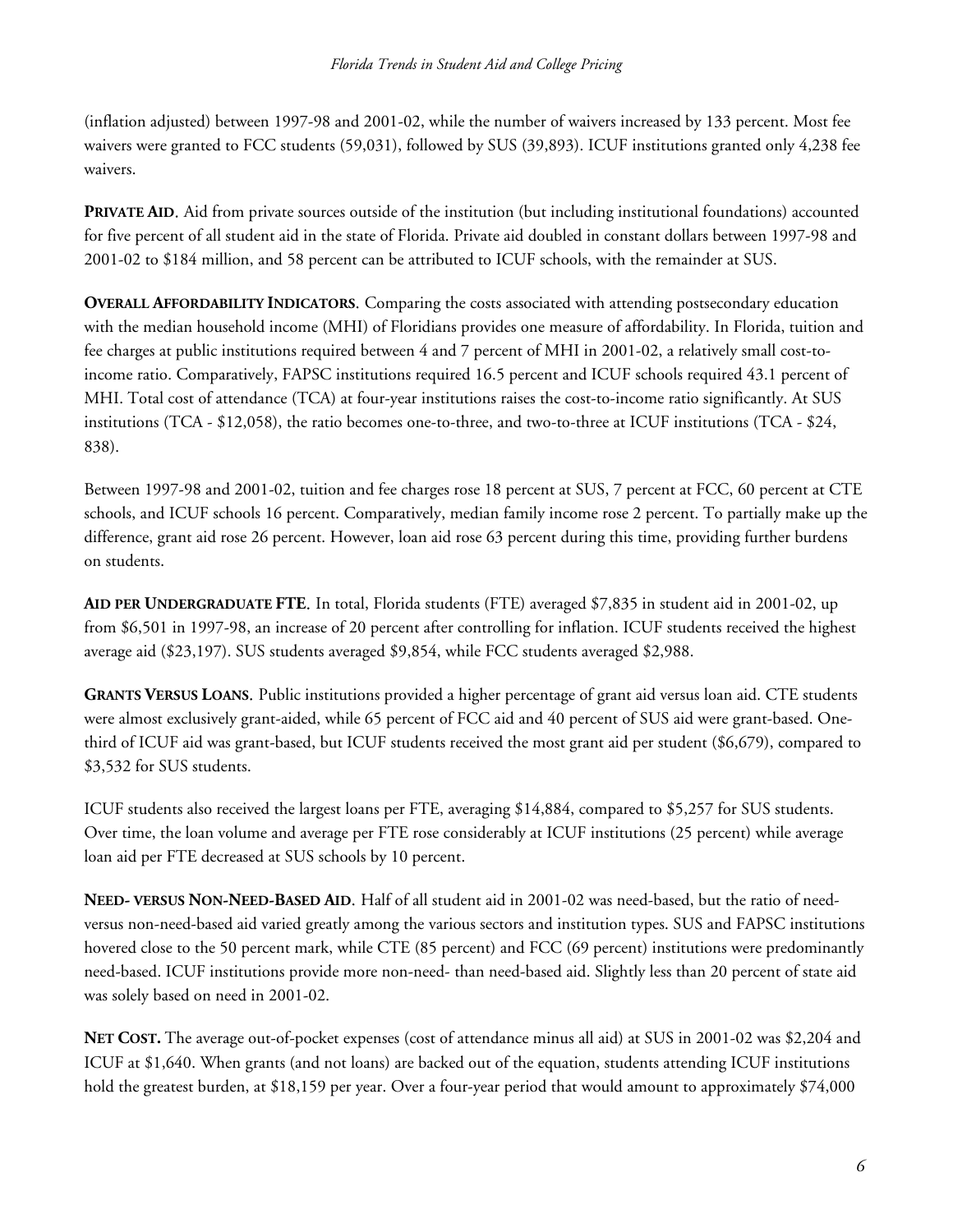in debt. Other private institutions come in at \$10,294 and SUS at \$8,527. Thus, the average degree finds an SUS student in debt to the tune of \$34,000. These comparisons do not reflect the fact that approximately 75 percent of the instructional costs for students attending public postsecondary institutions are covered by the State.

**COMPARISON WITH THE NATION.** Comparing Florida with other states which rank among the largest in the U.S., by FTE count, provides us with a reference point for how well Florida performs nationally. We found that 58 percent of Florida youth go on to postsecondary studies, ranking  $7<sup>th</sup>$  and at par with the national average. As well, Florida had the second lowest tuition and fee charge in the nation (\$2,365), behind North Carolina (\$2,299). The national average was \$3,506.

The average state grant per FTE in Florida was \$638, or  $4<sup>th</sup>$  among our cohort states. Comparatively, New York's average state grant per FTE was \$818. However, most of Florida's grant aid is in the form of non-need based grants, with need-based grant aid providing only \$139 per FTE, compared to \$794 for New York. Only 15 percent of Florida FTEs received any state need-based grant aid. New York provided similar aid to 41 percent of its FTEs.

### **SUMMARY**

In sum, we wish to answer several key questions through the data collected for this study.

Did median income keep up with increases in cost of attendance? Between 1997-98 and 2001-02, tuition increases and total cost of attendance far outstripped increases in median household income (MHI). During that fiveyear period, MHI increased only 2 percent in Florida, while the U.S. increase was just 4 percent. Comparatively, tuition increased 18 percent at SUS, 15 percent at ICUF, 7 percent at FCC, and 60 percent at CTE institutions. Nationally, tuition charges at public four year institutions increased 21 percent. Total cost of attendance for the SUS increased 14 percent and almost 13 percent at ICUF institutions.

Did aid keep up with increases in costs? Overall, aid did manage to keep up with costs. Between 1997-98 and 2001-02, loan aid increased by 63 percent and grant aid by 26 percent, compared to the costs described above. However, much of this aid was in the form of either loans or merit-based aid. Thus, students with the heaviest burden were not necessarily the recipients of this increased aid.

At which kinds of institutions do students pay the greatest share of the cost of education? The costliest institutions in Florida are the non-public, ICUF and FAPSC institutions, which ran average tuitions of \$15,681 and \$6,023, respectively. When average total aid per FTE is factored into our discussion, the out-of-pocket expenses at ICUF and SUS institutions ran \$1,640 and \$2,204, respectively. However, when net cost derived with grant aid only is calculated, ICUF students pay or borrow \$18,159 per year on average. For a four-year degree program, ICUF students must pay or borrow approximately \$74,000 for their education. Comparatively, SUS students pay or borrow \$8,527 per year, or \$34,000.

Do the various postsecondary sectors do an equal job of providing institutional aid? Institutional aid varies greatly by sector. Of the \$583 million in institutional aid awarded in 2001-02, half went to ICUF students (53 percent), 34 percent to SUS students, and 13 percent to FCC students. On average, \$4,739 in institutional aid was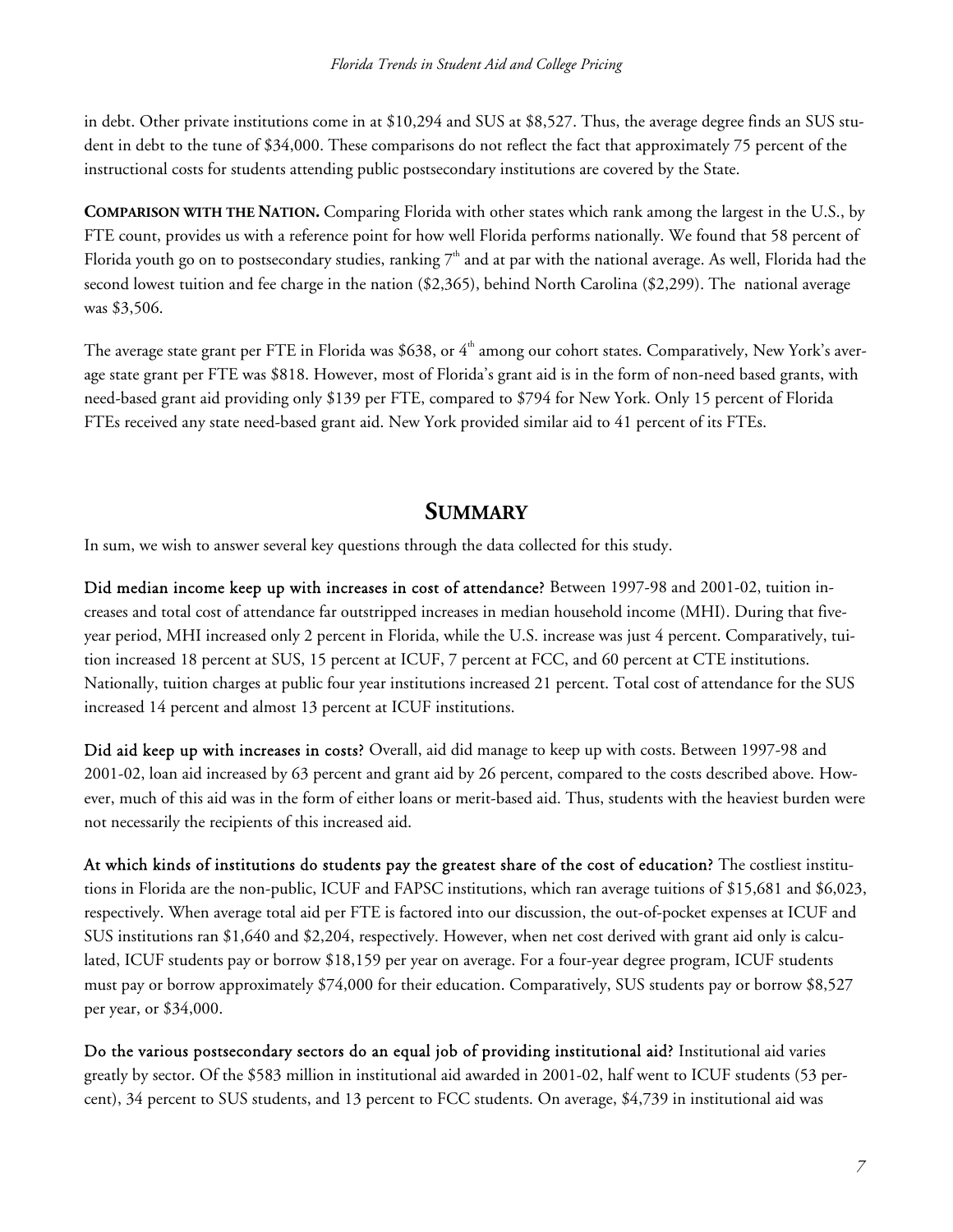awarded to ICUF students in 2001-02, the largest average amount of any Florida sector. Comparatively, SUS students received \$1,525 and FCC students \$357. CTE students received a negligible amount of institutional aid.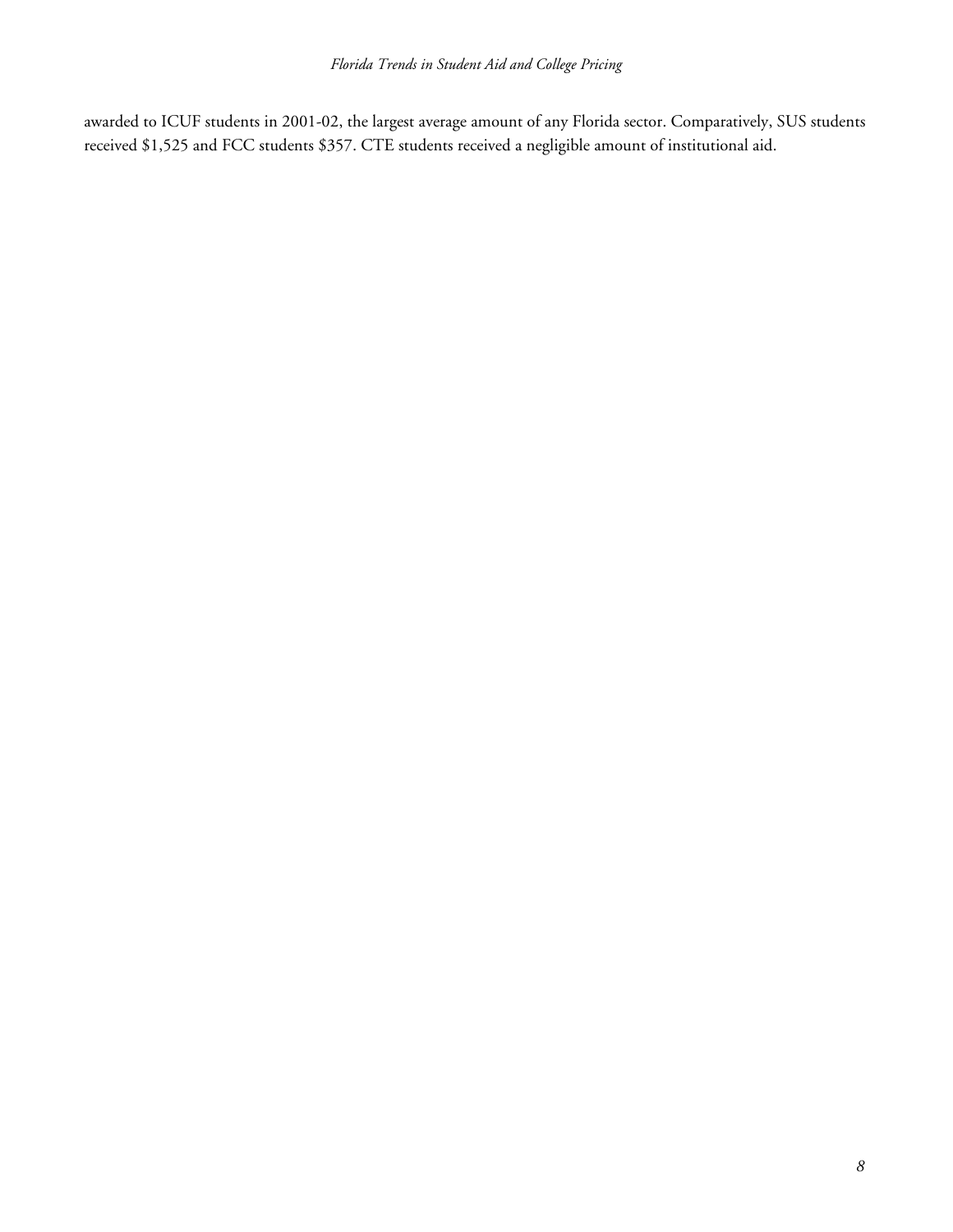## **SURVEY FINDINGS**

The following section provides general findings on various student aid components in the state of Florida. Detailed tables that coincide with the discussion and exhibits in this section may be found in the Appendix of this report.

#### **ENROLLMENT AND COST OF ATTENDANCE**

#### **POSTSECONDARY ENROLLMENT**

In 1999, over 684,000 students were enrolled at the postsecondary level in the state of Florida, four-fifths of whom enrolled in a publicly-funded institution<sup>2</sup>. This represents a three-fold increase since 1970. In terms of full-time equivalent status, there were 517,953 FTEs attending postsecondary education in Florida in 2001-02, an increase of 22 percent since the 1997-98 academic year. (Table 1).

As can be seen in Exhibit 1 and Exhibit 2, the largest percentage of students attends Florida Community Colleges (FCC). Forty-one percent of FTE students, or 213,011, attended FCC institutions in 2001-02, an increase of 16 percent since 1997-98. State university system (SUS) students account for one-quarter of FTEs in the state, a percentage that has remained constant over the past five years. Private, not-for-profit, institutions who are members of the Independent Colleges and Universities of Florida (ICUF) organization, enrolled 64,731 students in 2001-02, representing 12 percent of state postsecondary enrolment. The public career and technical education (CTE) institutions enrolled 53,564, or 10 percent of all postsecondary students. Florida Association of Postsecondary Schools and Colleges (FAPSC) institutions, which represents over 500 private career schools throughout the state, enrolled 40,833 FTEs in 2001-02, and 15,189 students attended "other private" institutions.

 $\overline{a}$ 



*Exhibit 2. Florida FTE percentage growth by institutional sector, 1997-98 to 2001-02* 



*Exhibit 1. Florida FTE totals by institutional sector, 2001-02* 

<sup>2</sup> NCES (2002). *Digest of Education Statistics 2001*. Washington, DC: US Department of Education, p. 225).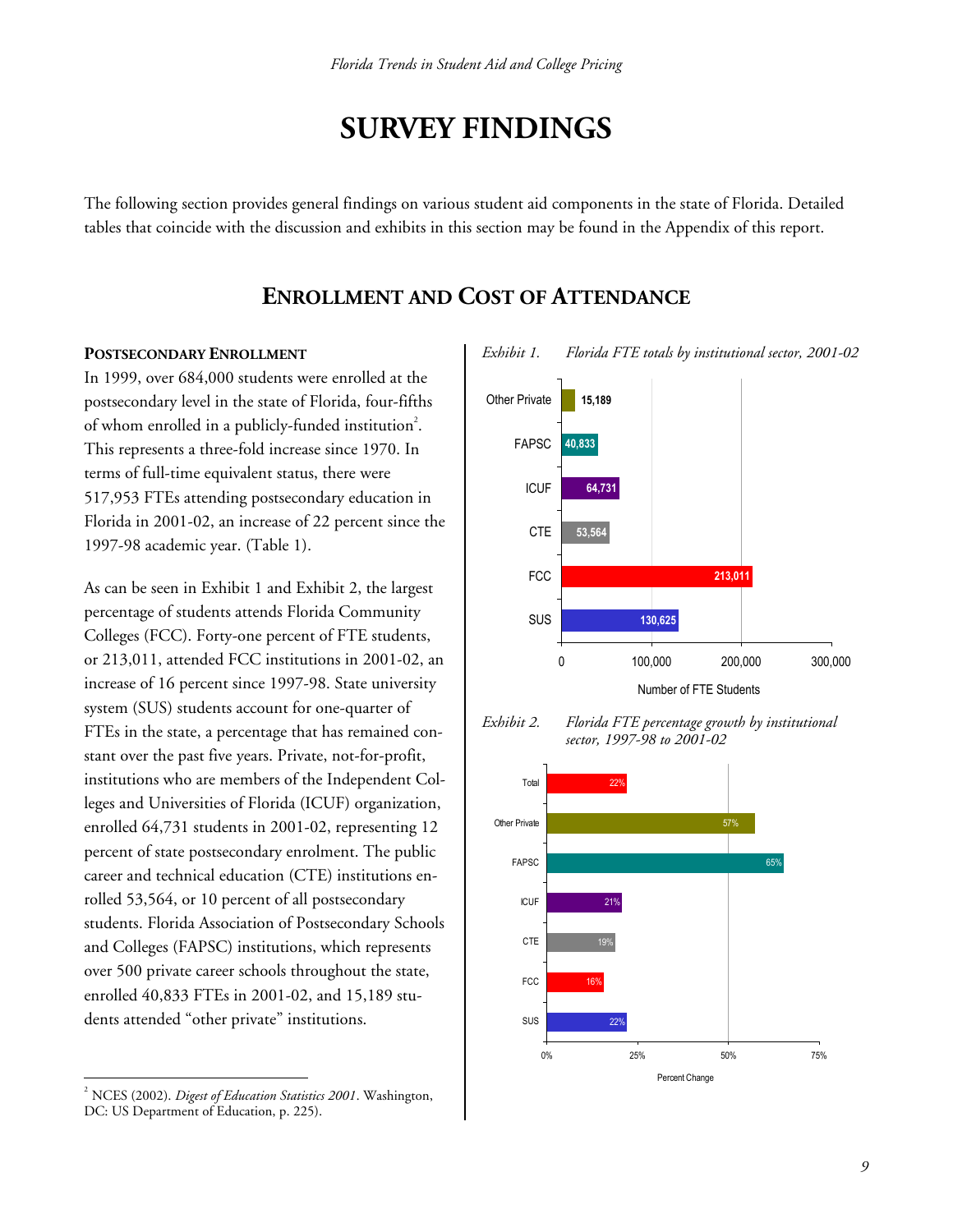#### **TUITION AND FEE CHARGES**

Tuition and fee charges at Florida postsecondary institutions ranged from \$1,472 to \$15,681 in 2001-02 (Table 2). The lowest-cost alternative for Florida students is the FCC sector, where student charges total, on average, \$1,472 per academic year. State university charges totaled \$2,465, and the third public sector, the CTE institutions, average \$1,630 per year. ICUF schools are the most costly in the state, averaging \$15,681, and FAPSC and other private institutions average \$6,023 and \$7,983, respectively.

After adjusting for inflation, the change in tuition and fee charges between 1997-98 and 2001-02 varied greatly, even within the public sector (see Exhibit 3). SUS tuition and fee charges increased 18 percent over 5 years and 7 percent at FCC institutions. A 60 percent increase at CTE schools resulted in a \$609 increase during this period, the largest dollar increase of any public institution type. This increase in technical center fees was due to a change in legislative policy, phased in over the four year period from 1997-98 to 2000-01, that increased fees from 10 percent of the cost of instruction to 25 percent.

At ICUF schools, tuition and fees increased \$1,988, or 15 percent, and FAPSC institutions realized a \$1,143 or 23 percent increase. Tuition and fees at other private institutions increased 10 percent, or \$716.

*Exhibit 3. Enrollment-weighted tuition and fee charges for Florida public institutions, 1997-98 and 2001- 02 (constant dollars)* 



#### **COST OF ATTENDANCE**

Cost of attendance charges, which include tuition, fees, room, board, books and supplies, can only be calculated accurately for SUS and ICUF schools. While students attending FCC and some other schools may reside in campus housing, most students do not. Thus we restrict this analysis to SUS and ICUF. In total, cost of attendance (COA) charges for students attending SUS institutions were \$12,058 in 2001-02, up 14 percent from 1997-98 (Exhibit 4). At ICUF institutions, total cost of attendance was \$24,838, an increase of 13 percent since 1997-98.



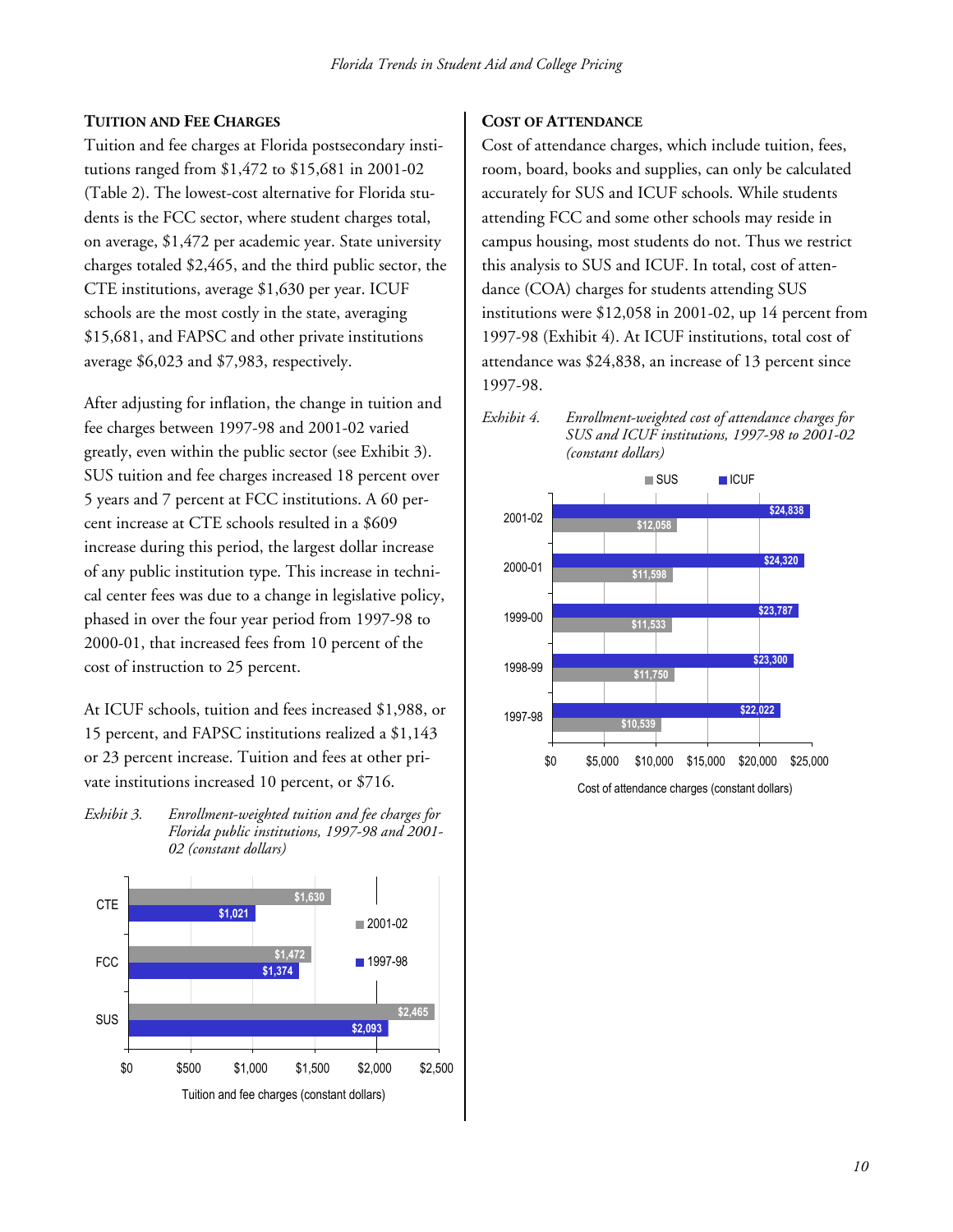### **STUDENT AID BY POSTSECONDARY SECTOR**

#### **AID ACROSS ALL SECTORS**

Statewide, student aid totaled \$4.1 billion in 2001-02 (Exhibit 5). Slightly more than half of all student aid in the state came in the form of federal loans, and approximately 70 percent, or \$2.9 billion, came from federal sources. State aid accounted for 10 percent (\$407 million) of the total, and institutional aid accounted for 14.4 percent, or \$583 million. Pell Grants provided another \$555 million in aid (13.7 percent), and private aid contributed \$215 million (5.3 percent) to total aid. Campus-based programs contributed \$93 million to students (2.3 percent) in 2001-02.

*Exhibit 5. Distribution of aid to students attending all Florida postsecondary institutions, by aid program, 2001-02* 



**TOTAL AID TO STUDENTS = \$4.1 Billion**

Since 1997-98, total student aid in the state increased by 47 percent after adjusting for inflation (Exhibit 6). The largest percentage increases were in the areas of private (145 percent) and state aid (84 percent). Most of the increases in state-based aid can be attributed to the Bright Futures program, which represented \$175 million of the \$378 million in state aid in 2001-02. The largest dollar increases occurred in the federal loan (\$541 million) and Pell Grant (\$207 million) programs. Institutional aid rose by half (53 percent) or \$201 million, and campus-based aid programs remained relatively level (9 percent increase).





Exhibit 7 illustrates the distribution of total student aid by institutional sector. Students attending ICUF institutions received 37 percent of all student aid in the state, the largest piece of the student aid pie (\$1.5 billion). SUS students received 32 percent of aid, or 1.3 billion. Together, public institutions received 48 percent of all student aid (1.9 billion), and private institutions received 52 percent of total state aid.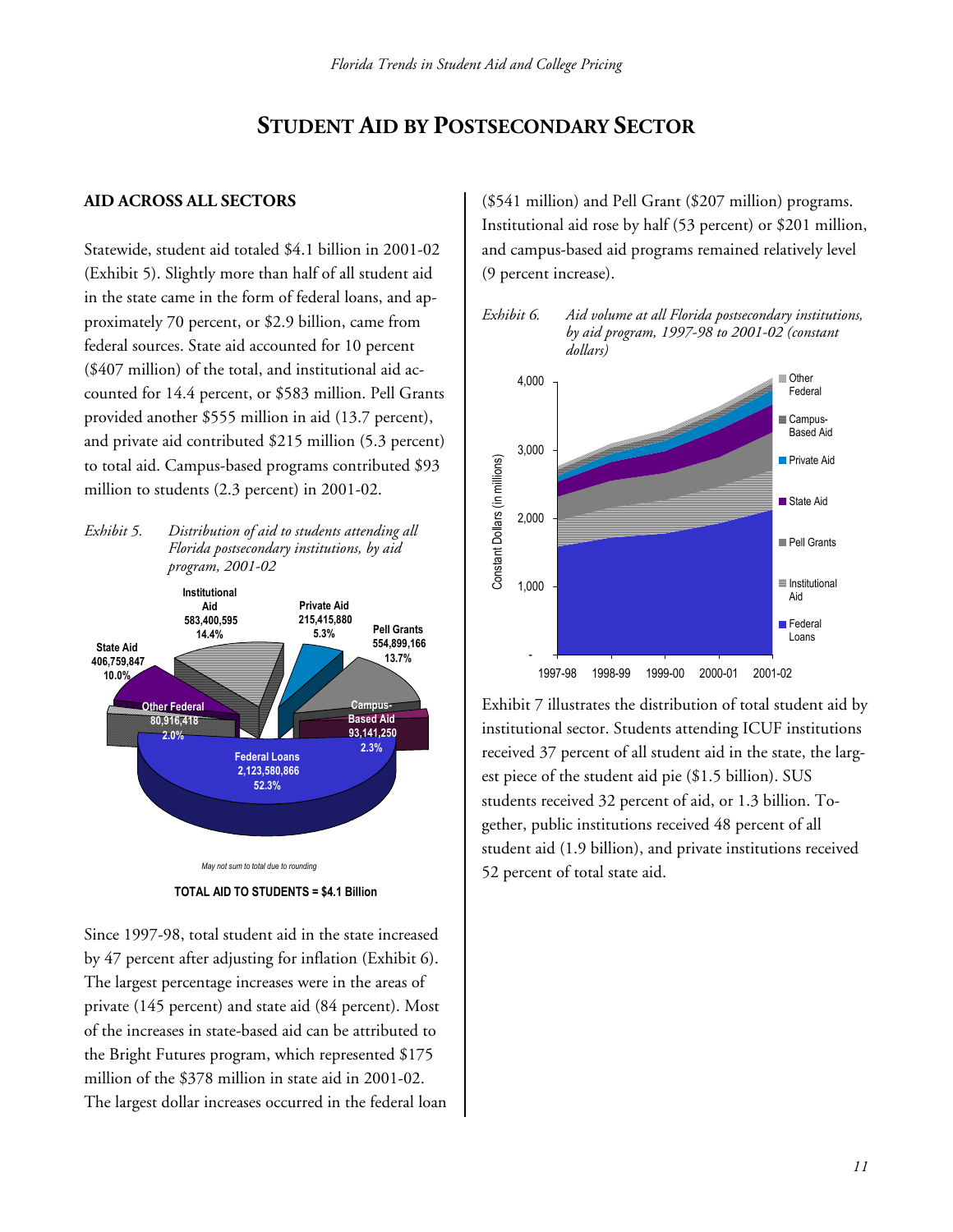



#### **PUBLIC INSTITUTIONS**

Of the \$1.9 billion in student aid directed through public institutions, 44 percent is in the form of federal loans, 20 percent in Pell Grant funds, 15 percent in state aid, and 14 percent in institutional aid (Exhibit 8). The largest public sector increases between 1997- 98 and 2001-02 were in state aid (74 percent), private aid (130 percent), and institutional aid (59 percent). Federal loans grew by 12 percent at public institutions, much lower than the total state average of 35 percent. The largest volume growth in dollars was in the Pell Grant program, which grew by \$131 million in constant dollars, or 53 percent. Over two-thirds of all state aid to public institutions was in the form of a Bright Futures scholarship.



*Exhibit 8. Aid volume at Florida Public Postsecondary* 

#### **ICUF INSTITUTIONS**

Thirty-eight percent of all aid goes to students attending ICUF schools, equivalent to \$1.5 billion (Exhibit 9). Similar to the state as a whole, 54 percent of all aid at ICUF institutions is in federal loans (\$809 million). Institutional aid accounts for 20 percent (\$307 million), and Pell Grants account for only 4 percent (\$60 million) of all aid at ICUF institutions, compared to 20 percent in the public sector.



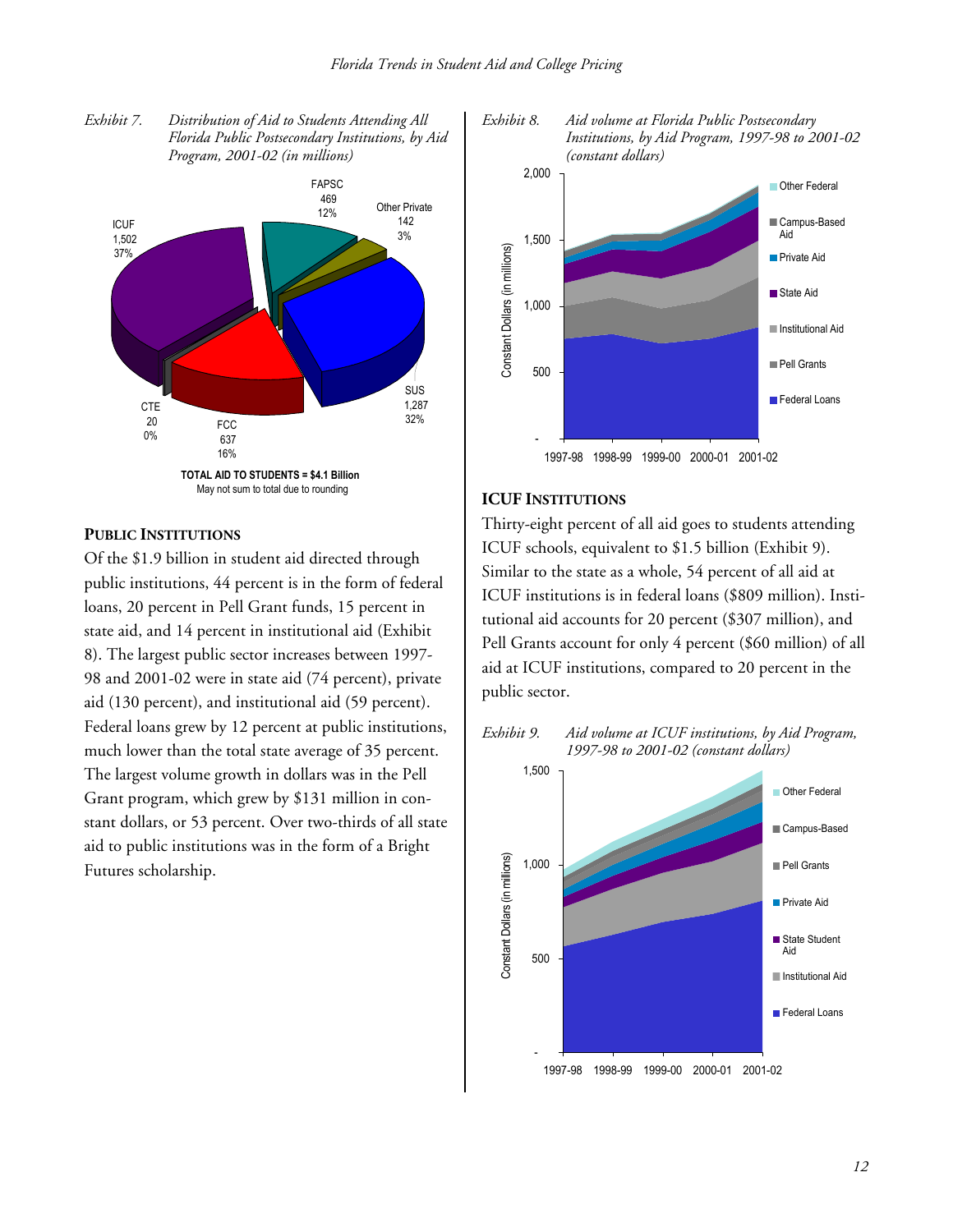### **FEDERAL STUDENT AID PROGRAMS**

#### **PELL GRANTS**

In 2001-02, \$555 million in Pell Grants were distributed to students attending postsecondary institutions in Florida, an increase of \$207 million since 1997-98, or 59 percent (Exhibit 10). These increases are due in large part to increased costs associated with attending college or university in Florida, thus increased need generated through the Pell Grant formula.

The majority of Pell Grant funds went to students attending FCC institutions (43 percent), followed by SUS (22 percent) and FAPSC (14 percent). Eleven percent of Pell Grant funds were distributed to ICUF students. The largest percent growth in volume between 1997-98 and 2001-02 occurred at FAPSC schools (159 percent; \$47 million), while FCC schools had the largest dollar increase (\$86 million).

*Exhibit 10. Pell Grant volume at Florida postsecondary institutions, by sector, 1997-98 to 2001-02 (constant dollars)* 



Over 257,000 students attending a Florida postsecondary institution received a Pell Grant during the 2001-02 academic year, averaging \$2,158 per recipient (Exhibit 11 and Exhibit 12). FCC had the largest number of Pell Grant recipients, totaling 112,874 and

averaging \$2,118 per recipient. One-fifth of all Pell Grant recipients attended SUS institutions, averaging \$2,366, and 38,317 FAPSC students received an average Pell Grant of \$1,984. Approximately 25,000 ICUF students received an average Pell Grant of \$2,364 in 2001-02.





*Exhibit 12. Average Pell Grant at Florida institutions, 1997-98 and 2001-02 (constant dollars)* 

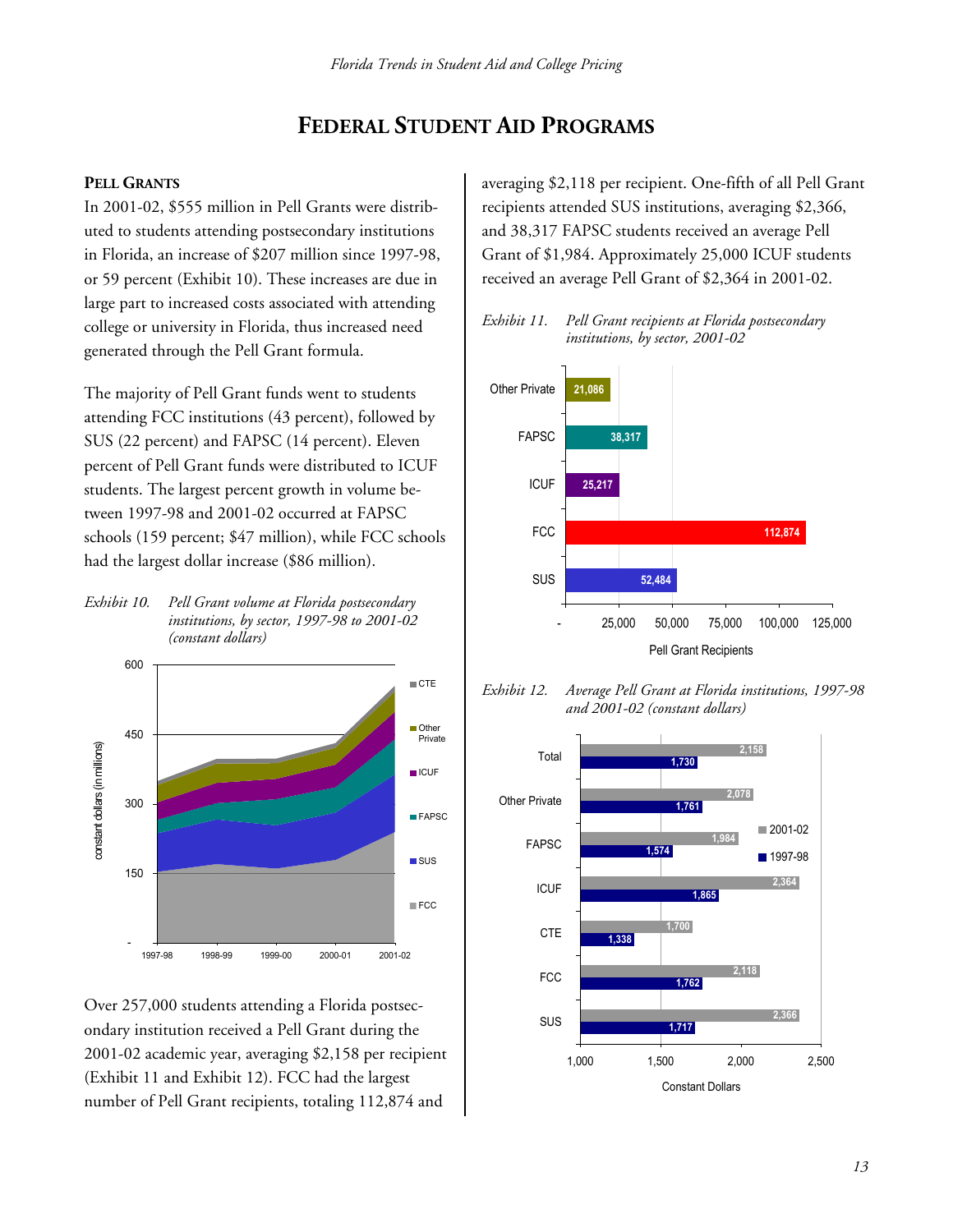Comparing the number of Pell Grant recipients versus the total FTE population at a particular institution provides us with an idea of who serves low-income students in Florida. The Pell Grant ratio to FTE students averaged 50 percent across all institutions, and was highest at FAPSC institutions (94 percent) (*Exhibit 13*). FCC 's ratio was 53 percent, the highest public sector ratio of Pell recipients to FTE, while SUS and ICUF sectors each had ratios approximating 40 percent.

*Exhibit 13. Ratio of Pell Grant recipients versus total FTE, by sector, 2001-02* 



#### **CAMPUS-BASED AID**

Federal campus-based aid program consists of three distinct programs: the Supplemental Educational Opportunity Grants (SEOG) program, the Perkins Loan program, and the Federal Work Study (FWS) program. In total, over \$93 million in campus-based aid is distributed to students through these three programs in Florida, an increase of 9 percent between 1997-98 and 2001-02. Thirty-nine percent (\$36 million) of campus-based aid goes to ICUF students, 31 percent (\$29 million) to SUS and 20 percent (\$19 million) to FCC students.





SEOG.The Supplemental Educational Opportunity Grants (SEOG) program provides grant aid to extremelyneedy students. In 2001-02, 52,425 students received \$35,444,602 in SEOG funds, averaging \$676 per student. Thirty-one percent (\$11 million) of all SEOG funds go to ICUF students, 26 percent (\$9.3 million) to SUS and 24 percent (\$8.5 million) to FCC students. The average SEOG at ICUF was \$1,123 and \$1,077 at SUS.

Perkins Loans. The Perkins Loan program provides lowinterest loans to needy students. Over \$25 million in Perkins loans were distributed to Florida students in 2001- 02, averaging \$1,823 per recipient. Almost all Perkins funding went to SUS and ICUF students, the latter of which received half of all Perkins aid and averaged \$1,677 per Perkins recipient. SUS students received 39 percent of the Perkins funding, averaging \$2,270.

FWS. Federal work study funding is provided to students through colleges and universities in the form of workbased aid. Students typically work during the summer and academic year for these funds. In 2001-02, \$33 million was distributed to 20,161 Florida students, averaging \$1,635. As with other campus-based awards, the largest share of funding and awards went to ICUF students (36 percent), and most of the remainder to SUS (28 percent) and FCC (26 percent) students. FCC students received the highest average FWS amount (\$1,901), compared to \$\$1,452 for ICUF students and \$1,679 for SUS students.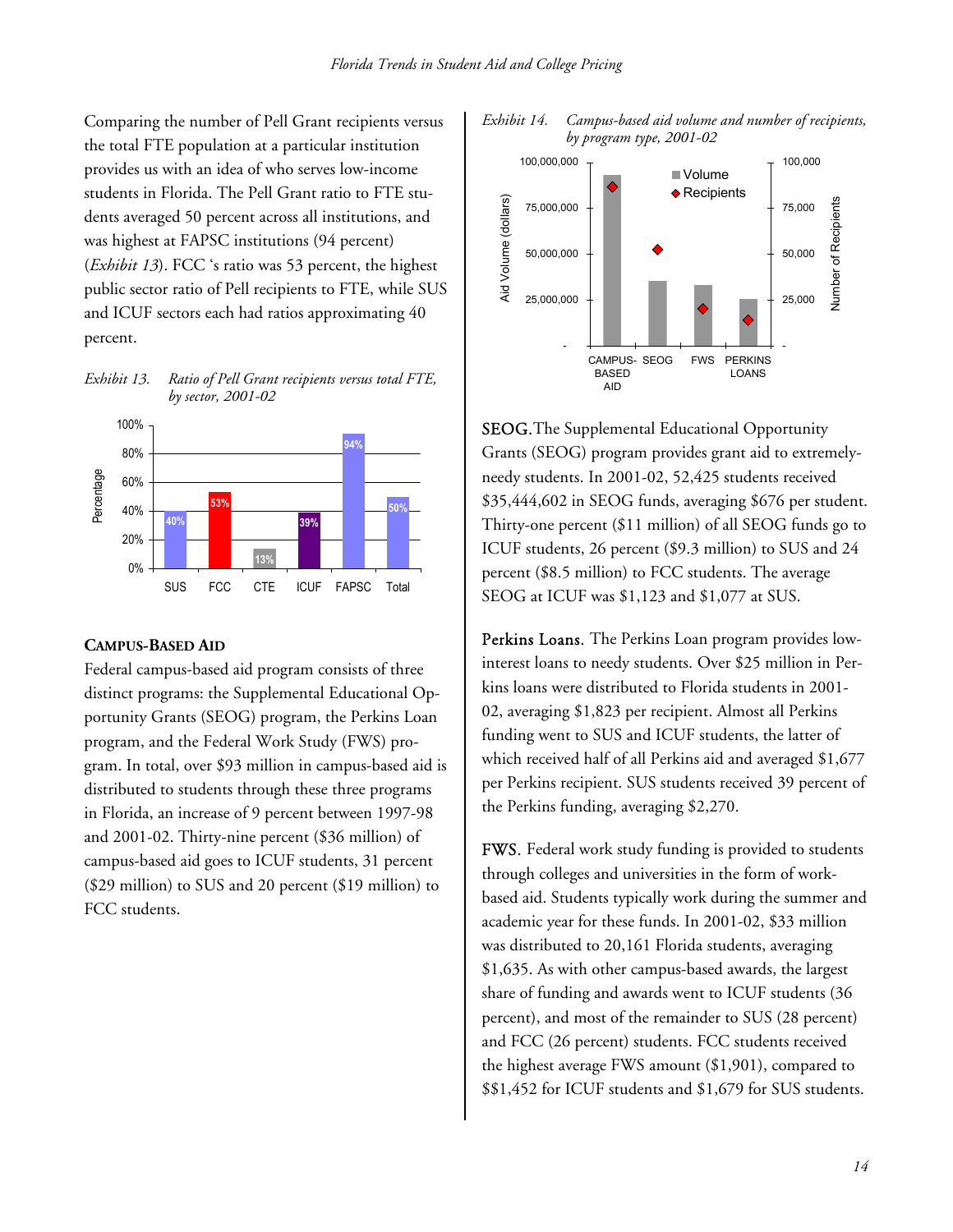#### **FEDERAL LOAN PROGRAMS**

Total loan volume in Florida grew to \$2.1 billion in 2001-02, from \$1.6 billion in 1997-98, covering half of the total student aid pie (Exhibit 15). The greatest share of this volume, \$809 million, went to students attending ICUF schools, who require the most loan aid considering the high cost of those institutions. SUS students accounted for the second highest federal loan total, \$659 million, followed by FAPSC students (\$381 million).





Federal unsubsidized loans. Federal unsubsidized loans provide low-interest loan aid to students without subsidizing the interest during schooling. Half of all federal loans in Florida (\$1 billion) were unsubsidized loans in 2001-02. Approximately 230,000 Florida students received an unsubsidized loan in 2001-02, averaging \$4,505 (Exhibit 16 and Exhibit 17). The average loan varies greatly by institution type. For instance, SUS institutions distribute more unsubsidized loans than any other sector (72,230) and averaged \$4,944 per recipient. The 54,638 ICUF students borrowed, on average, \$6,485 in unsubsidized loans,

while 41,440 borrowers at FCC schools averaged \$2,725.

*Exhibit 16. Federal Unsubsidized Loan recipients at Florida postsecondary institutions, by sector, 2001-02* 



*Exhibit 17. Average Unsubsidized Loan at selected Florida institutions, 1997-98 and 2001-02 (constant dollars)* 



Interestingly, while the number of unsubsidized loan recipients increased by 29 percent between 1997-98 and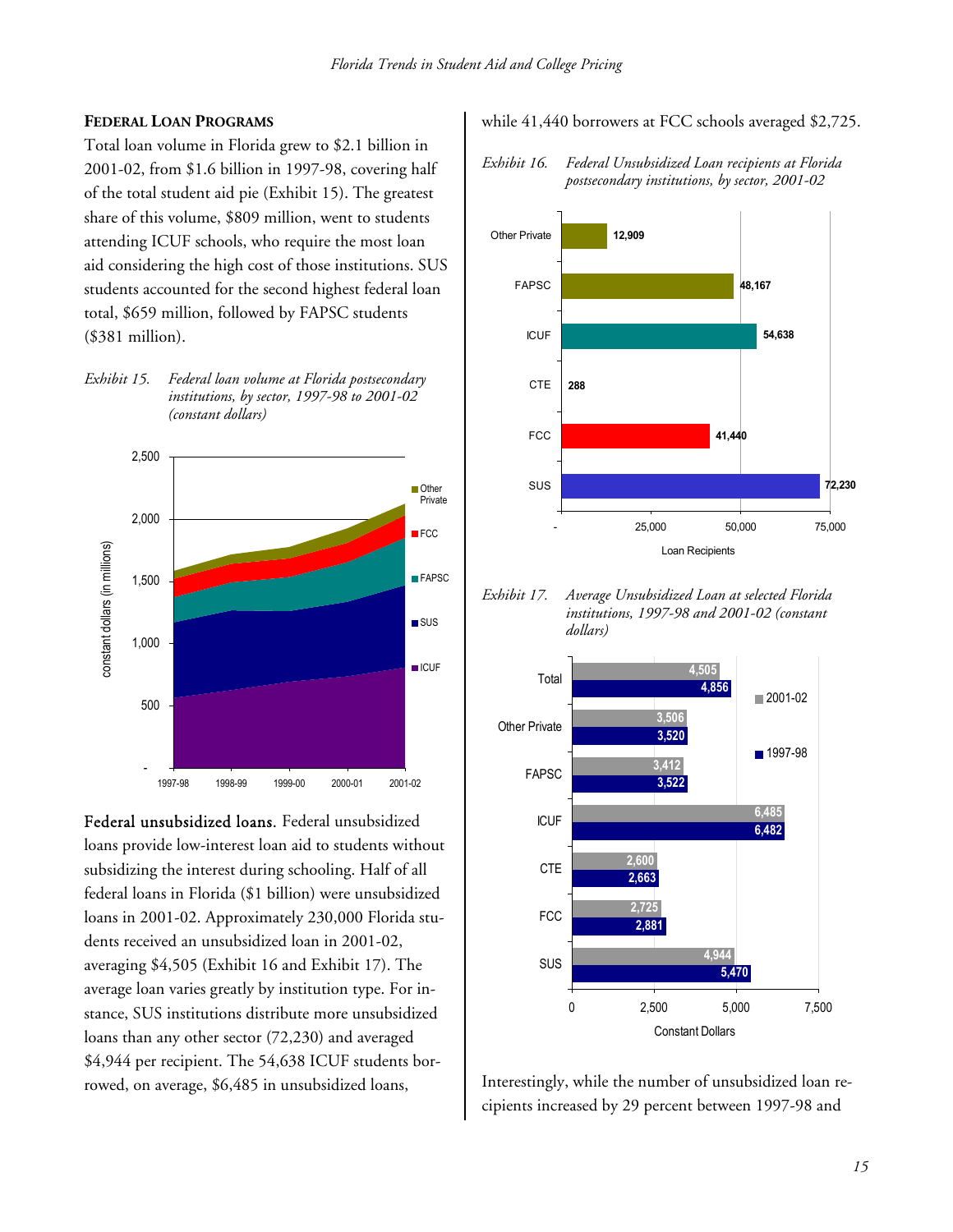2001-02, total unsubsidized volume increased by just 20 percent, resulting in a *decrease* in the average unsubsidized loan by 7 percent in five years and an increased number of borrowers with relatively smaller loans. As can be seen in Exhibit 17 and Exhibit 18, the average unsubsidized loan per recipient decreased for all but one sector, ICUF, which remained flat.

*Exhibit 18. Percent change in unsubsidized loan volume, recipients, and average loan, by sector, 1997-98 to 2001-02 (constant dollars)* 



Federal subsidized loans. Stafford subsidized loans are based on need, providing interest-free loans to students who attend a qualifying postsecondary institution. While the unsubsidized program volume in Florida grew by 20 percent between 1997-98 and 2001-02, the subsidized program grew by 56 percent to \$944 million, almost matching the size of the unsubsidized program. In total, there were 169,811 subsidized borrowers in 2001-02, averaging \$5,556 (Exhibit 19 and Exhibit 20). As with unsubsidized loans, most of the subsidized borrowers attended SUS schools (54,039), with an average loan of \$5,032. FCC borrowers (21,103) received an average of \$3,121, and

the 42,900 ICUF borrowers averaged \$9,367. Between 1997-98 and 2001-02, the average subsidized loan in public institutions remained constant or decreased, while average subsidized loans increased in the private sector.





*Exhibit 20. Average Subsidized Loan at selected Florida institutions, 1997-98 and 2001-02 (constant dollars)* 



The number of subsidized loan recipients and total subsidized volume in Florida increased by half between 1997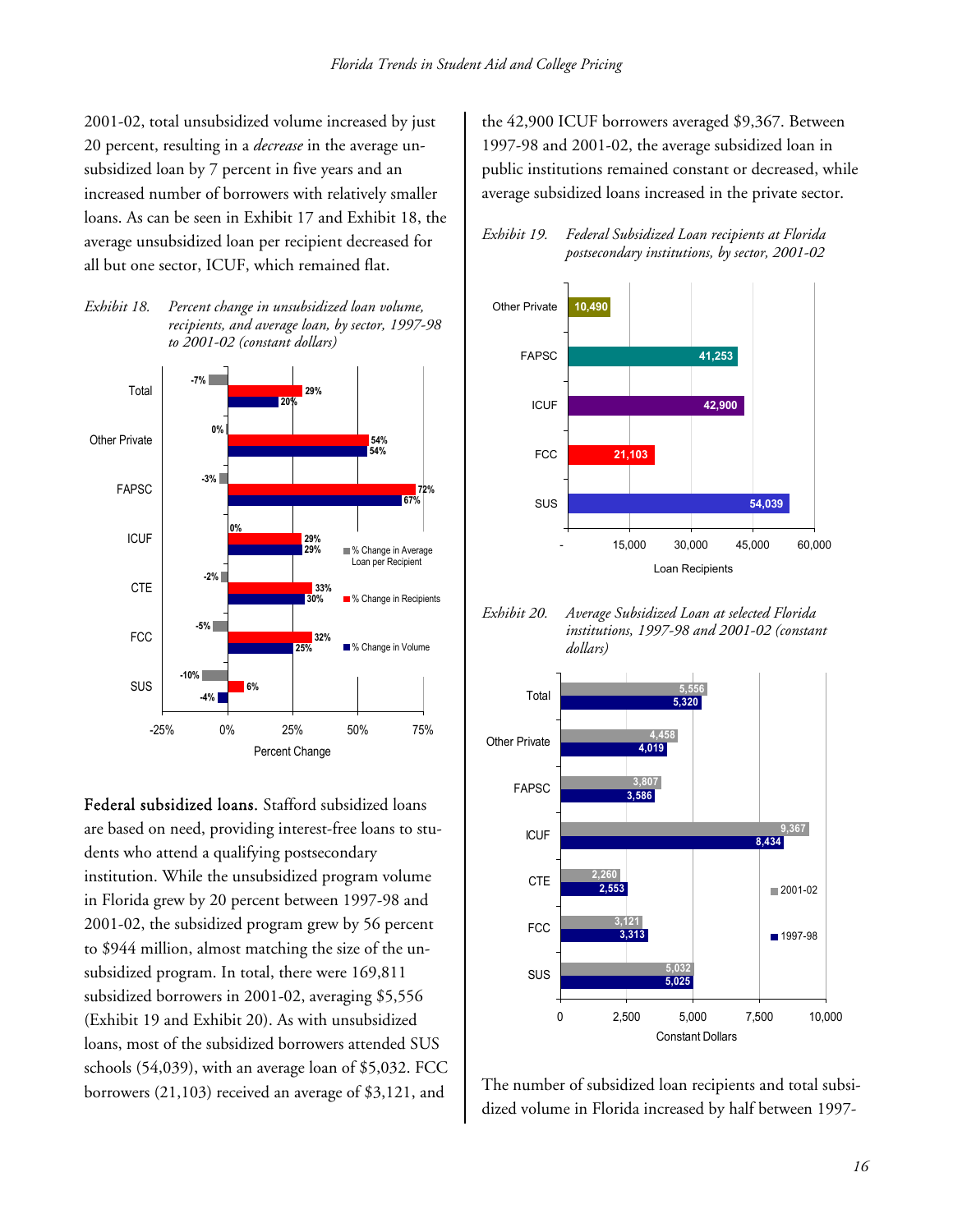98 and 2001-02, and the average subsidized loan was four percent higher than in 1997-98 (Exhibit 21). The number of recipients at public institutions increased faster than the subsidized volume, resulting in a decrease in the average loan, with the exception of SUS, where the increase in volume and recipients was equal (34 percent). Volume at ICUF and FAPSC institutions rose higher than recipients, resulting in an increase in the average subsidized loan at those institutions of 11 and 6 percent, respectively.

*Exhibit 21. Percent change in subsidized loan volume, recipients, and average loan, by sector, 1997-98 to 2001-02 (constant dollars)* 



PLUS Loans. The third major federal loan program is the Parent Loans for Undergraduate Students (PLUS) program. Compared to the subsidized and unsubsidized programs, the PLUS program is marginal in size

and scope, representing only 7 percent of total federal loan volume. Still, that small margin resulted in \$145 million in unsubsidized loans to 16,274 dependent students, averaging \$8,935 per recipient.

Over two-thirds of the PLUS volume and recipients were equally distributed between ICUF and FAPSC institutions, averaging above \$10,000 per recipient. As Exhibit 22 illustrates, the PLUS program declined at SUS and other private institutions, but increased at FCC, FAPSC, and ICUF schools.



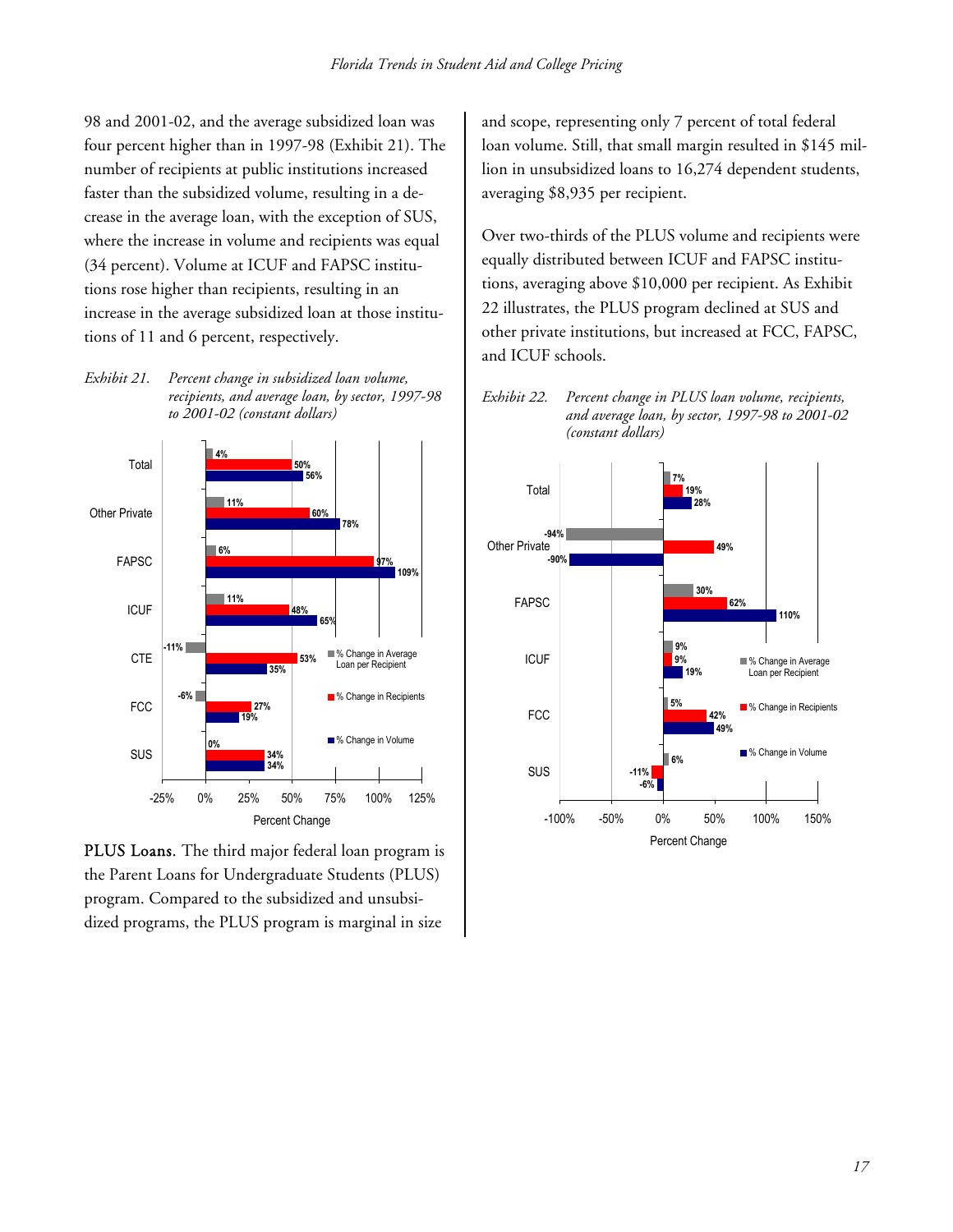### **STATE STUDENT AID PROGRAMS**

The State of Florida provided \$407 million to students in 2001-02, an increase of 47 percent since 1997-98. The biggest share, 61 percent or \$246 million, is classified as non-need-based aid. However, only 19 percent of state aid is fully considered need-based.

*Exhibit 23. Distribution of Florida state student aid, 2001-*



**Total State Aid = \$406.8 million**

There are 30 student financial aid programs operated through the Office of Student Assistance (OSFA) in Tallahassee (Table 28 and Table 29). Of these programs, 3 account for 85 percent of all state aid, and 99 percent of the aid distributed through OSFA. These are the Bright Futures Scholarship program, Florida Student Assistance Grant (FSAG), and the Florida Resident Access Grant (FRAG).

#### **BRIGHT FUTURES SCHOLARSHIP PROGRAM**

This merit-based program was developed in 1997 by the state legislature to reward high school graduates and keep them in the state. Bright Futures recipients may qualify for one of three awards: the Florida Academic Scholars Award, the Florida Medallion Scholars Award, and the Florida Gold Seal Vocational Scholars Award. Bright Futures is funded by a governmentsponsored state lottery fund, and recipients may use their award at most institutions within the state. No income data has to be submitted by recipients.

The initial expenditure of \$76.4 million in 1997-98 grew to \$175 million by 2001-02, providing over

100,000 awards in that year. As Exhibit 24 illustrates, most of Bright Futures awards go to SUS students. The distribution between SUS, FCC, and ICUF students remained relatively stable between 1997-98 and 2001-02, where SUS students receive 77 percent of all Bright Futures aid, FCC students 9 percent, and ICUF students 13 percent. Fifty-nine percent of Bright Futures funding was provided through the Merit Scholars program, averaging \$1,437. An additional 38 percent of Bright Futures funding was distributed to students through the Academic Scholars program, at an average award of \$2,693.



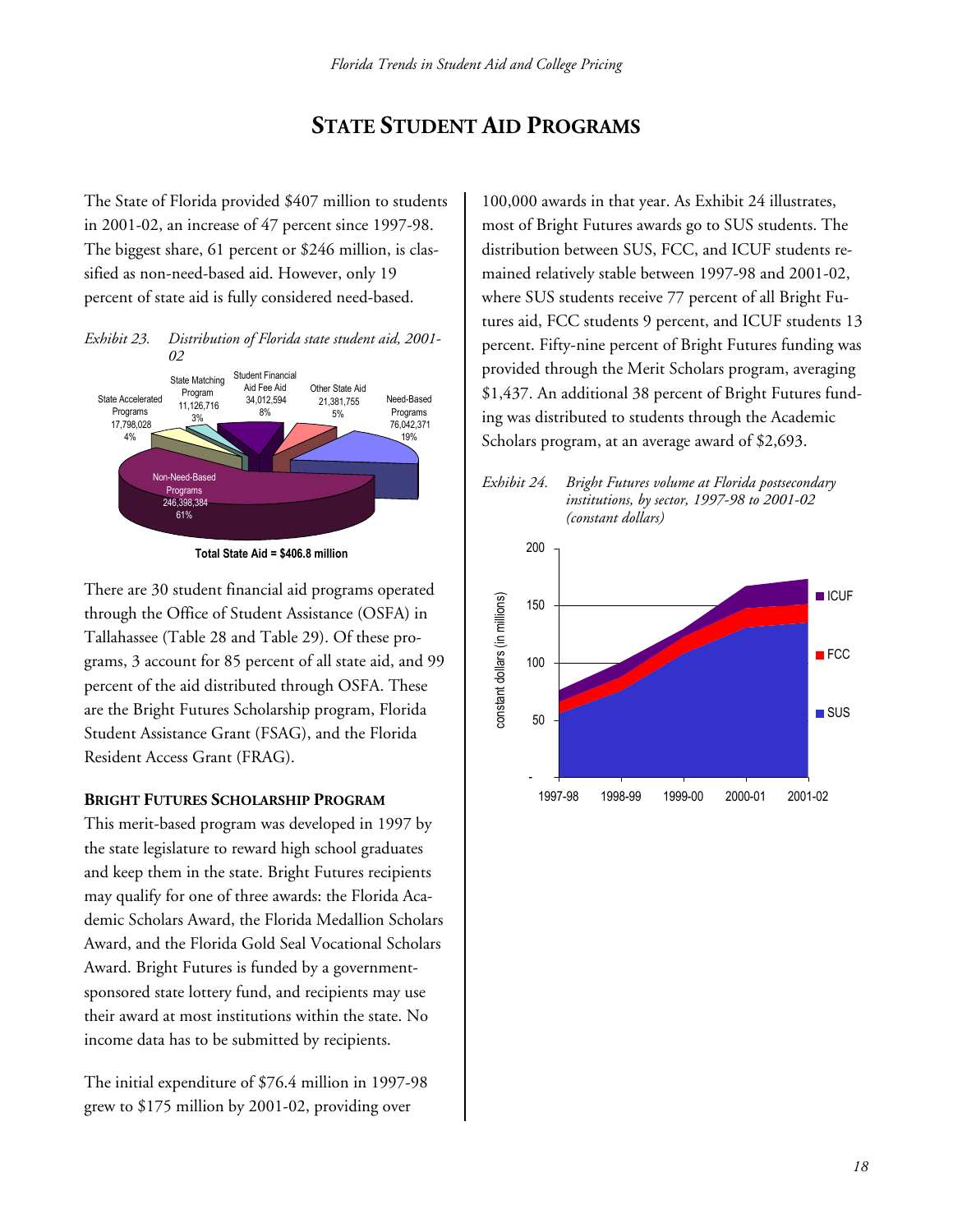

*Exhibit 25. Bright Futures recipients at Florida postsecondary institutions, by sector, 1997-98 to 2001-02 (constant dollars)* 

Exhibit *26* shows the average Bright Futures award at various postsecondary sectors in Florida. The average awards vary greatly by institution type, but the change in average award between 1997-98 and 2001-02 was slight.

*Exhibit 26. Average Bright Futures grant at Florida institutions, 1997-98 and 2001-02 (constant dollars)* 



#### **FLORIDA STUDENT ASSISTANCE GRANT**

The FSAG is a need-based program consisting of three separate programs available to undergraduate students: one is targeted at public institutions, a second for private institutions, and a third for postsecondary institutions that do not fit within the guidelines of the first two programs. As illustrated in Exhibit 27, FSAG volume jumped prior to the 2000-01 academic year to \$73 million in constant dollars.





Three-quarters of total FSAG funding is equally distributed to SUS and FCC schools (\$26 and \$28 million respectively), while ICUF receives \$11 million. The overall funding levels for the public and independent sectors are separately determined by the Legislature each year. In 1989, the Legislature divided what had been a single grant program into separate components for public and independent institutions. FCC institutions have the largest number of FSAG recipients, 32,548, compared to 25,141 at SUS and 11,348 at ICUF institutions. The largest number of FSAG recipients attends FCC (32,548) and SUS (25,141) institutions (see *Exhibit* 28).

The average value of a FSAG grant is \$923 across all Florida institutions, down slightly from the 1997-98 FSAG average (see *Exhibit* 29). Most students receive about the same amount regardless of institution type, with the exception of FAPSE and other private institutions, where students receive about \$200 to \$300 per grant lower, on average.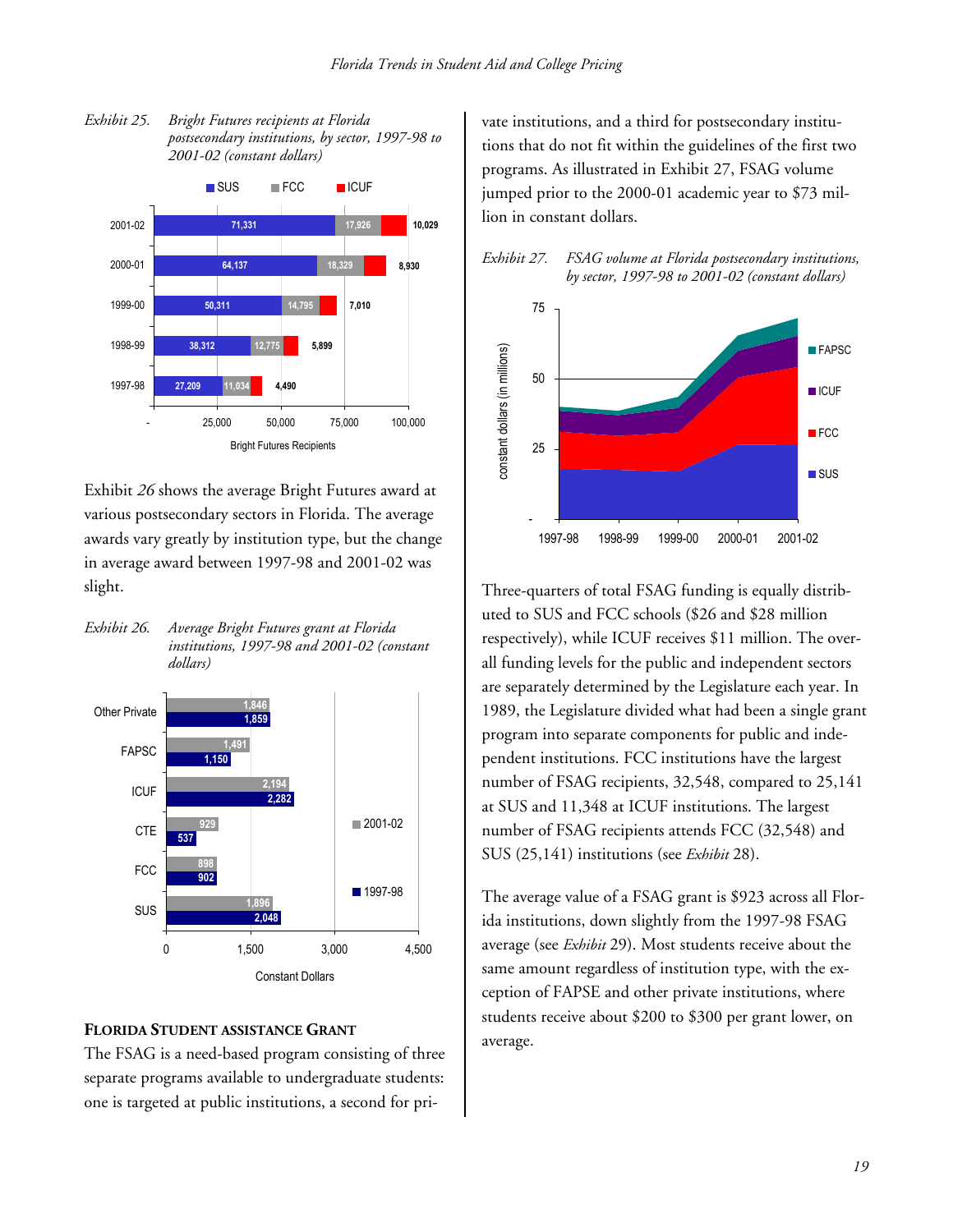

*Exhibit 28. FSAG aid recipients at Florida postsecondary institutions, by sector, 2001-02* 

*Exhibit 29. Average FSAG grant at Florida institutions, 1997-98 and 2001-02 (constant dollars)* 



#### **FLORIDA RESIDENT ACCESS GRANT**

The Florida Resident Access Grant, or FRAG, provides tuition assistance to resident undergraduate students attending regionally-accredited Florida nonprofit colleges and universities. Essentially, this program serves students attending ICUF institutions in the state, although ICUF membership is not a prerequisite.

In 2001-02, \$70 million in FRAG funding was distributed to over 31,000 students in Florida. The average grant was \$2,214 in 2001-02, up from \$1,508 in 1997-98.

*Exhibit 30. Average FRAG grant at ICUF institutions, 1997-98 and 2001-02 (constant dollars)* 



#### **OTHER STATE AID**

During the development of the survey instrument for this project, it was strongly recommended that dual enrollment and early admissions programs be considered as "student aid," since these programs reduce the cost of postsecondary attendance for students. In the grand scheme of financial aid matters, these programs are very, very small. Still, they are exhibiting growth and certainly lighten the financial burden for many students and families, even if recipients/users are less likely to be financially needy.

Dual Enrollment. Dual enrollment programs, which offer high students the opportunity to enroll in postsecondary course offerings in addition to their high school courses, are a growing commodity in the U.S. and in Florida. Dual enrollment is not a budgeted program in Florida, as with most student aid programs. Rather, costs are generally covered by the participating campus, and sometimes by participating school districts. Institutional respondents to our survey were asked to calculate the "cost" of providing these courses to high school students, as calculated by total credit-hour cost. As Exhibit 31 illustrates, the volume of dual enrollment in terms of constant dollars increased by 71 percent since 1997-98, from \$10.3 million in 1997-98 to \$17.6 million in 2001-02. Participation peaked in 2001-02 with 62,687 students.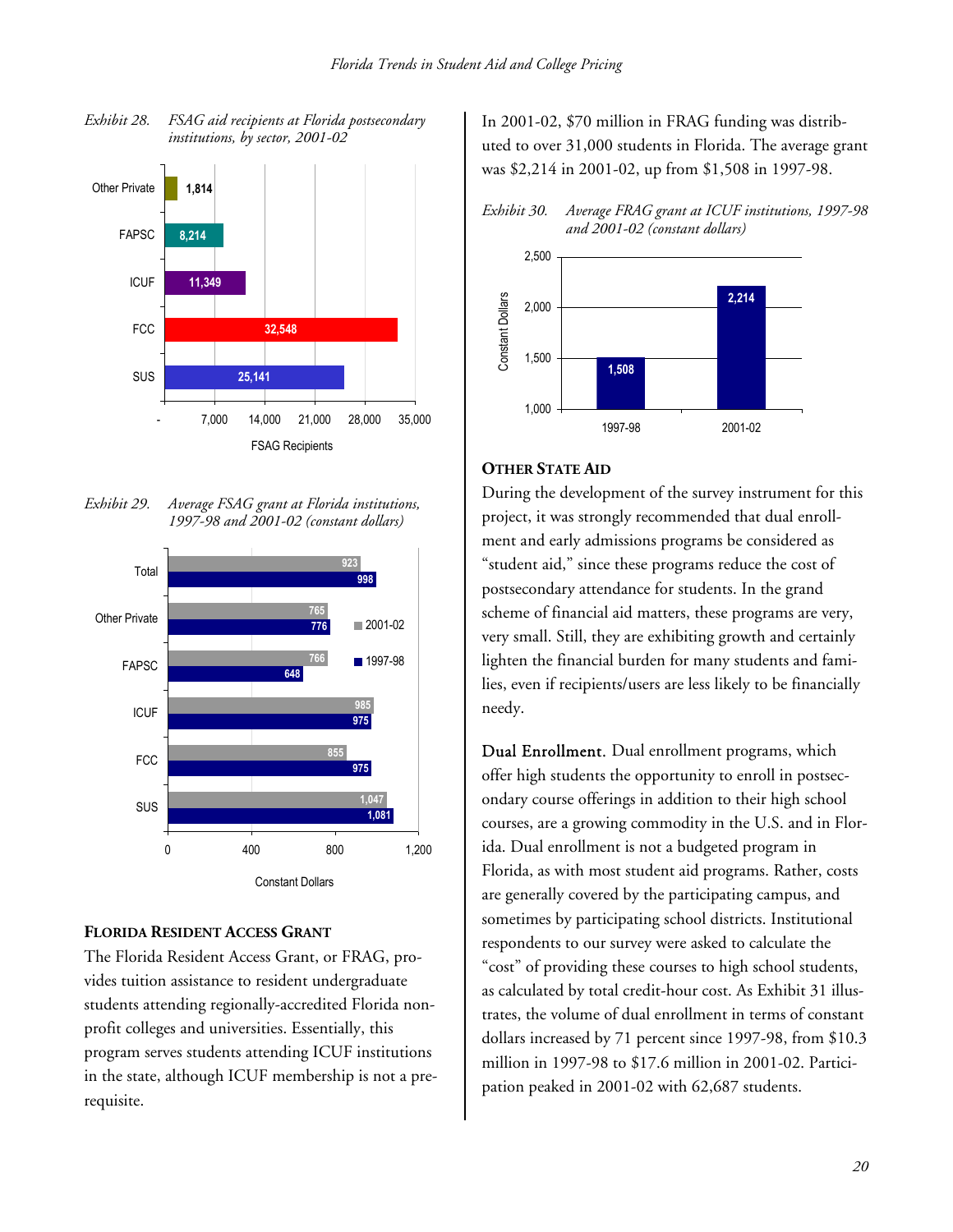

*Exhibit 31. Dual Enrollment - Recipients and Total* 

As of the 2001-02 academic year, only public colleges and universities participated in dual enrollment programs. The highest cost of participation is at SUS schools due to the higher credit cost of instruction. However, participation is highest at FCC schools, where approximately 57,902 students participated in a dual-enrollment course in  $2001 - 02<sup>3</sup>$ .

*Exhibit 32. Dual Enrollment - Volume and recipients by institution type, 2001-02* 



Early Admissions. Students admitted to postsecondary institutions before high school graduation generally do not pay for credit courses. While early admissions programs are considered a growing issue in Florida, data clearly show that it remains a boutique-type program, despite the growth in the past few years. For instance, only 100 students were registered in early admissions programming during the 2001-02 academic year (Exhibit 33). Ninety-one of these 100 students attended SUS schools.

According to our survey, the average cost of early admissions to institutions is approximately \$1,700 per student, or \$175,000 in total in 2001-02.

*Exhibit* 33*.* Early Admissions - Recipients and Total Volume (in thousands), 1997-98 to 2001-02 (constant dollars)



 $\overline{a}$ <sup>3</sup> This figure may include duplicated students.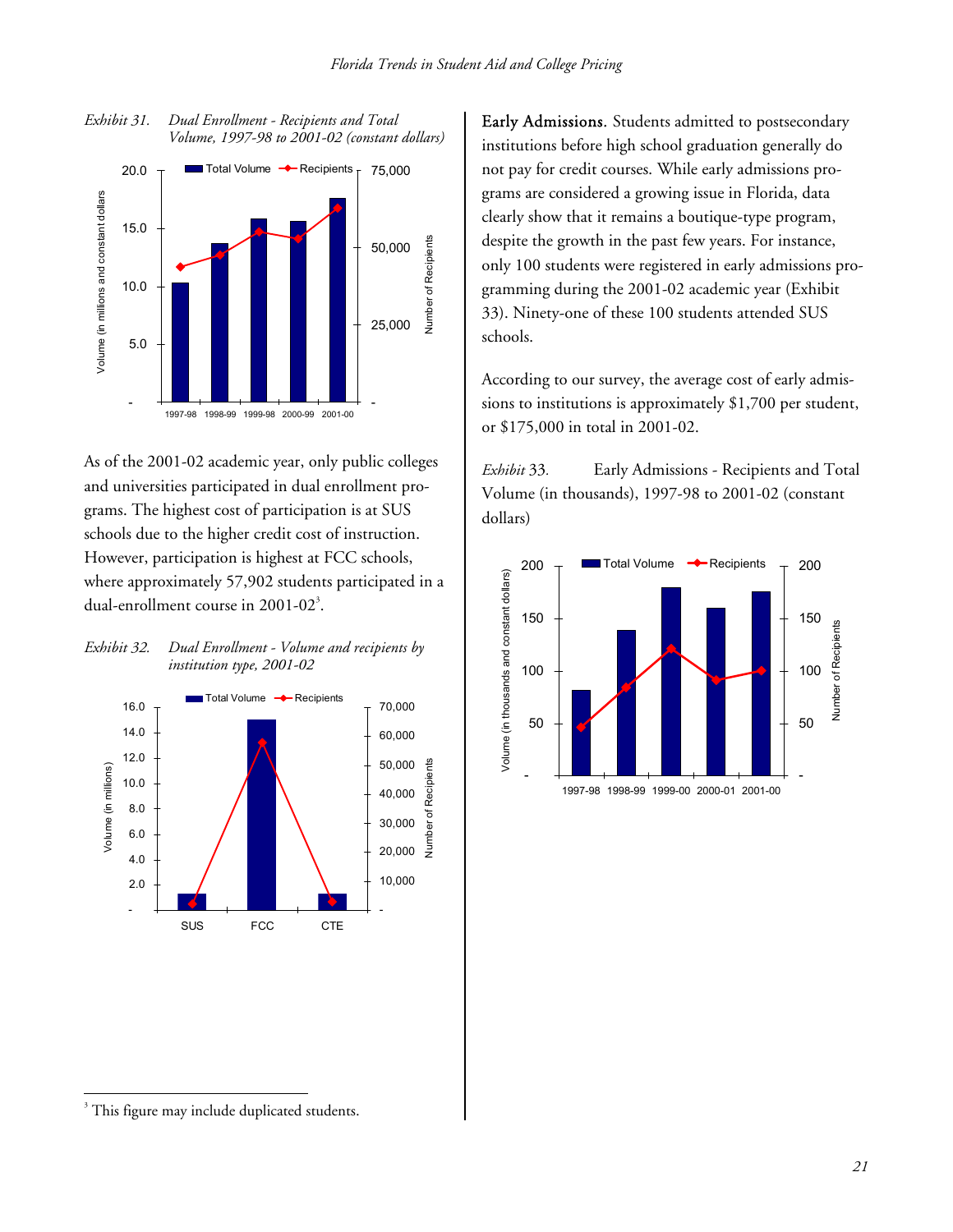Student Financial Aid Fee. The state allows public institutions to collect a student financial aid fee which is redistributed in the form of need- and non-need institutional aid, although this amount is not counted as institutional aid. In 2001-02, approximately \$34 million in fees were collected and redistributed to 30,869 students attending SUS, FCC, and CTE institutions (Exhibit 34). Sixty-nine percent of this aid was distributed in the form of need-based grants. State law(s.1009.23(8)(a), F.S.) provides that that any community college which collects less than \$250,000 may transfer from the general fund an amount equal to the difference.



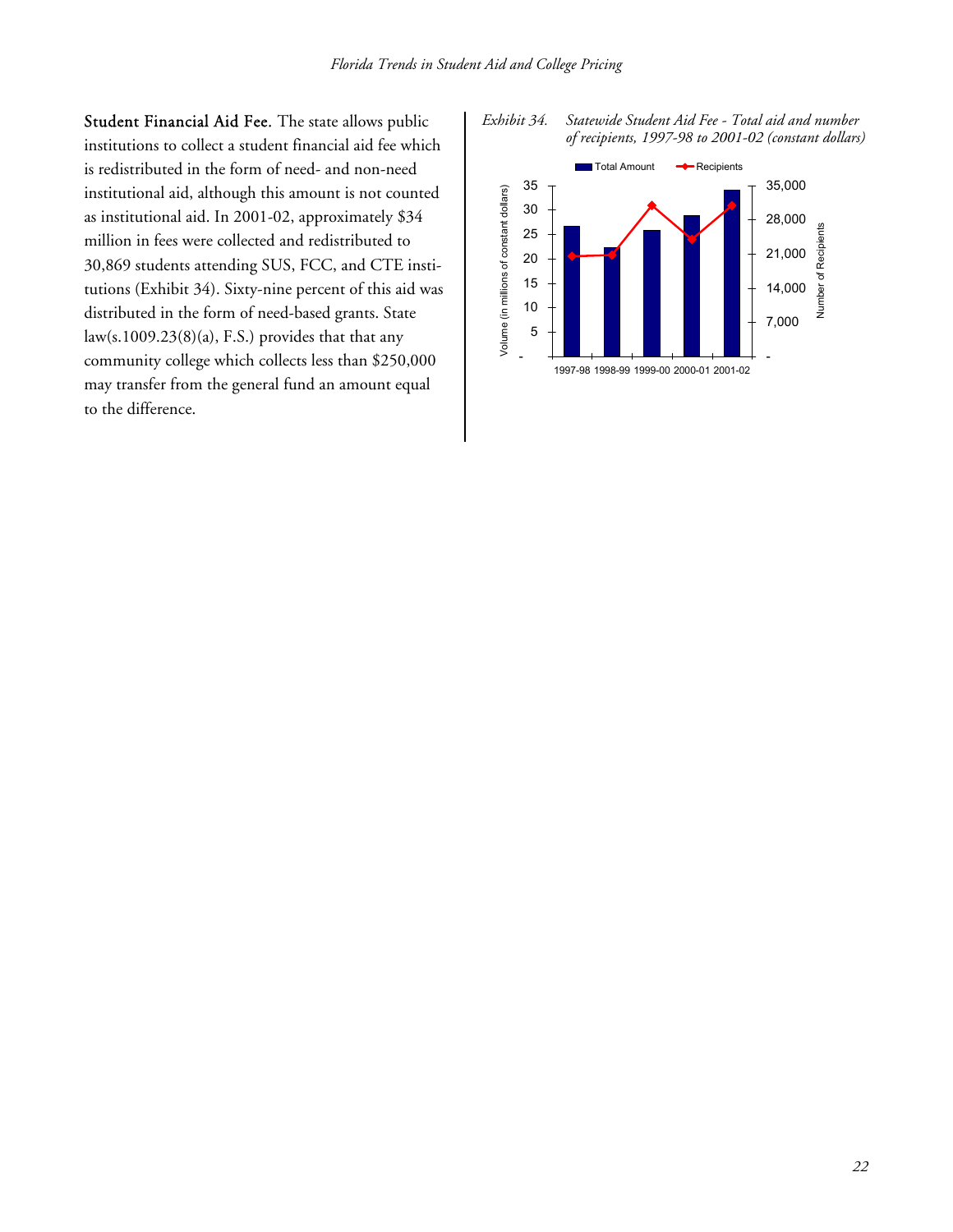### **INSTITUTIONAL AID**

Institutional aid is an important component of the student aid package for students, especially students of private institutions. This aid is provided through a number of products, including grants, loans, fee waivers, and other mechanisms to reduce the cost of attendance for students.

In total, \$583 million in institutional aid was awarded in 2001-02, a 50 percent increase since 1997-98. Over half of all institutional aid was awarded to ICUF students (53 percent), 34 percent to SUS students, and 13 percent to FCC students.

On average, \$4,739 in institutional aid was awarded to ICUF students in 2001-02, the largest average amount of any Florida sector student (see Exhibit 35). Comparatively, SUS students received \$1,525 and FCC students \$357. CTE students received a negligible amount of institutional aid.

#### *Exhibit 35. Average institutional aid per FTE, by sector, 2001-02*



#### **FEE WAIVERS**

Institutions provide fee waivers to students either as partial payment for a scholarship or as an incentive to enroll. Over 113,000 fee waivers were provided to Florida students in 2001-02, substantially reducing the cost of attendance for these students. The cost of these fee waivers totaled \$163 million, averaging \$1,435 per

recipient. As can be seen in Exhibit 36, the number and volume of fee waivers grew substantially between 1997-98 and 2001-02. Total volume grew 38 percent after adjusting for inflation, and the number of waivers increased by 133 percent.

*Exhibit 36. Institutional Fee Waivers - 1997-98 to 2001-02 (constant dollars)* 



Most fee waivers granted in the 2001-02 academic year went to students attending FCC schools (59,031), followed by SUS (39,893) (Exhibit 37). ICUF institutions granted only 4,238 fee waivers. However, the average ICUF fee waiver of \$8,094 was much higher than the \$2,474 SUS waiver or the \$487 FCC waiver.

*Exhibit 37. Institutional Fee Waivers, total volume and number of recipients, SUS, FCC, CTE, and ICUF institutions, 2001-02* 

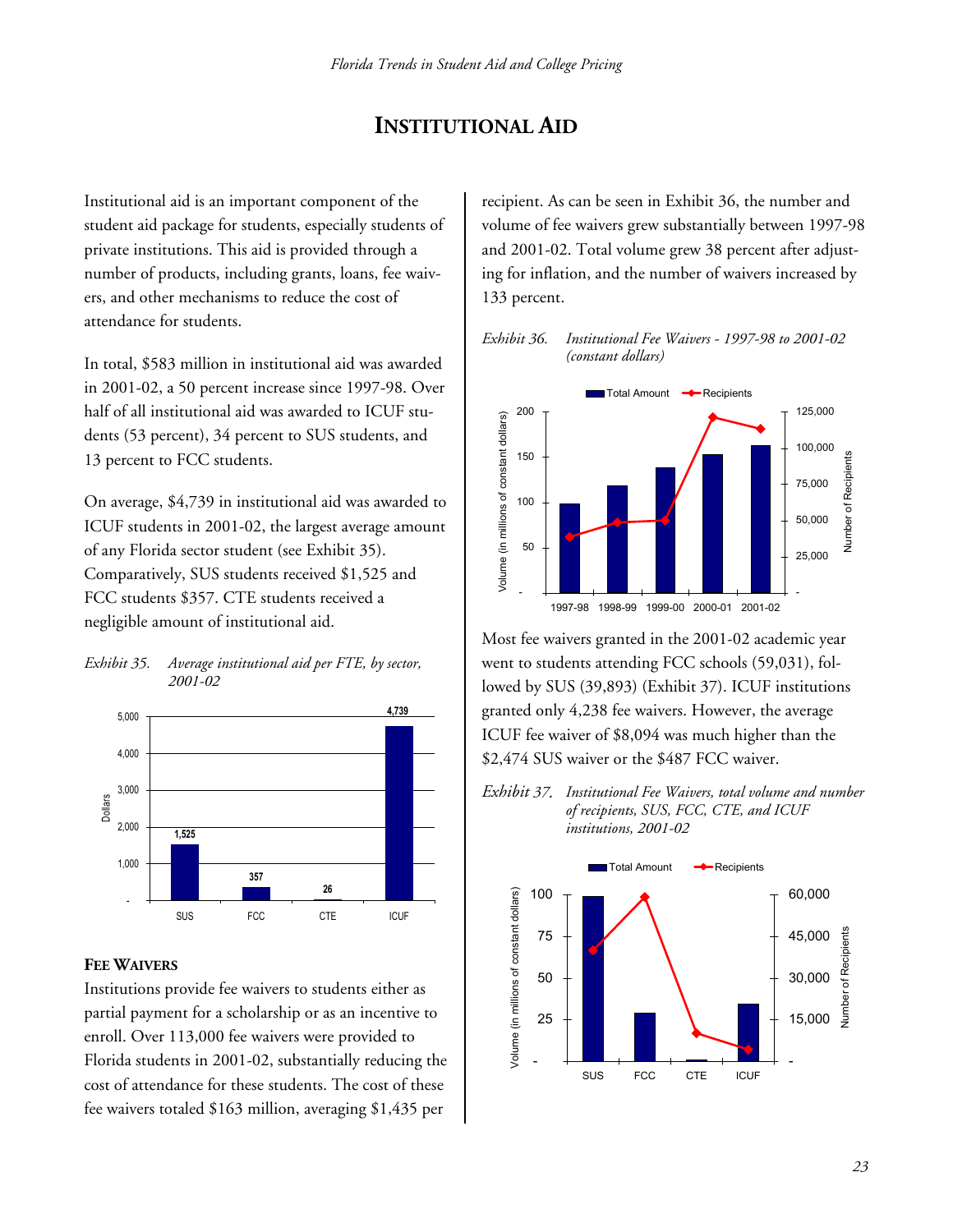#### **OTHER INSTITUTIONAL AID**

Other institutional aid comes in the form of grants, loans, scholarships, and other sources. Through our survey, we were able to categorize institutional aid (with the exception of fee waivers) as need- or nonneed-based aid. As illustrated in Exhibit 38, most of the institutional aid provided by colleges and universities is in the form of non-need-based aid. Over the years, this ratio has remained at approximately 30 percent need to non-need for institutional aid. Approximately two-thirds of this type of aid, both need- and non-need-based, originates in ICUF schools.

*Exhibit 38. Institutional need- and non-need-based aid volume, 1997-98 to 2001-02 (constant dollars)* 

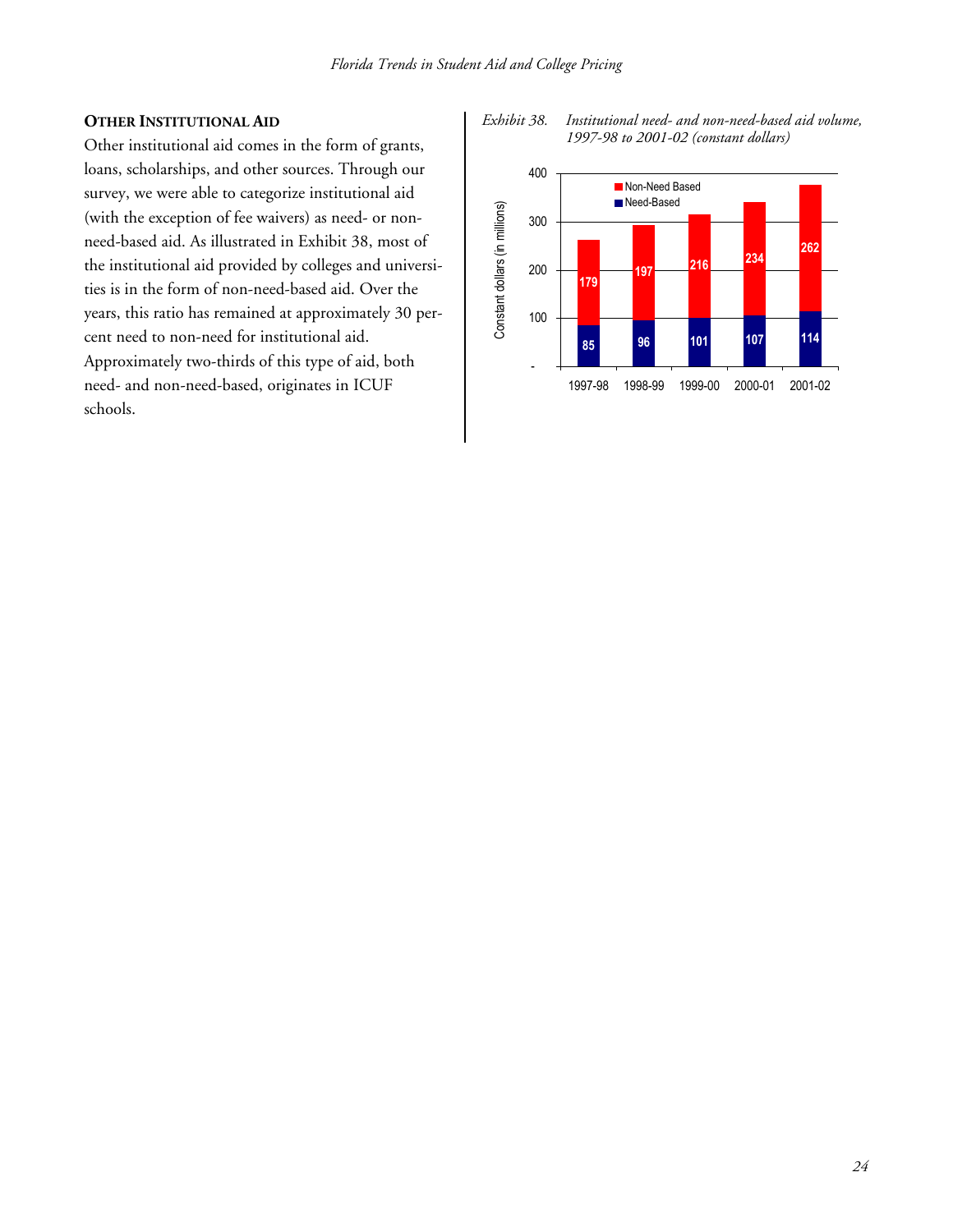### **PRIVATE AID**

Aid from private sources accounted for five percent of all student aid in the state of Florida in 2001-02. Private aid may include scholarships from private organizations as well as aid generated from institutional foundations. Almost all private aid is non-needbased.

Exhibit 39 illustrates the growth in private aid between 1997-98 and 2001-02. In total, private aid increased by 145 percent (in constant dollars) to a total of \$215 million. Fifty percent of private aid is attributed to ICUF schools.

*Exhibit 39. Private aid distributed to students at SUS and ICUF schools, 1997-98 to 2001-02 (constant dollars)* 

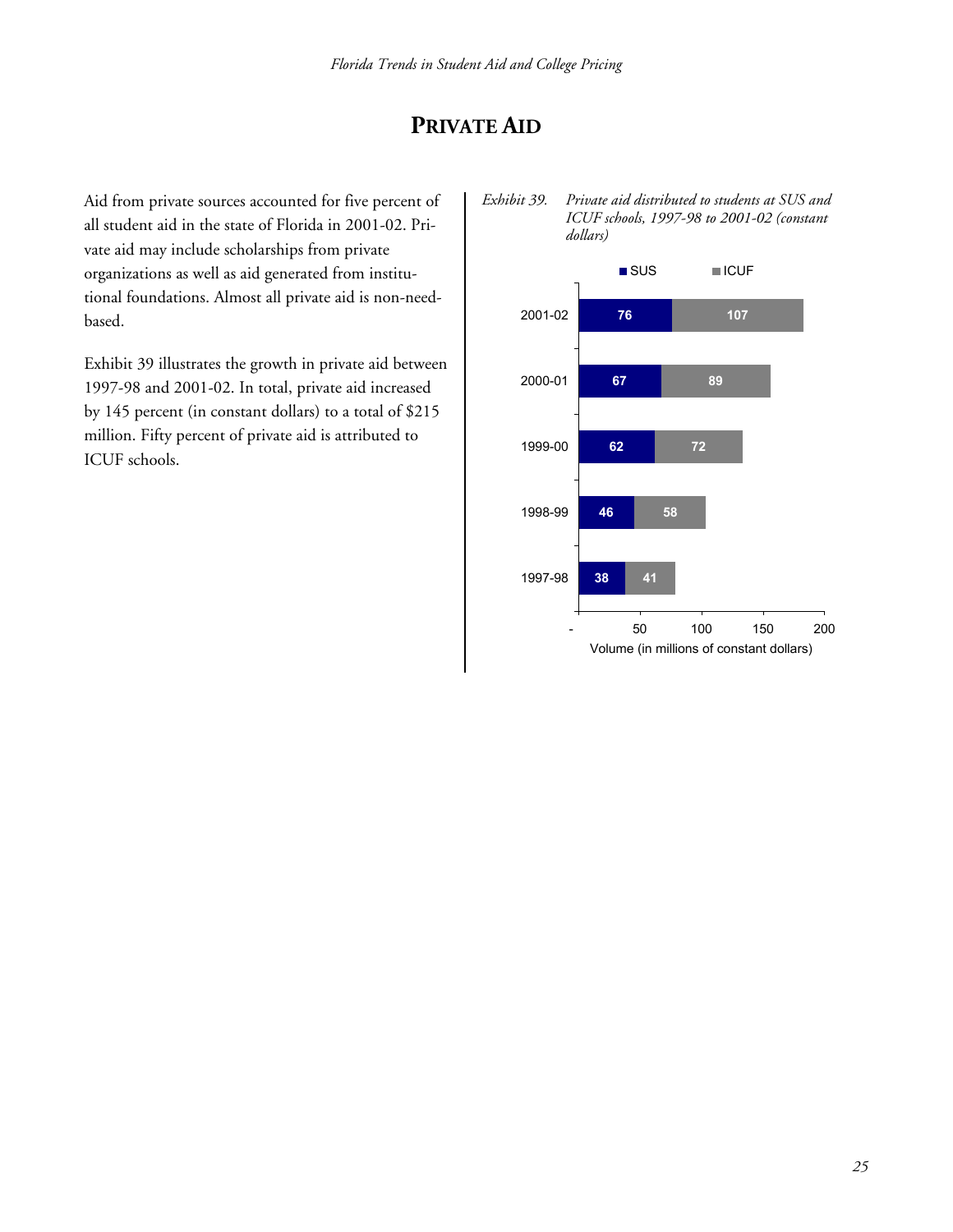### **OVERALL AFFORDABILITY INDICATORS**

Comparing the costs associated with attending postsecondary education with the median household income (MHI) of Floridians provides one measure of affordability, understanding that these calculations do not account for student aid (Exhibit 40). In Florida, tuition and fee charges at public institutions required between 4 and 7 percent of MHI in 2001-02, a relatively small cost-to-income ratio. Comparatively, FAPSC institutions required 16.5 percent and ICUF schools required 43.1 percent of MHI, exhibited by the greater effort required of individuals with lower income.





Total cost of attendance at four-year institutions raises the cost-to-income ratio significantly. At SUS institutions, the ratio becomes one-to-three (33.1 percent), and two-to-three at ICUF institutions (68.2 percent).





Changes in tuition and fee charges compared to changes in median family income and student aid provide yet another affordability measure. As can be seen in Exhibit 42, total grant aid rose 26 percent between 1997-98 and 2001-02, while loan aid increased 63 percent. Comparatively, SUS tuition and fee charges rose 18 percent, FCC 7 percent, CTE schools 60 percent, and ICUF schools 16 percent. During the same period, median family income rose 2 percent in Florida. The good news is that grant aid rose significantly, even compared to tuition and fee increases (notwithstanding CTE). However, the increases in income during that period were almost negligible, meaning that families had to pay more, on average, than they did five-years previously. Additionally, most of the increases in grant aid came in the form of merit aid, not providing much assistance to students who financially require the most assistance.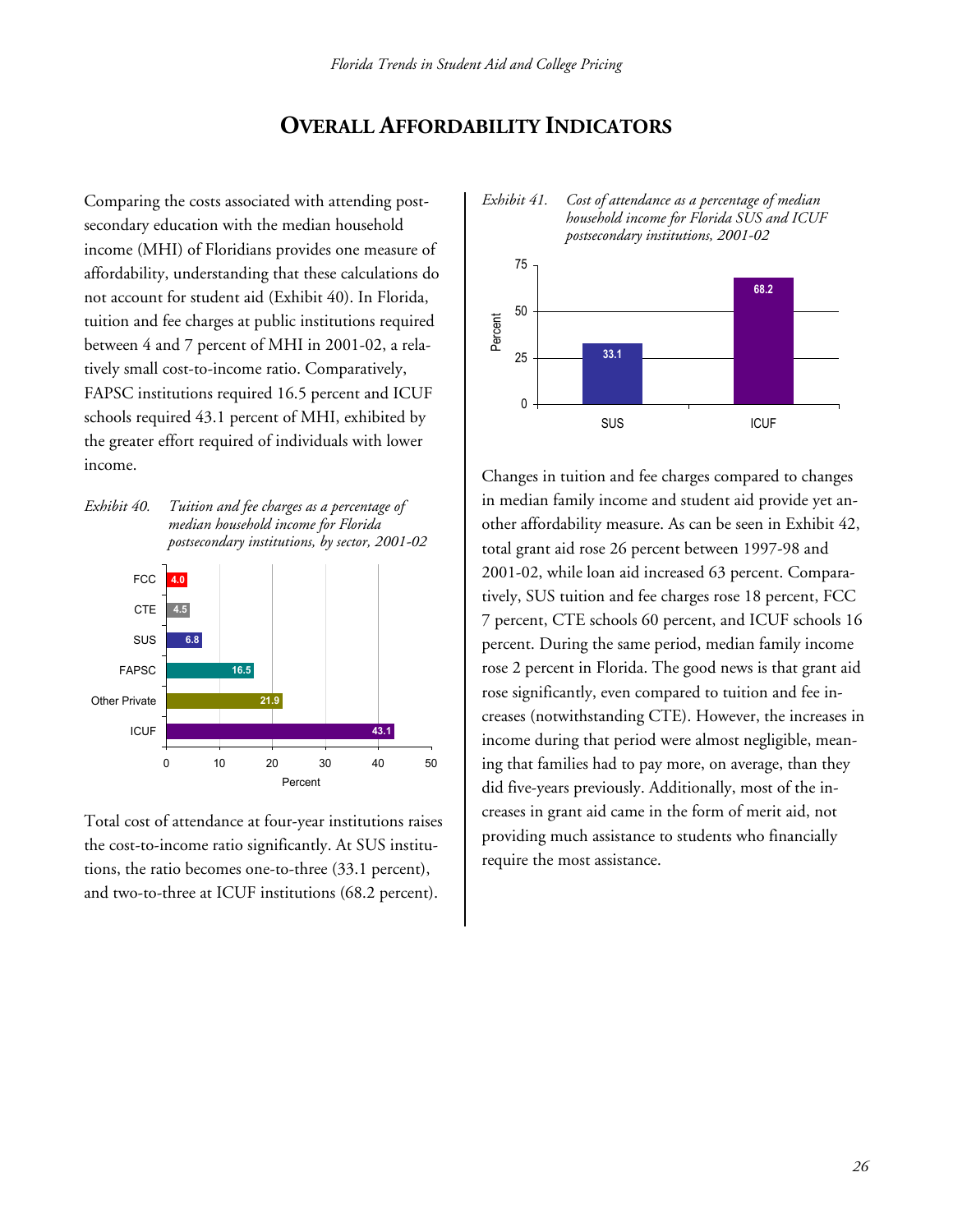



### **AID PER FTE**

In total, Florida students (FTE) averaged \$7,835 in student aid in 2001-02, up from \$6,501 in 1997-98, an increase of 20 percent after controlling for inflation (Exhibit 43). ICUF students received the highest amount of aid, averaging \$23,197, a rise of 24 percent. SUS students received the most aid in the public sector, averaging \$9,854 (6 percent increase), while FCC students averaged \$2,988 (21 percent increase).



#### *Exhibit 43. Average total aid per FTE at Florida institutions, 1997-98 and 2001-02 (constant dollars)*

## **GRANT VS. LOAN AID**

When discussing student aid, one must consider how much aid is in the form of grants versus repayable loans. Exhibit 43 illustrates the average aid per FTE at Florida institutions, by sector and type. Exhibit 44 provides a perspective on grant versus loan aid at the institutional level. As illustrated, the public institutions—SUS, FCC, and CTE schools—provide a higher percentage of grant aid versus loan aid. In particular, CTE students are almost exclusively grant aided. Sixty-six percent of FCC aid is in the form of grants, compared to 40 percent of SUS aid. Approximately one-third of ICUF aid is grant-based.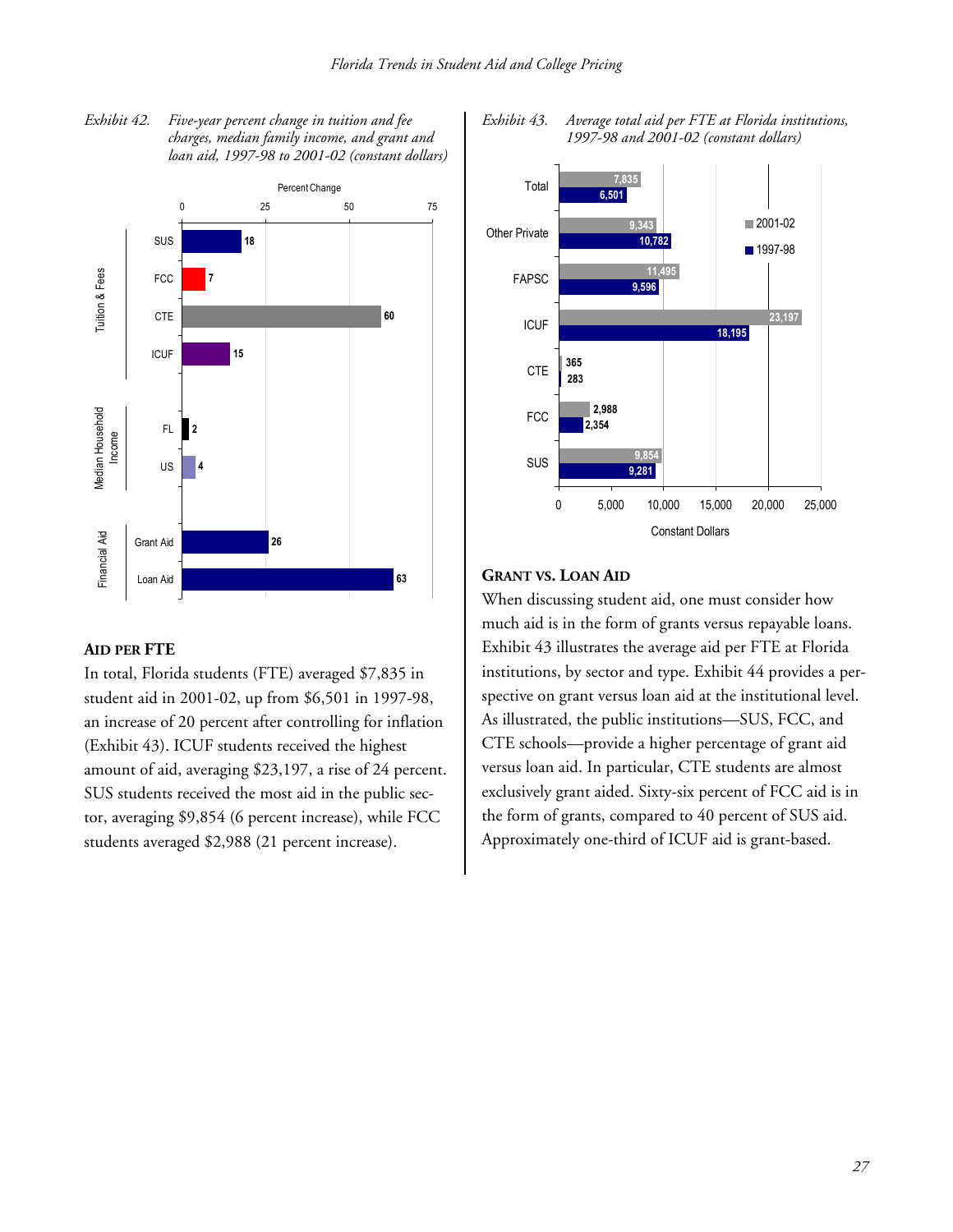

*Exhibit 44. Percent of grant aid versus total grant and loan aid, by sector, 2001-02* 

When gauged by FTE counts, ICUF provides the most grant aid per student (\$6,679), compared to \$3,532 for SUS students (Exhibit 45). Grant aid increased at these institutional sectors by 40 and 35 percent respectively, between 1997-98 and 2001-02.

*Exhibit 45. Average grant aid per FTE at Florida institutions, 1997-98 and 2001-02 (constant dollars)* 



ICUF students also receive the largest loans per FTE (Exhibit 46). On average, \$14,884 in loan aid is provided to students, compared to \$5,257 for SUS

students. Students at FAPSC and other private institutions also receive considerable loan aid. Over time, the loan volume and average per FTE rose considerably at ICUF institutions (25 percent), while average loan aid per FTE decreased at SUS schools by 10 percent.

| Exhibit 46. | Average loan aid per FTE at Florida institutions, |
|-------------|---------------------------------------------------|
|             | 1997-98 and 2001-02 (constant dollars)            |



Exhibit 47 focuses on federal and state grant and loan aid only, thus removing all institutional and private sources. In 2001-02, the average federal grant per FTE was \$1,967 with a federal loan total of \$4,261. ICUF students received higher average federal grants and federal loans per FTE than any other institutional sector or type. ICUF students received \$3,306 in federal grants and \$13,499 in federal loans, when averaged across FTEs. By contract, SUS students received \$2,625 in federal grants and \$5,123 in federal loans.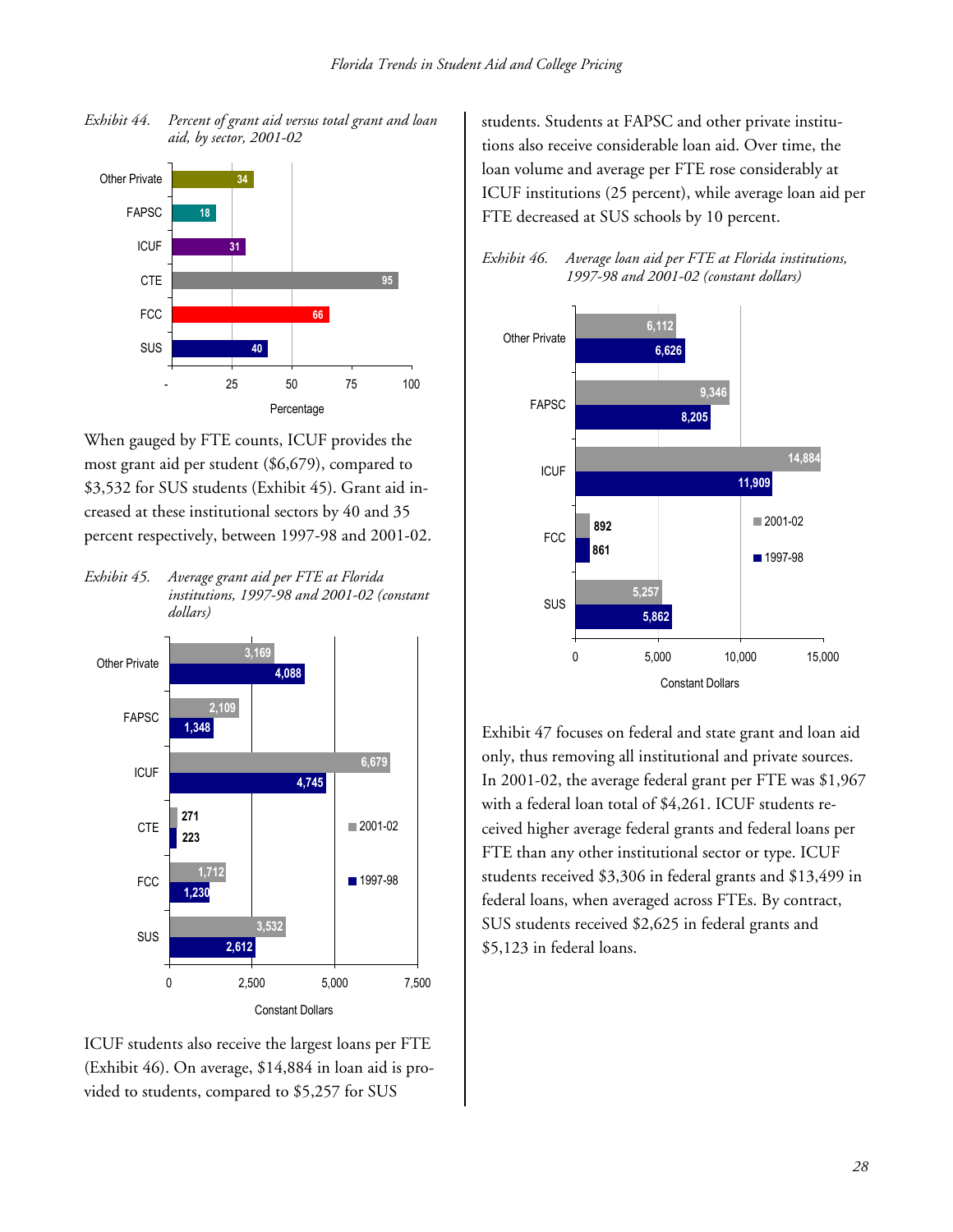

#### *Exhibit 47. Combined federal and state grant and loan aid per FTE student, by grants and loans, 2001-02*

### **NEED- VERSUS NON-NEED-BASED AID**

Half of all student aid in Florida is need-based (Exhibit 48), but the ratio of need- versus non-needbased aid varies greatly among the various sectors and institution types. For instance, SUS and FAPSC institutions hover close to the average; CTE and FCC institutions have high percentages of need-based aid (85 and 67 percent respectively); and ICUF institutions provide more non-need- than need-based aid.





However, the aggregate distribution of aid within a sector tells only part of the story. ICUF institutions, by example, provide more average dollars of need-based aid per FTE than any other institution type. With an average needbased aid amount of \$8,826 in 2001-02, ICUF institutions provide almost double what SUS institutions provide and a third more than FAPSC schools (Exhibit 49).

*Exhibit 49. Average need-based aid per FTE at Florida institutions, 1997-98 and 2001-02 (constant dollars)* 



Focusing on non-need aid, ICUF schools again provide the greatest amount of average resources to students (Exhibit 50). In 2001-02, ICUF awarded, on average, \$14,372 per FTE in non-need aid, a 38 percent increase from 1997-98 after adjusting for inflation. On average, the SUS awarded \$5,219, a 27 percent increase. While ICUF need- and non-need-based aid both increased between 1997-98 and 2001-02, only non-need-based aid increased at SUS, while need-based declined in real value.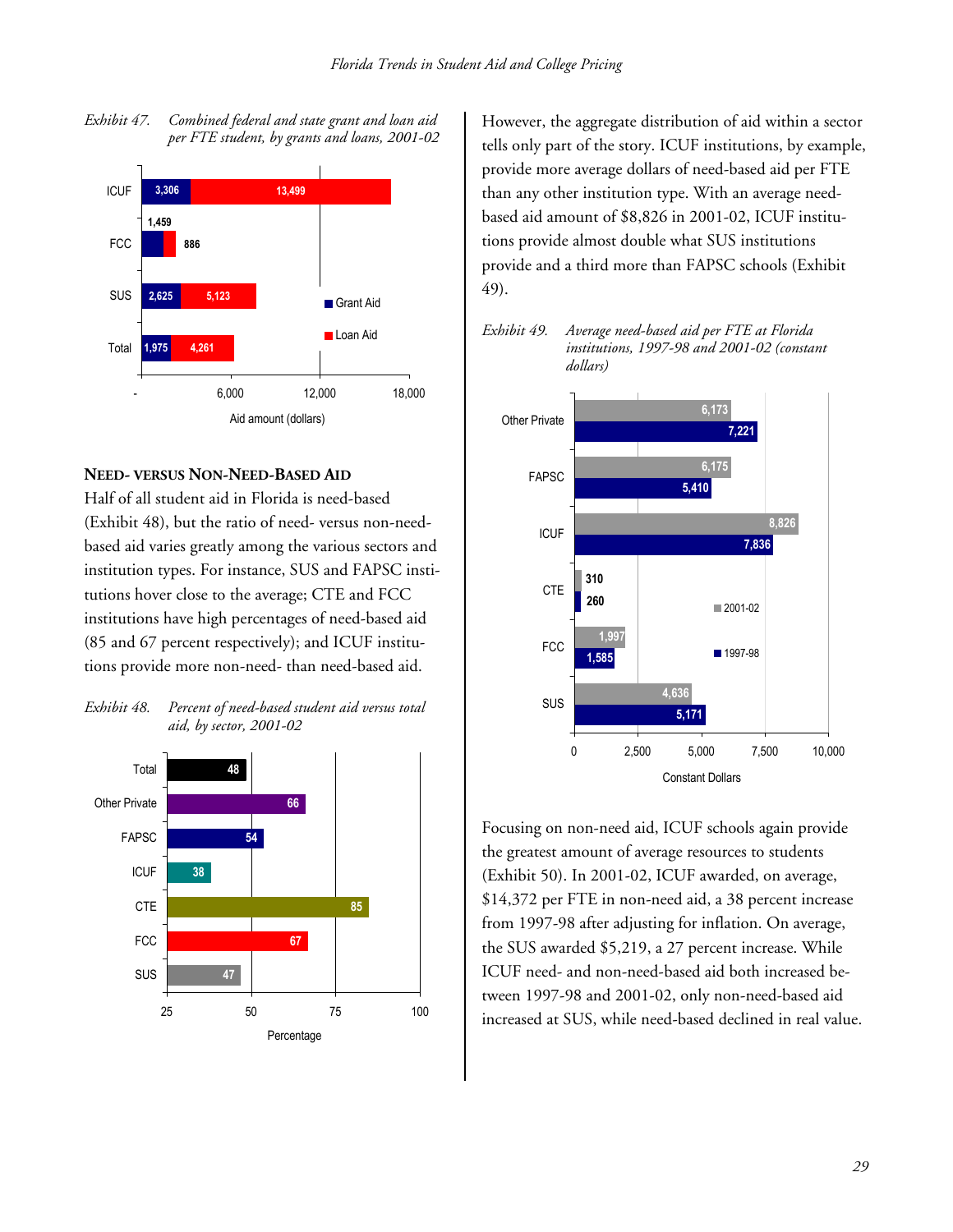*Exhibit 50. Average non-need-based aid per FTE at Florida institutions, 1997-98 and 2001-02 (constant dollars)* 



#### **NET COST**

Using average cost of attendance at Florida institutions, combined with average grant aid and average total aid per FTE, we can calculate the average cost of attendance minus student aid for students, acknowledging that this is a rough average and not a precise measure of net cost.

There are a number of ways to look at net cost. We will focus on two methods here—net cost where average total aid per FTE is subtracted from total cost of attendance, and net cost where average total grant aid per FTE is subtracted from total cost of attendance. The former provides what we call the "out-of-pocket" expenses for students. That is, what amount is left over after all aid is considered. The second method provides us with a reasonable estimate as to the total real cost of attendance that they must pay off, either now through contributions, or later, through loan payments.





*\*COA calculated only for SUS, ICUF, and other private institutions. Tuition and fee charges used for FAPSC, CTE, and FCC.* 

Considering first the out-of-pocket expenses, most institutions fall within a relatively affordable level. The most expensive sector from an out-of-pocket perspective is the "other private" sector at \$4,120. SUS follows at \$2,204, with ICUF at \$1,640. However, one must remember that these figures include average loans. If we look further to our second net-cost calculation subtracting only grant aid from our total, we see a very different picture. After grants are considered, students attending ICUF institutions hold the greatest burden, at \$18,159 per year. Over a four-year period that would amount to approximately \$74,000 in debt. Other private institutions come in at \$10,294 and SUS at \$8,527. Thus, the average degree finds an SUS student in debt to the tune of \$34,000.

Understanding that these figures are calculated using averages per FTE, it is true that the actual debt load would vary compared to these figures. But because these figures are calculated based on all FTE, and that aid goes to a smaller segment of the population, it is estimated that these figures are low compared to the average indebtedness of students.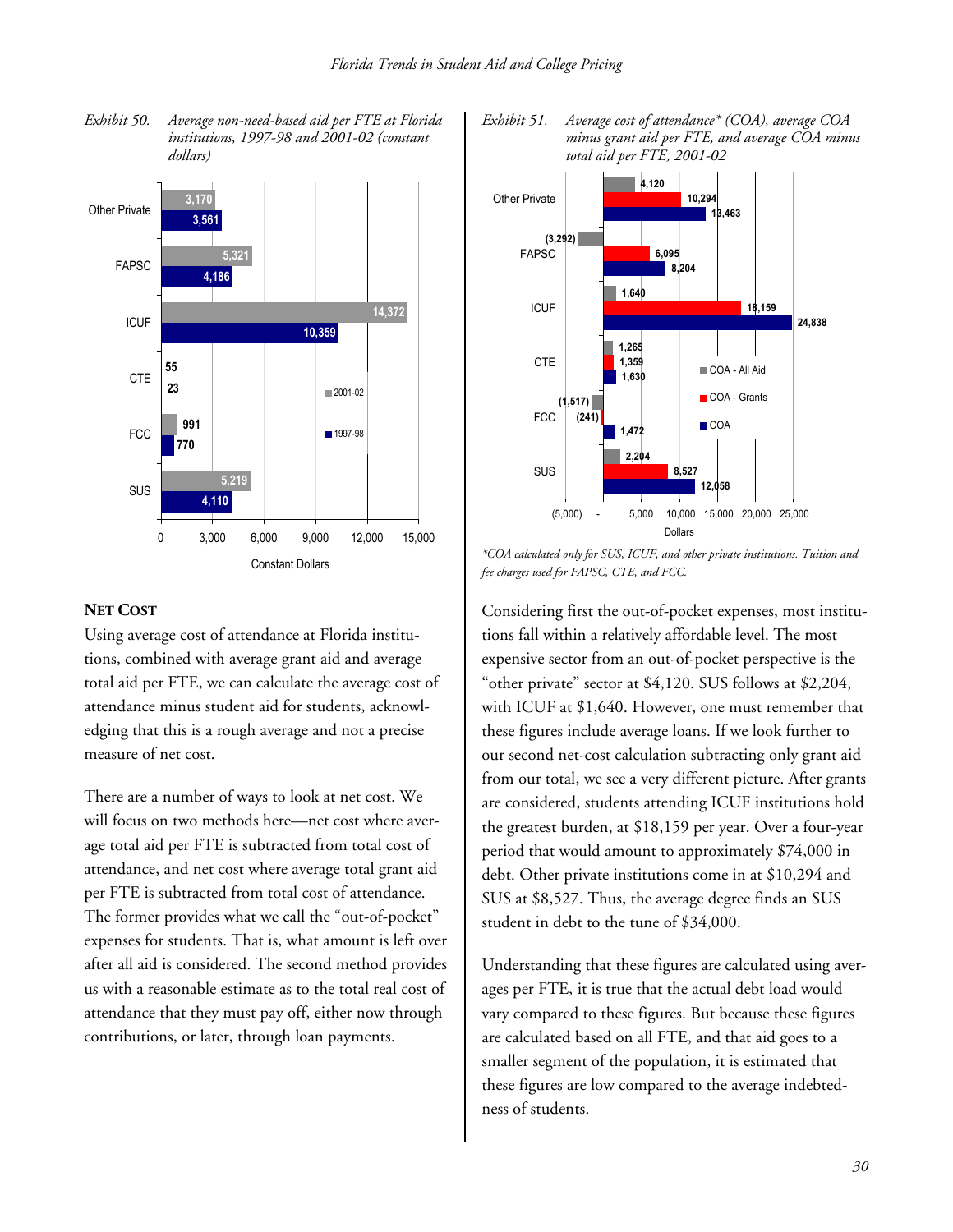## **FLORIDA AND THE NATION**

The final analysis of this paper involves comparing Florida's situation to (a) the nation, and (b) within the cohort comprising the top ten FTE states in the U.S. (see Exhibit 52 and Exhibit 53).

Florida ranks sixth on the list of FTEs served (475,226). Illinois, Pennsylvania, and Ohio are peer states in terms of FTE count, while California is the largest FTE state, having enrolled 1.3 million FTEs in 1999-00.

The postsecondary continuation rate in Florida, as measured by the percentage of students that go onto PSE immediately after high school, ranks  $7<sup>th</sup>$  within our cohort and is on par with the nation as a whole (Approximately 58 percent). Massachusetts has the highest PSE rate at 69 percent, with North Carolina following at 65 percent.

With regard to four-year tuition and fee charges, Florida has the second lowest average charge in the nation (\$2,365), next only to North Carolina (\$2,299). These figures compare to a national average of \$3,506 (1999- 00 data).

Florida provided \$303 million in state grant assistance in 2000-01, ranking  $6<sup>th</sup>$  among the cohort. Of this \$303 million, only \$66 million was need-based aid; the remainder with some type of meritorious requirement. Comparatively, New York provided over twice as much state aid as Florida (\$664 million). The main difference is that almost all of New York's state aid was need-based (\$645 million). Florida's ranking of needbased aid was 9 out of 10 states.

Of course, these numbers are more meaningful when we equate for FTE count. When averaged across FTEs, Florida ranks  $4<sup>th</sup>$  in state aid at \$638 per FTE, compared to New York (\$818), Illinois (\$754), and

Pennsylvania (\$660). Looking only at need-based state grants only, Florida ranks 10th out of the 10 states, with \$139 per FTE, compared to \$794 for New York students, \$704 for Illinois, and \$660 for Pennsylvania. Only 15 percent of Florida FTEs received any state need-based grant aid. New York, on the other hand, provided needbased grant aid to 41 percent of its FTEs.

*Exhibit 52. Need-based aid state grant aid per FTE versus total state grant per FTE among 10 largest states (by FTE count), 2000-01* 

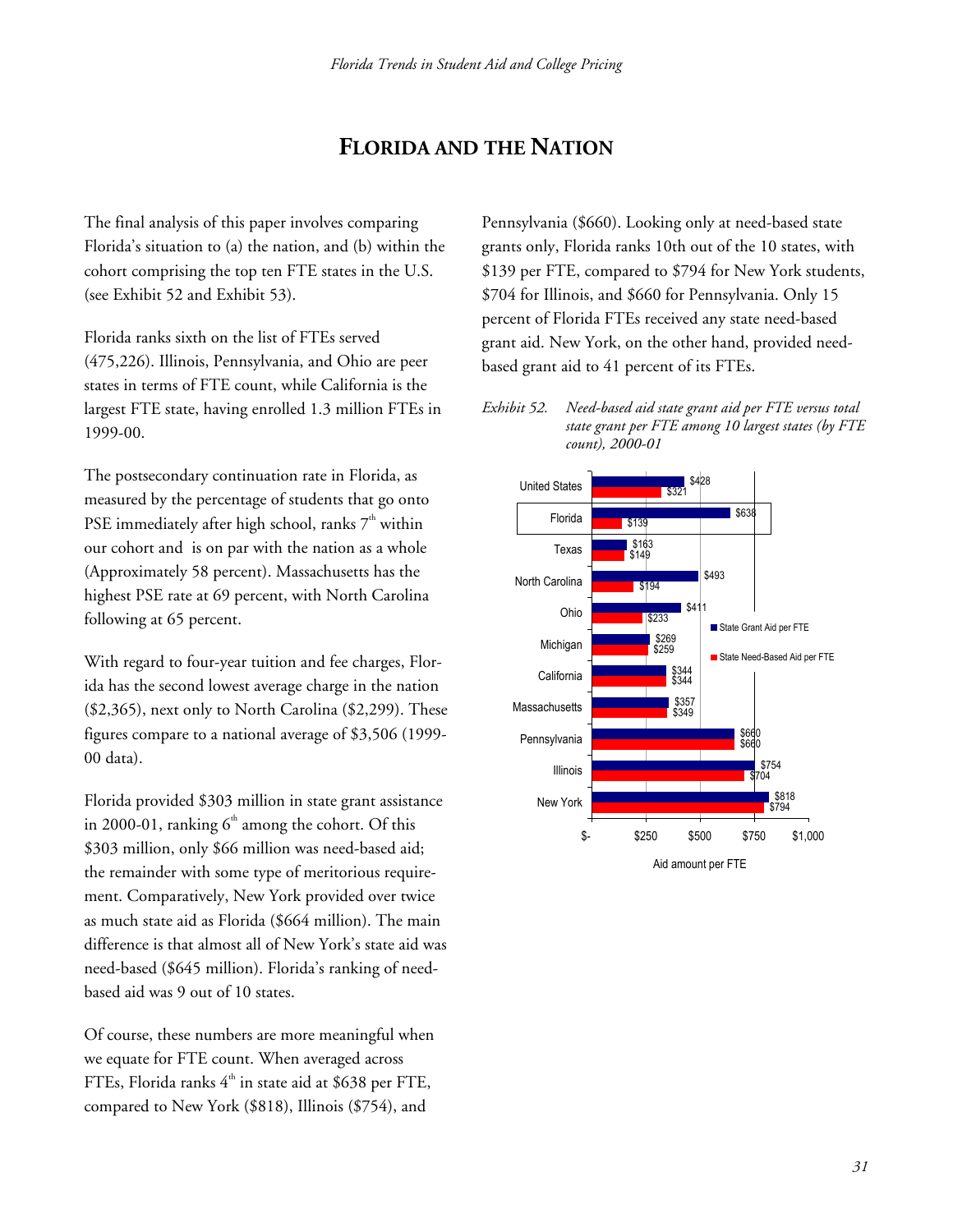*Florida Trends in Student Aid and College Pricing* 

|                                                                              | <b>PSE Continuation Rate</b><br>$(2000-01)$ |                                                                                                                 | <b>FTE</b><br>$(1999-00)$ |               |                                                                       | Tuition and Fees<br>$(1999-00)$ |                                                                               |         | Need-Based Aid (in millions)<br>$(2000-01)$ |                                                                            |       | Non-Need-Based Aid<br>$(in$ millions $)$ (2000-01) |               |       |
|------------------------------------------------------------------------------|---------------------------------------------|-----------------------------------------------------------------------------------------------------------------|---------------------------|---------------|-----------------------------------------------------------------------|---------------------------------|-------------------------------------------------------------------------------|---------|---------------------------------------------|----------------------------------------------------------------------------|-------|----------------------------------------------------|---------------|-------|
|                                                                              | Massachusetts                               | 69                                                                                                              |                           | California    | 1,342,663                                                             |                                 | N. Carolina                                                                   | \$2,299 |                                             | New York                                                                   | \$645 |                                                    | Florida       | \$236 |
|                                                                              | N. Carolina                                 | 65                                                                                                              | 2                         | New York      | 812,246                                                               | $\mathbf{2}$                    | Florida                                                                       | \$2,365 | 2                                           | California                                                                 | \$462 | 2                                                  | Ohio          | \$75  |
| 3                                                                            | New York                                    | 64                                                                                                              | 3                         | Texas         | 712,158                                                               | 3                               | California                                                                    | \$2,561 | 3                                           | Illinois                                                                   | \$360 | 3                                                  | N. Carolina   | \$62  |
|                                                                              | Pennsylvania                                | 62                                                                                                              | 4                         | Illinois      | 511,234                                                               | 4                               | Texas                                                                         | \$2,803 | 4                                           | Pennsylvania                                                               | \$325 | 4                                                  | Illinois      | \$23  |
|                                                                              | Illinois                                    | 60                                                                                                              |                           | Pennsylvania  | 493,122                                                               | 5                               | Massachusetts                                                                 | \$4,003 | 5                                           | Massachusetts                                                              | \$114 |                                                    | New York      | \$14  |
| $\circ$                                                                      | Michigan                                    | 59                                                                                                              | 6                         | Florida       | 475,226                                                               | 6                               | New York                                                                      | \$4,062 | 6                                           | Texas                                                                      | \$106 | 6                                                  | Massachusetts | \$2.8 |
|                                                                              | Florida                                     | 58                                                                                                              |                           | Ohio          | 423,561                                                               |                                 | Illinois                                                                      | \$4,177 |                                             | Michigan                                                                   | \$102 |                                                    | Texas         | \$2.2 |
| 8                                                                            | Ohio                                        | 56                                                                                                              | 8                         | Michigan      | 394,123                                                               | 8                               | Michigan                                                                      | \$4,626 | 8                                           | Ohio                                                                       | \$99  | 8                                                  | California    | \$-   |
| 9                                                                            | Texas                                       | 53                                                                                                              | 9                         | Massachusetts | 327,196                                                               | -9                              | Ohio                                                                          | \$4,740 | 9                                           | Florida                                                                    | \$66  | 9                                                  | Pennsylvania  | $S-$  |
| 10                                                                           | California                                  | 48                                                                                                              | 10                        | N. Carolina   | 302,786                                                               | 10                              | Pennsylvania                                                                  | \$5,918 | 10                                          | N. Carolina                                                                | \$59  | 10                                                 | Michigan      | \$-   |
|                                                                              | U.S.                                        | 57<br>U.S.                                                                                                      |                           | 10,943,609    |                                                                       | U.S.                            | \$3,506                                                                       |         | U.S.                                        | \$3,516                                                                    |       | U.S.                                               | \$1,090       |       |
| SOURCE: Measuring Up 2000:<br>National Center for Higher Education<br>Policy |                                             | SOURCE: NCES Digest of Education<br>Statistics, 2001, Table 203. FTE for degree-<br>granting institutions only. |                           |               | <b>SOURCE:</b> NCES Digest of Education<br>Statistics 2001, Table 317 |                                 | SOURCE: NASSGAP Annual Survey<br>of State Grant Programs, 2000-01,<br>Table 1 |         |                                             | SOURCE: NASSGAP Annual Survey of<br>State Grant Programs, 2000-01, Table 1 |       |                                                    |               |       |

|  |  |  |  |  |  | <b>Exhibit 53.</b> Comparison among the 10 largest states, in terms of FTE counts, by various characteristics. |
|--|--|--|--|--|--|----------------------------------------------------------------------------------------------------------------|
|--|--|--|--|--|--|----------------------------------------------------------------------------------------------------------------|

|                                                                               | Total State Grant Aid<br>$(in$ millions $)(2000-01)$ |       |                                                    | State Grant Aid per FTE |       |      | State Need-Based Aid per FTE                       |       |      | Percent Undergrads Receiving<br>Need-Based Aid (2000-01)                       |       |  |
|-------------------------------------------------------------------------------|------------------------------------------------------|-------|----------------------------------------------------|-------------------------|-------|------|----------------------------------------------------|-------|------|--------------------------------------------------------------------------------|-------|--|
|                                                                               | New York                                             | \$664 | 1                                                  | New York                | \$818 | 1    | New York                                           | \$794 | 1    | New York                                                                       | 40.7% |  |
| 2                                                                             | California                                           | \$462 | 2                                                  | <b>Illinois</b>         | \$754 | 2    | <b>Illinois</b>                                    | \$704 | 2    | Massachusetts                                                                  | 36.5% |  |
| 3                                                                             | Illinois                                             | \$385 | 3                                                  | Pennsylvania            | \$660 | 3    | Pennsylvania                                       | \$660 | 3    | Pennsylvania                                                                   | 33.8% |  |
| 4                                                                             | Pennsylvania                                         | \$325 | 4                                                  | Florida                 | \$638 | 4    | Massachusetts                                      | \$349 | 4    | <b>Illinois</b>                                                                | 28.0% |  |
| 5                                                                             | Florida                                              | \$303 | 5                                                  | N. Carolina             | \$493 | 5    | California                                         | \$344 | 5    | Ohio                                                                           | 20.2% |  |
| (2)                                                                           | Ohio                                                 | \$174 | 6                                                  | Ohio                    | \$411 | 6    | Michigan                                           | \$259 | 6    | Florida                                                                        | 14.9% |  |
|                                                                               | N. Carolina                                          | \$149 | 7                                                  | Massachusetts           | \$357 | 7    | Ohio                                               | \$233 | 7    | Michigan                                                                       | 14.2% |  |
| 8                                                                             | Massachusetts                                        | \$117 | 8                                                  | California              | \$344 | 8    | N. Carolina                                        | \$194 | 8    | California                                                                     | 10.7% |  |
| 9                                                                             | Texas                                                | \$116 | 9                                                  | Michigan                | \$269 | 9    | Texas                                              | \$149 | 9    | Texas                                                                          | 7.5%  |  |
| 10                                                                            | Michigan                                             | \$106 | 10                                                 | Texas                   | \$163 | 10   | Florida                                            | \$139 | 10   | N. Carolina                                                                    | 5.8%  |  |
| U.S.<br>\$4,681<br>U.S.                                                       |                                                      |       |                                                    | \$428                   |       | U.S. | 321                                                |       | U.S. | -                                                                              |       |  |
| SOURCE: NASSGAP Annual Survey<br>of State Grant Programs, 2000-01,<br>Table 1 |                                                      |       | SOURCE: Calculated figure from Aid and<br>FTE data |                         |       |      | SOURCE: Calculated figure from Aid<br>and FTE data |       |      | SOURCE: NASSGAP Annual Survey<br>of State Grant Programs, 2000-01,<br>Table 14 |       |  |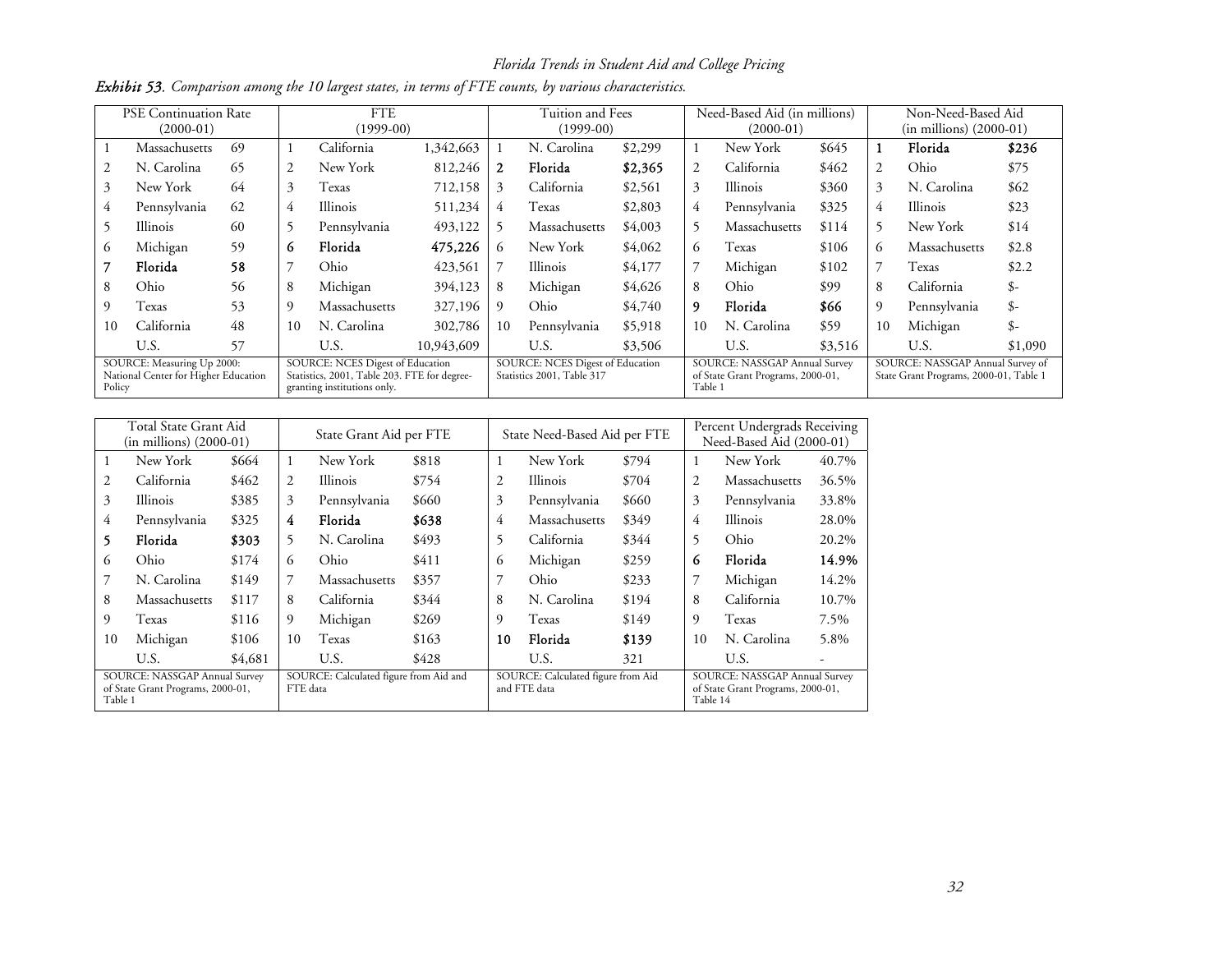# **POLICY IMPLICATIONS**

One of the guiding principles of K-20 education in Florida is "a system that maximizes educational access and allows the opportunity for a high quality education for all Floridians." At the postsecondary level, this is contingent upon the appropriate balance among funding, pricing, and financial aid policies.

Since the 1970s, Florida's relative position with regard to student charges has declined from above the national average to near the bottom of the 50 states  $(49<sup>th</sup>$ or  $48<sup>th</sup>$ ) in recent years. Yet, for many Floridians, going to college is less affordable today than it was five years ago. While student fees are relatively low, the share of family income required to pay these fees is higher than it was in 1997-98.While available aid has increased, most of the growth in aid has come in the form of non-need-based grants and loans, and an increasing proportion of the borrowing is unsubsidized.

The overriding challenge for Florida policy makers is how to sustain access to postsecondary education for the state's growing and changing college-age population as well as non-traditional, older students. We offer the following recommendations:

Reaffirm the commitment to need-based aid. As stated at the outset of this report, Florida law directs (Section 1009.93, F.S.) that state student financial aid be provided primarily on the basis of financial need. Currently, Florida is in violation of that directive. According to Table 3, need-based aid has consistently accounted for only about one quarter of the state aid total since 1997-98. Zucker $^{\rm 4}$  points out that in 2001-02, roughly \$24 million was awarded to SUS students in excess of their demonstrated financial need. Coincidentally, the total unmet need for students with need beyond \$6,200 (the maximum they could borrow annually in Stafford and PLUS loans) totaled \$24 million. Aside from equity issues inherent in Florida's current state student aid policy, Zucker's study also calls into question merit aid's efficacy in retaining students in Florida.

Consider the rate of fee increases over time within a broader context. At this writing state revenue forecasts are not promising with little prospect of improvement in the immediate future. Responses to this have included proposals for significant increases in tuition to offset declines in general revenue. This has implications for students and their families as well as ongoing programs such as the Bright Futures Scholarships and Prepaid Tuition.

Providing consistency and fairness in tuition increases over time will require a range of policy responses that expand revenue from other sources, cut institutional operating expenses, and promote more cost-effective delivery of higher education. Local boards of trustees and other policy makers should consider student fee increases within the context of annual growth of family income thus gearing the price of higher education to a broad measure of economic well-being and family ability to pay.

Undertake a thorough review and reappraisal of financing including state funding, student pricing and student aid delivery. The Council has already begun assessing the overall funding structure for public education in Florida. Student aid is not a panacea for the problems of educational access and choice; its delivery is flawed on several counts. Need-based aid policies and procedures require constant review and sharpening. Issues that should be addressed include:

 $\overline{a}$ 4 Zucker, Brian (in press). An upcoming publication from CEPRI.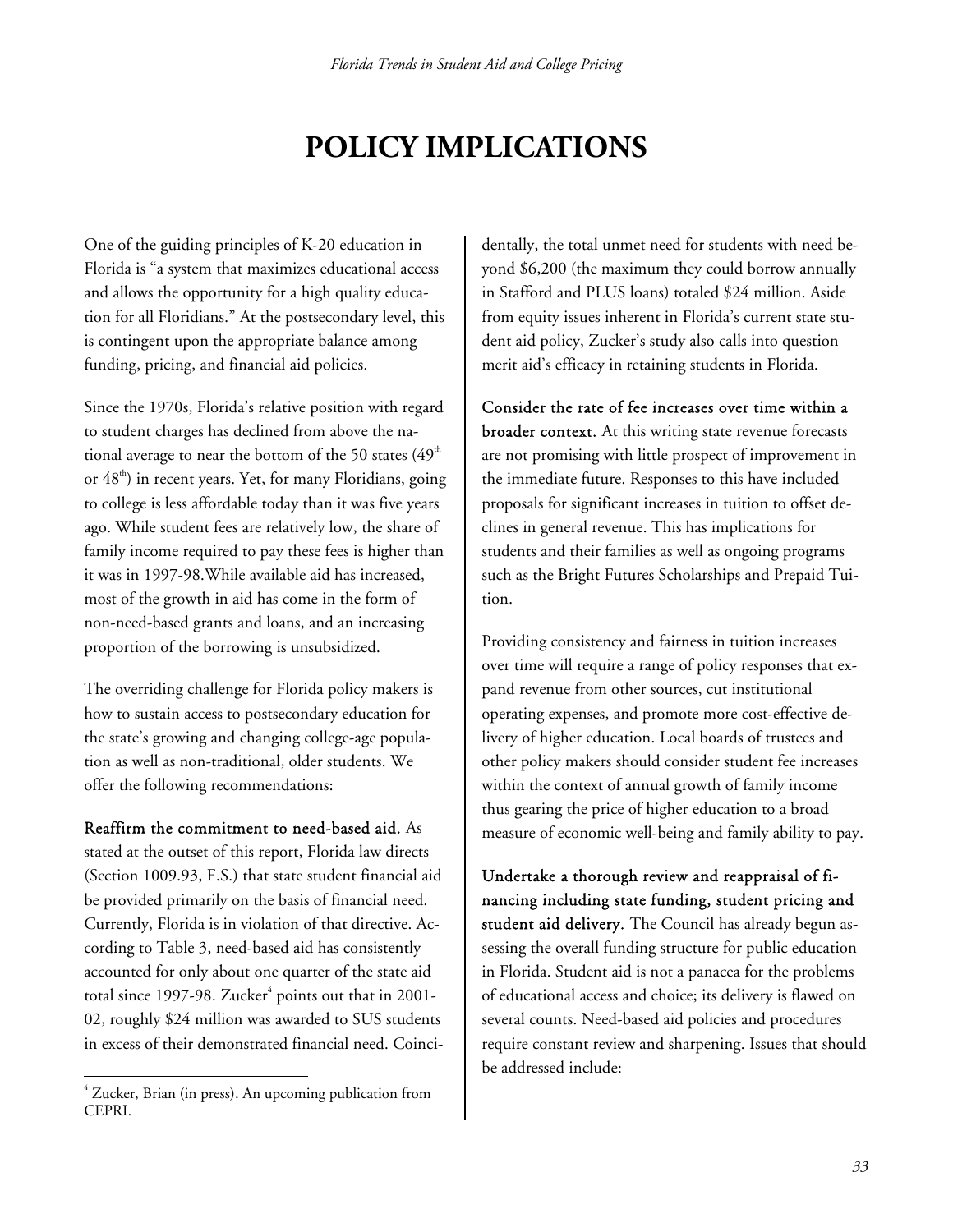Awareness and Predictability of Aid. Sticker prices can discourage needy students who may not know about financial aid or may be deterred by the application process. Information and outreach are important to increase awareness of available aid. Aid programs should be publicized and accessible to those who need help the most. Such efforts are especially important where high school guidance and counseling resources are inadequate. Continuity of aid levels from year to year is also important, so students can count on the support they need to complete their degrees.

Standards of Need. Federal criteria for determining student need are used to determine recipients of both federal and non-federal aid across the country. While the federal commitment to funding student aid may have eroded, the federal methodology of need analysis has been widely adopted. The 1992 reauthorization of the Higher Education Act substantially altered federal need standards, stretching eligibility to larger numbers of the middle class but with no assurance of commensurate federal funding. The result has been like an "unfunded mandate," a legitimization of increased need without federal help for states and institutions to satisfy the greater demand. Under the revised standards, available funds may be awarded further up the income scale, at the expense of more disadvantaged students. State policy makers should study award patterns to find out what shifts are occurring and whether the interests of needy students are being well served.

Nontraditional Students. Student aid programs have been designed primarily for dependent students of traditional college age. The system as it has evolved is not generally well suited to meet the needs and circumstances of older adults returning to higher education for a second chance, retraining, or mid-career change—students who typically attend part-time while holding down job and family responsibilities. Policy makers need to fashion more appropriate mechanisms for helping nontraditional students meet the costs of higher education.

Simplification. The aid process must be made as simple and straightforward as possible for students, while at the same time targeting aid to the neediest. According to Wellman<sup>5</sup>, Florida manages more state aid programs than any other state. There are too many programs, too many forms, too many procedures—to the point that the system itself can become a barrier to educational access.

Expand programs that reach out to disadvantaged students in middle and secondary school and help them prepare for postsecondary education. In the final analysis, we know that financial aid is not enough to close gaps in opportunity. Enrollment and success in higher education are influenced by many factors, not just ability to pay. Of all the variables that determine who enters and who succeeds in college, the Council's Student Progression Cohort Analysis has demonstrated that aspirations and academic preparation are the most powerful. For the long haul, we need direct outreach to more of the current generation: intervention programs that make a difference in the lives of young, disadvantaged children.

In the wake of Proposition 209 in California, which eliminated state affirmative action programs, similar steps in Texas, Florida and the recent University of Michigan case before the U.S. Supreme Court, deeper and wider commitments are needed by states and institutions. The state needs to assure that alternatives to affirmative action, such as One Florida and The Talented Twenty Program, will achieve the same broad goals of access and campus diversity. The colleges have an obvious stake in partnerships with schools to expand the potential college-bound and qualified pool.

 $\overline{a}$ 

<sup>5</sup> Wellman, Jane (2002). *Accounting for State Student Aid: How State Policy and Student Aid Connect.* Washington, DC: Institute for Higher Education Policy.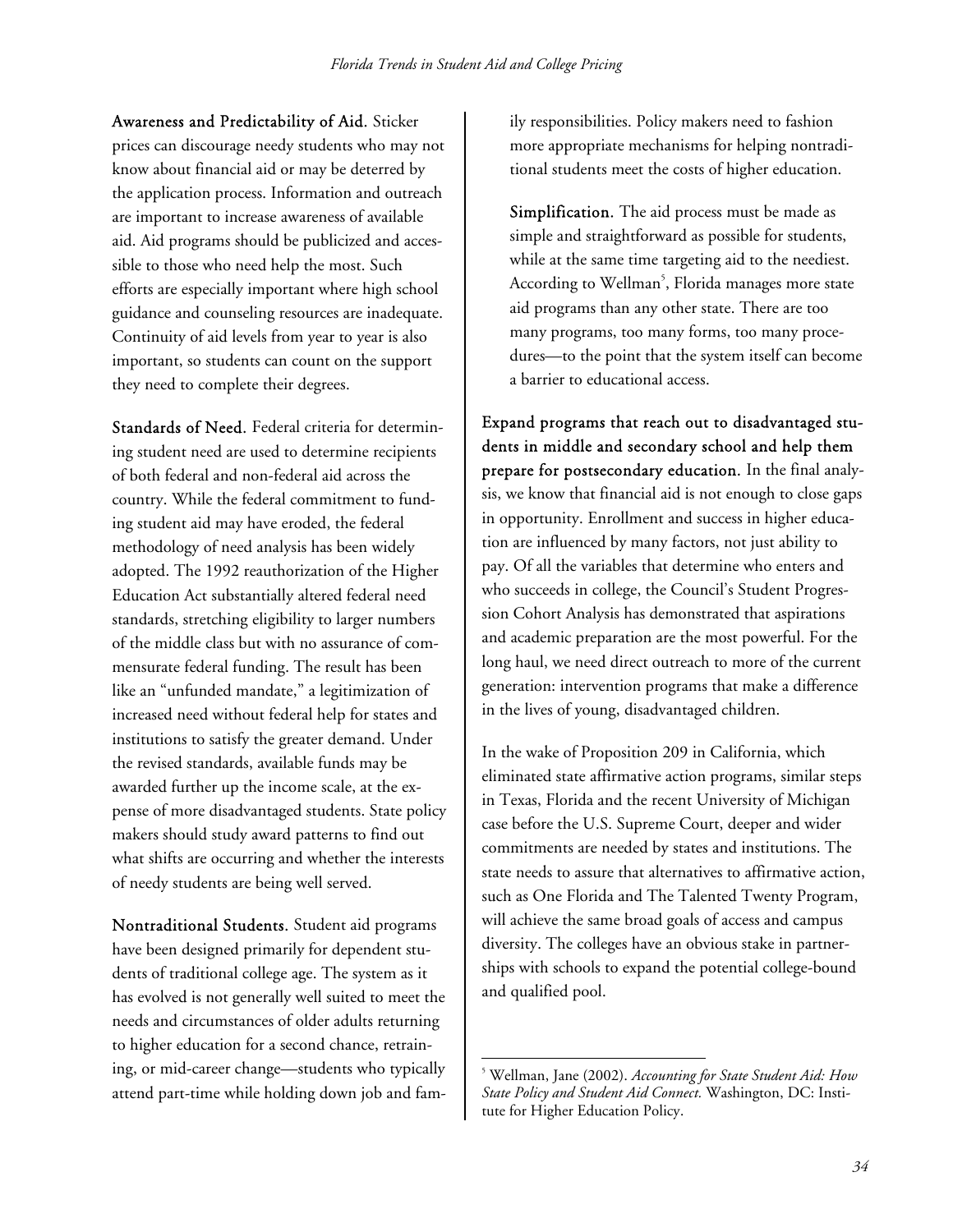Student aid delivery is an enormously complex system, driven substantially be federal rules and regulations. As a state policy issue, aid has moved from the periphery to the center of higher education finance. It has become increasingly important for state and higher education leaders to focus on this area in order to sharpen priorities and fashion more effective aid policies.

Policy makers and program administrators need to know more about overall funding procedures and the financial aid system and how they work. We hope the baseline data contained in this report will contribute to such understanding.

As we have also suggested, financial aid alone will not assure wider and more equitable access to higher education. Making college affordable is critically important, but it is not enough. Complementary strategies are required to reach, motivate, and prepare students for postsecondary education and to increase their odds of earning a degree in areas beneficial both to state and individual needs.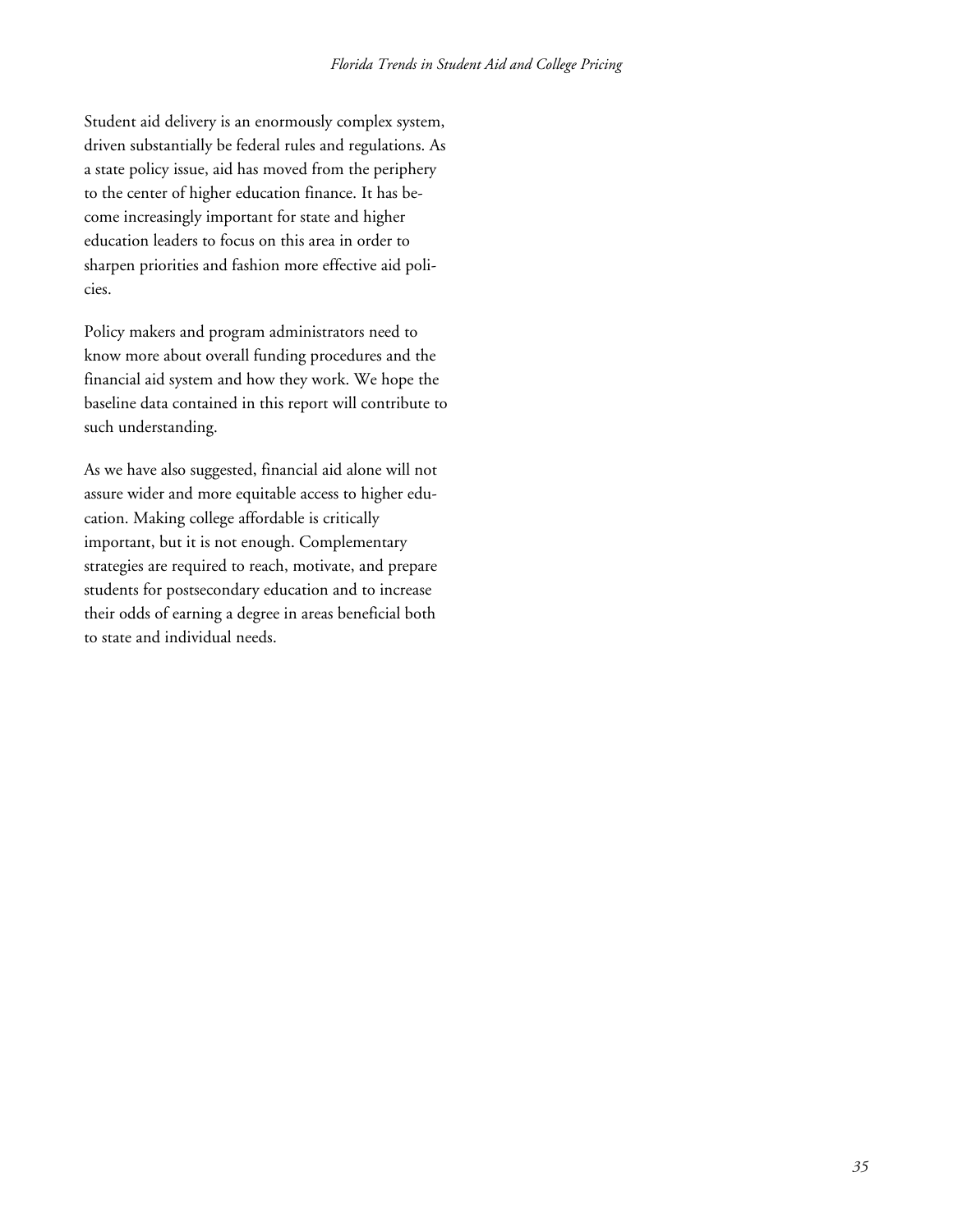*Florida Trends in Student Aid and College Pricing* 

## **APPENDIX**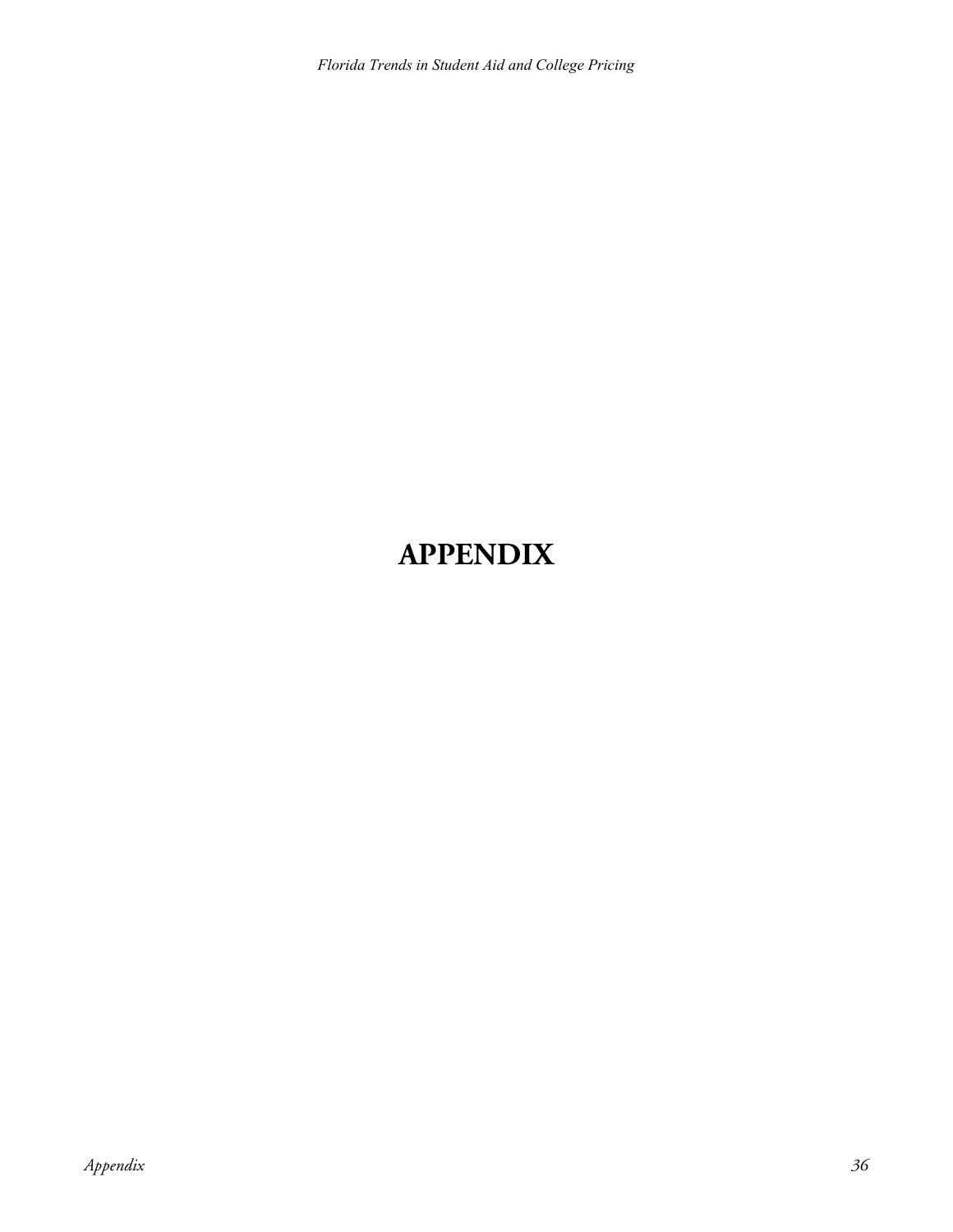## **APPENDIX A. DETAILED TABLES**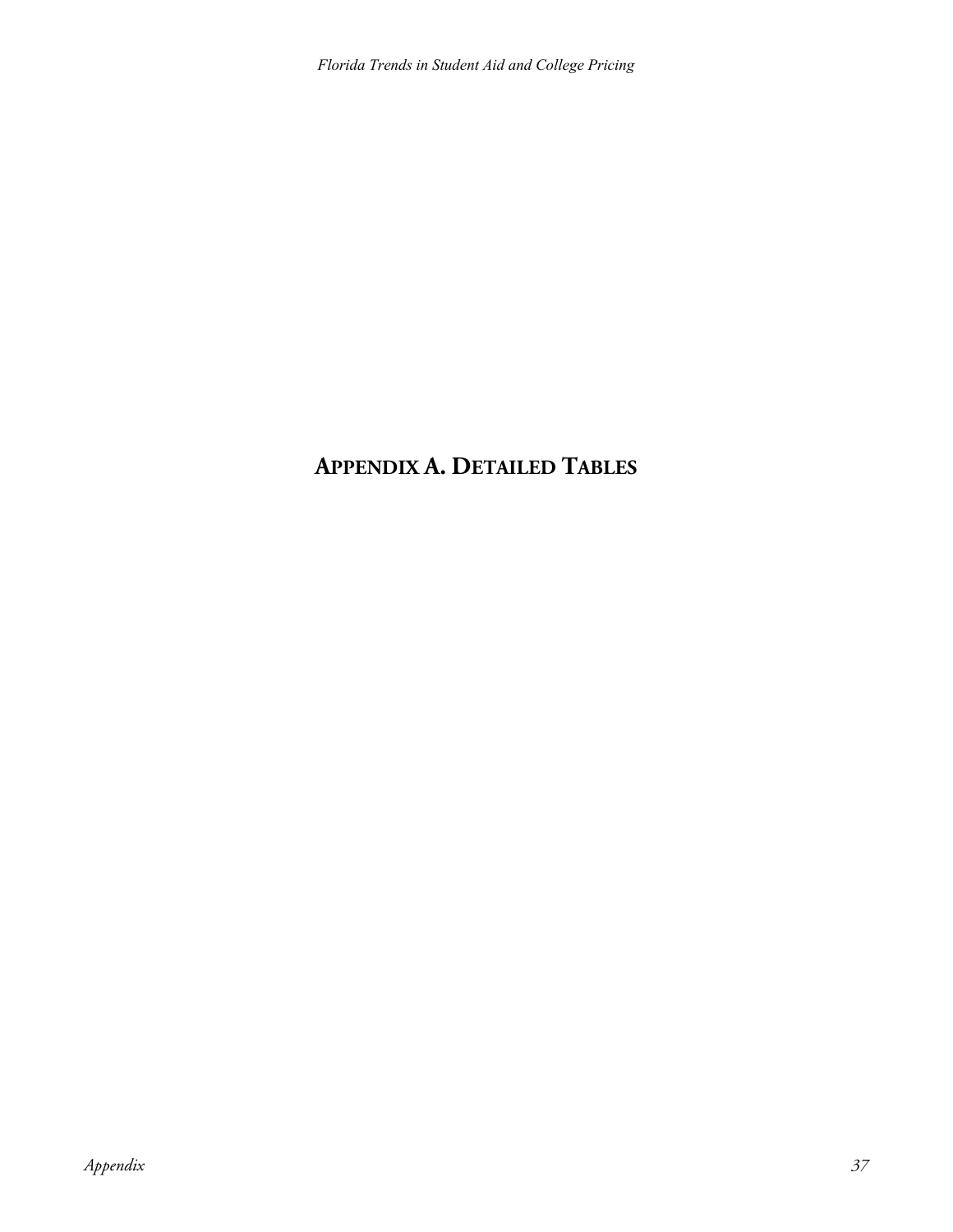*Table 1. Student enrollment at Florida institutions of higher education, by institution type, attendance status, and undergraduate, graduate, and total enrollment, 1997-98 to 2001-02* 

| <b>Full-Time Equivalent (FTE)</b> |            |            |            |             |        |               |         |  |  |  |  |  |
|-----------------------------------|------------|------------|------------|-------------|--------|---------------|---------|--|--|--|--|--|
| Year                              | <i>SUS</i> | <i>FCC</i> | <b>CTE</b> | <i>ICUF</i> | FAPSC  | Other Private | Total   |  |  |  |  |  |
| 1997-98                           | 107,035    | 184,180    | 45,053     | 53,606      | 24,715 | 9,651         | 424,240 |  |  |  |  |  |
| 1998-99                           | 114,243    | 183,603    | 57,802     | 55,414      | 25,861 | 12,447        | 449,369 |  |  |  |  |  |
| 1999-00                           | 117,541    | 185,839    | 50,691     | 58,756      | 29,110 | 12,714        | 454,651 |  |  |  |  |  |
| $2000 - 01$                       | 123,202    | 193,439    | 52,540     | 61,850      | 31,745 | 16,096        | 478,871 |  |  |  |  |  |
| 2001-02                           | 130,625    | 213,011    | 53,564     | 64,731      | 40,833 | 15,189        | 517,953 |  |  |  |  |  |
| Net Change                        | 23,590     | 28,831     | 8,511      | 11,125      | 16,118 | 5,538         | 93,713  |  |  |  |  |  |
| % Change                          | 22%        | 16%        | 19%        | 21%         | 65%    | 57%           | 22%     |  |  |  |  |  |

| Distribution of Total FTE Enrollment by Sector |            |            |            |             |              |               |       |  |  |  |  |  |
|------------------------------------------------|------------|------------|------------|-------------|--------------|---------------|-------|--|--|--|--|--|
| Year                                           | <b>SUS</b> | <i>FCC</i> | <b>CTE</b> | <i>ICUF</i> | <i>FAPSC</i> | Other Private | Total |  |  |  |  |  |
| 1997-98                                        | 25%        | 43%        | 11%        | 13%         | 6%           | 2%            | 100%  |  |  |  |  |  |
| 1998-99                                        | 25%        | 41%        | 13%        | 12%         | 6%           | 3%            | 100%  |  |  |  |  |  |
| 1999-00                                        | 26%        | 41%        | 11%        | 13%         | 6%           | 3%            | 100%  |  |  |  |  |  |
| 2000-01                                        | 26%        | 40%        | 11%        | 13%         | 7%           | 3%            | 100%  |  |  |  |  |  |
| 2001-02                                        | 25%        | 41%        | 10%        | 12%         | 8%           | 3%            | 100%  |  |  |  |  |  |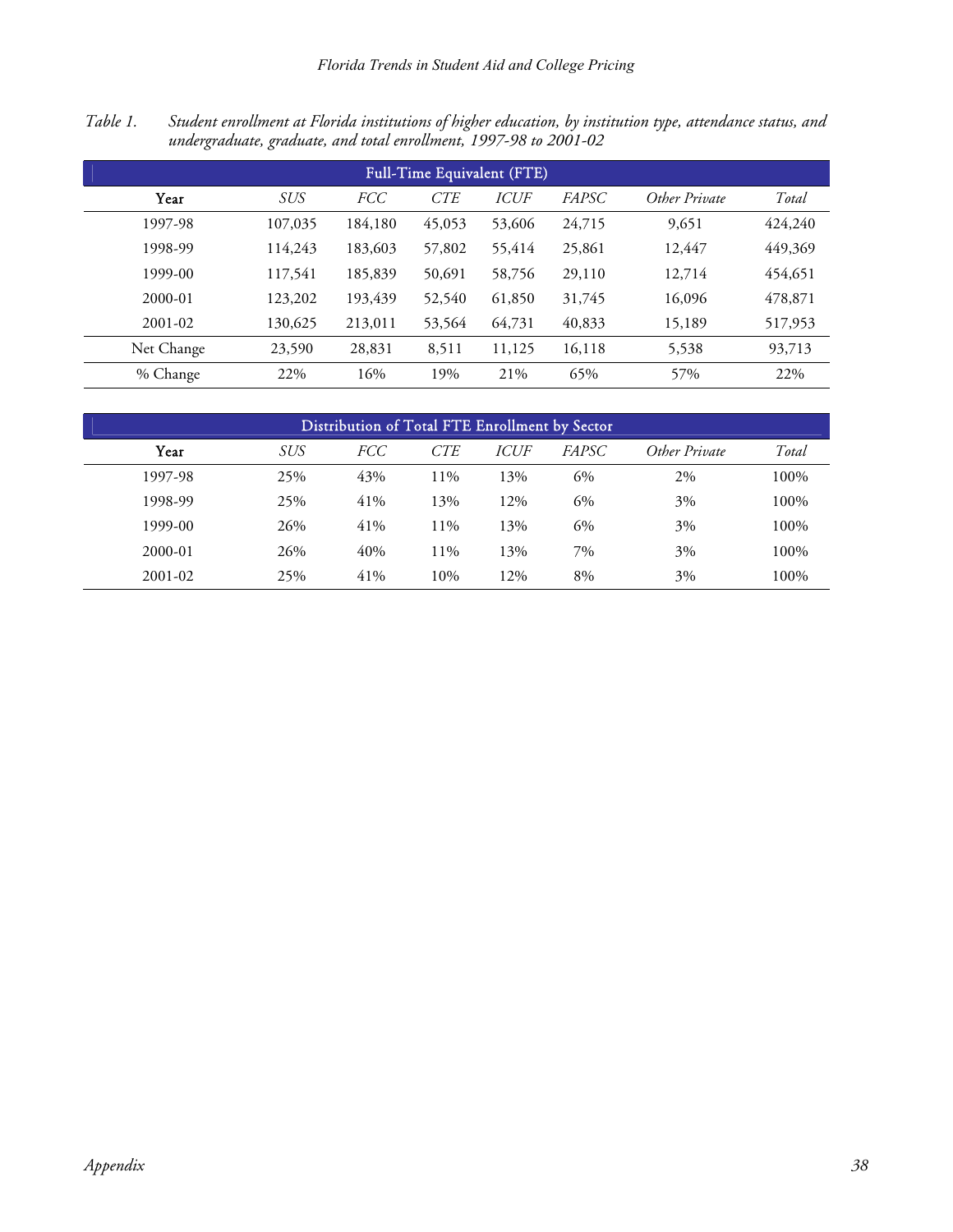| Table 2. | Average undergraduate tuition, fees, cost of attendance, and income of Florida residents, in current and |  |  |  |  |  |
|----------|----------------------------------------------------------------------------------------------------------|--|--|--|--|--|
|          | constant dollars, 1997-98 to 2001-02                                                                     |  |  |  |  |  |

| <b>Current Dollars</b> |            |                            |            |             |              |               |          |          |  |  |  |
|------------------------|------------|----------------------------|------------|-------------|--------------|---------------|----------|----------|--|--|--|
|                        |            | Median Household<br>Income |            |             |              |               |          |          |  |  |  |
| Year                   | <b>SUS</b> | <i>FCC</i>                 | <b>CTE</b> | <b>ICUF</b> | <i>FAPSC</i> | Other Private | Florida  | U.S.     |  |  |  |
| 1997-98                | \$1,907    | \$1,252                    | \$930      | \$12,477    | \$4,446      | \$6,622       | \$32,455 | \$37,005 |  |  |  |
| 1998-99                | \$2,042    | \$1,280                    | \$1,043    | \$13,073    | \$3,587      | \$4,644       | \$34,909 | \$38,885 |  |  |  |
| 1999-00                | \$2,165    | \$1,332                    | \$1,401    | \$13,745    | \$5,962      | \$7,219       | \$35,876 | \$40,816 |  |  |  |
| $2000 - 01$            | \$2,252    | \$1,393                    | \$1,493    | \$14,849    | \$4,746      | \$7,456       | \$37,942 | \$42,022 |  |  |  |
| 2001-02                | \$2,465    | \$1,472                    | \$1,630    | \$15,681    | \$6,023      | \$7,983       | \$36,421 | \$42,228 |  |  |  |

|         |            |            | Per Capita Personal | Income      |         |               |          |          |
|---------|------------|------------|---------------------|-------------|---------|---------------|----------|----------|
| Year    | <b>SUS</b> | <i>FCC</i> | <b>CTE</b>          | <b>ICUF</b> | FAPSC   | Other Private | Florida  | U.S.     |
| 1997-98 | \$9,602    | \$10,936   | \$3,446             | \$20,065    | \$6,386 | \$13,008      | \$24,869 | \$25,412 |
| 1998-99 | \$10,833   | \$11,370   | \$4,024             | \$21,482    | \$7,427 | \$11,554      | \$26,161 | \$26,893 |
| 1999-00 | \$10,899   | \$11,667   | \$3,967             | \$22,478    | \$8,426 | \$10,786      | \$26,593 | \$27,843 |
| 2000-01 | \$11,340   | \$11,945   | \$3,570             | \$23,779    | \$6,753 | \$10,910      | \$27,764 | \$29,469 |
| 2001-02 | \$12,058   | \$11,825   | \$8,471             | \$24,838    | \$8,204 | \$13,463      | \$28,831 | \$31,022 |

| <b>Constant Dollars</b> |                            |            |            |             |              |               |          |          |  |  |  |
|-------------------------|----------------------------|------------|------------|-------------|--------------|---------------|----------|----------|--|--|--|
|                         | Median Household<br>Income |            |            |             |              |               |          |          |  |  |  |
| Year                    | <b>SUS</b>                 | <b>FCC</b> | <i>CTE</i> | <b>ICUF</b> | <b>FAPSC</b> | Other Private | Florida  | U.S.     |  |  |  |
| 1997-98                 | \$2,093                    | \$1,374    | \$1,021    | \$13,694    | \$4,880      | \$7,268       | \$35,620 | \$40,614 |  |  |  |
| 1998-99                 | \$2,215                    | \$1,388    | \$1,131    | \$14,179    | \$3,891      | \$5,037       | \$37,863 | \$42,176 |  |  |  |
| 1999-00                 | \$2,291                    | \$1,410    | \$1,483    | \$14,545    | \$6,309      | \$7,640       | \$37,965 | \$43,192 |  |  |  |
| $2000 - 01$             | \$2,303                    | \$1,425    | \$1,527    | \$15,187    | \$4,854      | \$7,626       | \$38,805 | \$42,978 |  |  |  |
| 2001-02                 | \$2,465                    | \$1,472    | \$1,630    | \$15,681    | \$6,023      | \$7,983       | \$36,421 | \$42,228 |  |  |  |
| Net Change              | \$372                      | \$98       | \$609      | \$1,988     | \$1,143      | \$716         | \$801    | \$1,614  |  |  |  |
| Net % Change            | 18%                        | 7%         | 60%        | 15%         | 23%          | 10%           | 2%       | 4%       |  |  |  |

|              |            |            |               | Cost of Attendance |         |           |          | Per Capita Personal<br>Income |
|--------------|------------|------------|---------------|--------------------|---------|-----------|----------|-------------------------------|
| Year         | <b>SUS</b> | <i>FCC</i> | Other Private | Florida            | U.S.    |           |          |                               |
| 1997-98      | \$10,539   | \$12,002   | \$3,782       | \$22,022           | \$7,009 | \$14,277  | \$27,295 | \$27,890                      |
| 1998-99      | \$11,750   | \$12,332   | \$4,365       | \$23,300           | \$8,056 | \$12,531  | \$28,375 | \$29,169                      |
| 1999-00      | \$11,533   | \$12,346   | \$4,198       | \$23,787           | \$8,917 | \$11,414  | \$28,141 | \$29,464                      |
| $2000 - 01$  | \$11,598   | \$12,217   | \$3,651       | \$24,320           | \$6,907 | \$11,158  | \$28,396 | \$30,140                      |
| 2001-02      | \$12,058   | \$11,825   | \$8,471       | \$24,838           | \$8,204 | \$13,463  | \$28,831 | \$31,022                      |
| Net Change   | \$1,520    | (\$177)    | \$4,689       | \$2,816            | \$1,195 | $(\$813)$ | \$1,536  | \$3,131                       |
| Net % Change | 14%        | $-1\%$     | 124%          | 13%                | 17%     | $-6\%$    | 6%       | 11%                           |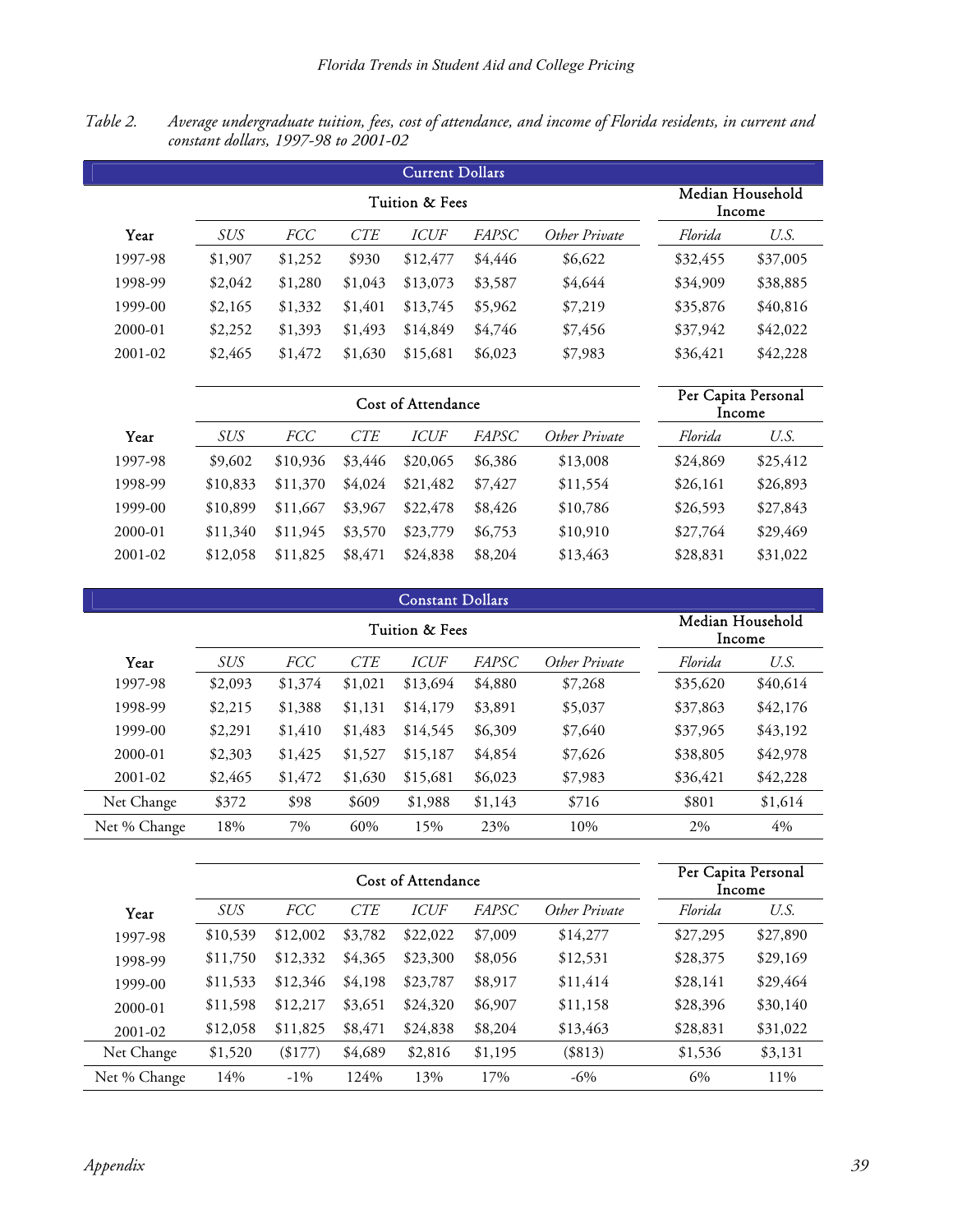|                                   | 1997-98       | 1998-99       | $1999 - 00$   | 2000-01       | 2001-02       |
|-----------------------------------|---------------|---------------|---------------|---------------|---------------|
| FEDERAL PROGRAMS                  | 2,066,978,792 | 2,260,651,633 | 2,329,967,684 | 2,518,975,499 | 2,852,537,700 |
| Pell Grants                       | 348,309,623   | 396,314,726   | 397,042,686   | 430,372,919   | 554,899,166   |
| Campus-Based Aid                  | 85,627,097    | 89,245,127    | 90,309,808    | 90,418,225    | 93,141,250    |
| <b>SEOG</b>                       | 31,619,283    | 33,246,942    | 34,722,438    | 33,743,984    | 34,655,909    |
| <b>FWS</b>                        | 29,047,183    | 30,937,695    | 32,055,781    | 31,683,381    | 32,971,986    |
| PERKINS LOANS                     | 24,960,631    | 25,060,490    | 23,531,589    | 24,990,860    | 25,513,355    |
| <b>LEAP</b>                       | 1,751,817     | 867,014       | 845,519       | 1,343,904     | 1,931,218     |
| <b>FFEL</b>                       | 1,582,497,891 | 1,715,523,044 | 1,775,754,537 | 1,924,829,636 | 2,123,580,866 |
| UNSUBSIDIZED                      | 865,411,733   | 907,376,774   | 900,016,687   | 945,803,981   | 1,034,676,181 |
| SUBSIDIZED                        | 603,131,538   | 678,694,164   | 743,108,997   | 828,903,130   | 943,504,137   |
| <b>PLUS</b>                       | 113,954,620   | 129,452,106   | 132,628,853   | 150,122,525   | 145,400,548   |
| Other Federal Grants              | 10,336,105    | 13,076,298    | 14,814,837    | 17,541,384    | 21,005,891    |
| Other Federal Loans               | 38,456,259    | 45,625,423    | 51,200,298    | 54,469,430    | 57,979,309    |
| <b>STATE PROGRAMS</b>             | 43,372,394    | 52,473,736    | 48,679,735    | 70,236,239    | 76,042,371    |
| Need-Based Programs               | 108,257,355   | 144,896,248   | 189,792,572   | 241,695,763   | 246,398,384   |
| Non-Need-Based Programs           | 10,364,968    | 13,846,085    | 16,017,273    | 15,777,282    | 17,798,028    |
| <b>State Accelerated Programs</b> | 10,283,981    | 13,707,797    | 15,838,106    | 15,617,658    | 17,623,068    |
| Dual Enrollment                   | 80,987        | 138,288       | 179,166       | 159,625       | 174,960       |
| Early Admission                   | 17,285,782    | 21,780,717    | 20,479,212    | 22,699,953    | 11,126,716    |
| <b>State Matching Program</b>     | 26,626,986    | 22,319,406    | 25,859,437    | 28,906,016    | 34,012,594    |
| Student Financial Aid Fee Aid     | 15,230,212    | 17,989,645    | 20,603,445    | 24,486,329    | 21,381,755    |
| Other State Aid                   |               |               |               |               |               |
| <b>INSTITUTIONAL PROGRAMS</b>     | 382,043,362   | 439,717,074   | 488,441,064   | 535,491,733   | 583,400,595   |
| PRIVATE AID                       | 87,882,810    | 118,158,980   | 153,267,256   | 177,744,481   | 215,415,880   |
| <b>TOTAL AID TO STUDENTS</b>      | 2,758,042,661 | 3,091,833,524 | 3,293,107,678 | 3,636,013,295 | 4,058,114,021 |

*Table 3. Student aid awarded to students at all Florida postsecondary institutions, by program, in constant dollars, 1997-98 to 2001-02*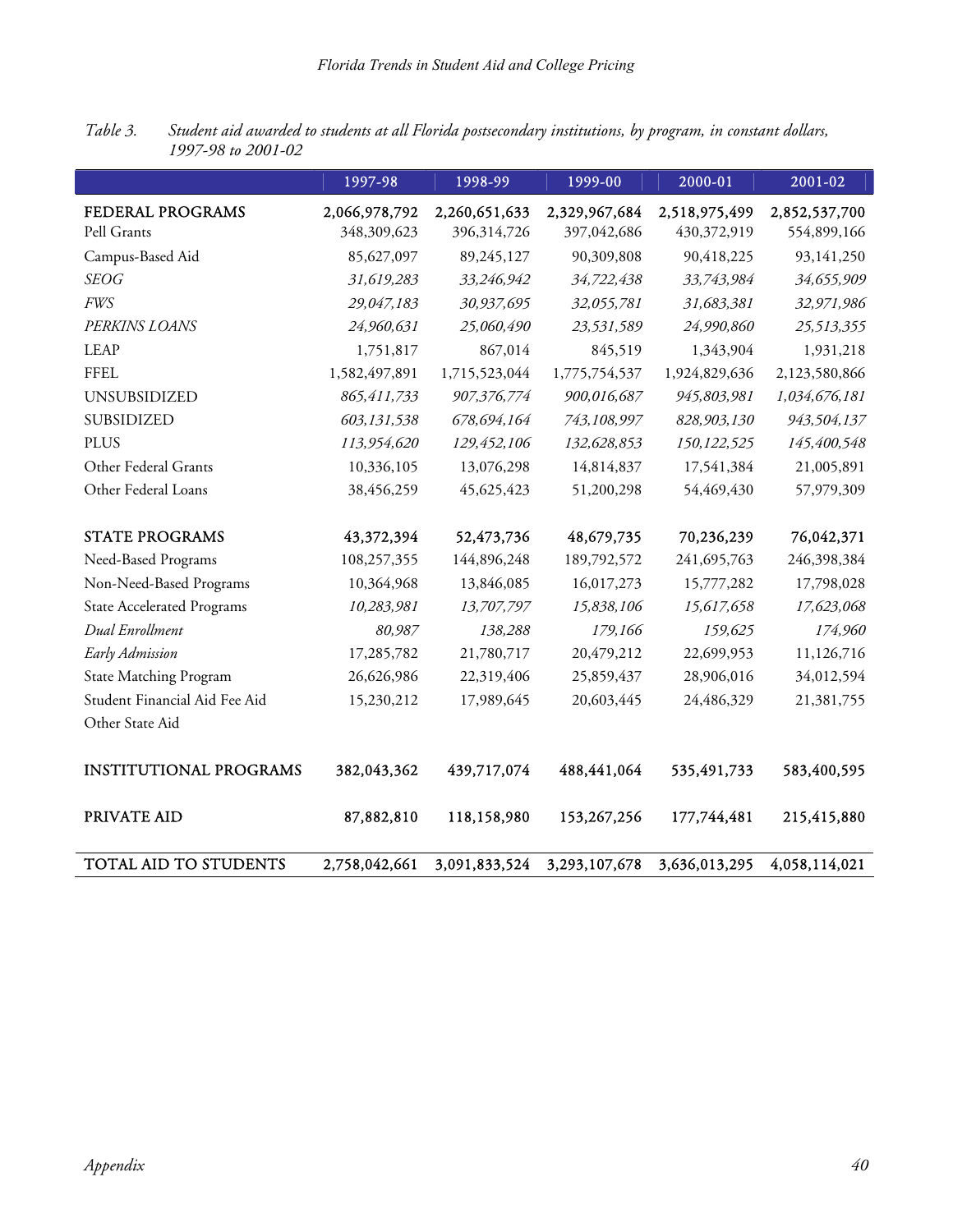|                                   | 1997-98       | 1998-99       | 1999-00       | 2000-01       | 2001-02       |
|-----------------------------------|---------------|---------------|---------------|---------------|---------------|
| FEDERAL PROGRAMS                  | 1,054,772,707 | 1,121,540,297 | 1,039,228,472 | 1,101,288,953 | 1,274,710,349 |
| Pell Grants                       | 244,883,706   | 276,363,214   | 263,439,101   | 290,787,344   | 375,456,823   |
| Campus-Based Aid                  | 50,953,597    | 50,639,047    | 50,552,075    | 48,806,942    | 48,339,051    |
| <b>SEOG</b>                       | 18,075,272    | 18,248,161    | 19,489,234    | 18,275,329    | 18,387,156    |
| <b>FWS</b>                        | 18,232,574    | 18,668,493    | 18,937,106    | 18,380,107    | 18,502,320    |
| PERKINS LOANS                     | 14,645,751    | 13,722,394    | 12,125,735    | 12,151,506    | 11,449,574    |
| <b>LEAP</b>                       | 1,751,817     | 867,014       | 845,519       | 1,343,904     | 1,931,218     |
| <b>FFEL</b>                       | 753,497,982   | 789,242,736   | 718,168,735   | 754,438,154   | 841,570,683   |
| <b>UNSUBSIDIZED</b>               | 461,822,904   | 472,776,912   | 422,555,300   | 437,266,242   | 470,750,035   |
| <b>SUBSIDIZED</b>                 | 257,764,980   | 277,879,446   | 266,359,114   | 281,856,635   | 337,863,130   |
| <b>PLUS</b>                       | 33,910,098    | 38,586,378    | 29,254,321    | 35,315,277    | 32,957,518    |
| Other Federal Grants              | 1,632,316     | 1,876,667     | 1,771,048     | 2,003,597     | 1,627,804     |
| Other Federal Loans               | 3,805,106     | 3,418,634     | 5,297,514     | 5,252,915     | 5,784,770     |
| <b>STATE PROGRAMS</b>             | 164,303,975   | 190,022,748   | 232,462,514   | 284,962,163   | 285, 477, 946 |
| Need-Based Programs               | 33,066,825    | 31,741,643    | 34,261,458    | 53,018,145    | 56,240,601    |
| Non-Need-Based Programs           | 66,475,019    | 88,329,119    | 121,983,193   | 148,445,817   | 152,844,844   |
| <b>State Accelerated Programs</b> | 10,364,968    | 13,846,085    | 16,017,273    | 15,777,282    | 17,798,028    |
| Dual Enrollment                   | 10,283,981    | 13,707,797    | 15,838,106    | 15,617,658    | 17,623,068    |
| Early Admission                   | 80,987        | 138,288       | 179,166       | 159,625       | 174,960       |
| <b>State Matching Program</b>     | 15,885,437    | 20,224,842    | 19,079,968    | 21,260,240    | 9,565,662     |
| Student Financial Aid Fee Aid     | 26,626,986    | 22,319,406    | 25,859,437    | 28,906,016    | 34,012,594    |
| Other State Aid                   | 11,884,740    | 13,561,654    | 15,261,186    | 17,554,663    | 15,016,217    |
| <b>INSTITUTIONAL PROGRAMS</b>     | 173,592,103   | 195,587,130   | 225,809,627   | 255,282,682   | 276,626,926   |
| PRIVATE AID                       | 47,050,096    | 59,854,049    | 81,616,874    | 88,962,087    | 108,399,037   |
| <b>TOTAL AID TO STUDENTS</b>      | 1,439,718,881 | 1,567,004,225 | 1,579,117,488 | 1,730,495,886 | 1,943,283,041 |

*Table 4. Student aid awarded to students at public Florida postsecondary institutions, by program, in constant dollars, 1997-98 to 2001-02*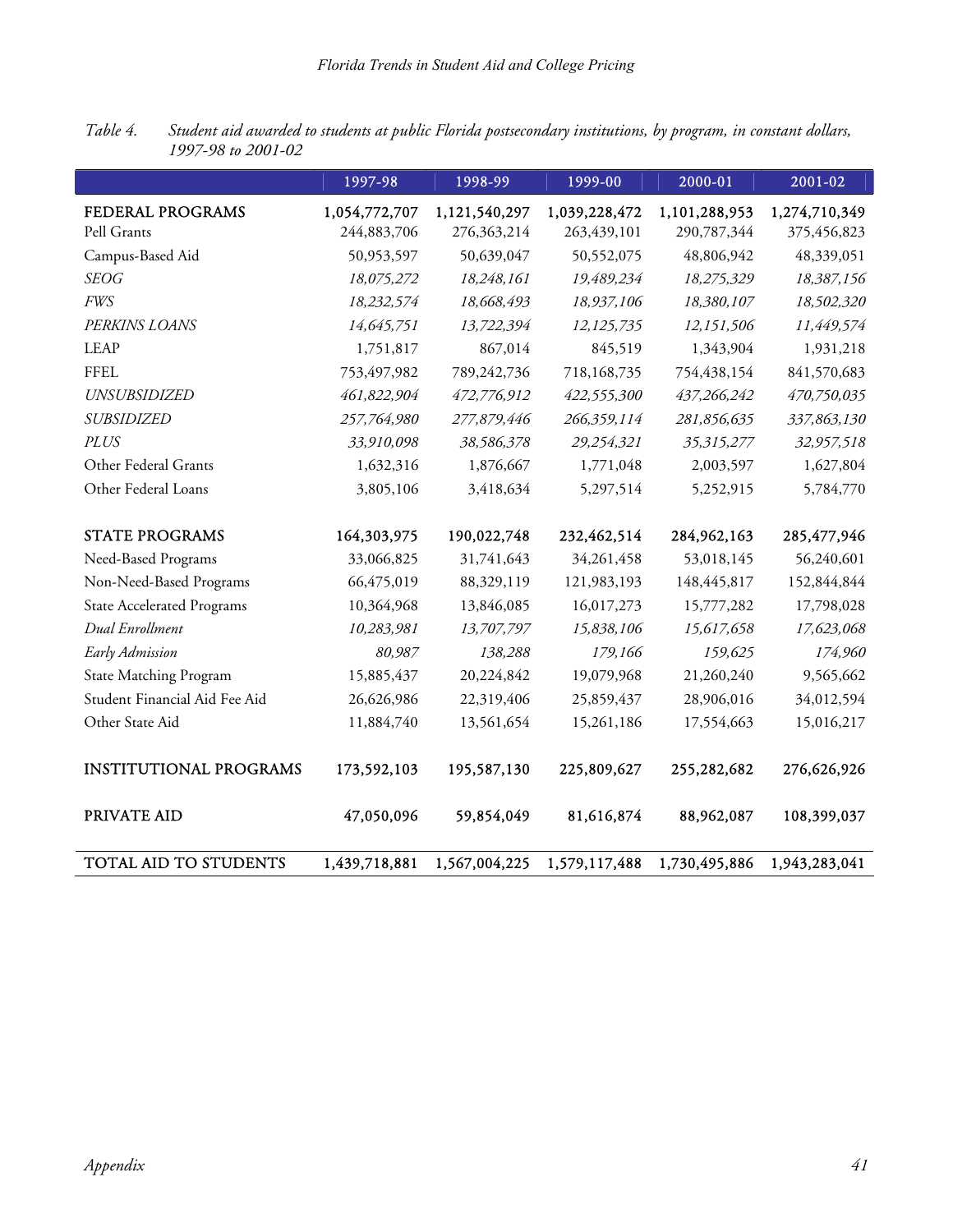*Table 5. Number of recipients and total aid awarded to students at Florida State University System (SUS) institutions, by program, in constant dollars, 1997-98 to 2001-02* 

|                                   | 1997-98                   | 1998-99                   | 1999-00                   | 2000-01                    | 2001-02                    |
|-----------------------------------|---------------------------|---------------------------|---------------------------|----------------------------|----------------------------|
| FEDERAL PROGRAMS<br>Pell Grants   | 718,990,470<br>82,976,913 | 765,457,518<br>96,505,101 | 690,846,598<br>93,469,219 | 729,940,553<br>102,305,604 | 812,914,748<br>124,183,556 |
| Campus-Based Aid                  | 29,534,507                | 28,219,846                | 29,603,523                | 28,664,678                 | 28,546,857                 |
| <b>SEOG</b>                       | 8,827,266                 | 8,288,707                 | 10,071,828                | 9,198,574                  | 9,348,401                  |
| <b>FWS</b>                        | 8,296,148                 | 8,500,387                 | 8,801,330                 | 9,047,909                  | 9,348,921                  |
| PERKINS LOANS                     | 12,411,092                | 11,430,752                | 10,730,365                | 10,418,195                 | 9,849,535                  |
| <b>LEAP</b>                       |                           |                           |                           |                            |                            |
| <b>FFEL</b>                       | 605,720,937               | 639,971,707               | 566,998,047               | 598,165,424                | 659,329,248                |
| <b>UNSUBSIDIZED</b>               | 371,078,481               | 379,937,585               | 328,470,873               | 339,760,304                | 357,090,697                |
| <i>SUBSIDIZED</i>                 | 202,510,491               | 223,514,386               | 211,399,722               | 225,785,906                | 271,932,719                |
| <b>PLUS</b>                       | 32,131,965                | 36,519,737                | 27,127,453                | 32,619,214                 | 30,305,832                 |
| Other Federal Grants              | 758,114                   | 760,863                   | 775,809                   | 804,847                    | 855,087                    |
| Other Federal Loans               |                           |                           |                           |                            |                            |
| <b>STATE PROGRAMS</b>             | 103,491,542               | 120,674,193               | 157,475,570               | 194,304,619                | 199,184,047                |
| Need-Based Programs               | 19,337,242                | 18,762,191                | 19,807,519                | 27,807,768                 | 27,049,881                 |
| Non-Need-Based Programs           | 56,196,196                | 75,994,645                | 107,134,572               | 131,354,164                | 135,723,341                |
| <b>State Accelerated Programs</b> | 378,786                   | 1,298,325                 | 1,611,662                 | 1,471,516                  | 1,491,070                  |
| Dual Enrollment                   | 297,936                   | 1,160,335                 | 1,432,495                 | 1,312,046                  | 1,322,012                  |
| Early Admission                   | 80,850                    | 137,990                   | 179,166                   | 159,470                    | 169,058                    |
| <b>State Matching Program</b>     | 3,334,634                 | 3,206,204                 | 3,547,585                 | 3,907,988                  | 3,666,196                  |
| Student Financial Aid Fee Aid     | 12,359,944                | 7,959,635                 | 10,218,869                | 12,310,795                 | 16,387,341                 |
| Other State Aid                   | 11,884,740                | 13,453,191                | 15,155,363                | 17,452,388                 | 14,866,217                 |
| <b>INSTITUTIONAL PROGRAMS</b>     | 132,826,821               | 145,470,706               | 163,594,137               | 183,532,696                | 199,221,125                |
| PRIVATE AID                       | 38,047,798                | 45,511,720                | 62,025,352                | 67,288,495                 | 75,897,170                 |
| TOTAL AID TO STUDENTS             | 993,356,632               | 1,077,114,136             | 1,073,941,656             | 1,175,066,365              | 1,287,217,090              |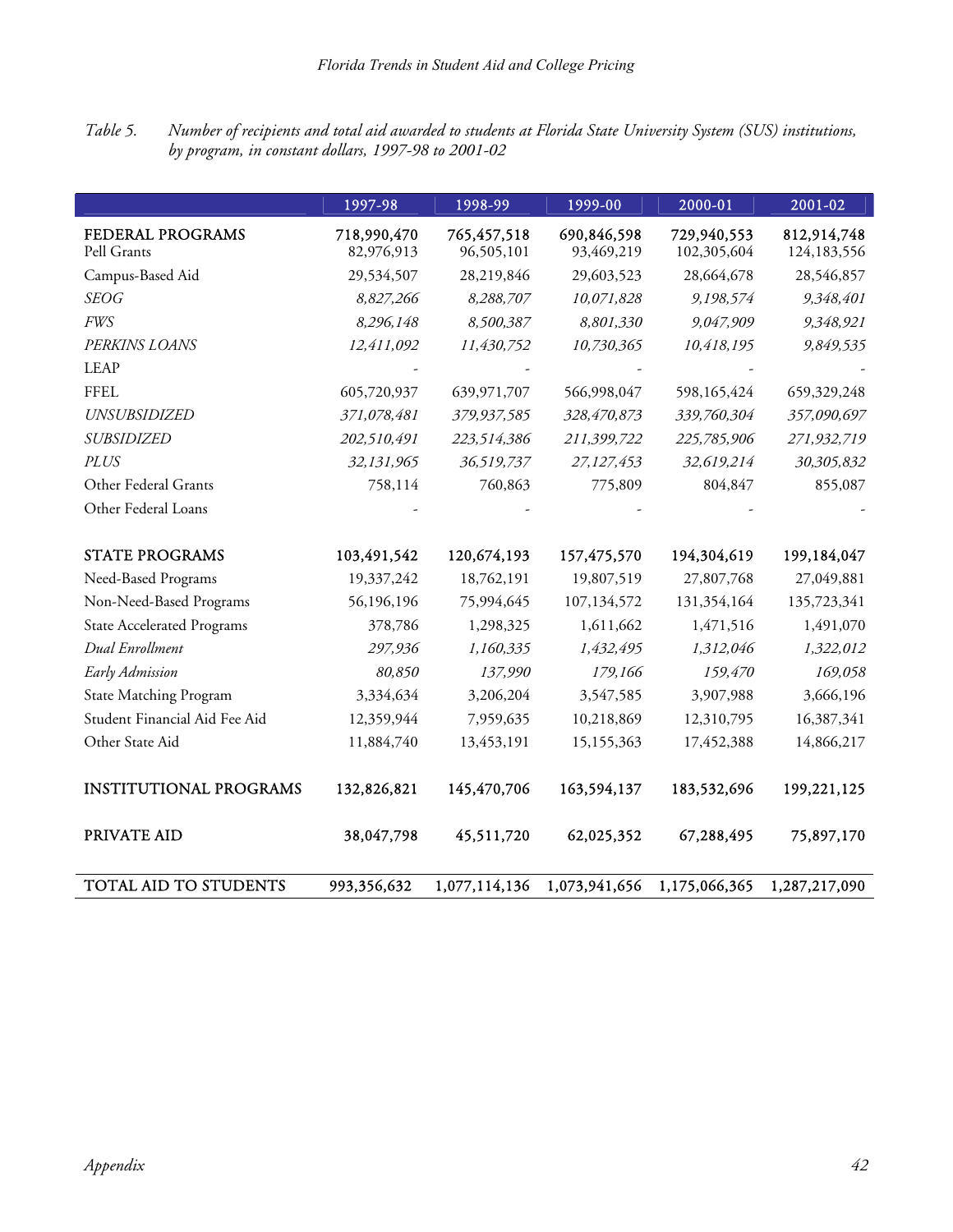*Table 6. Student aid awarded to students at Florida Community Colleges (FCC), by program, in constant dollars, 1997-98 to 2001-02* 

|                                   | 1997-98       | 1998-99     | 1999-00     | 2000-01     | 2001-02     |
|-----------------------------------|---------------|-------------|-------------|-------------|-------------|
| FEDERAL PROGRAMS                  | 325,334,069   | 344,570,518 | 336,979,492 | 359,985,756 | 445,880,315 |
| Pell Grants                       | 153, 121, 137 | 169,806,578 | 160,053,458 | 178,692,375 | 239,054,039 |
| Campus-Based Aid                  | 20,377,748    | 21,545,398  | 20,217,726  | 19,171,448  | 18,834,821  |
| <b>SEOG</b>                       | 8,582,154     | 9,436,591   | 8,919,063   | 8,530,205   | 8,525,594   |
| <b>FWS</b>                        | 9,560,936     | 9,817,166   | 9,903,292   | 8,907,931   | 8,709,188   |
| PERKINS LOANS                     | 2,234,659     | 2,291,642   | 1,395,371   | 1,733,312   | 1,600,039   |
| <b>LEAP</b>                       |               |             |             |             |             |
| <b>FFEL</b>                       | 147,155,875   | 148,684,104 | 150,415,554 | 155,670,267 | 181,433,968 |
| <b>UNSUBSIDIZED</b>               | 90,166,646    | 92,294,956  | 93,384,549  | 96,952,951  | 112,910,639 |
| <b>SUBSIDIZED</b>                 | 55,211,096    | 54,322,507  | 54,904,137  | 56,021,253  | 65,871,643  |
| <b>PLUS</b>                       | 1,778,134     | 2,066,641   | 2,126,869   | 2,696,063   | 2,651,686   |
| Other Federal Grants              | 874,202       | 1,115,804   | 995,239     | 1,198,750   | 772,717     |
| Other Federal Loans               | 3,805,106     | 3,418,634   | 5,297,514   | 5,252,915   | 5,784,770   |
|                                   |               |             |             |             |             |
| <b>STATE PROGRAMS</b>             | 59,302,424    | 67,230,112  | 72,478,089  | 87,369,579  | 82,760,004  |
| Need-Based Programs               | 13,729,583    | 12,979,452  | 14,453,940  | 25,210,377  | 29,190,720  |
| Non-Need-Based Programs           | 10,209,581    | 12,265,011  | 14,765,370  | 17,009,136  | 17,024,795  |
| <b>State Accelerated Programs</b> | 9,673,001     | 11,970,365  | 13,699,968  | 13,452,817  | 15,008,279  |
| Dual Enrollment                   | 9,672,864     | 11,970,067  | 13,699,968  | 13,452,663  | 15,002,377  |
| Early Admission                   | 137           | 298         |             | 154         | 5,902       |
| <b>State Matching Program</b>     | 12,550,802    | 17,018,638  | 15,532,383  | 17,352,251  | 5,899,465   |
| Student Financial Aid Fee Aid     | 13,139,456    | 12,996,645  | 14,026,428  | 14,344,997  | 15,636,744  |
| Other State Aid                   |               |             |             |             |             |
|                                   |               |             |             |             |             |
| <b>INSTITUTIONAL PROGRAMS</b>     | 40,104,907    | 48,926,156  | 60,737,026  | 70,116,923  | 75,990,573  |
|                                   |               |             |             |             |             |
| PRIVATE AID                       | 8,863,417     | 13,735,284  | 18,944,875  | 21,002,539  | 31,880,125  |
| TOTAL AID TO STUDENTS             | 433,604,817   | 474,462,070 | 489,139,482 | 538,474,797 | 636,511,017 |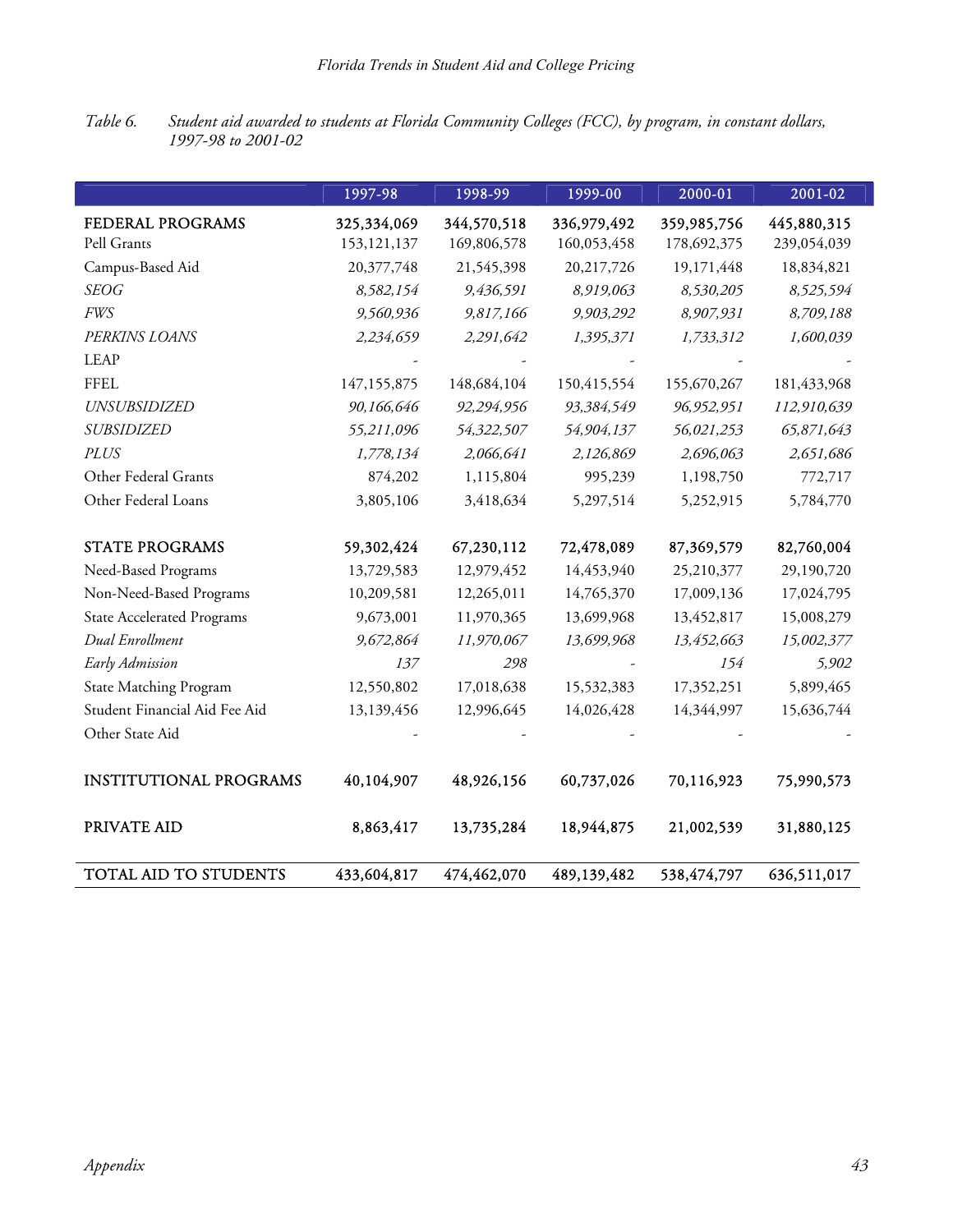*Table 7. Student aid awarded to students at Florida District Postsecondary Career & Technical Education (CTE) Centers, by specific program, in constant dollars, 1997-98 to 2001-02* 

|                                   | 1997-98    | 1998-99    | 1999-00    | 2000-01    | 2001-02    |
|-----------------------------------|------------|------------|------------|------------|------------|
| FEDERAL PROGRAMS                  | 10,448,168 | 11,512,261 | 11,402,382 | 11,362,644 | 13,984,067 |
| Pell Grants                       | 8,785,656  | 10,051,534 | 9,916,423  | 9,789,365  | 12,219,228 |
| Campus-Based Aid                  | 1,041,342  | 873,803    | 730,826    | 970,816    | 957,373    |
| <b>SEOG</b>                       | 665,852    | 522,863    | 498,343    | 546,550    | 513,162    |
| <b>FWS</b>                        | 375,490    | 350,940    | 232,483    | 424,267    | 444,211    |
| PERKINS LOANS                     |            |            |            |            |            |
| <b>LEAP</b>                       |            |            |            |            |            |
| <b>FFEL</b>                       | 621,170    | 586,924    | 755,133    | 602,463    | 807,467    |
| UNSUBSIDIZED                      | 577,777    | 544,371    | 699,878    | 552,987    | 748,699    |
| <b>SUBSIDIZED</b>                 | 43,393     | 42,553     | 55,255     | 49,476     | 58,768     |
| <b>PLUS</b>                       |            |            |            |            |            |
| Other Federal Grants              |            |            |            |            |            |
| Other Federal Loans               |            |            |            |            |            |
|                                   |            |            |            |            |            |
| <b>STATE PROGRAMS</b>             | 1,510,009  | 2,118,444  | 2,508,856  | 3,287,965  | 3,533,896  |
| Need-Based Programs               |            |            |            |            |            |
| Non-Need-Based Programs           | 69,242     | 69,462     | 83,251     | 82,516     | 96,708     |
| <b>State Accelerated Programs</b> | 313,181    | 577,395    | 705,643    | 852,949    | 1,298,679  |
| Dual Enrollment                   | 313,181    | 577,395    | 705,643    | 852,949    | 1,298,679  |
| Early Admission                   |            |            |            |            |            |
| <b>State Matching Program</b>     |            |            |            |            |            |
| Student Financial Aid Fee Aid     | 1,127,586  | 1,363,125  | 1,614,140  | 2,250,224  | 1,988,509  |
| Other State Aid                   |            | 108,462    | 105,822    | 102,276    | 150,000    |
|                                   |            |            |            |            |            |
| <b>INSTITUTIONAL PROGRAMS</b>     | 660,375    | 1,190,268  | 1,478,465  | 1,633,063  | 1,415,228  |
| PRIVATE AID                       | 138,881    | 607,045    | 646,647    | 671,053    | 621,742    |
| TOTAL AID TO STUDENTS             | 12,757,433 | 15,428,019 | 16,036,350 | 16,954,724 | 19,554,934 |

I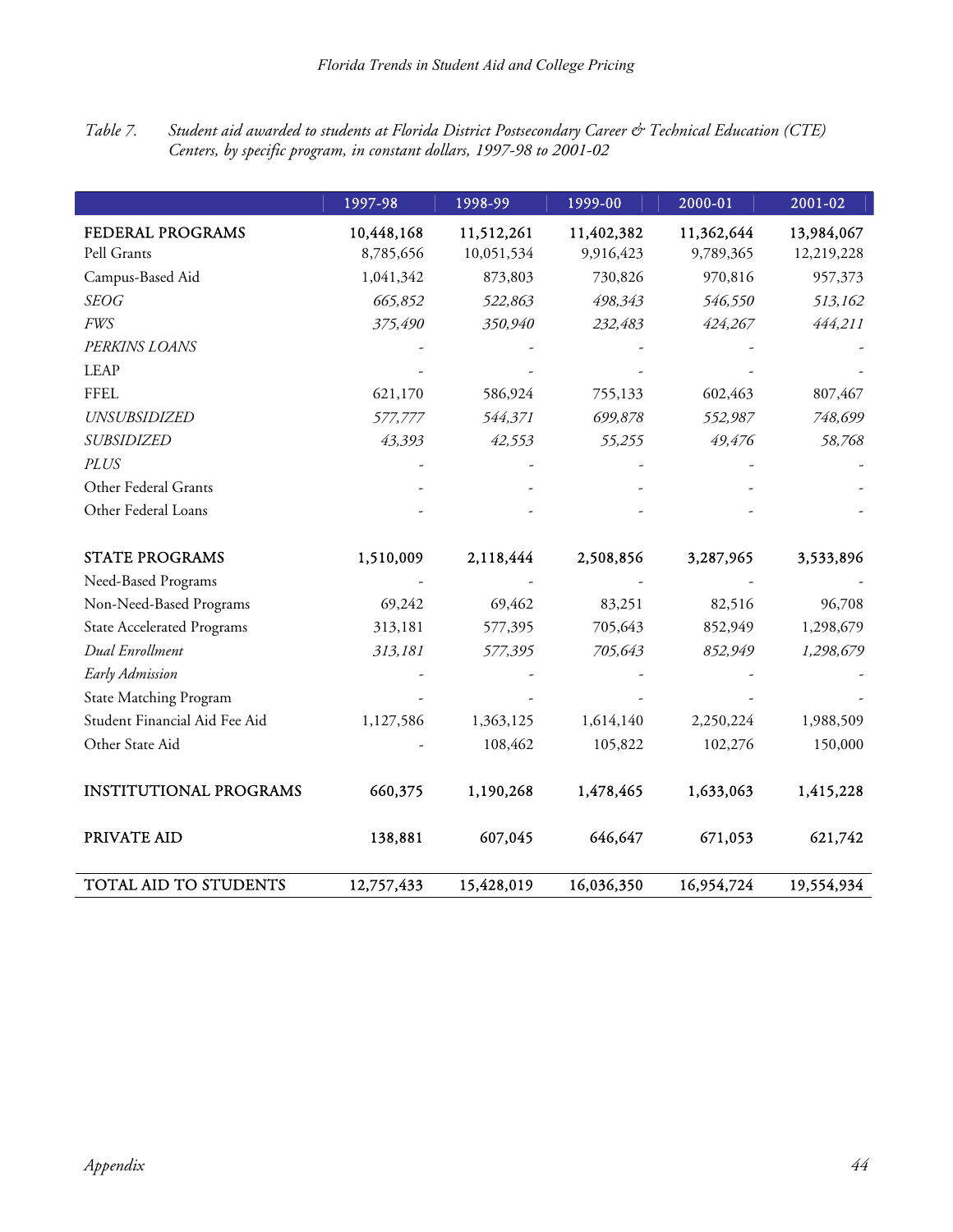*Table 8. Student aid awarded to students at Independent Colleges and Universities of Florida (ICUF) institutions, by program, in constant dollars, 1997-98 to 2001-02* 

|                                   | 1997-98       | 1998-99       | 1999-00       | 2000-01       | 2001-02       |
|-----------------------------------|---------------|---------------|---------------|---------------|---------------|
| FEDERAL PROGRAMS                  | 671,878,022   | 753,903,020   | 828,149,721   | 883,775,062   | 975,729,877   |
| Pell Grants                       | 36,983,476    | 43,149,851    | 43,360,014    | 48, 452, 423  | 59,612,617    |
| Campus-Based Aid                  | 28,067,071    | 31,147,761    | 32,047,314    | 33,592,562    | 36,012,470    |
| <b>SEOG</b>                       | 9,460,668     | 10,428,930    | 10,434,447    | 10,571,286    | 11,021,983    |
| <b>FWS</b>                        | 9,497,363     | 10,530,876    | 11,210,008    | 11,204,301    | 11,926,251    |
| PERKINS LOANS                     | 9,109,040     | 10,187,955    | 10,402,860    | 11,816,975    | 13,064,236    |
| <b>LEAP</b>                       |               |               |               |               |               |
| <b>FFEL</b>                       | 563,484,716   | 626,201,428   | 693,797,409   | 736,978,843   | 808,535,165   |
| UNSUBSIDIZED                      | 275,531,838   | 293,925,647   | 315,128,575   | 320,757,095   | 354,340,544   |
| <b>SUBSIDIZED</b>                 | 244,069,603   | 281,927,498   | 329,914,289   | 363,920,271   | 401,832,952   |
| <b>PLUS</b>                       | 43,883,276    | 50,348,284    | 48,754,545    | 52,301,478    | 52,361,669    |
| Other Federal Grants              | 8,691,606     | 11,197,191    | 13,042,201    | 15,534,718    | 19,375,087    |
| Other Federal Loans               | 34,651,153    | 42,206,789    | 45,902,783    | 49,216,515    | 52,194,539    |
|                                   |               |               |               |               |               |
| <b>STATE PROGRAMS</b>             | 54,188,784    | 69,994,655    | 82,418,438    | 110,546,616   | 112,074,479   |
| Need-Based Programs               | 8,026,802     | 7,945,359     | 9,219,759     | 10,247,341    | 12,103,105    |
| Non-Need-Based Programs           | 41,416,164    | 56,065,430    | 66,457,176    | 91,950,541    | 92,066,925    |
| <b>State Accelerated Programs</b> |               |               |               |               |               |
| Dual Enrollment                   |               |               |               |               |               |
| Early Admission                   |               |               |               |               |               |
| <b>State Matching Program</b>     | 1,400,346     | 1,555,875     | 1,399,244     | 1,417,068     | 1,538,912     |
| Student Financial Aid Fee Aid     |               |               |               |               |               |
| Other State Aid                   | 3,345,472     | 4,427,992     | 5,342,259     | 6,931,665     | 6,365,538     |
|                                   |               |               |               |               |               |
| <b>INSTITUTIONAL PROGRAMS</b>     | 208, 451, 259 | 244,129,944   | 262,631,437   | 280,209,050   | 306,773,668   |
|                                   |               |               |               |               |               |
| PRIVATE AID                       | 40,832,714    | 58,304,931    | 71,650,382    | 88,782,394    | 107,016,842   |
|                                   |               |               |               |               |               |
| TOTAL AID TO STUDENTS             | 975,350,779   | 1,126,332,550 | 1,244,849,978 | 1,363,313,121 | 1,501,594,867 |

I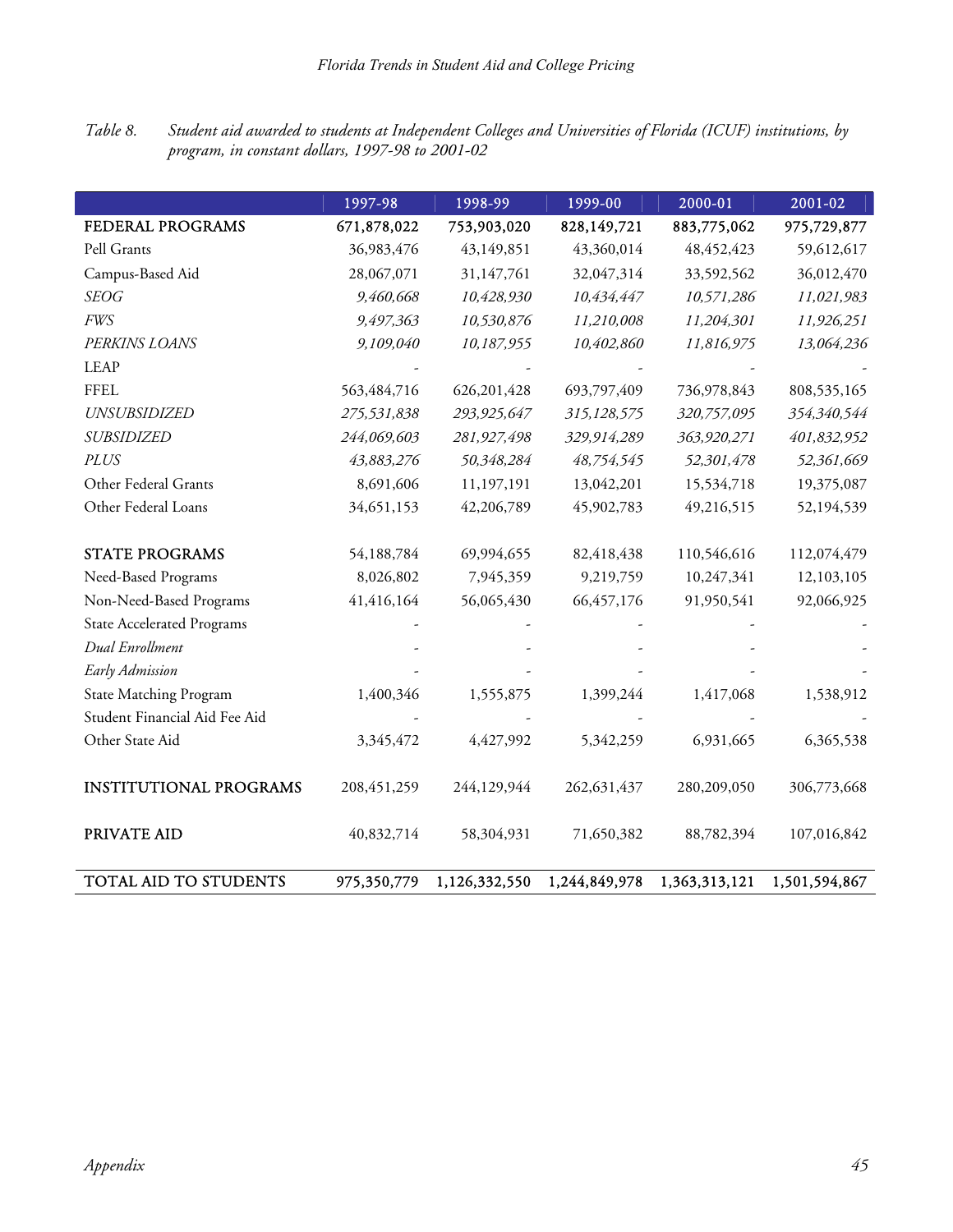|                                   | 1997-98     | 1998-99     | 1999-00     | 2000-01     | 2001-02     |
|-----------------------------------|-------------|-------------|-------------|-------------|-------------|
| FEDERAL PROGRAMS                  | 235,133,432 | 264,542,410 | 332,176,393 | 376,017,567 | 462,193,321 |
| Pell Grants                       | 29,320,023  | 35,087,439  | 56,328,307  | 54,440,600  | 76,011,226  |
| Campus-Based Aid                  | 3,996,199   | 4,746,180   | 3,656,488   | 4,977,132   | 5,489,127   |
| <b>SEOG</b>                       | 2,262,796   | 2,752,875   | 2,113,139   | 2,739,360   | 2,945,457   |
| <b>FWS</b>                        | 763,988     | 1,062,691   | 1,028,451   | 1,288,258   | 1,599,476   |
| PERKINS LOANS                     | 969,415     | 930,614     | 514,898     | 949,515     | 944,195     |
| <b>LEAP</b>                       |             |             |             |             |             |
| <b>FFEL</b>                       | 201,806,246 | 224,707,164 | 272,190,805 | 316,599,835 | 380,692,968 |
| <b>UNSUBSIDIZED</b>               | 98,575,126  | 106,439,317 | 121,638,578 | 137,332,932 | 164,327,749 |
| <b>SUBSIDIZED</b>                 | 74,962,964  | 87,002,882  | 108,005,909 | 129,928,873 | 157,047,253 |
| <b>PLUS</b>                       | 28,268,156  | 31,264,965  | 42,546,317  | 49,338,029  | 59,317,966  |
| Other Federal Grants              | 10,964      | 1,627       | 794         |             |             |
| Other Federal Loans               |             |             |             |             |             |
|                                   |             |             |             |             |             |
| <b>STATE PROGRAMS</b>             | 2,026,908   | 12,198,748  | 4,959,537   | 6,189,338   | 7,197,598   |
| Need-Based Programs               | 1,802,025   | 11,942,032  | 3,983,789   | 5,495,835   | 6,310,901   |
| Non-Need-Based Programs           | 224,883     | 256,715     | 975,748     | 693,502     | 886,697     |
| <b>State Accelerated Programs</b> |             |             |             |             |             |
| Dual Enrollment                   |             |             |             |             |             |
| <b>Early Admission</b>            |             |             |             |             |             |
| <b>State Matching Program</b>     |             |             |             |             |             |
| Student Financial Aid Fee Aid     |             |             |             |             |             |
| Other State Aid                   |             |             |             |             |             |
|                                   |             |             |             |             |             |
| <b>INSTITUTIONAL PROGRAMS</b>     |             |             |             |             |             |
|                                   |             |             |             |             |             |
| PRIVATE AID                       |             |             |             |             |             |
|                                   |             |             |             |             |             |
| TOTAL AID TO STUDENTS             | 237,160,340 | 276,741,157 | 337,135,931 | 382,206,905 | 469,390,919 |

*Table 9. Student aid awarded to students at FAPSC Institutions, by program, in constant dollars, 1997-98 to 2001-02*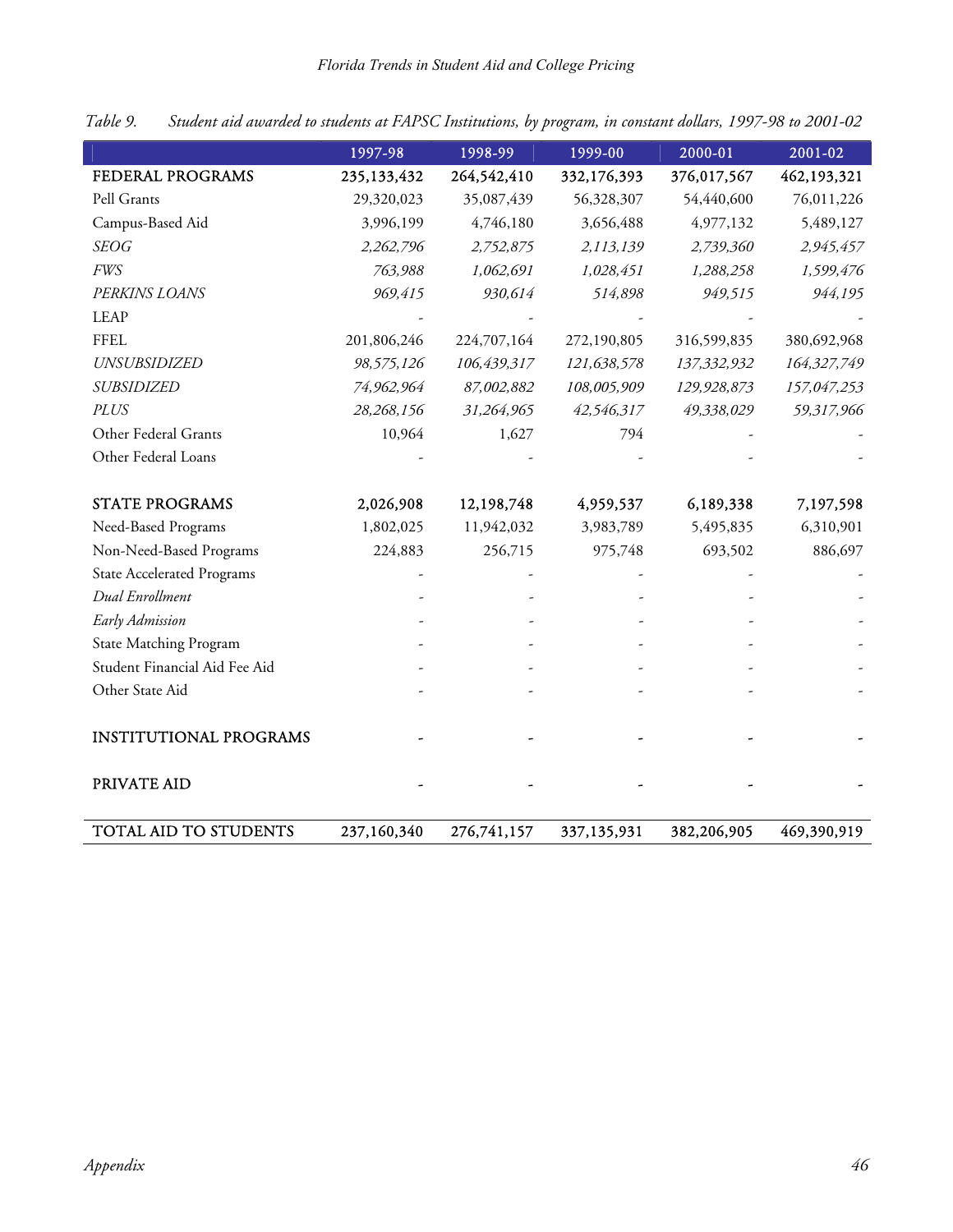|                                   | 1997-98     | 1998-99     | 1999-00     | 2000-01     | 2001-02     |
|-----------------------------------|-------------|-------------|-------------|-------------|-------------|
| FEDERAL PROGRAMS                  | 103,442,814 | 119,798,892 | 129,567,579 | 156,550,013 | 139,904,153 |
| Pell Grants                       | 37,122,419  | 41,714,223  | 33,915,264  | 36,692,552  | 43,818,500  |
| Campus-Based Aid                  | 2,610,230   | 2,712,139   | 4,053,931   | 3,041,589   | 3,300,603   |
| <b>SEOG</b>                       | 1,820,547   | 1,816,977   | 2,685,618   | 2,158,009   | 2,301,314   |
| <b>FWS</b>                        | 553,258     | 675,636     | 880,217     | 810,716     | 943,940     |
| PERKINS LOANS                     | 236,425     | 219,527     | 488,096     | 72,864      | 55,349      |
| <b>LEAP</b>                       |             |             |             |             |             |
| <b>FFEL</b>                       | 63,708,947  | 75,371,716  | 91,597,589  | 116,812,804 | 92,782,050  |
| UNSUBSIDIZED                      | 29,481,865  | 34,234,898  | 40,694,235  | 50,447,712  | 45,257,853  |
| <b>SUBSIDIZED</b>                 | 26,333,991  | 31,884,338  | 38,829,685  | 53,197,351  | 46,760,802  |
| PLUS                              | 7,893,091   | 9,252,480   | 12,073,670  | 13,167,741  | 763,395     |
| Other Federal Grants              | 1,218       | 813         | 794         | 3,068       | 3,000       |
| Other Federal Loans               |             |             |             |             |             |
|                                   |             |             |             |             |             |
| <b>STATE PROGRAMS</b>             | 618,030     | 1,089,686   | 1,591,183   | 2,103,465   | 2,009,824   |
| Need-Based Programs               | 476,742     | 844,702     | 1,214,728   | 1,474,917   | 1,387,764   |
| Non-Need-Based Programs           | 141,289     | 244,984     | 376,455     | 605,902     | 599,918     |
| <b>State Accelerated Programs</b> |             |             |             |             |             |
| Dual Enrollment                   |             |             |             |             |             |
| Early Admission                   |             |             |             |             |             |
| <b>State Matching Program</b>     |             |             |             | 22,646      | 22,142      |
| Student Financial Aid Fee Aid     |             |             |             |             |             |
| Other State Aid                   |             |             |             |             |             |
|                                   |             |             |             |             |             |
| <b>INSTITUTIONAL PROGRAMS</b>     |             |             |             |             |             |
|                                   |             |             |             |             |             |
| PRIVATE AID                       |             |             |             |             |             |
|                                   |             |             |             |             |             |
| TOTAL AID TO STUDENTS             | 104,060,844 | 120,888,578 | 131,158,762 | 158,653,478 | 141,913,977 |

*Table 10. Student aid awarded to students at other Florida Private Colleges, by program, in constant dollars, 1997-98 to 2001-02*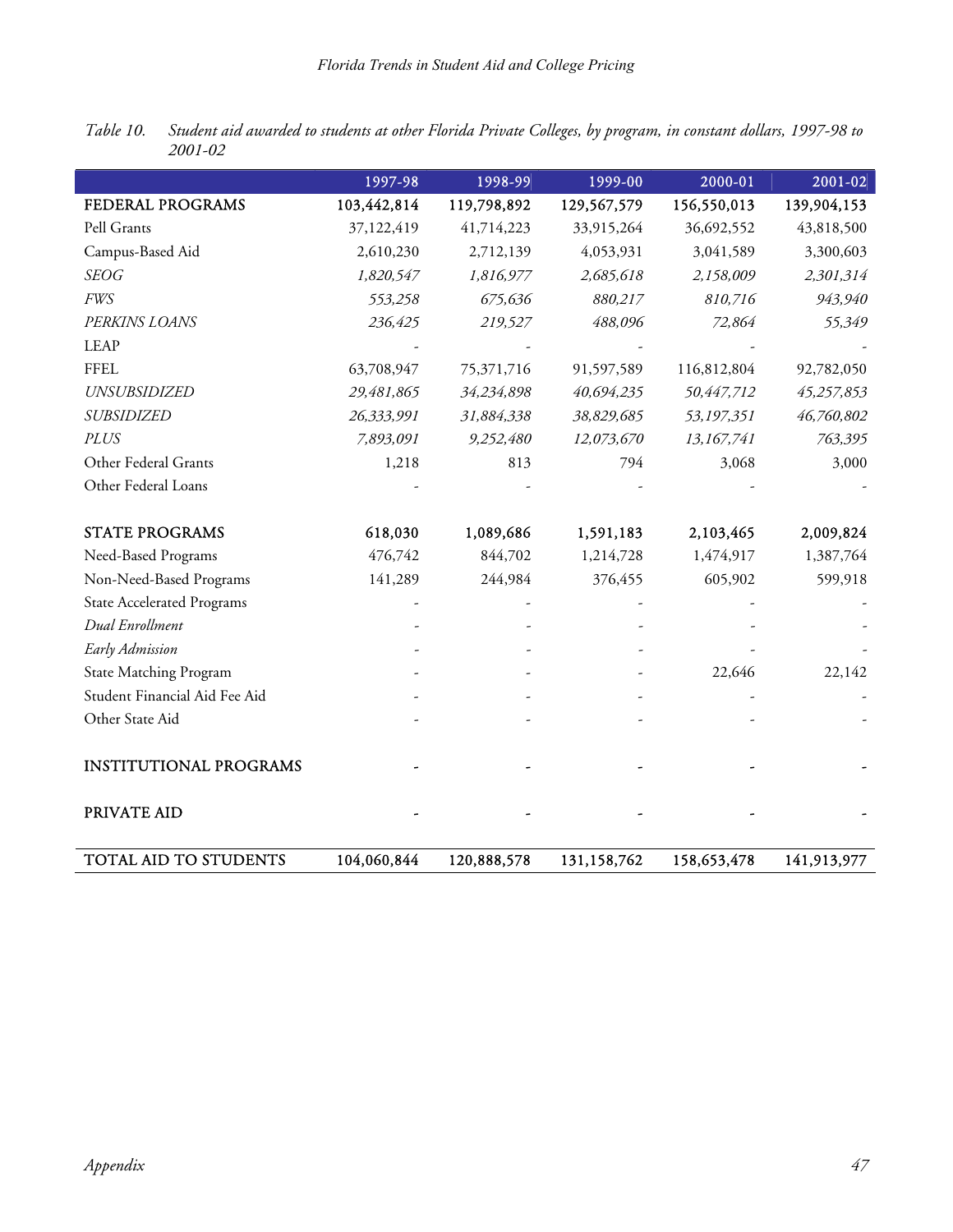*Table 11. Total aid volume in current and constant dollars, total average aid per FTE, and percent distribution of total aid, by institutional sector and type, 1997-98 to 2001-02.*

| <b>Constant Dollars</b> |               |               |               |               |               |  |  |  |
|-------------------------|---------------|---------------|---------------|---------------|---------------|--|--|--|
|                         | 1997-98       | 1998-99       | 1999-00       | 2000-01       | 2001-02       |  |  |  |
| Public Institutions     | 1,439,718,881 | 1,567,004,225 | 1,579,117,488 | 1,730,495,886 | 1,943,283,041 |  |  |  |
| SUS                     | 993,356,632   | 1,077,114,136 | 1,073,941,656 | 1,175,066,365 | 1,287,217,090 |  |  |  |
| <i>FCC</i>              | 433,604,817   | 474,462,070   | 489,139,482   | 538,474,797   | 636,511,017   |  |  |  |
| <b>CTE</b>              | 12,757,433    | 15,428,019    | 16,036,350    | 16,954,724    | 19,554,934    |  |  |  |
| <b>ICUF</b>             | 975,350,779   | 1,126,332,550 | 1,244,849,978 | 1,363,313,121 | 1,501,594,867 |  |  |  |
| <b>FAPSC</b>            | 237,160,340   | 276,741,157   | 337,135,931   | 382,206,905   | 469,390,919   |  |  |  |
| Other Private           | 104,060,844   | 120,888,578   | 131,158,762   | 158,653,478   | 141,913,977   |  |  |  |
| Total*                  | 2,758,042,661 | 3,091,833,524 | 3,293,107,678 | 3,636,013,295 | 4,058,114,021 |  |  |  |

| <b>Current Dollars</b> |               |               |               |               |               |  |  |  |
|------------------------|---------------|---------------|---------------|---------------|---------------|--|--|--|
|                        | 1997-98       | 1998-99       | 1999-00       | 2000-01       | 2001-02       |  |  |  |
| Public Institutions    | 1,311,778,414 | 1,444,745,234 | 1,492,237,115 | 1,691,989,875 | 1,943,283,041 |  |  |  |
| SUS                    | 905,082,099   | 993,076,783   | 1,014,855,203 | 1,148,919,455 | 1,287,217,090 |  |  |  |
| <i>FCC</i>             | 395,072,570   | 437,444,139   | 462,227,855   | 526,492,962   | 636,511,017   |  |  |  |
| <i>CTE</i>             | 11,623,745    | 14,224,312    | 15,154,057    | 16,577,458    | 19,554,934    |  |  |  |
| <b>ICUF</b>            | 888,676,334   | 1,038,455,135 | 1,176,360,439 | 1,332,977,452 | 1,501,594,867 |  |  |  |
| <b>FAPSC</b>           | 216,085,111   | 255,149,579   | 318,587,282   | 373,702,254   | 469,390,919   |  |  |  |
| Other Private          | 94,813,488    | 111,456,749   | 123,942,629   | 155, 123, 211 | 141,913,977   |  |  |  |
| Total*                 | 2,512,949,489 | 2,850,606,066 | 3,111,926,465 | 3,555,106,793 | 4,058,114,021 |  |  |  |

| Aid per FTE                |         |         |         |         |         |  |  |  |  |
|----------------------------|---------|---------|---------|---------|---------|--|--|--|--|
|                            | 1997-98 | 1998-99 | 1999-00 | 2000-01 | 2001-02 |  |  |  |  |
| <b>Public Institutions</b> | 4,281   | 4,406   | 4,460   | 4,687   | 4,892   |  |  |  |  |
| <b>SUS</b>                 | 9,281   | 9,428   | 9,137   | 9,538   | 9,854   |  |  |  |  |
| <i>FCC</i>                 | 2,354   | 2,584   | 2,632   | 2,784   | 2,988   |  |  |  |  |
| <b>CTE</b>                 | 283     | 267     | 316     | 323     | 365     |  |  |  |  |
| <b>ICUF</b>                | 18,195  | 20,326  | 21,187  | 22,042  | 23,197  |  |  |  |  |
| FAPSC                      | 9,596   | 10,701  | 11,581  | 12,040  | 11,495  |  |  |  |  |
| Other Private              | 10,782  | 9,713   | 10,316  | 9,857   | 9,343   |  |  |  |  |
| Total                      | 6,501   | 6,880   | 7,243   | 7,593   | 7,835   |  |  |  |  |

| Distribution of Aid        |         |         |         |         |         |  |  |  |
|----------------------------|---------|---------|---------|---------|---------|--|--|--|
|                            | 1997-98 | 1998-99 | 1999-00 | 2000-01 | 2001-02 |  |  |  |
| <b>Public Institutions</b> | 52%     | 51%     | 48%     | 48%     | 48%     |  |  |  |
| SUS                        | 36%     | 35%     | 33%     | 32%     | 32%     |  |  |  |
| <i>FCC</i>                 | 16%     | 15%     | 15%     | 15%     | 16%     |  |  |  |
| <b>CTE</b>                 | 0%      | 0%      | 0%      | 0%      | 0%      |  |  |  |
| <b>ICUF</b>                | 35%     | 36%     | 38%     | 37%     | 37%     |  |  |  |
| FAPSC                      | 9%      | 9%      | 10%     | 11%     | 12%     |  |  |  |
| Other Private              | 4%      | 4%      | 4%      | 4%      | 3%      |  |  |  |
| Total                      | 100%    | 100%    | 100%    | 100%    | 100%    |  |  |  |

\*Total does not add up to the sum of the institution components due to the addition of LEAP/SLEAP funding, which we were not able to disaggregate by institution type. Thus, we cannot distribute LEAP/SLEAP funding by institution, only in the total sum.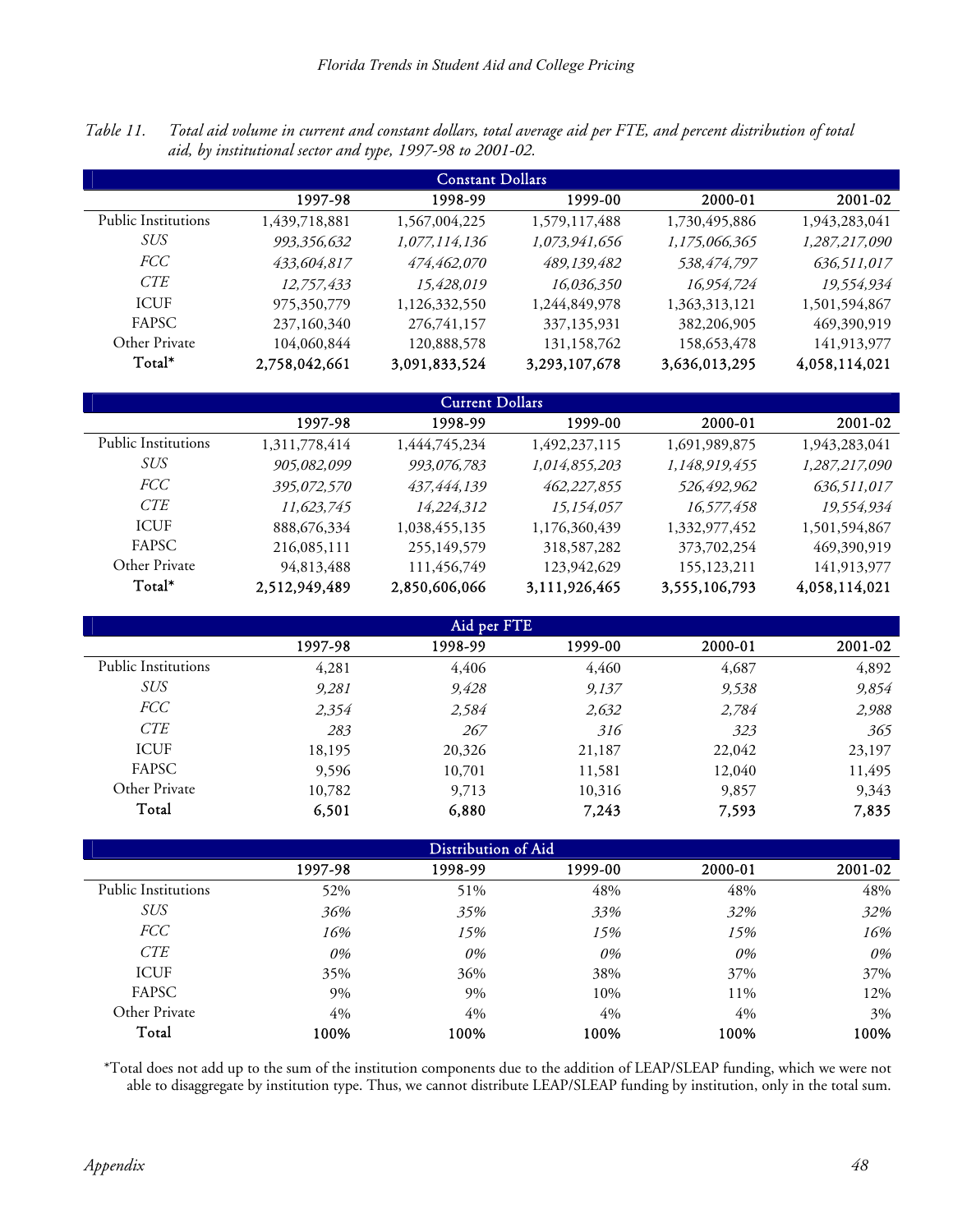*Table 12. Total Pell Grant volume in current and constant dollars, number of recipients (unduplicated), average aid per Pell Recipient, average aid per FTE, and percent distribution of total Pell Grant aid, by institutional sector and type, 1997-98 to 2001-02*

| <b>Constant Dollars</b> |               |               |             |               |               |  |  |  |  |
|-------------------------|---------------|---------------|-------------|---------------|---------------|--|--|--|--|
|                         | 1997-98       | 1998-99       | 1999-00     | 2000-01       | 2001-02       |  |  |  |  |
| Public Institutions     | 244,883,706   | 276, 363, 214 | 263,439,101 | 290,787,344   | 375,456,823   |  |  |  |  |
| SUS                     | 82,976,913    | 96,505,101    | 93,469,219  | 102,305,604   | 124, 183, 556 |  |  |  |  |
| <i>FCC</i>              | 153, 121, 137 | 169,806,578   | 160,053,458 | 178,692,375   | 239,054,039   |  |  |  |  |
| <b>CTE</b>              | 8,785,656     | 10,051,534    | 9,916,423   | 9,789,365     | 12,219,228    |  |  |  |  |
| <b>ICUF</b>             | 36,983,476    | 43,149,851    | 43,360,014  | 48, 452, 423  | 59,612,617    |  |  |  |  |
| <b>FAPSC</b>            | 29,320,023    | 35,087,439    | 56,328,307  | 54,440,600    | 76,011,226    |  |  |  |  |
| Other Private           | 37,122,419    | 41,714,223    | 33,915,264  | 36,692,552    | 43,818,500    |  |  |  |  |
| Total                   | 348,309,623   | 396,314,726   | 397,042,686 | 430, 372, 919 | 554,899,166   |  |  |  |  |

| Current Dollars     |               |             |             |              |               |  |  |  |
|---------------------|---------------|-------------|-------------|--------------|---------------|--|--|--|
|                     | 1997-98       | 1998-99     | 1999-00     | 2000-01      | 2001-02       |  |  |  |
| Public Institutions | 223, 122, 141 | 254,801,123 | 248,945,127 | 284,316,910  | 375,456,823   |  |  |  |
| SUS                 | 75,603,178    | 88,975,692  | 88,326,701  | 100,029,158  | 124, 183, 556 |  |  |  |
| <i>FCC</i>          | 139,514,043   | 156,558,126 | 151,247,588 | 174,716,214  | 239,054,039   |  |  |  |
| <i>CTE</i>          | 8,004,920     | 9,267,305   | 9,370,838   | 9,571,538    | 12,219,228    |  |  |  |
| <b>ICUF</b>         | 33,696,943    | 39,783,263  | 40,974,419  | 47, 374, 287 | 59,612,617    |  |  |  |
| <b>FAPSC</b>        | 26,714,502    | 32,349,887  | 53,229,219  | 53,229,219   | 76,011,226    |  |  |  |
| Other Private       | 33,823,539    | 38,459,644  | 32,049,304  | 35,876,090   | 43,818,500    |  |  |  |
| Total               | 317, 357, 125 | 365,393,917 | 375,198,069 | 420,796,506  | 554,899,166   |  |  |  |

| Number of Recipients (unduplicated) |         |         |         |         |         |  |  |
|-------------------------------------|---------|---------|---------|---------|---------|--|--|
|                                     | 1997-98 | 1998-99 | 1999-00 | 2000-01 | 2001-02 |  |  |
| <b>Public Institutions</b>          | 141,798 | 148,204 | 140,694 | 148,756 | 172,544 |  |  |
| SUS                                 | 48,319  | 51,521  | 46,049  | 47,925  | 52,484  |  |  |
| <i>FCC</i>                          | 86,911  | 89,967  | 88,201  | 94,533  | 112,874 |  |  |
| <b>CTE</b>                          | 6,568   | 6,716   | 6.444   | 6,298   | 7,186   |  |  |
| <b>ICUF</b>                         | 19,833  | 21,824  | 20,957  | 22,769  | 25,217  |  |  |
| FAPSC                               | 18,626  | 20,590  | 24,801  | 31,301  | 38,317  |  |  |
| Other Private                       | 21,077  | 22,098  | 17,848  | 19,610  | 21,086  |  |  |
| Total                               | 201,334 | 212,716 | 204,300 | 222,436 | 257,164 |  |  |

| Aid per Recipient          |         |         |         |         |         |  |  |
|----------------------------|---------|---------|---------|---------|---------|--|--|
|                            | 1997-98 | 1998-99 | 1999-00 | 2000-01 | 2001-02 |  |  |
| <b>Public Institutions</b> | 1,727   | 1,865   | 1,872   | 1,955   | 2,176   |  |  |
| <b>SUS</b>                 | 1,717   | 1,873   | 2,030   | 2,135   | 2,366   |  |  |
| <b>FCC</b>                 | 1,762   | 1,887   | 1,815   | 1,890   | 2,118   |  |  |
| <b>CTE</b>                 | 1,338   | 1,497   | 1,539   | 1,554   | 1,700   |  |  |
| <b>ICUF</b>                | 1,865   | 1,977   | 2,069   | 2,128   | 2,364   |  |  |
| <b>FAPSC</b>               | 1,574   | 1,704   | 2,271   | 1,739   | 1,984   |  |  |
| Other Private              | 1,761   | 1,888   | 1,900   | 1,871   | 2,078   |  |  |
| Total                      | 1,730   | 1,863   | 1,943   | 1,935   | 2,158   |  |  |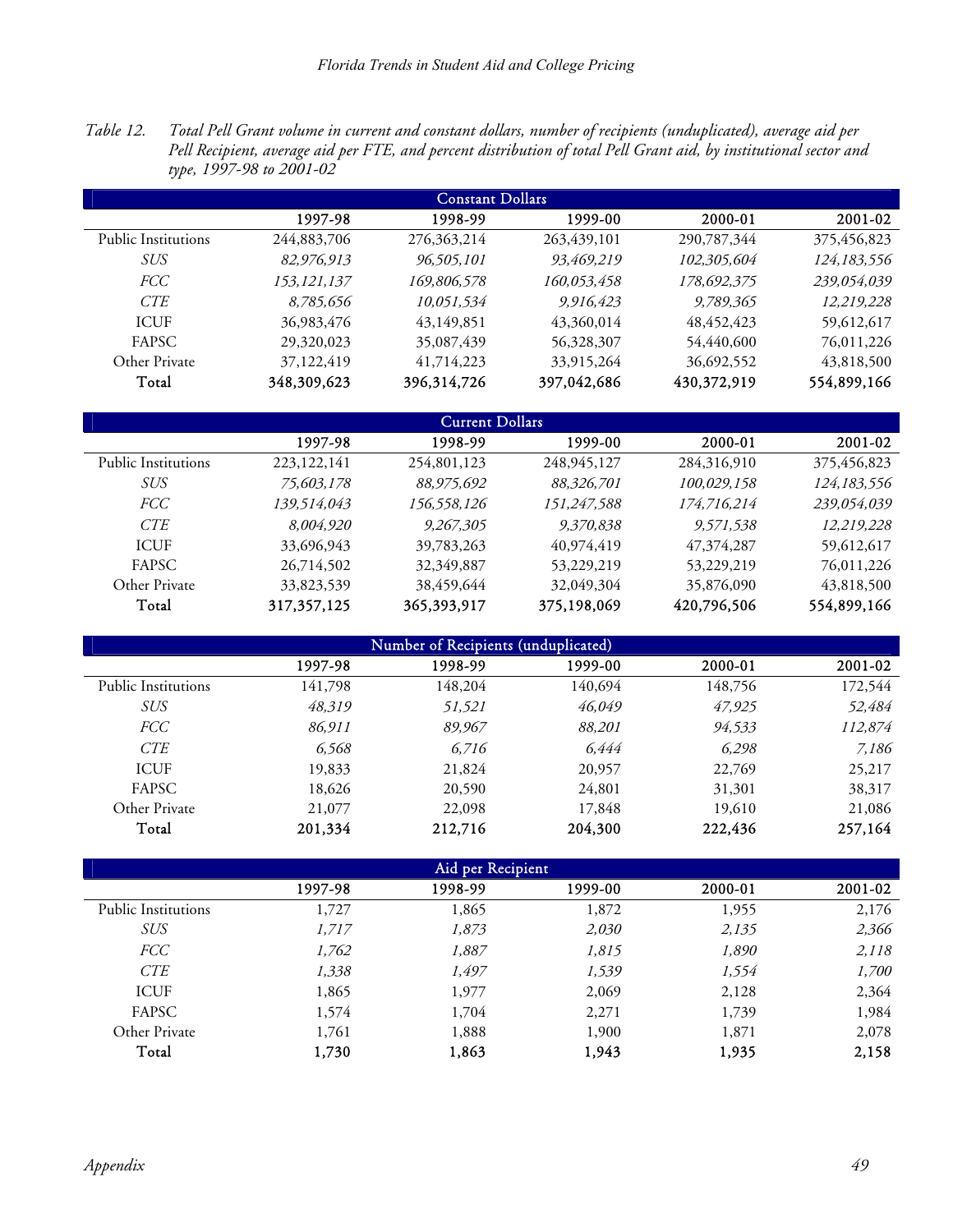## *Florida Trends in Student Aid and College Pricing*

| Aid per FTE                |         |         |         |         |         |  |  |
|----------------------------|---------|---------|---------|---------|---------|--|--|
|                            | 1997-98 | 1998-99 | 1999-00 | 2000-01 | 2001-02 |  |  |
| <b>Public Institutions</b> | 728     | 777     | 744     | 788     | 945     |  |  |
| <b>SUS</b>                 | 775     | 845     | 795     | 830     | 951     |  |  |
| <b>FCC</b>                 | 831     | 925     | 861     | 924     | 1,122   |  |  |
| <b>CTE</b>                 | 195     | 174     | 196     | 186     | 228     |  |  |
| <b>ICUF</b>                | 690     | 779     | 738     | 783     | 921     |  |  |
| FAPSC                      | 1,186   | 1,357   | 1,935   | 1,715   | 1,862   |  |  |
| Other Private              | 3,846   | 3,351   | 2,668   | 2,280   | 2,885   |  |  |
| Total                      | 821     | 882     | 873     | 899     | 1,071   |  |  |

| Distribution of Aid        |         |         |         |         |         |  |  |
|----------------------------|---------|---------|---------|---------|---------|--|--|
|                            | 1997-98 | 1998-99 | 1999-00 | 2000-01 | 2001-02 |  |  |
| <b>Public Institutions</b> | 70%     | 70%     | 66%     | 68%     | 68%     |  |  |
| <i>SUS</i>                 | 24%     | 24%     | 24%     | 24%     | 22%     |  |  |
| <i>FCC</i>                 | 44%     | 43%     | 40%     | 42%     | 43%     |  |  |
| CTE                        | 3%      | 3%      | 2%      | 2%      | 2%      |  |  |
| <b>ICUF</b>                | 11%     | 11%     | 11%     | 11%     | 11%     |  |  |
| FAPSC                      | 8%      | 9%      | 14%     | 13%     | 14%     |  |  |
| Other Private              | 11%     | 11%     | 9%      | 9%      | 8%      |  |  |
| Total                      | 100%    | 100%    | 100%    | 100%    | 100%    |  |  |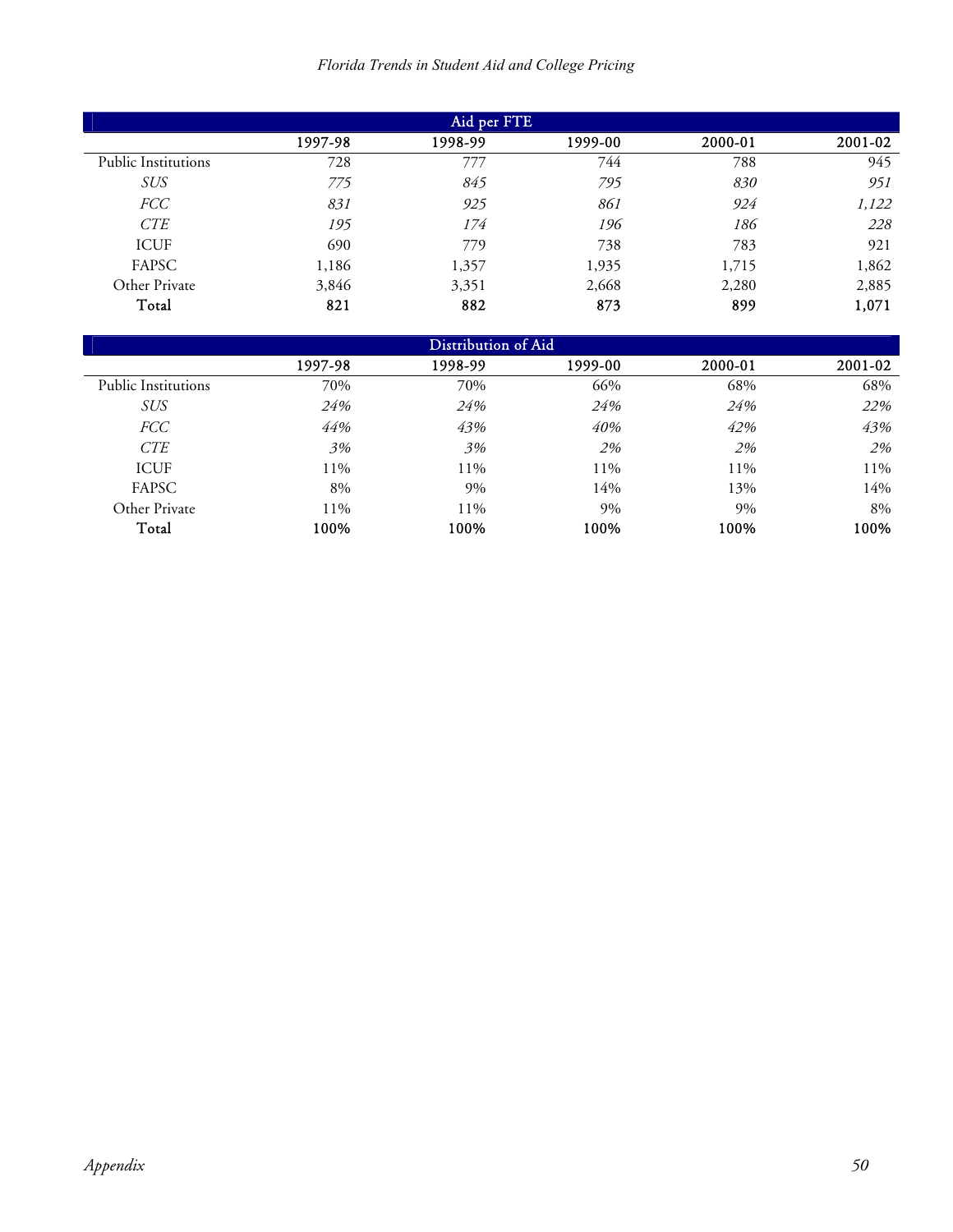*Table 13. Total FFEL (all programs) volume in current and constant dollars, average aid per FTE, and percent distribution of aid, by institutional sector and type, 1997-98 to 2001-02* 

| <b>Constant Dollars</b> |               |               |               |               |               |  |  |
|-------------------------|---------------|---------------|---------------|---------------|---------------|--|--|
|                         | 1997-98       | 1998-99       | 1999-00       | 2000-01       | 2001-02       |  |  |
| Public Institutions     | 753,497,982   | 789,242,736   | 718,168,735   | 754,438,154   | 841,570,683   |  |  |
| SUS                     | 605,720,937   | 639,971,707   | 566,998,047   | 598,165,424   | 659,329,248   |  |  |
| <i>FCC</i>              | 147, 155, 875 | 148,684,104   | 150,415,554   | 155,670,267   | 181,433,968   |  |  |
| <b>CTE</b>              | 621,170       | 586,924       | 755,133       | 602,463       | 807,467       |  |  |
| <b>ICUF</b>             | 563,484,716   | 626, 201, 428 | 693,797,409   | 736,978,843   | 808,535,160   |  |  |
| <b>FAPSC</b>            | 201,806,246   | 224,707,164   | 272,190,805   | 316,599,835   | 380,692,968   |  |  |
| Other Private           | 63,708,947    | 75,371,716    | 91,597,589    | 116,812,804   | 92,782,050    |  |  |
| Total                   | 1,582,497,891 | 1,715,523,044 | 1,775,754,537 | 1,924,829,636 | 2,123,580,866 |  |  |

| <b>Current Dollars</b> |               |               |               |               |               |  |  |  |
|------------------------|---------------|---------------|---------------|---------------|---------------|--|--|--|
|                        | 1997-98       | 1998-99       | 1999-00       | 2000-01       | 2001-02       |  |  |  |
| Public Institutions    | 686,538,463   | 727,665,352   | 678,656,306   | 737,650,825   | 841,570,683   |  |  |  |
| SUS                    | 551,893,609   | 590,040,575   | 535,802,774   | 584,855,387   | 659,329,248   |  |  |  |
| <i>FCC</i>             | 134,078,884   | 137,083,645   | 142,139,945   | 152,206,381   | 181,433,968   |  |  |  |
| <b>CTE</b>             | 565,970       | 541,132       | 713,587       | 589,057       | 807,467       |  |  |  |
| <b>ICUF</b>            | 513,410,706   | 577,344,665   | 655, 625, 849 | 720,580,009   | 808,535,160   |  |  |  |
| <b>FAPSC</b>           | 183,872,755   | 207, 175, 322 | 257, 215, 327 | 309,555,035   | 380,692,968   |  |  |  |
| Other Private          | 58,047,458    | 69,491,151    | 86,558,045    | 114,213,552   | 92,782,050    |  |  |  |
| Total                  | 1,441,869,382 | 1,581,676,490 | 1,678,055,527 | 1,881,999,421 | 2,123,580,866 |  |  |  |

| Aid per FTE                |         |         |         |         |         |  |  |  |
|----------------------------|---------|---------|---------|---------|---------|--|--|--|
|                            | 1997-98 | 1998-99 | 1999-00 | 2000-01 | 2001-02 |  |  |  |
| <b>Public Institutions</b> | 2,241   | 2,219   | 2,028   | 2,044   | 2,119   |  |  |  |
| <b>SUS</b>                 | 5,659   | 5,602   | 4,824   | 4,855   | 5,047   |  |  |  |
| <i>FCC</i>                 | 799     | 810     | 809     | 805     | 852     |  |  |  |
| <b>CTE</b>                 | 14      | 10      | 15      | 11      | 15      |  |  |  |
| <b>ICUF</b>                | 10,512  | 11,301  | 11,808  | 11,916  | 12,491  |  |  |  |
| FAPSC                      | 8,165   | 8,689   | 9,350   | 9,973   | 9,323   |  |  |  |
| Other Private              | 6,601   | 6,056   | 7,205   | 7,257   | 6,109   |  |  |  |
| Total                      | 3,730   | 3,818   | 3,906   | 4,020   | 4,100   |  |  |  |

| Distribution of Aid        |         |         |         |         |         |  |  |  |
|----------------------------|---------|---------|---------|---------|---------|--|--|--|
|                            | 1997-98 | 1998-99 | 1999-00 | 2000-01 | 2001-02 |  |  |  |
| <b>Public Institutions</b> | 48%     | 46%     | 40%     | 39%     | 40%     |  |  |  |
| <b>SUS</b>                 | 38%     | 37%     | 32%     | 31%     | 31%     |  |  |  |
| <i>FCC</i>                 | 9%      | 9%      | 8%      | 8%      | 9%      |  |  |  |
| <b>CTE</b>                 | 0%      | 0%      | 0%      | 0%      | 0%      |  |  |  |
| <b>ICUF</b>                | 36%     | 37%     | 39%     | 38%     | 38%     |  |  |  |
| FAPSC                      | 13%     | 13%     | 15%     | 16%     | 18%     |  |  |  |
| Other Private              | 4%      | 4%      | 5%      | 6%      | 4%      |  |  |  |
| Total                      | 100%    | 100%    | 100%    | 100%    | 100%    |  |  |  |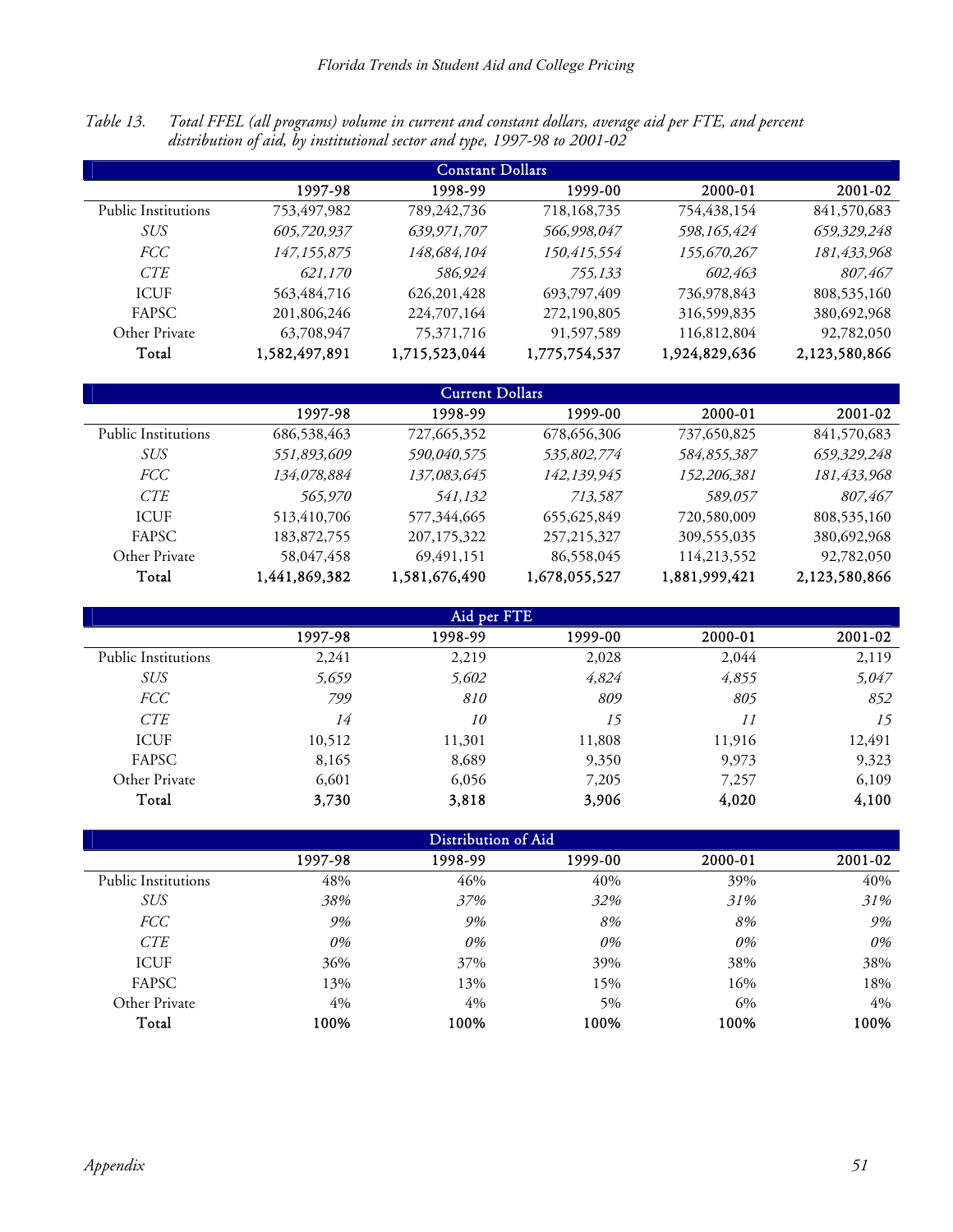*Table 14. Total FFEL unsubsidized volume in current and constant dollars, number of recipients, average aid per recipient, average aid per FTE, and percent distribution of aid, by institutional sector and type, 1997-98 to 2001-02.* 

| <b>Constant Dollars</b> |             |             |               |               |               |  |  |  |
|-------------------------|-------------|-------------|---------------|---------------|---------------|--|--|--|
|                         | 1997-98     | 1998-99     | 1999-00       | 2000-01       | 2001-02       |  |  |  |
| Public Institutions     | 461,822,904 | 472,776,912 | 422,555,300   | 437, 266, 242 | 470,750,035   |  |  |  |
| SUS                     | 371,078,481 | 379,937,585 | 328,470,873   | 339,760,304   | 357,090,697   |  |  |  |
| <i>FCC</i>              | 90,166,646  | 92,294,956  | 93,384,549    | 96,952,951    | 112,910,639   |  |  |  |
| <b>CTE</b>              | 577,777     | 544,371     | 699,878       | 552,987       | 748,699       |  |  |  |
| <b>ICUF</b>             | 275,531,838 | 293,925,647 | 315, 128, 575 | 320,757,095   | 354,340,544   |  |  |  |
| <b>FAPSC</b>            | 98,575,126  | 106,439,317 | 121,638,578   | 137,332,932   | 164,327,749   |  |  |  |
| Other Private           | 29,481,865  | 34,234,898  | 40,694,235    | 50,447,712    | 45,257,853    |  |  |  |
| Total                   | 865,411,733 | 907,376,774 | 900,016,687   | 945,803,981   | 1,034,676,181 |  |  |  |

| <b>Current Dollars</b> |             |             |               |               |               |  |  |  |
|------------------------|-------------|-------------|---------------|---------------|---------------|--|--|--|
|                        | 1997-98     | 1998-99     | 1999-00       | 2000-01       | 2001-02       |  |  |  |
| Public Institutions    | 420,783,060 | 435,890,459 | 399, 307, 022 | 427,536,442   | 470,750,035   |  |  |  |
| SUS                    | 338,102,631 | 350,294,534 | 310,398,961   | 332,200,151   | 357,090,697   |  |  |  |
| <i>FCC</i>             | 82,153,996  | 85,094,026  | 88,246,689    | 94,795,609    | 112,910,639   |  |  |  |
| <b>CTE</b>             | 526,433     | 501,899     | 661,372       | 540,682       | 748,699       |  |  |  |
| <b>ICUF</b>            | 251,046,730 | 270,993,320 | 297,790,734   | 313,619,790   | 354,340,544   |  |  |  |
| <b>FAPSC</b>           | 89,815,258  | 98,134,832  | 114,946,229   | 134, 277, 078 | 164,327,749   |  |  |  |
| Other Private          | 26,861,962  | 31,563,862  | 38,455,307    | 49, 325, 178  | 45,257,853    |  |  |  |
| Total                  | 788,507,010 | 836,582,473 | 850,499,292   | 924,758,488   | 1,034,676,181 |  |  |  |

| Number of Recipients (unduplicated) |         |         |         |         |         |  |  |  |
|-------------------------------------|---------|---------|---------|---------|---------|--|--|--|
|                                     | 1997-98 | 1998-99 | 1999-00 | 2000-01 | 2001-02 |  |  |  |
| Public Institutions                 | 99,354  | 101,299 | 97,796  | 102,683 | 113,958 |  |  |  |
| <i>SUS</i>                          | 67,839  | 69,096  | 64,986  | 67,439  | 72,230  |  |  |  |
| <b>FCC</b>                          | 31,298  | 31,999  | 32,548  | 35,029  | 41,440  |  |  |  |
| <b>CTE</b>                          | 217     | 204     | 262     | 215     | 288     |  |  |  |
| <b>ICUF</b>                         | 42,506  | 46,165  | 47,488  | 50,140  | 54,638  |  |  |  |
| FAPSC                               | 27,988  | 29,669  | 34,233  | 39,276  | 48,167  |  |  |  |
| Other Private                       | 8,375   | 9,712   | 10,968  | 13,561  | 12,909  |  |  |  |
| Total                               | 178,223 | 186,845 | 190,485 | 205,660 | 229,672 |  |  |  |

| Aid per Recipient          |         |         |         |         |         |  |
|----------------------------|---------|---------|---------|---------|---------|--|
|                            | 1997-98 | 1998-99 | 1999-00 | 2000-01 | 2001-02 |  |
| <b>Public Institutions</b> | 4,648   | 4,667   | 4,321   | 4,258   | 4,131   |  |
| <b>SUS</b>                 | 5,470   | 5,499   | 5,054   | 5,038   | 4,944   |  |
| <b>FCC</b>                 | 2,881   | 2,884   | 2,869   | 2,768   | 2,725   |  |
| <b>CTE</b>                 | 2,663   | 2,668   | 2,671   | 2,572   | 2,600   |  |
| <b>ICUF</b>                | 6,482   | 6,367   | 6,636   | 6,397   | 6,485   |  |
| FAPSC                      | 3,522   | 3,588   | 3,553   | 3,497   | 3,412   |  |
| Other Private              | 3,520   | 3,525   | 3,710   | 3,720   | 3,506   |  |
| Total                      | 4,856   | 4,856   | 4,725   | 4,599   | 4,505   |  |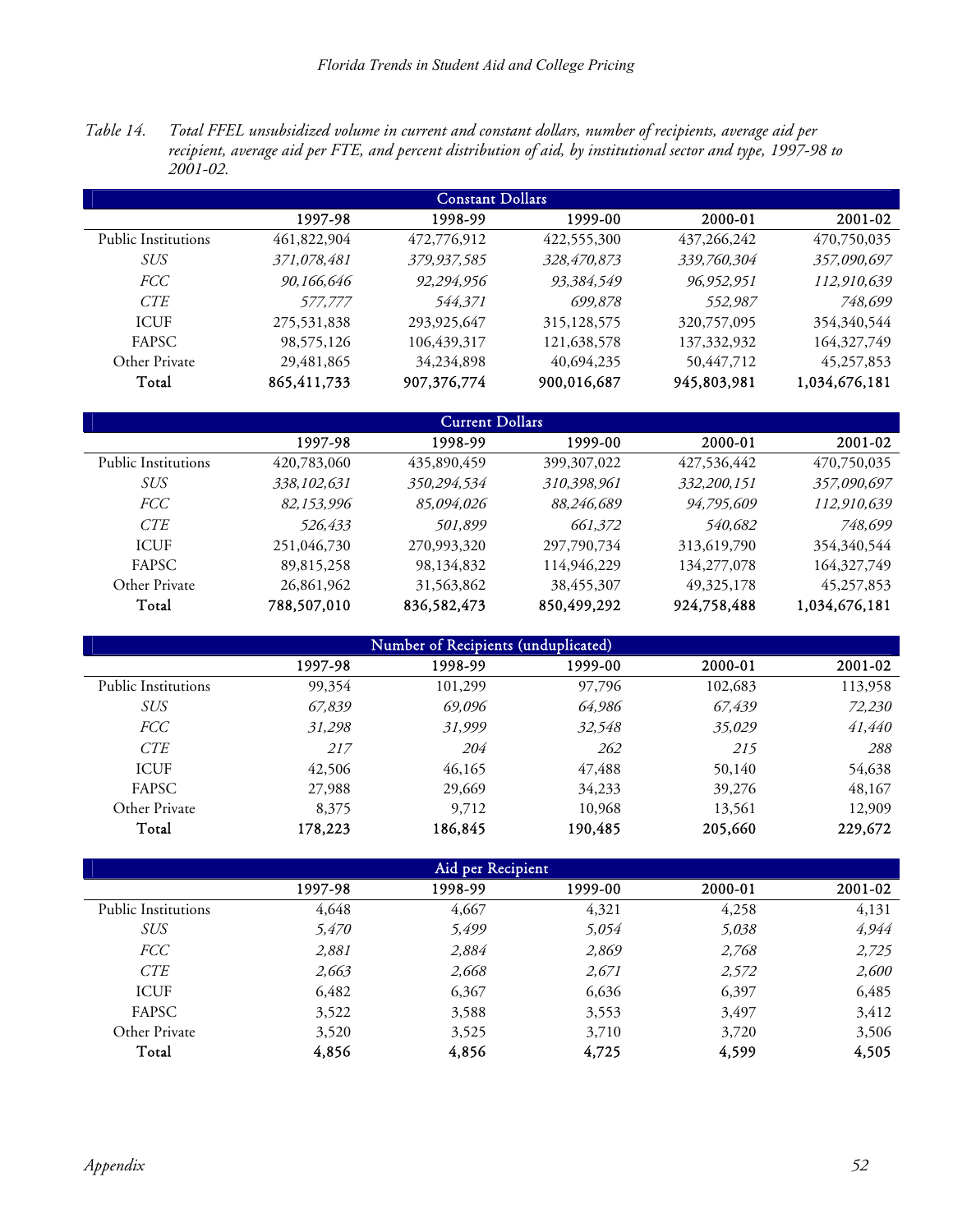## *Florida Trends in Student Aid and College Pricing*

| Aid per FTE         |         |         |         |         |         |
|---------------------|---------|---------|---------|---------|---------|
|                     | 1997-98 | 1998-99 | 1999-00 | 2000-01 | 2001-02 |
| Public Institutions | 1,373   | 1,329   | 1,193   | 1,184   | 1,185   |
| <b>SUS</b>          | 3,467   | 3,326   | 2,795   | 2,758   | 2,734   |
| <b>FCC</b>          | 490     | 503     | 503     | 501     | 530     |
| <b>CTE</b>          | 13      | 9       | 14      | 11      | 14      |
| <b>ICUF</b>         | 5,140   | 5,304   | 5,363   | 5,186   | 5,474   |
| FAPSC               | 3,989   | 4,116   | 4,179   | 4,326   | 4,024   |
| Other Private       | 3,055   | 2,751   | 3,201   | 3,134   | 2,980   |
| Total               | 2,040   | 2,019   | 1,980   | 1,975   | 1,998   |

| Distribution of Aid        |         |         |         |         |         |  |
|----------------------------|---------|---------|---------|---------|---------|--|
|                            | 1997-98 | 1998-99 | 1999-00 | 2000-01 | 2001-02 |  |
| <b>Public Institutions</b> | 53%     | 52%     | 47%     | 46%     | 45%     |  |
| <i>SUS</i>                 | 43%     | 42%     | 36%     | 36%     | 35%     |  |
| <i>FCC</i>                 | 10%     | 10%     | 10%     | 10%     | 11%     |  |
| <b>CTE</b>                 | 0%      | 0%      | 0%      | 0%      | 0%      |  |
| <b>ICUF</b>                | 32%     | 32%     | 35%     | 34%     | 34%     |  |
| FAPSC                      | 11%     | 12%     | 14%     | 15%     | 16%     |  |
| Other Private              | 3%      | $4\%$   | 5%      | 5%      | 4%      |  |
| Total                      | 100%    | 100%    | 100%    | 100%    | 100%    |  |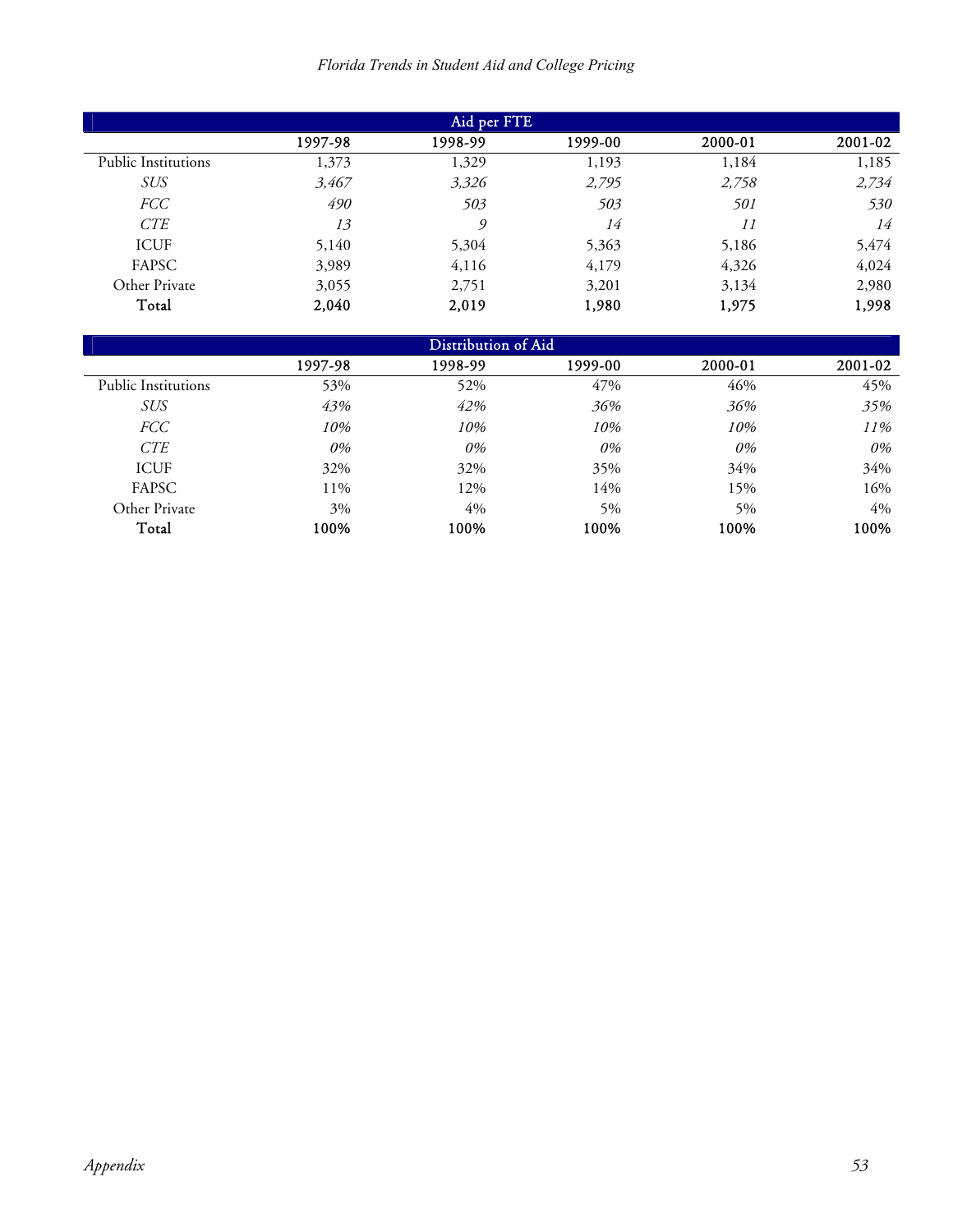*Table 15. Total FFEL subsidized volume in current and constant dollars, number of recipients, aver-age aid per recipient, average aid per FTE, and percent distribution of aid, by institutional sector and type, 1997-98 to 2001-02.* 

| <b>Constant Dollars</b> |             |               |             |             |             |  |
|-------------------------|-------------|---------------|-------------|-------------|-------------|--|
|                         | 1997-98     | 1998-99       | 1999-00     | 2000-01     | 2001-02     |  |
| Public Institutions     | 257,764,980 | 277,879,446   | 266,359,114 | 281,856,635 | 337,863,130 |  |
| SUS                     | 202,510,491 | 223,514,386   | 211,399,722 | 225,785,906 | 271,932,719 |  |
| <i>FCC</i>              | 55,211,096  | 54,322,507    | 54,904,137  | 56,021,253  | 65,871,643  |  |
| <b>CTE</b>              | 43,393      | 42,553        | 55,255      | 49,476      | 58,768      |  |
| <b>ICUF</b>             | 244,069,603 | 281, 927, 498 | 329,914,289 | 363,920,271 | 401,832,952 |  |
| <b>FAPSC</b>            | 74,962,964  | 87,002,882    | 108,005,909 | 129,928,873 | 157,047,253 |  |
| Other Private           | 26,333,991  | 31,884,338    | 38,829,685  | 53,197,351  | 46,760,802  |  |
| Total                   | 603,131,538 | 678,694,164   | 743,108,997 | 828,903,130 | 943,504,137 |  |

| <b>Current Dollars</b> |              |             |             |             |             |  |
|------------------------|--------------|-------------|-------------|-------------|-------------|--|
|                        | 1997-98      | 1998-99     | 1999-00     | 2000-01     | 2001-02     |  |
| Public Institutions    | 234,858,722  | 256,199,057 | 251,704,486 | 275,584,921 | 337,863,130 |  |
| SUS                    | 184,514,417  | 206,075,605 | 199,768,867 | 220,761,846 | 271,932,719 |  |
| <i>FCC</i>             | 50,304,768   | 50,084,219  | 51,883,404  | 54,774,700  | 65,871,643  |  |
| <b>CTE</b>             | 39,537       | 39,233      | 52,215      | 48,375      | 58,768      |  |
| <b>ICUF</b>            | 222,380,383  | 259,931,277 | 311,762,963 | 355,822,524 | 401,832,952 |  |
| <b>FAPSC</b>           | 68, 301, 388 | 80,214,844  | 102,063,607 | 127,037,770 | 157,047,253 |  |
| Other Private          | 23,993,824   | 29,396,695  | 36,693,341  | 52,013,634  | 46,760,802  |  |
| Total                  | 549,534,317  | 625,741,873 | 702,224,397 | 810,458,849 | 943,504,137 |  |

| Number of Recipients (unduplicated) |         |         |         |         |         |
|-------------------------------------|---------|---------|---------|---------|---------|
|                                     | 1997-98 | 1998-99 | 1999-00 | 2000-01 | 2001-02 |
| <b>Public Institutions</b>          | 56,984  | 58,961  | 58,501  | 62,704  | 75,168  |
| <b>SUS</b>                          | 40,303  | 42,526  | 41,727  | 44,738  | 54,039  |
| <i>FCC</i>                          | 16,664  | 16,419  | 16,751  | 17,950  | 21,103  |
| <b>CTE</b>                          | 17      | 16      | 23      | 16      | 26      |
| <b>ICUF</b>                         | 28,939  | 31,126  | 34,781  | 38,468  | 42,900  |
| <b>FAPSC</b>                        | 20,902  | 23,509  | 28,521  | 33,743  | 41,253  |
| Other Private                       | 6,553   | 7,454   | 8,336   | 10,819  | 10,490  |
| Total                               | 113,378 | 121,050 | 130,139 | 145,734 | 169,811 |

| Aid per Recipient          |         |         |         |         |         |  |
|----------------------------|---------|---------|---------|---------|---------|--|
|                            | 1997-98 | 1998-99 | 1999-00 | 2000-01 | 2001-02 |  |
| <b>Public Institutions</b> | 4,523   | 4,713   | 4,553   | 4,495   | 4,495   |  |
| <b>SUS</b>                 | 5,025   | 5,256   | 5,066   | 5,047   | 5,032   |  |
| <i>FCC</i>                 | 3,313   | 3,309   | 3,278   | 3,121   | 3,121   |  |
| <b>CTE</b>                 | 2,553   | 2,660   | 2,402   | 3,092   | 2,260   |  |
| <b>ICUF</b>                | 8,434   | 9,058   | 9,485   | 9,460   | 9,367   |  |
| FAPSC                      | 3,586   | 3,701   | 3,787   | 3,851   | 3,807   |  |
| Other Private              | 4,019   | 4,277   | 4,658   | 4,917   | 4,458   |  |
| Total                      | 5,320   | 5,607   | 5,710   | 5,688   | 5,556   |  |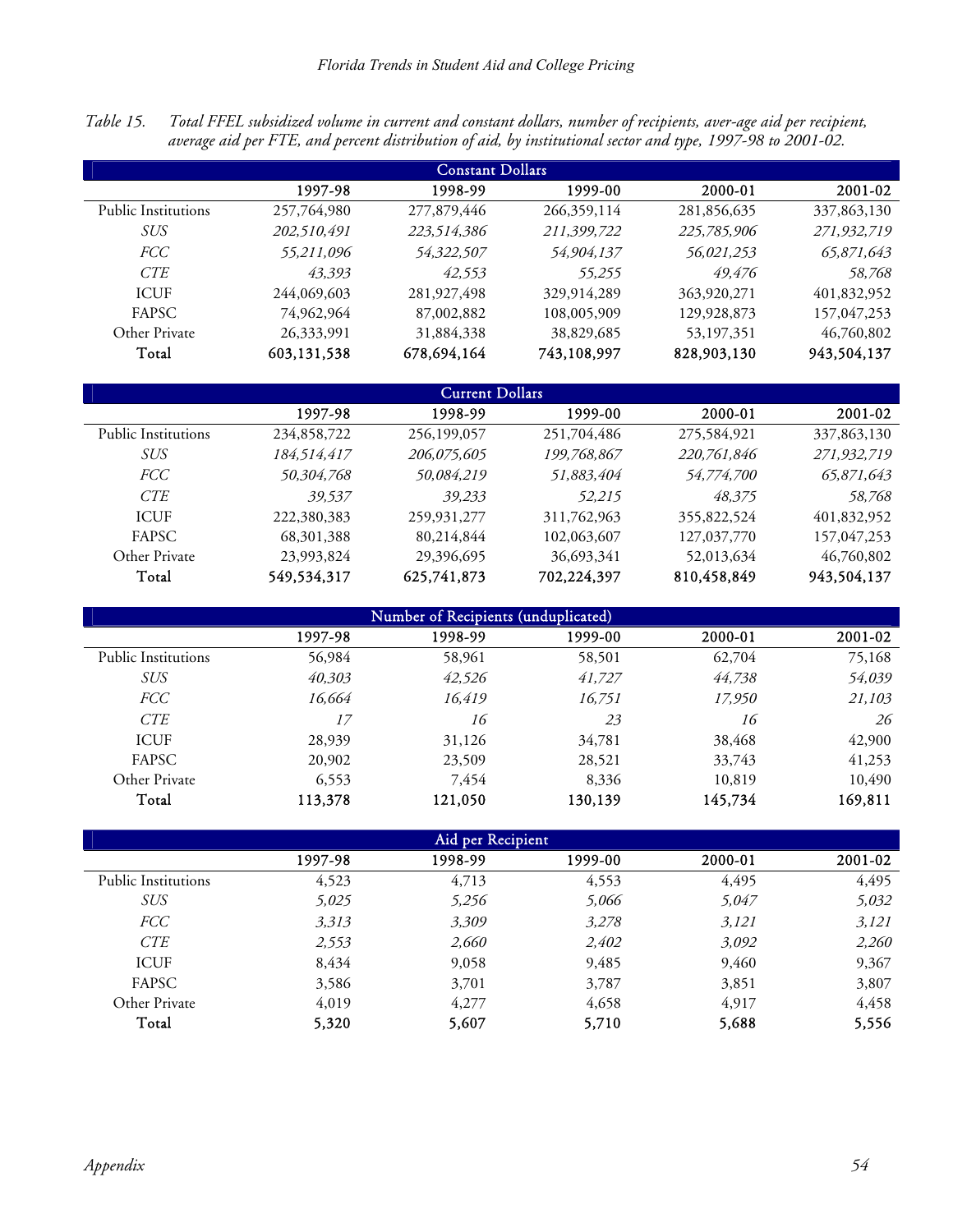| Aid per FTE                |         |         |         |         |         |  |
|----------------------------|---------|---------|---------|---------|---------|--|
|                            | 1997-98 | 1998-99 | 1999-00 | 2000-01 | 2001-02 |  |
| <b>Public Institutions</b> | 767     | 781     | 752     | 763     | 851     |  |
| <i>SUS</i>                 | 1,892   | 1,956   | 1,799   | 1,833   | 2,082   |  |
| <b>FCC</b>                 | 300     | 296     | 295     | 290     | 309     |  |
| CTE                        |         |         |         |         |         |  |
| <b>ICUF</b>                | 4,553   | 5,088   | 5,615   | 5,884   | 6,208   |  |
| FAPSC                      | 3,033   | 3,364   | 3,710   | 4,093   | 3,846   |  |
| Other Private              | 2,729   | 2,562   | 3,054   | 3,305   | 3,079   |  |
| Total                      | 1,422   | 1,510   | 1,634   | 1,731   | 1,822   |  |

| Distribution of Aid        |         |         |         |         |         |  |
|----------------------------|---------|---------|---------|---------|---------|--|
|                            | 1997-98 | 1998-99 | 1999-00 | 2000-01 | 2001-02 |  |
| <b>Public Institutions</b> | 43%     | 41%     | 36%     | 34%     | 36%     |  |
| <b>SUS</b>                 | 34%     | 33%     | 28%     | 27%     | 29%     |  |
| <b>FCC</b>                 | 9%      | 8%      | 7%      | 7%      | 7%      |  |
| <b>CTE</b>                 | 0%      | 0%      | 0%      | 0%      | 0%      |  |
| <b>ICUF</b>                | 40%     | 42%     | 44%     | 44%     | 43%     |  |
| FAPSC                      | 12%     | 13%     | 15%     | 16%     | 17%     |  |
| Other Private              | 4%      | 5%      | $5\%$   | 6%      | $5\%$   |  |
| Total                      | 100%    | 100%    | 100%    | 100%    | 100%    |  |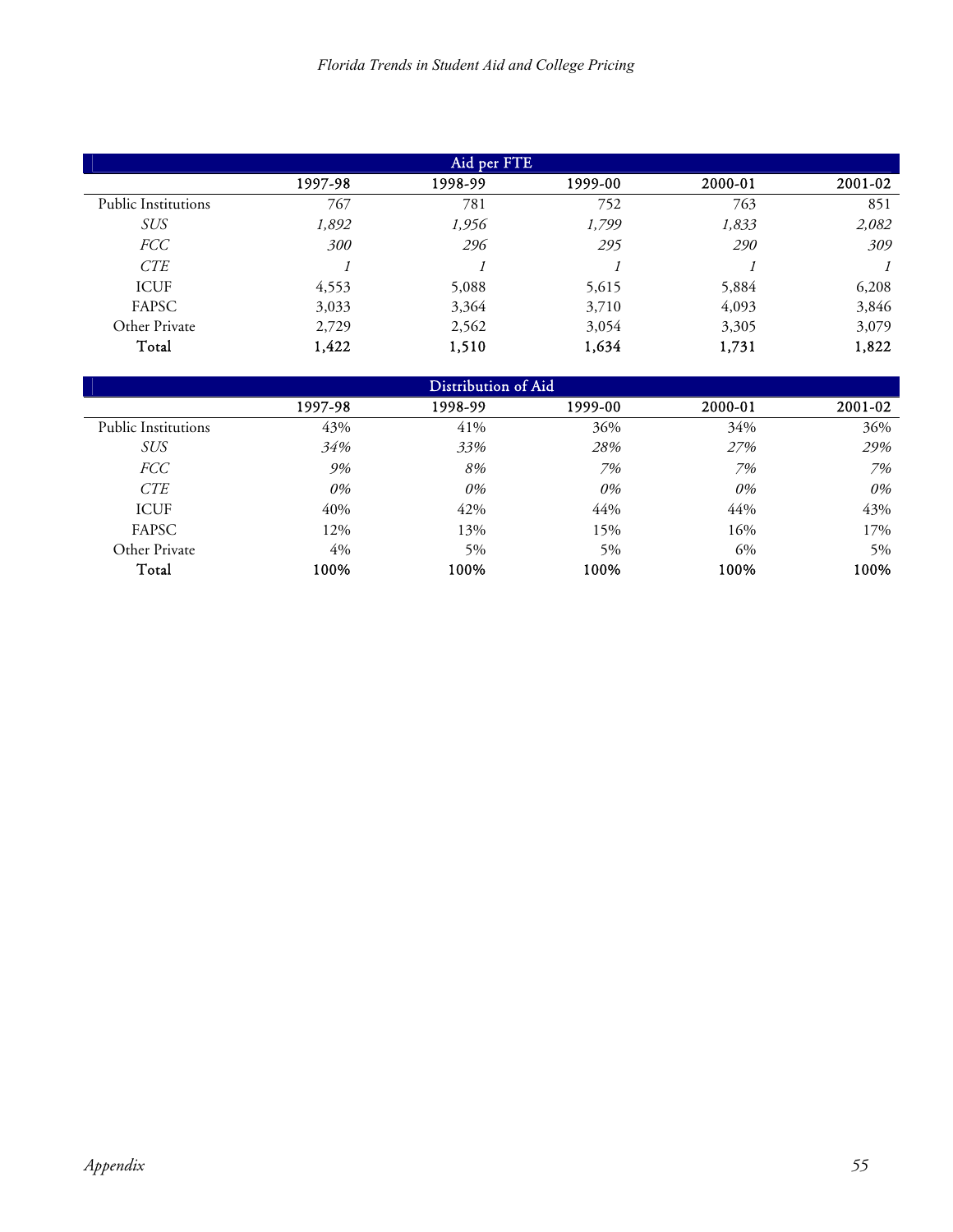| Table 16. Total PLUS volume in current and constant dollars, number of recipients, average aid per recipient, average |
|-----------------------------------------------------------------------------------------------------------------------|
| aid per FTE, and percent distribution of aid, by institutional sector and type, 1997-98 to 2001-02.                   |

| <b>Constant Dollars</b> |              |             |             |              |             |  |
|-------------------------|--------------|-------------|-------------|--------------|-------------|--|
|                         | 1997-98      | 1998-99     | 1999-00     | 2000-01      | 2001-02     |  |
| Public Institutions     | 33,910,098   | 38,586,378  | 29,254,321  | 35, 315, 277 | 32,957,518  |  |
| SUS                     | 32,131,965   | 36,519,737  | 27,127,453  | 32,619,214   | 30,305,832  |  |
| <i>FCC</i>              | 1,778,134    | 2,066,641   | 2,126,869   | 2,696,063    | 2,651,686   |  |
| <b>CTE</b>              | -            |             |             |              |             |  |
| <b>ICUF</b>             | 43,883,276   | 50,348,284  | 48,754,545  | 52,301,478   | 52,361,669  |  |
| <b>FAPSC</b>            | 28, 268, 156 | 31,264,965  | 42,546,317  | 49,338,029   | 59,317,966  |  |
| Other Private           | 7,893,091    | 9,252,480   | 12,073,670  | 13, 167, 741 | 763,395     |  |
| Total                   | 113,954,620  | 129,452,106 | 132,628,853 | 150,122,525  | 145,400,548 |  |

| <b>Current Dollars</b>     |             |             |             |             |             |  |
|----------------------------|-------------|-------------|-------------|-------------|-------------|--|
|                            | 1997-98     | 1998-99     | 1999-00     | 2000-01     | 2001-02     |  |
| <b>Public Institutions</b> | 30,896,681  | 35,575,836  | 27,644,798  | 34,529,462  | 32,957,518  |  |
| SUS                        | 29,276,561  | 33,670,436  | 25,634,946  | 31,893,390  | 30,305,832  |  |
| <i>FCC</i>                 | 1,620,120   | 1,905,400   | 2,009,852   | 2,636,072   | 2,651,686   |  |
| <b>CTE</b>                 |             |             |             |             |             |  |
| <b>ICUF</b>                | 39,983,593  | 46,420,068  | 46,072,152  | 51,137,695  | 52,361,669  |  |
| <b>FAPSC</b>               | 25,756,109  | 28,825,646  | 40,205,491  | 48,240,187  | 59,317,966  |  |
| Other Private              | 7,191,672   | 8,530,594   | 11,409,397  | 12,874,740  | 763,395     |  |
| Total                      | 103,828,055 | 119,352,144 | 125,331,838 | 146,782,084 | 145,400,548 |  |

| Number of Recipients (unduplicated) |         |         |         |         |         |  |  |  |
|-------------------------------------|---------|---------|---------|---------|---------|--|--|--|
|                                     | 1997-98 | 1998-99 | 1999-00 | 2000-01 | 2001-02 |  |  |  |
| <b>Public Institutions</b>          | 4,729   | 5,362   | 4,146   | 4,699   | 4,417   |  |  |  |
| <b>SUS</b>                          | 4,358   | 4,937   | 3,739   | 4,181   | 3,889   |  |  |  |
| <i>FCC</i>                          | 371     | 425     | 407     | 518     | 528     |  |  |  |
| CTE                                 | -       | -       |         | -       |         |  |  |  |
| <b>ICUF</b>                         | 4,705   | 5,252   | 5,120   | 5,268   | 5,127   |  |  |  |
| FAPSC                               | 3,490   | 3,765   | 4,486   | 4,986   | 5,651   |  |  |  |
| Other Private                       | 722     | 857     | 1,252   | 1,300   | 1,079   |  |  |  |
| Total                               | 13,646  | 15,236  | 15,004  | 16,253  | 16,274  |  |  |  |

| Aid per Recipient          |         |                          |         |         |         |  |  |
|----------------------------|---------|--------------------------|---------|---------|---------|--|--|
|                            | 1997-98 | 1998-99                  | 1999-00 | 2000-01 | 2001-02 |  |  |
| <b>Public Institutions</b> | 7,171   | 7,196                    | 7,056   | 7,515   | 7,462   |  |  |
| <i>SUS</i>                 | 7,373   | 7,397                    | 7,255   | 7,802   | 7,793   |  |  |
| <i>FCC</i>                 | 4,793   | 4,863                    | 5,226   | 5,205   | 5,022   |  |  |
| <b>CTE</b>                 | ۰       | $\overline{\phantom{a}}$ | ۰       | ۰       |         |  |  |
| <b>ICUF</b>                | 9,327   | 9,586                    | 9,522   | 9,928   | 10,213  |  |  |
| FAPSC                      | 8,100   | 8,304                    | 9,484   | 9,895   | 10,497  |  |  |
| Other Private              | 10,932  | 10,796                   | 9,644   | 10,129  | 708     |  |  |
| Total                      | 8,351   | 8,496                    | 8,840   | 9,237   | 8,935   |  |  |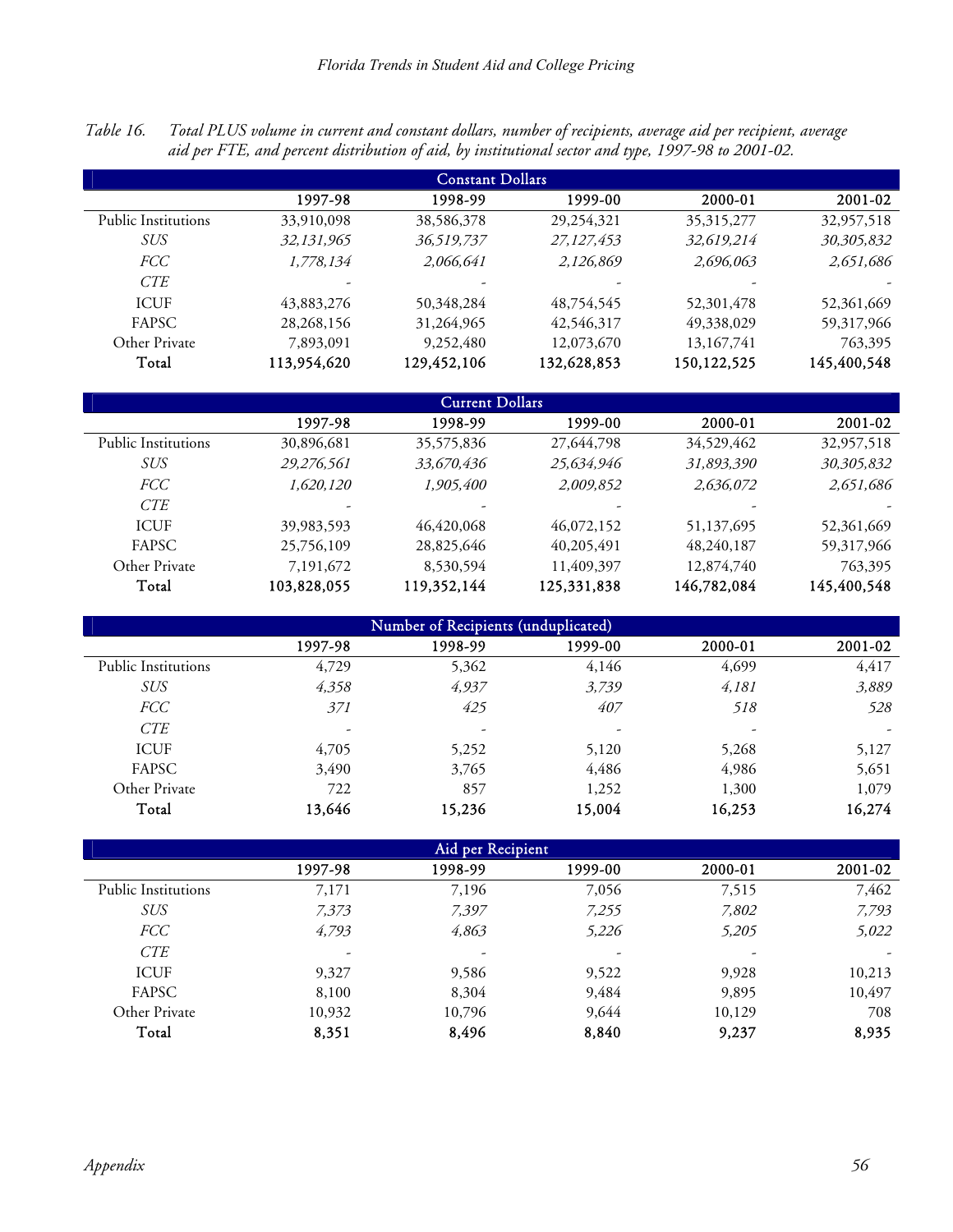|  |  | Florida Trends in Student Aid and College Pricing |  |  |  |
|--|--|---------------------------------------------------|--|--|--|
|--|--|---------------------------------------------------|--|--|--|

| Aid per FTE                |                          |                          |         |                          |         |  |
|----------------------------|--------------------------|--------------------------|---------|--------------------------|---------|--|
|                            | 1997-98                  | 1998-99                  | 1999-00 | 2000-01                  | 2001-02 |  |
| <b>Public Institutions</b> | 101                      | 108                      | 83      | 96                       | 83      |  |
| <b>SUS</b>                 | 300                      | 320                      | 231     | 265                      | 232     |  |
| <b>FCC</b>                 | 10                       | 11                       | 11      | 14                       | 12      |  |
| <b>CTE</b>                 | $\overline{\phantom{0}}$ | $\overline{\phantom{a}}$ | ۰       | $\overline{\phantom{0}}$ |         |  |
| <b>ICUF</b>                | 819                      | 909                      | 830     | 846                      | 809     |  |
| FAPSC                      | 1,144                    | 1,209                    | 1,462   | 1,554                    | 1,453   |  |
| Other Private              | 818                      | 743                      | 950     | 818                      | 50      |  |
| Total                      | 269                      | 288                      | 292     | 313                      | 281     |  |

| Distribution of Aid        |         |         |         |         |         |  |  |
|----------------------------|---------|---------|---------|---------|---------|--|--|
|                            | 1997-98 | 1998-99 | 1999-00 | 2000-01 | 2001-02 |  |  |
| <b>Public Institutions</b> | 30%     | 30%     | 22%     | 24%     | 23%     |  |  |
| <b>SUS</b>                 | 28%     | 28%     | 20%     | 22%     | 21%     |  |  |
| <i>FCC</i>                 | 2%      | 2%      | 2%      | 2%      | 2%      |  |  |
| <b>CTE</b>                 | 0%      | 0%      | 0%      | 0%      | 0%      |  |  |
| <b>ICUF</b>                | 39%     | 39%     | 37%     | 35%     | 36%     |  |  |
| FAPSC                      | 25%     | 24%     | 32%     | 33%     | 41%     |  |  |
| Other Private              | 7%      | 7%      | 9%      | 9%      | $1\%$   |  |  |
| Total                      | 100%    | 100%    | 100%    | 100%    | 100%    |  |  |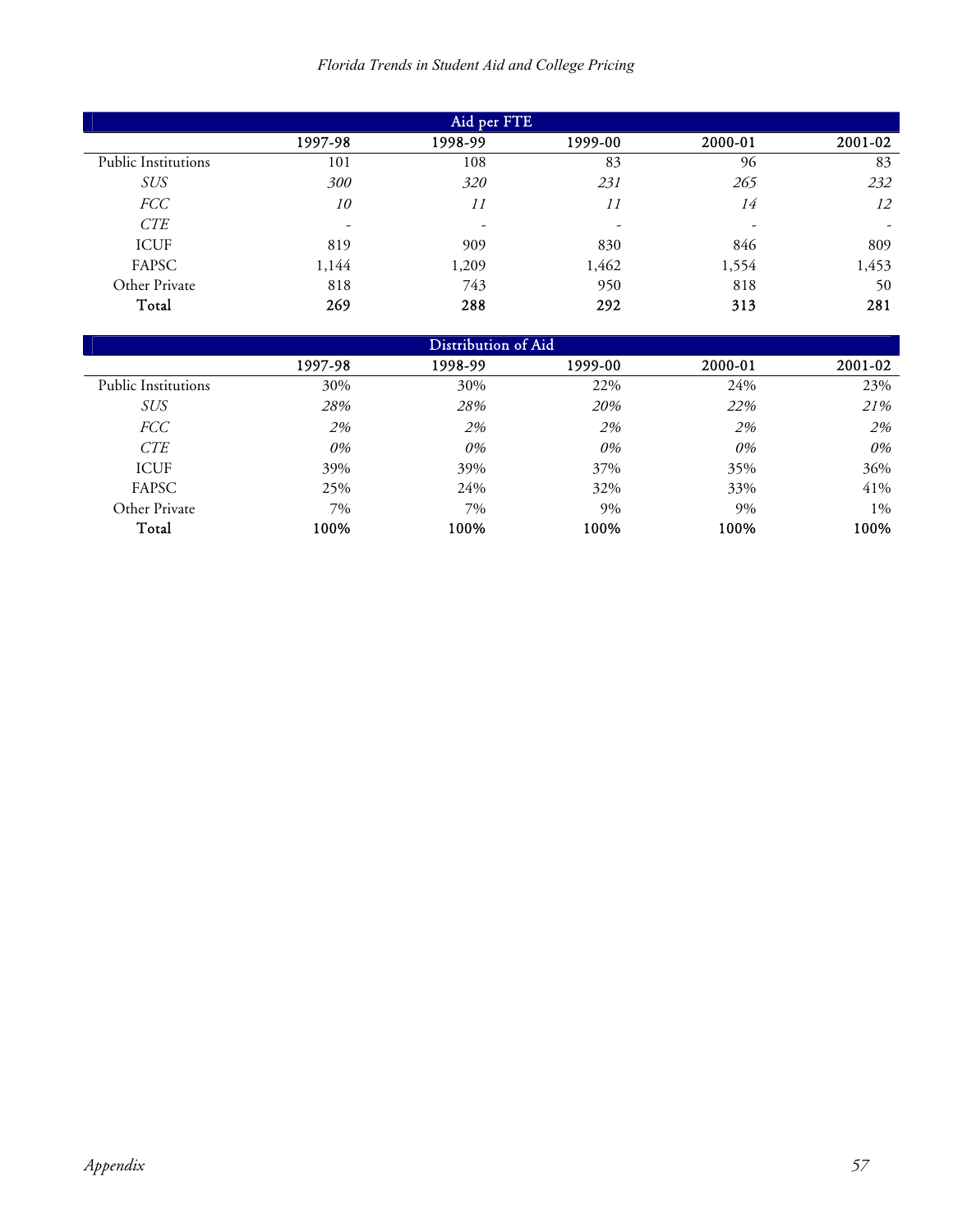*Table 17. Total Campus-Based Program volume in current and constant dollars, number of recipients, average aid per recipient, average aid per FTE, and percent distribution of aid, by institutional sector and type, 1997-98 to 2001-02.* 

| <b>Constant Dollars</b> |            |            |            |            |            |  |  |
|-------------------------|------------|------------|------------|------------|------------|--|--|
|                         | 1997-98    | 1998-99    | 1999-00    | 2000-01    | 2001-02    |  |  |
| Public Institutions     | 50,953,597 | 50,639,047 | 50,552,075 | 48,806,942 | 48,339,051 |  |  |
| <i>SUS</i>              | 29,534,507 | 28,219,846 | 29,603,523 | 28,664,678 | 28,546,857 |  |  |
| <i>FCC</i>              | 20,377,748 | 21,545,398 | 20,217,726 | 19,171,448 | 18,834,821 |  |  |
| <b>CTE</b>              | 1,041,342  | 873,803    | 730,826    | 970,816    | 957,373    |  |  |
| <b>ICUF</b>             | 28,067,071 | 31,147,761 | 32,047,314 | 33,592,562 | 36,012,470 |  |  |
| <b>FAPSC</b>            | 3,996,199  | 4,746,180  | 3,656,488  | 4,977,132  | 5,489,127  |  |  |
| Other Private           | 2,610,230  | 2,712,139  | 4,053,931  | 3,041,589  | 3,300,603  |  |  |
| Total                   | 85,627,097 | 89,245,127 | 90,309,808 | 90,418,225 | 93,141,250 |  |  |

| <b>Current Dollars</b> |              |            |            |            |            |  |  |  |
|------------------------|--------------|------------|------------|------------|------------|--|--|--|
|                        | 1997-98      | 1998-99    | 1999-00    | 2000-01    | 2001-02    |  |  |  |
| Public Institutions    | 46, 425, 611 | 46,688,146 | 47,770,785 | 47,720,918 | 48,339,051 |  |  |  |
| SUS                    | 26,909,926   | 26,018,110 | 27,974,787 | 28,026,848 | 28,546,857 |  |  |  |
| <i>FCC</i>             | 18,566,882   | 19,864,408 | 19,105,381 | 18,744,856 | 18,834,821 |  |  |  |
| <b>CTE</b>             | 948,803      | 805,628    | 690,617    | 949.214    | 957,373    |  |  |  |
| <b>ICUF</b>            | 25,572,894   | 28,717,586 | 30,284,125 | 32,845,079 | 36,012,470 |  |  |  |
| FAPSC                  | 3,641,077    | 4,375,879  | 3,455,314  | 4,866,384  | 5,489,127  |  |  |  |
| Other Private          | 2,378,272    | 2,500,536  | 3,830,891  | 2,973,909  | 3,300,603  |  |  |  |
| Total                  | 78,017,854   | 82,282,147 | 85,341,115 | 88,406,290 | 93,141,250 |  |  |  |

| Aid per FTE         |         |         |         |         |         |  |  |
|---------------------|---------|---------|---------|---------|---------|--|--|
|                     | 1997-98 | 1998-99 | 1999-00 | 2000-01 | 2001-02 |  |  |
| Public Institutions | 152     | 142     | 143     | 132     | 122     |  |  |
| <b>SUS</b>          | 276     | 247     | 252     | 233     | 219     |  |  |
| <b>FCC</b>          | 111     | 117     | 109     | 99      | 88      |  |  |
| <b>CTE</b>          | 23      | 15      | 14      | 18      | 18      |  |  |
| <b>ICUF</b>         | 524     | 562     | 545     | 543     | 556     |  |  |
| FAPSC               | 162     | 184     | 126     | 157     | 134     |  |  |
| Other Private       | 270     | 218     | 319     | 189     | 217     |  |  |
| Total               | 202     | 199     | 199     | 189     | 180     |  |  |

| Distribution of Aid        |         |         |         |         |         |  |  |
|----------------------------|---------|---------|---------|---------|---------|--|--|
|                            | 1997-98 | 1998-99 | 1999-00 | 2000-01 | 2001-02 |  |  |
| <b>Public Institutions</b> | 60%     | 57%     | 56%     | 54%     | 52%     |  |  |
| <b>SUS</b>                 | 34%     | 32%     | 33%     | 32%     | 31%     |  |  |
| <b>FCC</b>                 | 24%     | 24%     | 22%     | 21%     | 20%     |  |  |
| <b>CTE</b>                 | 1%      | 1%      | 1%      | 1%      | 1%      |  |  |
| <b>ICUF</b>                | 33%     | 35%     | 35%     | 37%     | 39%     |  |  |
| FAPSC                      | 5%      | 5%      | 4%      | 6%      | 6%      |  |  |
| Other Private              | 3%      | 3%      | 4%      | 3%      | 4%      |  |  |
| Total                      | 100%    | 100%    | 100%    | 100%    | 100%    |  |  |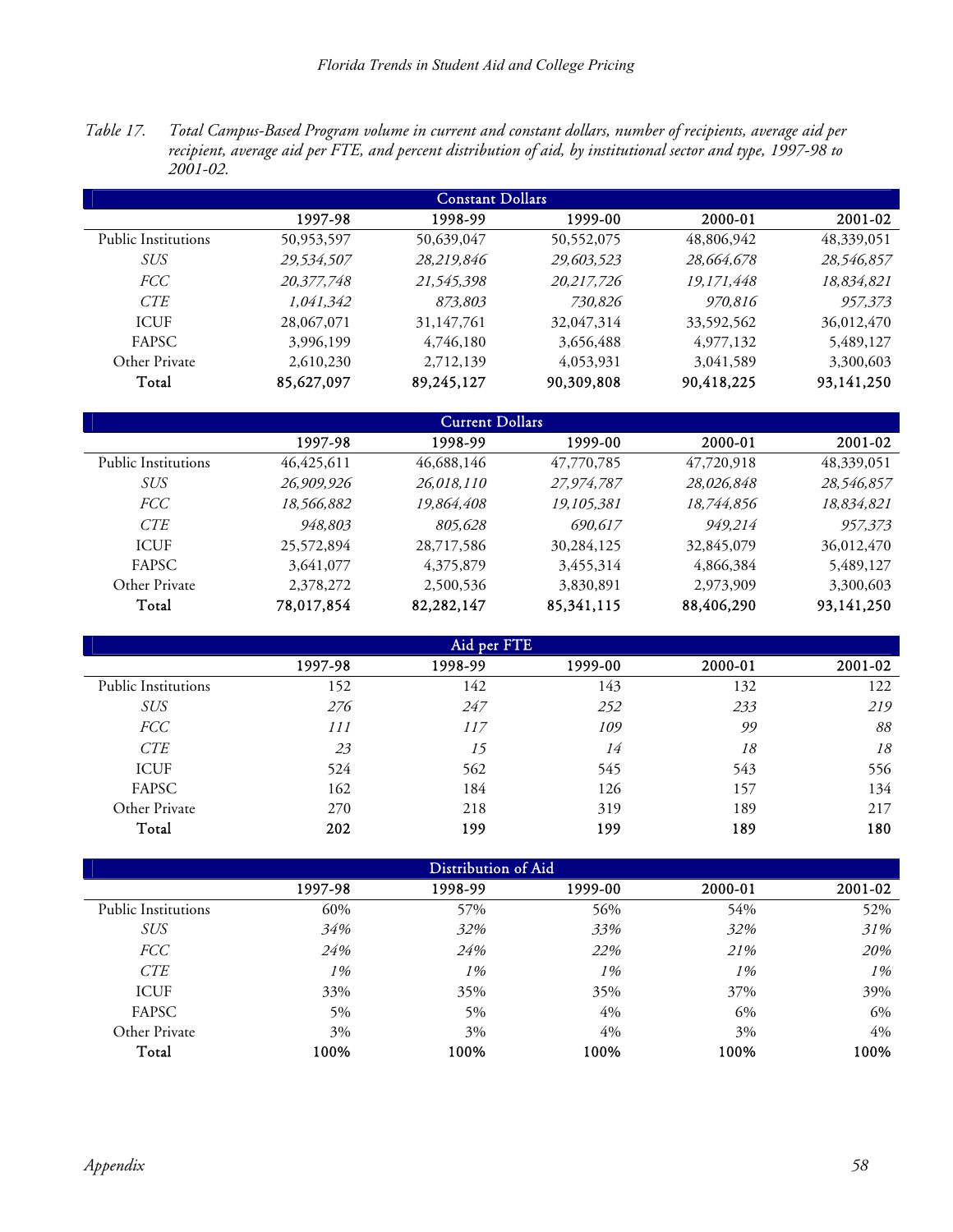*Table 18. Total Bright Futures Program volume in current and constant dollars, number of recipients, average aid per recipient, average aid per FTE, and percent distribution of aid, by institutional sector and type, 1997-98 to 2001-02.* 

| <b>Constant Dollars</b>    |            |             |             |             |             |  |  |
|----------------------------|------------|-------------|-------------|-------------|-------------|--|--|
|                            | 1997-98    | 1998-99     | 1999-00     | 2000-01     | 2001-02     |  |  |
| <b>Public Institutions</b> | 65,741,960 | 87,606,036  | 122,624,170 | 147,714,268 | 151,428,407 |  |  |
| SUS                        | 55,721,869 | 75,528,070  | 108,036,844 | 130,850,153 | 135,241,845 |  |  |
| <i>FCC</i>                 | 9,951,377  | 12,009,527  | 14,504,075  | 16,781,599  | 16,092,749  |  |  |
| <b>CTE</b>                 | 68,714     | 68,439      | 83,251      | 82.516      | 93,812      |  |  |
| <b>ICUF</b>                | 10,244,565 | 13,125,393  | 15,562,401  | 19,519,472  | 22,006,668  |  |  |
| FAPSC                      | 224,165    | 254,385     | 970,807     | 687,384     | 879,923     |  |  |
| Other Private              | 141,289    | 243,357     | 370,121     | 598,015     | 599,918     |  |  |
| Total                      | 76,351,980 | 101,229,171 | 139,527,499 | 168,519,139 | 174,914,916 |  |  |

| <b>Current Dollars</b> |            |              |             |             |             |  |  |  |
|------------------------|------------|--------------|-------------|-------------|-------------|--|--|--|
|                        | 1997-98    | 1998-99      | 1999-00     | 2000-01     | 2001-02     |  |  |  |
| Public Institutions    | 59,899,808 | 80,770,939   | 115,877,595 | 144,427,414 | 151,428,407 |  |  |  |
| SUS                    | 50,770,151 | 69,635,306   | 102,092,839 | 127,938,549 | 135,241,845 |  |  |  |
| <i>FCC</i>             | 9,067,049  | 11,072,534   | 13,706,086  | 16,408,185  | 16,092,749  |  |  |  |
| <b>CTE</b>             | 62,608     | 63,099       | 78,670      | 80,680      | 93,812      |  |  |  |
| <b>ICUF</b>            | 9,334,183  | 12, 101, 339 | 14,706,184  | 19,085,136  | 22,006,668  |  |  |  |
| <b>FAPSC</b>           | 204,245    | 234,538      | 917,395     | 672,089     | 879,923     |  |  |  |
| Other Private          | 128,733    | 224,370      | 349,758     | 584,708     | 599,918     |  |  |  |
| Total                  | 69,566,969 | 93,331,186   | 131,850,932 | 164,769,347 | 174,914,916 |  |  |  |

| Number of Recipients (duplicated) |         |         |         |         |         |  |  |  |
|-----------------------------------|---------|---------|---------|---------|---------|--|--|--|
|                                   | 1997-98 | 1998-99 | 1999-00 | 2000-01 | 2001-02 |  |  |  |
| <b>Public Institutions</b>        | 38,371  | 51,186  | 65,202  | 82,566  | 89,358  |  |  |  |
| <b>SUS</b>                        | 27,209  | 38,312  | 50,311  | 64,137  | 71,331  |  |  |  |
| <b>FCC</b>                        | 11,034  | 12,775  | 14,795  | 18,329  | 17,926  |  |  |  |
| <b>CTE</b>                        | 128     | 99      | 96      | 100     | 101     |  |  |  |
| <b>ICUF</b>                       | 4,490   | 5,899   | 7,010   | 8,930   | 10,029  |  |  |  |
| FAPSC                             | 195     | 213     | 601     | 410     | 590     |  |  |  |
| Other Private                     | 76      | 136     | 218     | 308     | 325     |  |  |  |
| Total                             | 43,132  | 57,434  | 73,031  | 92,214  | 100,302 |  |  |  |

| Aid per Recipient          |         |         |         |         |         |  |
|----------------------------|---------|---------|---------|---------|---------|--|
|                            | 1997-98 | 1998-99 | 1999-00 | 2000-01 | 2001-02 |  |
| <b>Public Institutions</b> | 1,713   | 1,712   | 1,881   | 1,789   | 1,695   |  |
| <b>SUS</b>                 | 2,048   | 1,971   | 2,147   | 2,040   | 1,896   |  |
| <b>FCC</b>                 | 902     | 940     | 980     | 916     | 898     |  |
| <b>CTE</b>                 | 537     | 691     | 867     | 825     | 929     |  |
| <b>ICUF</b>                | 2,282   | 2,225   | 2,220   | 2,186   | 2,194   |  |
| FAPSC                      | 1,150   | 1,194   | 1,615   | 1,677   | 1,491   |  |
| Other Private              | 1,859   | 1,789   | 1,698   | 1,942   | 1,846   |  |
| Total                      | 1,770   | 1,763   | 1,911   | 1,827   | 1,744   |  |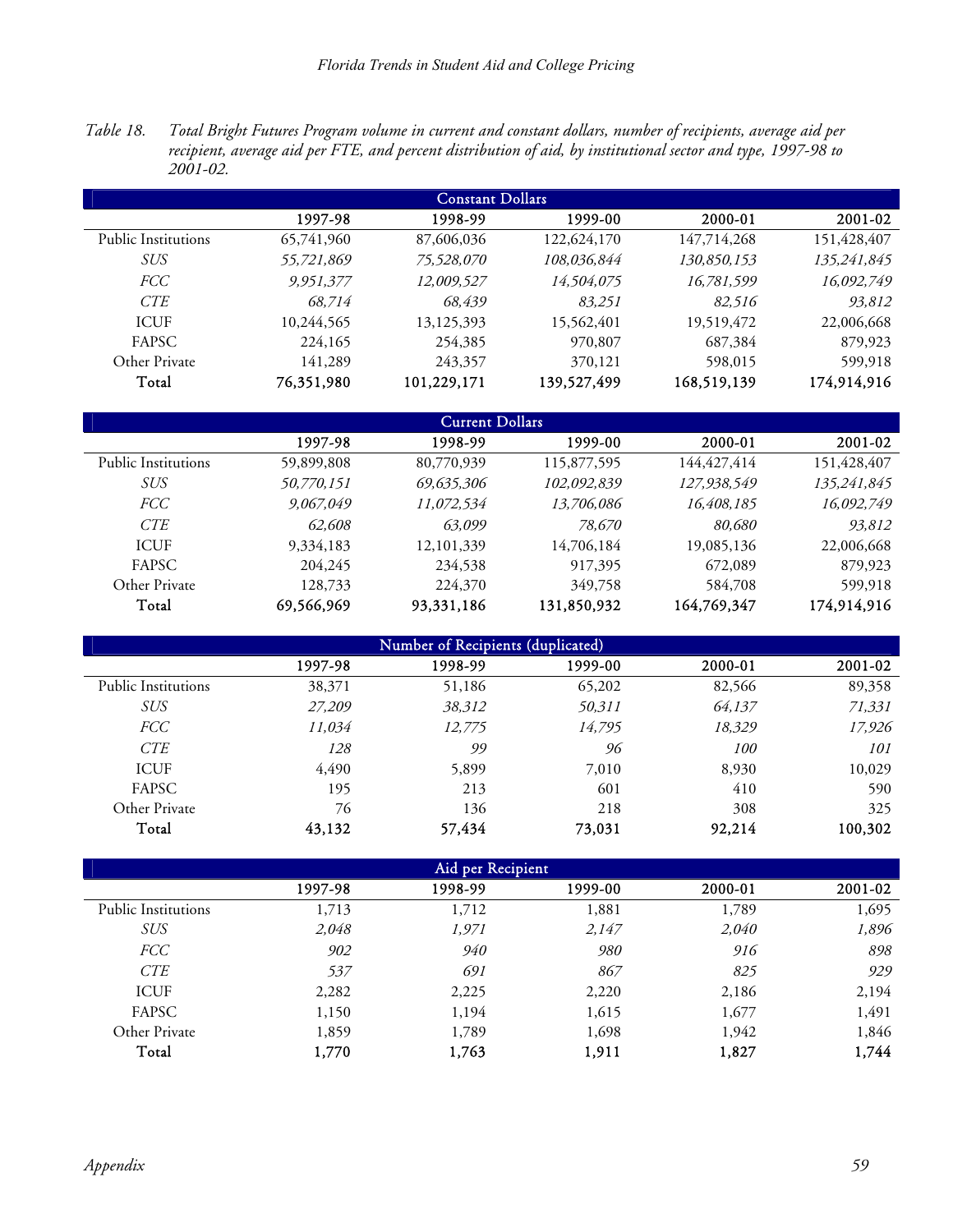| Florida Trends in Student Aid and College Pricing |  |  |  |  |  |  |
|---------------------------------------------------|--|--|--|--|--|--|
|---------------------------------------------------|--|--|--|--|--|--|

| Aid per FTE                |         |         |         |         |         |  |
|----------------------------|---------|---------|---------|---------|---------|--|
|                            | 1997-98 | 1998-99 | 1999-00 | 2000-01 | 2001-02 |  |
| <b>Public Institutions</b> | 196     | 246     | 346     | 400     | 381     |  |
| SUS                        | 521     | 661     | 919     | 1,062   | 1,035   |  |
| FCC                        | 54      | 65      | 78      | 87      | 76      |  |
| CTE                        | 2       |         | 2       |         |         |  |
| <b>ICUF</b>                | 191     | 237     | 265     | 316     | 340     |  |
| FAPSC                      | Q       | 10      | 33      | 22      | 22      |  |
| Other Private              | 15      | 20      | 29      | 37      | 39      |  |
| Total                      | 180     | 225     | 307     | 352     | 338     |  |

| Distribution of Aid        |         |         |         |         |         |  |
|----------------------------|---------|---------|---------|---------|---------|--|
|                            | 1997-98 | 1998-99 | 1999-00 | 2000-01 | 2001-02 |  |
| <b>Public Institutions</b> | 86%     | 87%     | 88%     | 88%     | 87%     |  |
| <i>SUS</i>                 | 73%     | 75%     | 77%     | 78%     | 77%     |  |
| <i>FCC</i>                 | 13%     | 12%     | 10%     | 10%     | 9%      |  |
| <b>CTE</b>                 | 0%      | 0%      | 0%      | 0%      | 0%      |  |
| <b>ICUF</b>                | 13%     | 13%     | 11%     | 12%     | 13%     |  |
| FAPSC                      | $0\%$   | $0\%$   | $1\%$   | $0\%$   | $1\%$   |  |
| Other Private              | $0\%$   | $0\%$   | $0\%$   | $0\%$   | $0\%$   |  |
| Total                      | 100%    | 100%    | 100%    | 100%    | 100%    |  |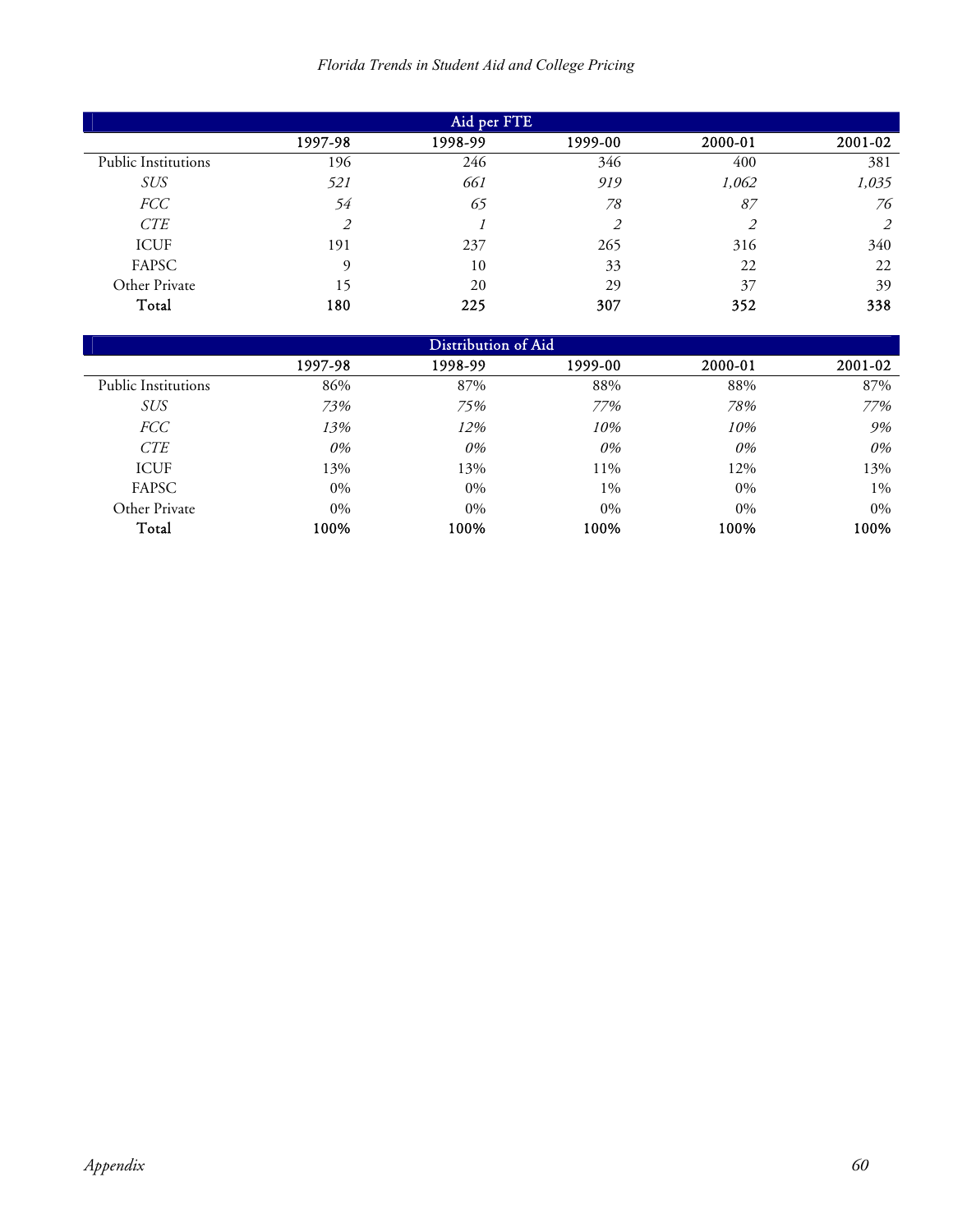*Table 19. Total FSAG volume in current and constant dollars, number of recipients, average aid per recipient, average aid per FTE, and percent distribution of aid, by institutional sector and type, 1997-98 to 2001-02.* 

| <b>Constant Dollars</b> |            |            |            |            |            |  |
|-------------------------|------------|------------|------------|------------|------------|--|
|                         | 1997-98    | 1998-99    | 1999-00    | 2000-01    | 2001-02    |  |
| Public Institutions     | 31,146,831 | 29,619,077 | 30,859,965 | 50,434,545 | 54,148,023 |  |
| <i>SUS</i>              | 17,914,196 | 17,492,428 | 16,931,048 | 26,534,525 | 26,322,035 |  |
| <b>FCC</b>              | 13,232,635 | 12,126,649 | 13,928,917 | 23,900,020 | 27,825,988 |  |
| <b>CTE</b>              |            |            |            |            |            |  |
| <b>ICUF</b>             | 7,410,241  | 7,363,207  | 8,688,555  | 9,510,300  | 11,178,705 |  |
| <b>FAPSC</b>            | 1,473,685  | 1,574,336  | 3,973,638  | 5,479,544  | 6,289,139  |  |
| Other Private           | 368,027    | 401,695    | 1,211,298  | 1,474,917  | 1,387,764  |  |
| Total                   | 40,398,784 | 38,958,315 | 44,733,455 | 66,899,305 | 73,003,631 |  |

| <b>Current Dollars</b> |            |            |            |            |            |  |
|------------------------|------------|------------|------------|------------|------------|--|
|                        | 1997-98    | 1998-99    | 1999-00    | 2000-01    | 2001-02    |  |
| Public Institutions    | 28,378,971 | 27,308,172 | 29,162,102 | 49,312,304 | 54,148,023 |  |
| SUS                    | 16,322,253 | 16,127,654 | 15,999,530 | 25,944,094 | 26,322,035 |  |
| <i>FCC</i>             | 12,056,718 | 11,180,518 | 13,162,572 | 23,368,210 | 27,825,988 |  |
| <b>CTE</b>             | -          |            |            |            |            |  |
| <b>ICUF</b>            | 6,751,731  | 6,788,723  | 8,210,525  | 9,298,682  | 11,178,705 |  |
| FAPSC                  | 1,342,726  | 1,451,505  | 3,755,015  | 5,357,616  | 6,289,139  |  |
| Other Private          | 335,322    | 370,354    | 1,144,654  | 1,442,098  | 1,387,764  |  |
| Total                  | 36,808,750 | 35,918,754 | 42,272,296 | 65,410,700 | 73,003,631 |  |

| Number of Recipients (unduplicated) |         |                          |         |         |         |  |  |
|-------------------------------------|---------|--------------------------|---------|---------|---------|--|--|
|                                     | 1997-98 | 1998-99                  | 1999-00 | 2000-01 | 2001-02 |  |  |
| <b>Public Institutions</b>          | 30,142  | 29,652                   | 34,762  | 48,705  | 57,689  |  |  |
| <i>SUS</i>                          | 16,566  | 16,924                   | 17,726  | 23,435  | 25,141  |  |  |
| <b>FCC</b>                          | 13,576  | 12,728                   | 17,036  | 25,270  | 32,548  |  |  |
| <b>CTE</b>                          | -       | $\overline{\phantom{0}}$ | -       | ۰       |         |  |  |
| <b>ICUF</b>                         | 7,600   | 7,857                    | 9,009   | 9,875   | 11,349  |  |  |
| FAPSC                               | 2,274   | 2,410                    | 5,393   | 6,839   | 8,214   |  |  |
| Other Private                       | 474     | 531                      | 1,460   | 1,809   | 1,814   |  |  |
| Total                               | 40,490  | 40,450                   | 50,624  | 67,228  | 79,066  |  |  |

| Aid per Recipient          |         |         |         |         |         |  |  |
|----------------------------|---------|---------|---------|---------|---------|--|--|
|                            | 1997-98 | 1998-99 | 1999-00 | 2000-01 | 2001-02 |  |  |
| <b>Public Institutions</b> | 1,033   | 999     | 888     | 1,036   | 939     |  |  |
| <b>SUS</b>                 | 1,081   | 1,034   | 955     | 1,132   | 1,047   |  |  |
| <b>FCC</b>                 | 975     | 953     | 818     | 946     | 855     |  |  |
| <i>CTE</i>                 |         | -       |         | ۰       |         |  |  |
| <b>ICUF</b>                | 975     | 937     | 964     | 963     | 985     |  |  |
| FAPSC                      | 648     | 653     | 737     | 801     | 766     |  |  |
| Other Private              | 776     | 756     | 830     | 815     | 765     |  |  |
| Total                      | 998     | 963     | 884     | 995     | 923     |  |  |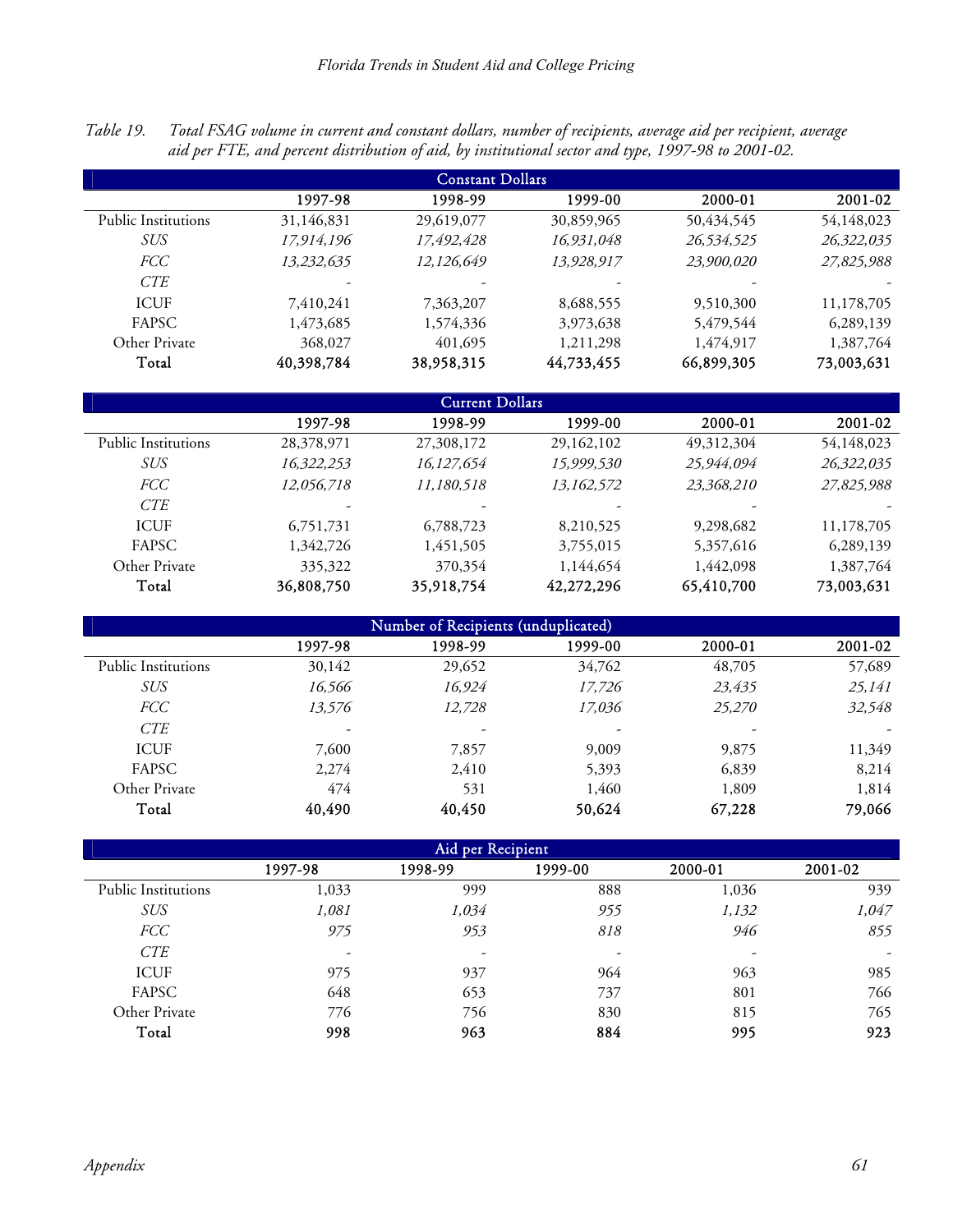| Aid per FTE                |         |                          |         |                          |         |  |
|----------------------------|---------|--------------------------|---------|--------------------------|---------|--|
|                            | 1997-98 | 1998-99                  | 1999-00 | 2000-01                  | 2001-02 |  |
| <b>Public Institutions</b> | 93      | 83                       | 87      | 137                      | 136     |  |
| <i>SUS</i>                 | 167     | 153                      | 144     | 215                      | 202     |  |
| <b>FCC</b>                 | 72      | 66                       | 75      | 124                      | 131     |  |
| CTE                        | ۰       | $\overline{\phantom{0}}$ |         | $\overline{\phantom{0}}$ |         |  |
| <b>ICUF</b>                | 138     | 133                      | 148     | 154                      | 173     |  |
| FAPSC                      | 60      | 61                       | 137     | 173                      | 154     |  |
| Other Private              | 38      | 32                       | 95      | 92                       | 91      |  |
| Total                      | 95      | 87                       | 98      | 140                      | 141     |  |

| Distribution of Aid        |         |         |         |         |         |  |
|----------------------------|---------|---------|---------|---------|---------|--|
|                            | 1997-98 | 1998-99 | 1999-00 | 2000-01 | 2001-02 |  |
| <b>Public Institutions</b> | 77%     | 76%     | 69%     | 75%     | 74%     |  |
| <b>SUS</b>                 | 44%     | 45%     | 38%     | 40%     | 36%     |  |
| <i>FCC</i>                 | 33%     | 31%     | 31%     | 36%     | 38%     |  |
| <b>CTE</b>                 | 0%      | 0%      | 0%      | 0%      | 0%      |  |
| <b>ICUF</b>                | 18%     | 19%     | 19%     | 14%     | 15%     |  |
| FAPSC                      | 4%      | 4%      | 9%      | 8%      | 9%      |  |
| Other Private              | $1\%$   | $1\%$   | 3%      | 2%      | 2%      |  |
| Total                      | 100%    | 100%    | 100%    | 100%    | 100%    |  |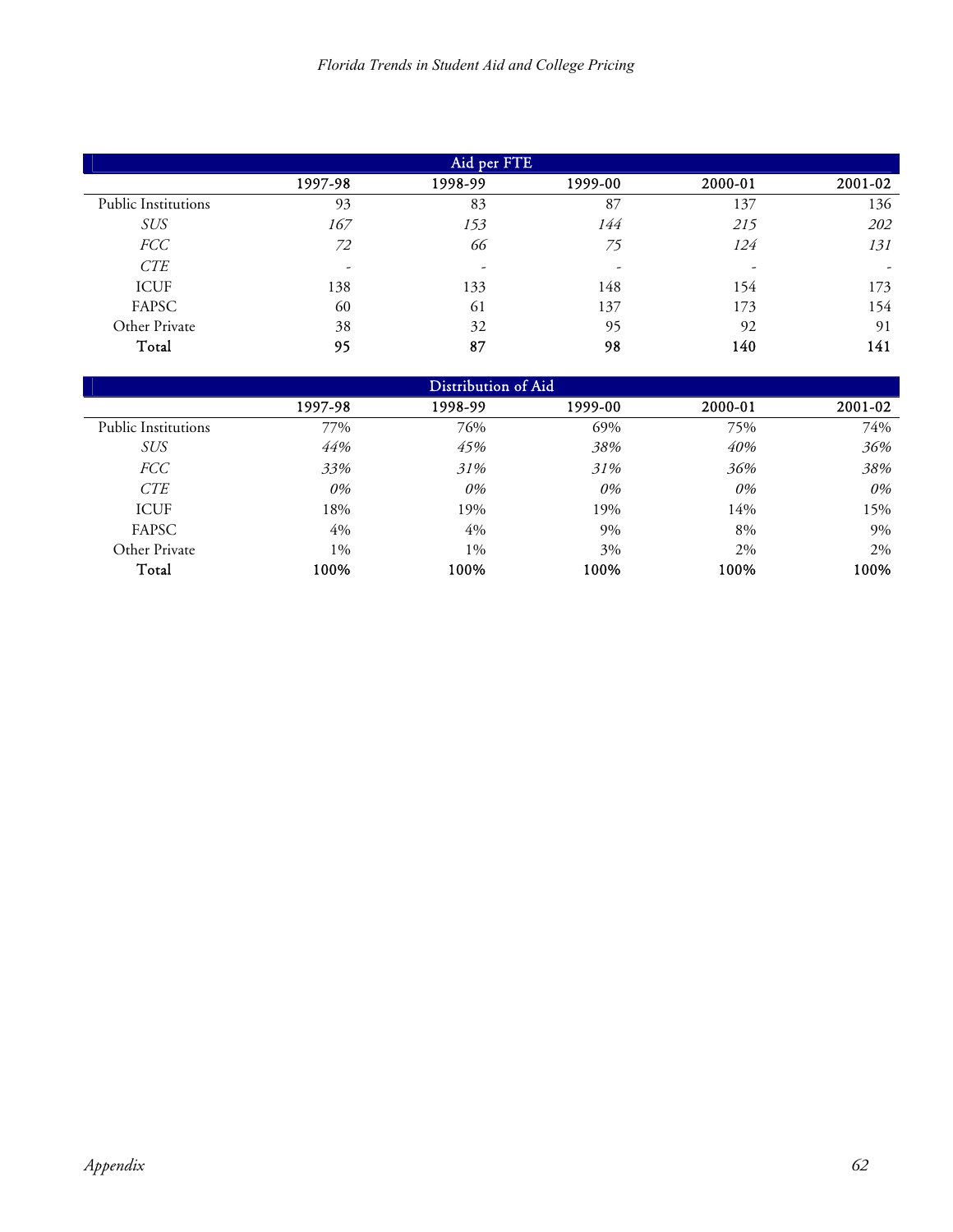| Table 20. Total FRAG volume in current and constant dollars, number of recipients, average aid per recipient, average |
|-----------------------------------------------------------------------------------------------------------------------|
| aid per FTE, and percent distribution of aid, by institutional sector and type, 1997-98 to 2001-02.                   |

|                                   | 1997-98    | 1998-99    | 1999-00    | 2000-01    | 2001-02    |
|-----------------------------------|------------|------------|------------|------------|------------|
| Constant Dollars                  | 30,766,683 | 42,051,255 | 50,419,679 | 72,252,604 | 69,940,547 |
| <b>Current Dollars</b>            | 28,032,605 | 38,770,381 | 47,645,674 | 70,644,880 | 69,940,547 |
| Number of Recipients (duplicated) | 20,403     | 21,657     | 23,787     | 29,999     | 31,596     |
| Aid per Recipient                 | 1,508      | 1,942      | 2,120      | 2.409      | 2,214      |
| Aid per FTE                       | 574        | 759        | 858        | 1,168      | 1,080      |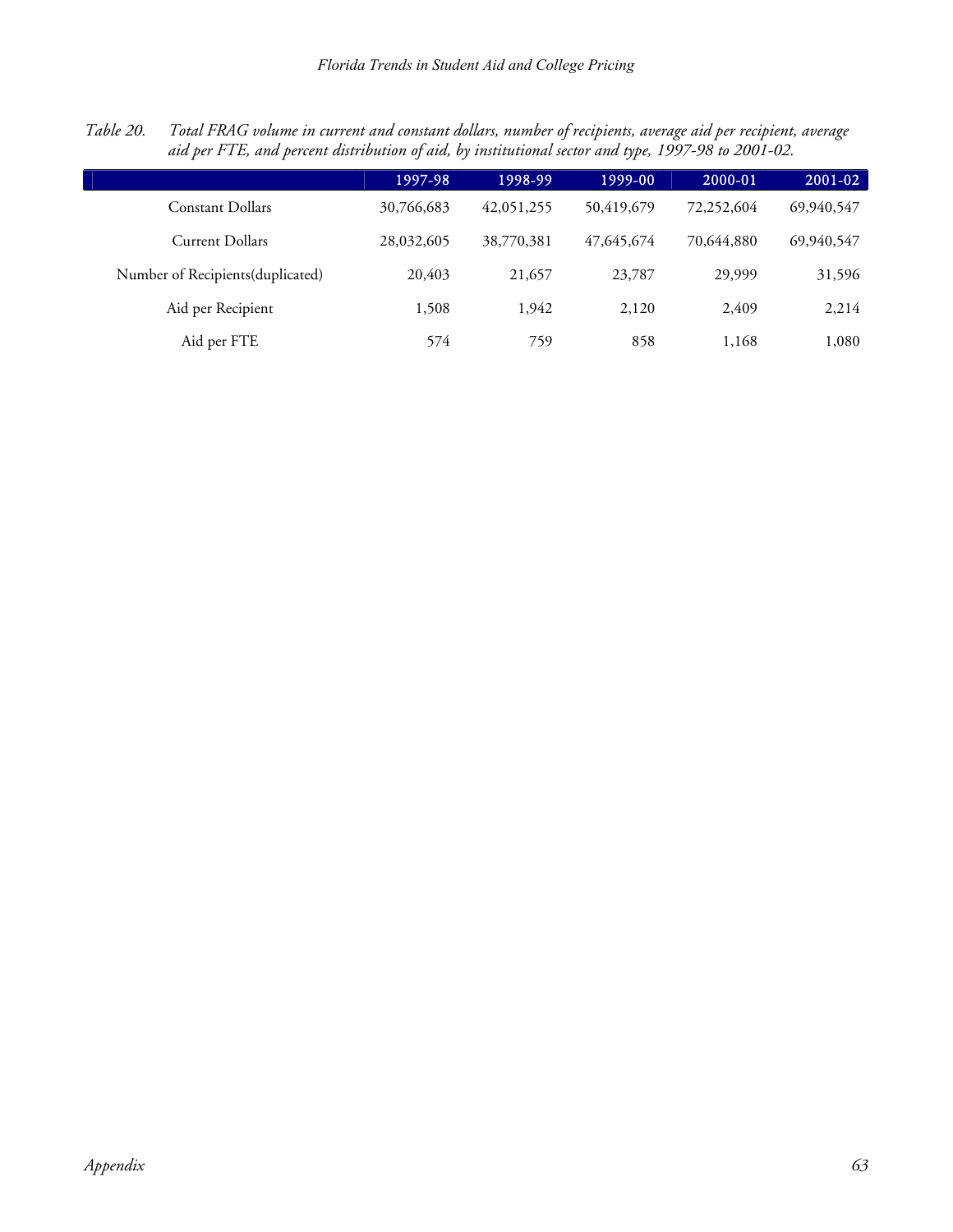*Table 21. Total need-based aid volume in current and constant dollars, average aid per FTE, and percent distribution of aid, by institutional sector and type, 1997-98 to 2001-02.* 

| <b>Constant Dollars</b> |               |               |               |               |               |  |  |
|-------------------------|---------------|---------------|---------------|---------------|---------------|--|--|
|                         | 1997-98       | 1998-99       | 1999-00       | 2000-01       | 2001-02       |  |  |
| Public Institutions     | 857,087,216   | 899,882,197   | 847,155,324   | 915, 432, 135 | 1,047,526,702 |  |  |
| SUS                     | 553,488,372   | 574,315,324   | 525,203,325   | 560,444,758   | 605,535,506   |  |  |
| <i>FCC</i>              | 291,868,652   | 312,047,161   | 308,244,368   | 340,730,607   | 425,398,750   |  |  |
| <b>CTE</b>              | 11,730,192    | 13,519,712    | 13,707,631    | 14,256,769    | 16,592,446    |  |  |
| <b>ICUF</b>             | 420,034,886   | 465,039,607   | 494,840,695   | 513,568,755   | 571,288,114   |  |  |
| <b>FAPSC</b>            | 133,704,337   | 158,216,595   | 185,607,956   | 202,246,500   | 252,139,003   |  |  |
| Other Private           | 69,692,473    | 79,506,776    | 79,878,953    | 91,659,838    | 93,767,720    |  |  |
| Total                   | 1,480,518,912 | 1,602,645,176 | 1,607,482,928 | 1,722,907,228 | 1,964,721,538 |  |  |

| <b>Current Dollars</b> |               |               |               |               |               |  |
|------------------------|---------------|---------------|---------------|---------------|---------------|--|
|                        | 1997-98       | 1998-99       | 1999-00       | 2000-01       | 2001-02       |  |
| Public Institutions    | 780,922,250   | 829,672,630   | 800,546,271   | 895,062,459   | 1,047,526,702 |  |
| SUS                    | 504,302,686   | 529,506,758   | 496,307,527   | 547,974,060   | 605,535,506   |  |
| <i>FCC</i>             | 265,931,775   | 287,700,979   | 291,285,284   | 333,148,863   | 425,398,750   |  |
| <b>CTE</b>             | 10,687,790    | 12,464,893    | 12,953,461    | 13,939,536    | 16,592,446    |  |
| <b>ICUF</b>            | 382,708,530   | 428,756,825   | 467, 615, 398 | 502,141,115   | 571,288,114   |  |
| <b>FAPSC</b>           | 121,822,715   | 145,872,403   | 175,396,120   | 197,746,226   | 252,139,003   |  |
| Other Private          | 63,499,259    | 73,303,590    | 75,484,148    | 89,620,275    | 93,767,720    |  |
| Total                  | 1,348,952,754 | 1,477,605,448 | 1,519,041,937 | 1,684,570,075 | 1,964,721,538 |  |

| Aid per FTE                |         |         |         |         |         |  |  |
|----------------------------|---------|---------|---------|---------|---------|--|--|
|                            | 1997-98 | 1998-99 | 1999-00 | 2000-01 | 2001-02 |  |  |
| <b>Public Institutions</b> | 2,549   | 2,530   | 2,393   | 2,480   | 2,637   |  |  |
| <i>SUS</i>                 | 5,171   | 5,027   | 4,468   | 4,549   | 4,636   |  |  |
| <i>FCC</i>                 | 1,585   | 1,700   | 1,659   | 1,761   | 1,997   |  |  |
| <b>CTE</b>                 | 260     | 234     | 270     | 271     | 310     |  |  |
| <b>ICUF</b>                | 7,836   | 8,392   | 8,422   | 8,304   | 8,826   |  |  |
| FAPSC                      | 5,410   | 6,118   | 6,376   | 6,371   | 6,175   |  |  |
| Other Private              | 7,221   | 6,388   | 6,283   | 5,695   | 6,173   |  |  |
| Total                      | 3,490   | 3,566   | 3,536   | 3,598   | 3,793   |  |  |

| Distribution of Aid        |         |         |         |         |         |  |  |
|----------------------------|---------|---------|---------|---------|---------|--|--|
|                            | 1997-98 | 1998-99 | 1999-00 | 2000-01 | 2001-02 |  |  |
| <b>Public Institutions</b> | 58%     | 56%     | 53%     | 53%     | 53%     |  |  |
| <i>SUS</i>                 | 37%     | 36%     | 33%     | 33%     | 31%     |  |  |
| <b>FCC</b>                 | 20%     | 19%     | 19%     | 20%     | 22%     |  |  |
| <b>CTE</b>                 | 1%      | 1%      | 1%      | 1%      | 1%      |  |  |
| <b>ICUF</b>                | 28%     | 29%     | 31%     | 30%     | 29%     |  |  |
| FAPSC                      | 9%      | 10%     | 12%     | 12%     | 13%     |  |  |
| Other Private              | $5\%$   | 5%      | 5%      | 5%      | 5%      |  |  |
| Total                      | 100%    | 100%    | 100%    | 100%    | 100%    |  |  |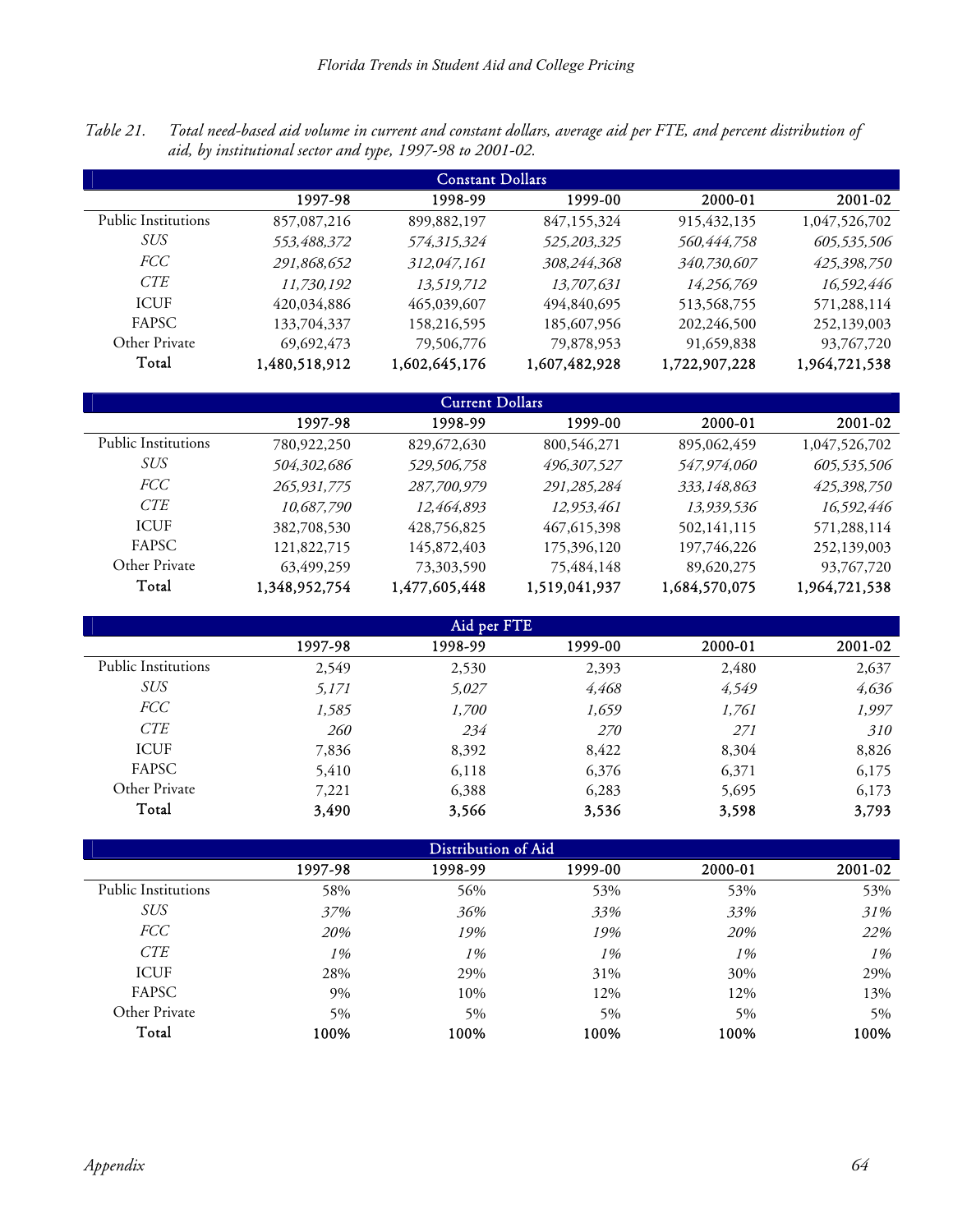*Table 22. Total non-need-based aid volume in current and constant dollars, average aid per FTE, and percent distribution of aid, by institutional sector and type, 1997-98 to 2001-02.* 

| <b>Constant Dollars</b> |               |               |               |               |               |  |
|-------------------------|---------------|---------------|---------------|---------------|---------------|--|
|                         | 1997-98       | 1998-99       | 1999-00       | 2000-01       | 2001-02       |  |
| Public Institutions     | 582,631,666   | 667,122,028   | 731,962,164   | 815,063,752   | 895,756,339   |  |
| SUS                     | 439,868,260   | 502,798,812   | 548,738,331   | 614,621,606   | 681,681,584   |  |
| <i>FCC</i>              | 141,736,165   | 162,414,908   | 180,895,114   | 197,744,190   | 211,112,267   |  |
| <b>CTE</b>              | 1,027,241     | 1,908,307     | 2,328,718     | 2,697,955     | 2,962,488     |  |
| <b>ICUF</b>             | 555,315,893   | 661,292,942   | 750,009,283   | 849,744,366   | 930,306,753   |  |
| FAPSC                   | 103,456,003   | 118,524,562   | 151,527,975   | 179,960,405   | 217,251,916   |  |
| Other Private           | 34,368,371    | 41,381,802    | 51,279,809    | 66,993,640    | 48,146,257    |  |
| Total                   | 1,275,771,932 | 1,488,321,334 | 1,684,779,231 | 1,911,762,163 | 2,091,461,265 |  |

| <b>Current Dollars</b> |               |               |               |               |               |  |
|------------------------|---------------|---------------|---------------|---------------|---------------|--|
|                        | 1997-98       | 1998-99       | 1999-00       | 2000-01       | 2001-02       |  |
| Public Institutions    | 530,856,164   | 615,072,605   | 691,690,844   | 796,927,416   | 895,756,339   |  |
| SUS                    | 400,779,413   | 463,570,025   | 518,547,677   | 600,945,395   | 681,681,584   |  |
| <i>FCC</i>             | 129,140,796   | 149,743,160   | 170,942,571   | 193,344,099   | 211,112,267   |  |
| <b>CTE</b>             | 935,955       | 1,759,419     | 2,200,596     | 2,637,922     | 2,962,488     |  |
| <b>ICUF</b>            | 505,967,804   | 609,698,309   | 708,745,041   | 830,836,337   | 930,306,753   |  |
| <b>FAPSC</b>           | 94,262,396    | 109,277,176   | 143, 191, 162 | 175,956,028   | 217,251,916   |  |
| Other Private          | 31,314,229    | 38,153,159    | 48,458,481    | 65,502,936    | 48,146,257    |  |
| Total                  | 1,162,400,593 | 1,372,201,249 | 1,592,085,528 | 1,869,222,718 | 2,091,461,265 |  |

| Aid per FTE                |         |         |         |         |         |  |  |
|----------------------------|---------|---------|---------|---------|---------|--|--|
|                            | 1997-98 | 1998-99 | 1999-00 | 2000-01 | 2001-02 |  |  |
| <b>Public Institutions</b> | 1,733   | 1,876   | 2,067   | 2,208   | 2,255   |  |  |
| <i>SUS</i>                 | 4,110   | 4,401   | 4,668   | 4,989   | 5,219   |  |  |
| <i>FCC</i>                 | 770     | 885     | 973     | 1,022   | 991     |  |  |
| <b>CTE</b>                 | 23      | 33      | 46      | 51      | 55      |  |  |
| <b>ICUF</b>                | 10,359  | 11,934  | 12,765  | 13,739  | 14,372  |  |  |
| FAPSC                      | 4,186   | 4,583   | 5,205   | 5,669   | 5,321   |  |  |
| Other Private              | 3,561   | 3,325   | 4,033   | 4,162   | 3,170   |  |  |
| Total                      | 3,007   | 3,312   | 3,706   | 3,992   | 4,038   |  |  |

| Distribution of Aid        |         |         |         |         |         |  |  |
|----------------------------|---------|---------|---------|---------|---------|--|--|
|                            | 1997-98 | 1998-99 | 1999-00 | 2000-01 | 2001-02 |  |  |
| <b>Public Institutions</b> | 46%     | 45%     | 43%     | 43%     | 43%     |  |  |
| <i>SUS</i>                 | 34%     | 34%     | 33%     | 32%     | 33%     |  |  |
| <i>FCC</i>                 | 11%     | 11%     | 11%     | 10%     | 10%     |  |  |
| <b>CTE</b>                 | 0%      | 0%      | 0%      | $0\%$   | 0%      |  |  |
| <b>ICUF</b>                | 44%     | 44%     | 45%     | 44%     | 44%     |  |  |
| FAPSC                      | 8%      | 8%      | 9%      | 9%      | 10%     |  |  |
| Other Private              | 3%      | 3%      | 3%      | $4\%$   | 2%      |  |  |
| Total                      | 100%    | 100%    | 100%    | 100%    | 100%    |  |  |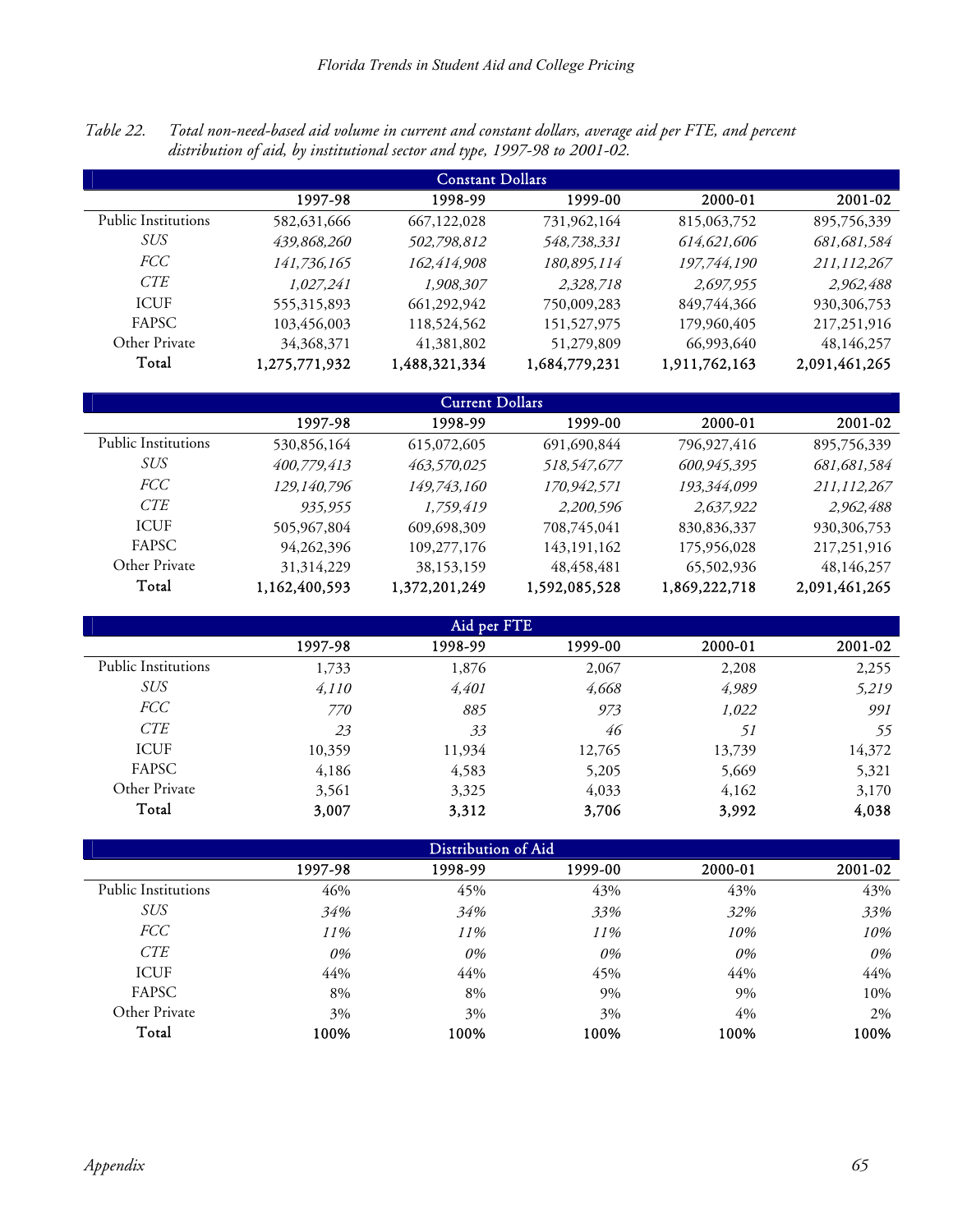*Table 23. Total grant aid volume in current and constant dollars, average aid per FTE, and percent distribution of aid, by institutional sector and type, 1997-98 to 2001-02.* 

| <b>Constant Dollars</b> |              |              |               |               |               |  |
|-------------------------|--------------|--------------|---------------|---------------|---------------|--|
|                         | 1997-98      | 1998-99      | 1999-00       | 2000-01       | 2001-02       |  |
| Public Institutions     | 516,213,115  | 587,640,176  | 633,745,329   | 721,316,865   | 840,532,679   |  |
| SUS                     | 279,546,287  | 320,536,818  | 369,214,388   | 421,837,739   | 461,307,229   |  |
| <i>FCC</i>              | 226,619,373  | 255,568,913  | 252,909,447   | 287,894,064   | 364,725,129   |  |
| <b>CTE</b>              | 10,047,455   | 11,534,446   | 11,621,495    | 11,585,061    | 14,500,320    |  |
| <b>ICUF</b>             | 254,349,483  | 313,037,631  | 346,916,930   | 395,930,955   | 432,355,401   |  |
| <b>FAPSC</b>            | 33, 307, 717 | 40, 475, 612 | 63,391,626    | 63,353,006    | 86,132,519    |  |
| Other Private           | 39,457,889   | 44,186,896   | 38,189,429    | 40,957,094    | 48,132,638    |  |
| Total                   | 843,328,204  | 985,340,315  | 1,082,243,314 | 1,221,557,920 | 1,407,153,236 |  |

| <b>Current Dollars</b> |             |              |               |               |               |  |  |
|------------------------|-------------|--------------|---------------|---------------|---------------|--|--|
|                        | 1997-98     | 1998-99      | 1999-00       | 2000-01       | 2001-02       |  |  |
| Public Institutions    | 470,339,890 | 541,791,994  | 598,877,733   | 705,266,532   | 840,532,679   |  |  |
| SUS                    | 254,704,436 | 295,528,265  | 348,900,837   | 412,451,245   | 461,307,229   |  |  |
| <i>FCC</i>             | 206,480,866 | 235,629,211  | 238,994,797   | 281,488,009   | 364,725,129   |  |  |
| <i>CTE</i>             | 9,154,589   | 10,634,518   | 10,982,100    | 11,327,277    | 14,500,320    |  |  |
| <b>ICUF</b>            | 231,746,743 | 288,614,171  | 327,830,147   | 387,120,924   | 432, 355, 401 |  |  |
| <b>FAPSC</b>           | 30,347,830  | 37, 317, 671 | 59,903,926    | 61,943,311    | 86,132,519    |  |  |
| Other Private          | 35,951,468  | 40,739,397   | 36,088,311    | 40,045,740    | 48,132,638    |  |  |
| Total                  | 768,385,931 | 908,463,233  | 1,022,700,118 | 1,194,376,507 | 1,407,153,236 |  |  |

| Aid per FTE (constant dollars) |         |            |         |            |         |  |  |  |  |  |  |
|--------------------------------|---------|------------|---------|------------|---------|--|--|--|--|--|--|
|                                | 1997-98 | 1998-99    | 1999-00 | 2000-01    | 2001-02 |  |  |  |  |  |  |
| <b>Public Institutions</b>     | 1,535   | 1,652      | 1,790   | 1,954      | 2,116   |  |  |  |  |  |  |
| <i>SUS</i>                     | 2,612   | 2,806      | 3,141   | 3,424      | 3,532   |  |  |  |  |  |  |
| <i>FCC</i>                     | 1,230   | 1,392      | 1,361   | 1,488      | 1,712   |  |  |  |  |  |  |
| <b>CTE</b>                     | 223     | <i>200</i> | 229     | <i>220</i> | 271     |  |  |  |  |  |  |
| <b>ICUF</b>                    | 4,745   | 5,649      | 5,904   | 6,402      | 6,679   |  |  |  |  |  |  |
| FAPSC                          | 1,348   | 1,565      | 2,178   | 1,996      | 2,109   |  |  |  |  |  |  |
| Other Private                  | 4,088   | 3,550      | 3,004   | 2,545      | 3,169   |  |  |  |  |  |  |
| Total                          | 1,988   | 2,193      | 2,380   | 2,551      | 2,717   |  |  |  |  |  |  |

|                            | Distribution of Aid |         |         |         |         |  |  |  |  |  |  |  |
|----------------------------|---------------------|---------|---------|---------|---------|--|--|--|--|--|--|--|
|                            | 1997-98             | 1998-99 | 1999-00 | 2000-01 | 2001-02 |  |  |  |  |  |  |  |
| <b>Public Institutions</b> | 61%                 | 60%     | 59%     | 59%     | 60%     |  |  |  |  |  |  |  |
| <i>SUS</i>                 | 33%                 | 33%     | 34%     | 35%     | 33%     |  |  |  |  |  |  |  |
| <b>FCC</b>                 | 27%                 | 26%     | 23%     | 24%     | 26%     |  |  |  |  |  |  |  |
| <b>CTE</b>                 | 1%                  | 1%      | 1%      | 1%      | 1%      |  |  |  |  |  |  |  |
| <b>ICUF</b>                | 30%                 | 32%     | 32%     | 32%     | 31%     |  |  |  |  |  |  |  |
| FAPSC                      | 4%                  | 4%      | 6%      | 5%      | 6%      |  |  |  |  |  |  |  |
| Other Private              | 5%                  | 4%      | 4%      | 3%      | 3%      |  |  |  |  |  |  |  |
| Total                      | 100%                | 100%    | 100%    | 100%    | 100%    |  |  |  |  |  |  |  |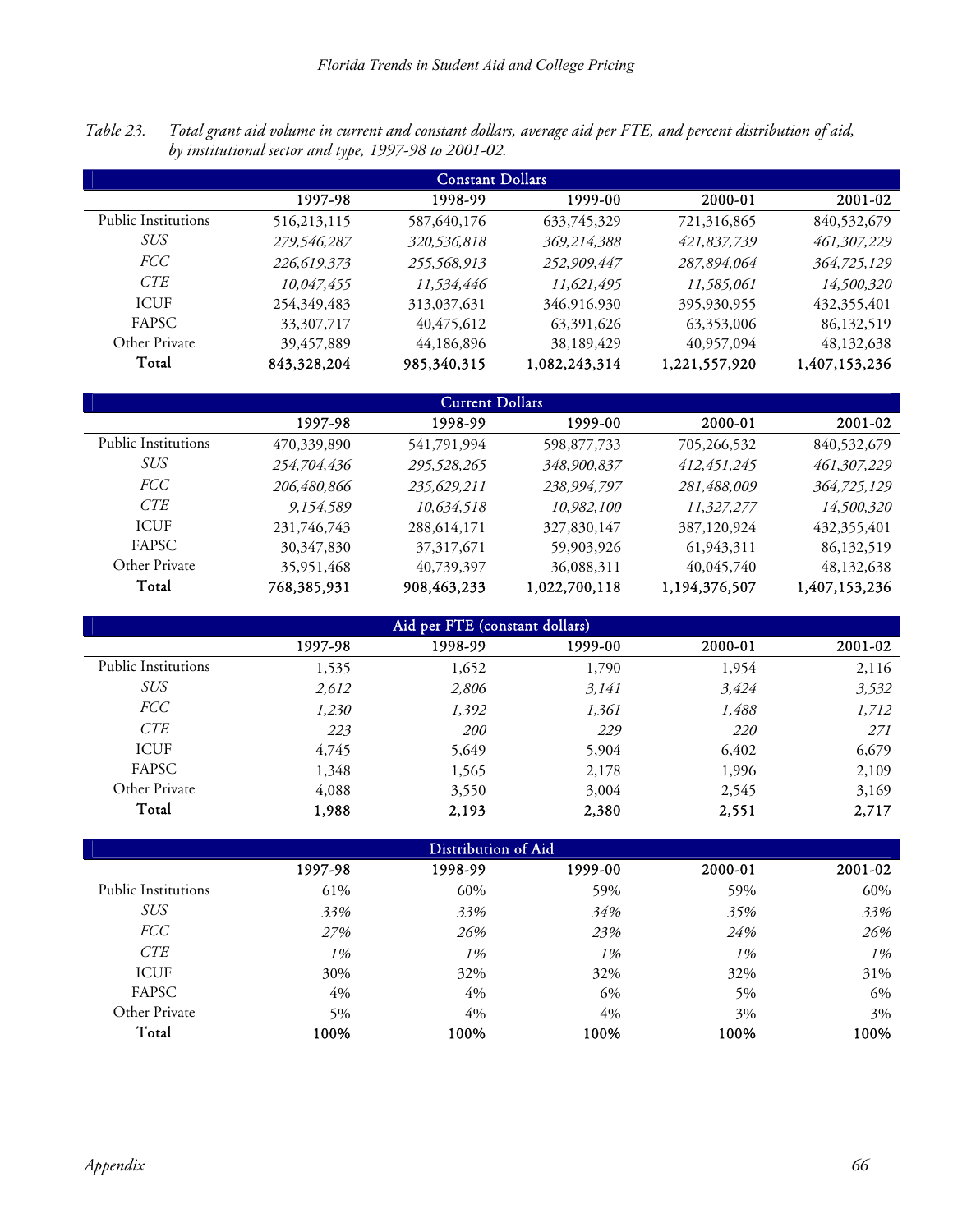*Table 24. Total loan aid volume in current and constant dollars, average aid per FTE, and percent distribution of aid, by institutional sector and type, 1997-98 to 2001-02.* 

|                     | <b>Constant Dollars</b> |               |               |               |               |  |  |  |  |  |  |  |  |
|---------------------|-------------------------|---------------|---------------|---------------|---------------|--|--|--|--|--|--|--|--|
|                     | 1997-98                 | 1998-99       | 1999-00       | 2000-01       | 2001-02       |  |  |  |  |  |  |  |  |
| Public Institutions | 786,679,353             | 823, 263, 592 | 757,885,028   | 796,697,086   | 877,613,951   |  |  |  |  |  |  |  |  |
| SUS                 | 627,477,933             | 659,151,825   | 588,631,294   | 621,180,046   | 686,712,686   |  |  |  |  |  |  |  |  |
| <i>FCC</i>          | 158,578,647             | 163,524,049   | 168,495,238   | 174,913,069   | 190,091,442   |  |  |  |  |  |  |  |  |
| <b>CTE</b>          | 622,773                 | 587,718       | 758,496       | 603,970       | 809,823       |  |  |  |  |  |  |  |  |
| <b>ICUF</b>         | 638,376,599             | 722,789,796   | 805,795,930   | 868, 373, 434 | 963,438,004   |  |  |  |  |  |  |  |  |
| <b>FAPSC</b>        | 202,775,661             | 225, 642, 117 | 272,705,702   | 317,549,350   | 381, 637, 163 |  |  |  |  |  |  |  |  |
| Other Private       | 63,945,372              | 75,595,581    | 92,085,686    | 116,885,668   | 92,837,399    |  |  |  |  |  |  |  |  |
| Total               | 1,691,776,984           | 1,847,291,086 | 1,928,472,346 | 2,099,505,538 | 2,315,526,517 |  |  |  |  |  |  |  |  |

|                     |               | <b>Current Dollars</b> |               |               |               |
|---------------------|---------------|------------------------|---------------|---------------|---------------|
|                     | 1997-98       | 1998-99                | 1999-00       | 2000-01       | 2001-02       |
| Public Institutions | 716,771,174   | 759,031,872            | 716,187,476   | 778,969,435   | 877,613,951   |
| SUS                 | 571,717,172   | 607,724,244            | 556,245,796   | 607,357,901   | 686,712,686   |
| <i>FCC</i>          | 144,486,572   | 150,765,765            | 159,224,915   | 171,021,003   | 190,091,442   |
| <b>CTE</b>          | 567,430       | 541,864                | 716,765       | 590,531       | 809,823       |
| <b>ICUF</b>         | 581,647,330   | 666, 397, 127          | 761,462,401   | 849,050,882   | 963,438,004   |
| <b>FAPSC</b>        | 184,756,023   | 208,037,329            | 257,701,896   | 310,483,422   | 381, 637, 163 |
| Other Private       | 58,262,873    | 69,697,550             | 87,019,287    | 114,284,795   | 92,837,399    |
| Total               | 1,541,437,400 | 1,703,163,878          | 1,822,371,060 | 2,052,788,534 | 2,315,526,517 |

|                     | Aid per FTE (constant dollars) |         |         |         |         |  |  |  |  |  |  |  |
|---------------------|--------------------------------|---------|---------|---------|---------|--|--|--|--|--|--|--|
|                     | 1997-98                        | 1998-99 | 1999-00 | 2000-01 | 2001-02 |  |  |  |  |  |  |  |
| Public Institutions | 2,339                          | 2,315   | 2,140   | 2,158   | 2,210   |  |  |  |  |  |  |  |
| <b>SUS</b>          | 5,862                          | 5,770   | 5,008   | 5,042   | 5,257   |  |  |  |  |  |  |  |
| <i>FCC</i>          | 861                            | 891     | 907     | 904     | 892     |  |  |  |  |  |  |  |
| <b>CTE</b>          | 14                             | 10      | 15      | 11      | 15      |  |  |  |  |  |  |  |
| <b>ICUF</b>         | 11,909                         | 13,044  | 13,714  | 14,040  | 14,884  |  |  |  |  |  |  |  |
| FAPSC               | 8,205                          | 8,725   | 9,368   | 10,003  | 9,346   |  |  |  |  |  |  |  |
| Other Private       | 6,626                          | 6.074   | 7,243   | 7,262   | 6,112   |  |  |  |  |  |  |  |
| Total               | 3,988                          | 4,111   | 4,242   | 4,384   | 4,471   |  |  |  |  |  |  |  |

|                            | Distribution of Aid |         |         |         |         |  |  |  |  |  |  |  |
|----------------------------|---------------------|---------|---------|---------|---------|--|--|--|--|--|--|--|
|                            | 1997-98             | 1998-99 | 1999-00 | 2000-01 | 2001-02 |  |  |  |  |  |  |  |
| <b>Public Institutions</b> | 47%                 | 45%     | 39%     | 38%     | 38%     |  |  |  |  |  |  |  |
| <i>SUS</i>                 | 37%                 | 36%     | 31%     | 30%     | 30%     |  |  |  |  |  |  |  |
| <i>FCC</i>                 | 9%                  | 9%      | 9%      | 8%      | 8%      |  |  |  |  |  |  |  |
| <b>CTE</b>                 | 0%                  | 0%      | 0%      | 0%      | 0%      |  |  |  |  |  |  |  |
| <b>ICUF</b>                | 38%                 | 39%     | 42%     | 41%     | 42%     |  |  |  |  |  |  |  |
| FAPSC                      | 12%                 | 12%     | 14%     | 15%     | 16%     |  |  |  |  |  |  |  |
| Other Private              | 4%                  | 4%      | 5%      | 6%      | 4%      |  |  |  |  |  |  |  |
| Total                      | 100%                | 100%    | 100%    | 100%    | 100%    |  |  |  |  |  |  |  |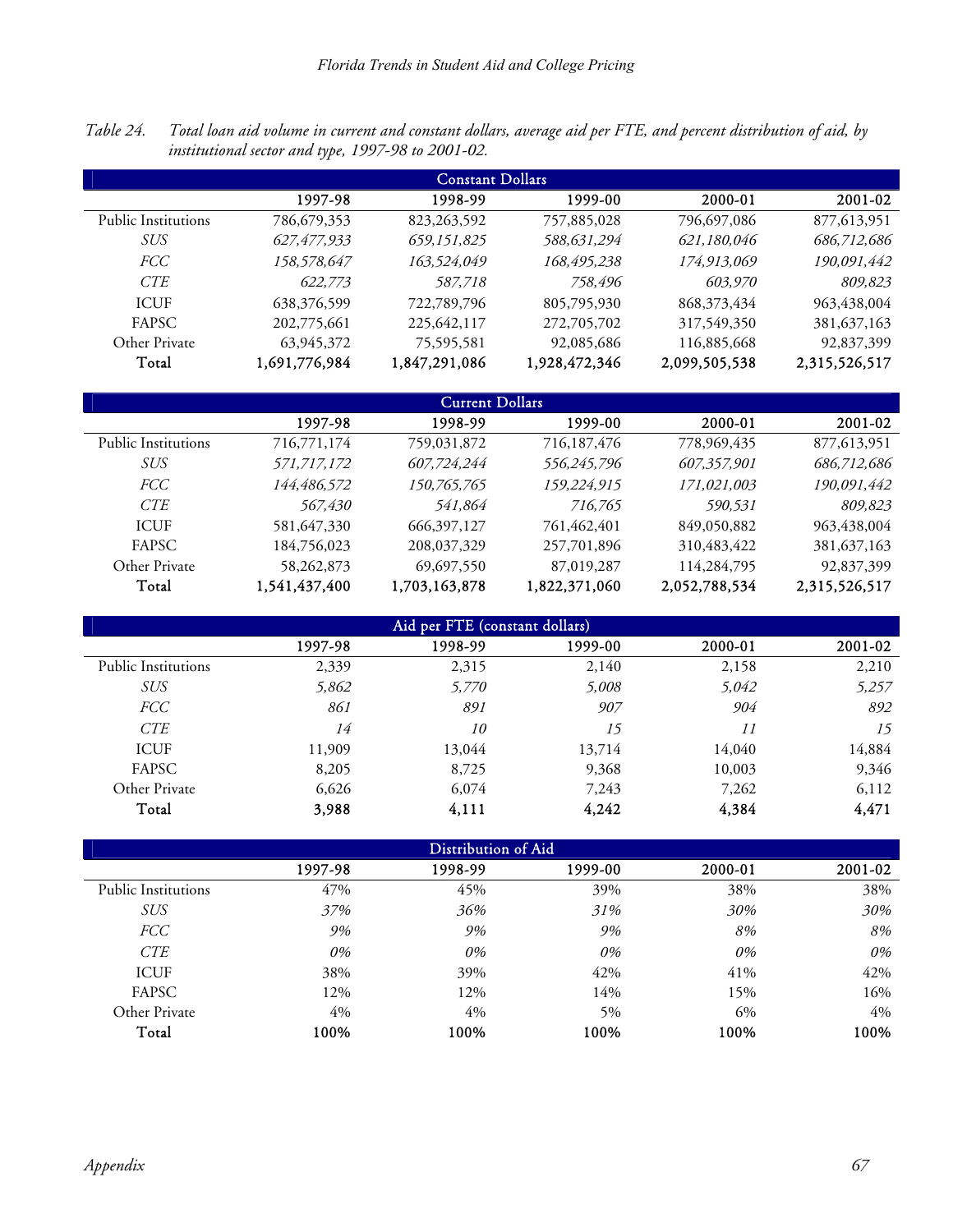*Table 25. Fee Waivers for SUS Institutions, 1997-98 to 2001-02 (Current and Constant Dollars)* 

|              |                  |                  |                  |                  |                  | <b>CURRENT DOLLARS</b>  |                  |                  |             |            |
|--------------|------------------|------------------|------------------|------------------|------------------|-------------------------|------------------|------------------|-------------|------------|
|              |                  | 1997-98          |                  | 1998-99          |                  | 1999-00                 |                  | 2000-01          |             | 2001-02    |
|              | $\mathbf N$      | \$               | $\mathbf N$      | \$               | $\mathbf N$      | \$                      | $\rm N$          | \$               | $\mathbf N$ | \$         |
| <b>TOTAL</b> | 49,165           | 48,522,953       | 55,606           | 61,669,671       | 59,958           | 77,330,880              | 63,713           | 90,981,238       | 59,092      | 99,037,484 |
| UF           | 12,830           | 14,633,228       | 13,884           | 18,656,562       | 15,726           | 25,060,905              | 17,540           | 30,399,917       | 19,121      | 35,125,146 |
| <b>FSU</b>   | 9,073            | 10,331,995       | 10,018           | 14,216,938       | 11,862           | 19,309,496              | 12,275           | 21,820,975       | 11,596      | 24,997,160 |
| FAMU         | 2,703            | 2,626,415        | 2,738            | 3,062,430        | 2,510            | 3,267,337               | 2,738            | 3,689,625        | 1,641       | 3,178,647  |
| <b>USF</b>   | 8,200            | 7,533,849        | 10,501           | 9,190,773        | 10,458           | 10,891,006              | 10,607           | 12,638,913       | 9,273       | 12,503,817 |
| FAU          | 3,612            | 2,980,786        | 3,989            | 3,628,581        | 4,562            | 4,331,623               | 4,946            | 5,024,634        | 4,253       | 5,101,675  |
| <b>UWF</b>   | 1,743            | 1,398,752        | 1,938            | 1,599,313        | 2,042            | 1,750,290               | 2,193            | 1,951,748        | 1,863       | 2,010,939  |
| <b>UCF</b>   | 5,147            | 4,005,792        | 5,064            | 4,472,539        | 4,930            | 4,597,288               | 4,834            | 5,296,542        | 4,354       | 5,553,074  |
| <b>FIU</b>   | 3,756            | 3,440,002        | 5,216            | 4,840,354        | 5,384            | 5,940,742               | 5,938            | 7,622,821        | 5,128       | 8,154,289  |
| <b>UNF</b>   | 1,712            | 1,415,072        | 1,691            | 1,668,307        | 1,857            | 1,680,810               | 1,901            | 1,852,907        | 1,213       | 1,434,770  |
| FGCU         | 389              | 157,062          | 567              | 333,874          | 627              | 501,383                 | 741              | 683,156          | 467         | 637,350    |
| <b>NCF</b>   | $\boldsymbol{0}$ | $\mathbf{0}$     | $\boldsymbol{0}$ | $\boldsymbol{0}$ | $\boldsymbol{0}$ | $\boldsymbol{0}$        | $\boldsymbol{0}$ | $\boldsymbol{0}$ | 183         | 340,617    |
|              |                  |                  |                  |                  |                  |                         |                  |                  |             |            |
|              |                  |                  |                  |                  |                  | <b>CONSTANT DOLLARS</b> |                  |                  |             |            |
|              | N                | \$               | $\rm N$          | \$               | $\mathbf N$      | \$                      | $\mathbf N$      | \$               | $\mathbf N$ | \$         |
| <b>TOTAL</b> | 49,165           | 53,255,497       | 55,606           | 66,888,357       | 59,958           | 81,833,204              | 63,713           | 93,051,773       | 59,092      | 99,037,484 |
| UF           | 12,830           | 16,060,437       | 13,884           | 20,235,340       | 15,726           | 26,519,990              | 17,540           | 31,091,753       | 19,121      | 35,125,146 |
| <b>FSU</b>   | 9,073            | 11,339,696       | 10,018           | 15,420,021       | 11,862           | 20,433,725              | 12,275           | 22,317,573       | 11,596      | 24,997,160 |
| <b>FAMU</b>  | 2,703            | 2,882,575        | 2,738            | 3,321,583        | 2,510            | 3,457,566               | 2,738            | 3,773,593        | 1,641       | 3,178,647  |
| <b>USF</b>   | 8,200            | 8,268,641        | 10,501           | 9,968,526        | 10,458           | 11,525,097              | 10,607           | 12,926,547       | 9,273       | 12,503,817 |
| FAU          | 3,612            | 3,271,508        | 3,989            | 3,935,643        | 4,562            | 4,583,817               | 4,946            | 5,138,984        | 4,253       | 5,101,675  |
| <b>UWF</b>   | 1,743            | 1,535,175        | 1,938            | 1,734,652        | 2,042            | 1,852,195               | 2,193            | 1,996,166        | 1,863       | 2,010,939  |
| <b>UCF</b>   | 5,147            | 4,396,485        | 5,064            | 4,851,020        | 4,930            | 4,864,949               | 4,834            | 5,417,080        | 4,354       | 5,553,074  |
| <b>FIU</b>   | 3,756            | 3,775,513        | 5,216            | 5,249,960        | 5,384            | 6,286,621               | 5,938            | 7,796,300        | 5,128       | 8,154,289  |
| <b>UNF</b>   | 1,712            | 1,553,087        | 1,691            | 1,809,485        | 1,857            | 1,778,669               | 1,901            | 1,895,075        | 1,213       | 1,434,770  |
| FGCU         | 389              | 172,381          | 567              | 362,127          | 627              | 530,574                 | 741              | 698,703          | 467         | 637,350    |
| <b>NCF</b>   | $\boldsymbol{0}$ | $\boldsymbol{0}$ | $\boldsymbol{0}$ | $\boldsymbol{0}$ | $\boldsymbol{0}$ | $\boldsymbol{0}$        | $\boldsymbol{0}$ | $\boldsymbol{0}$ | 183         | 340,617    |

*N=number of waivers granted, not students. Students may receive multiple waivers per year.*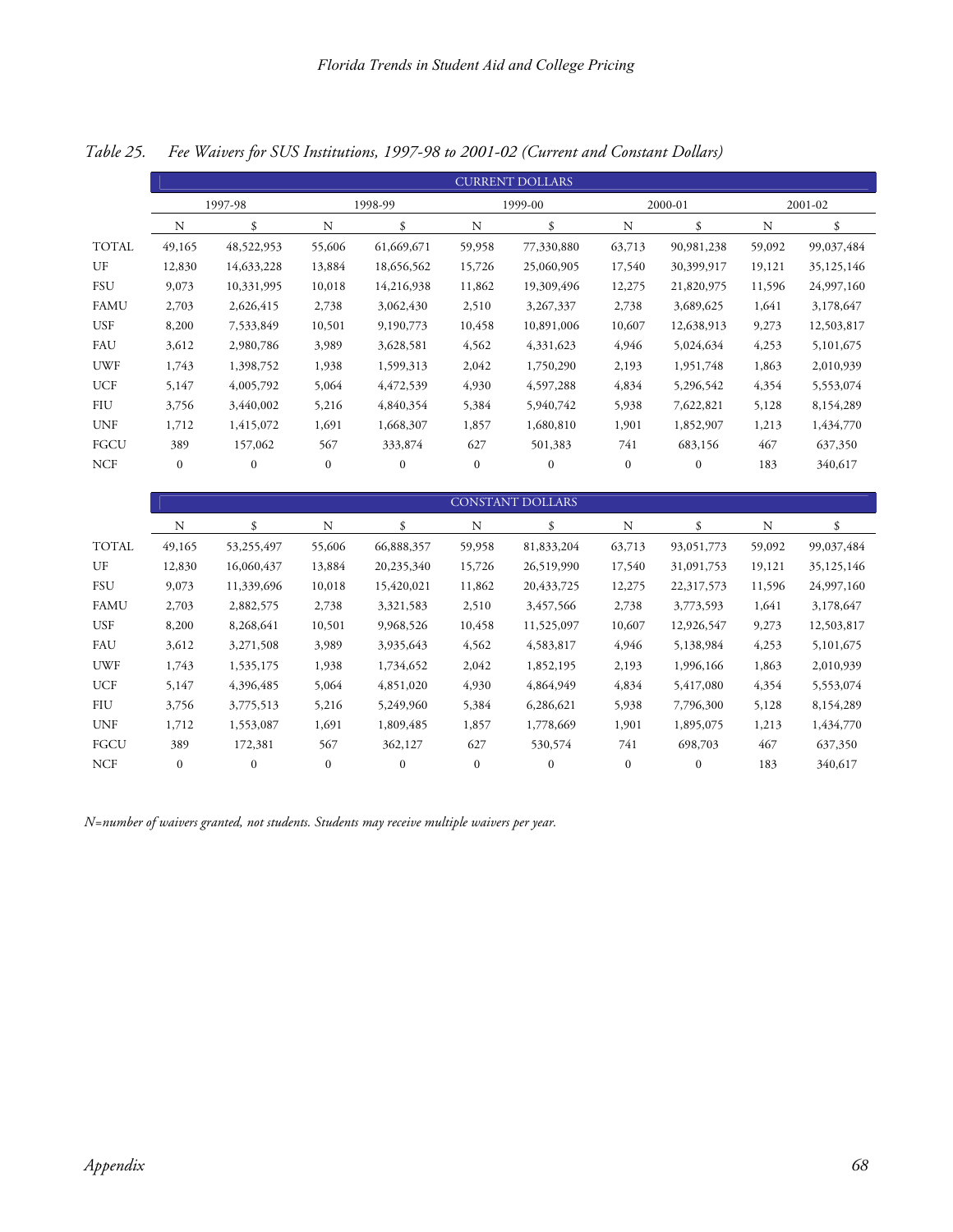# *Table 26. Fee Waivers for FCC Institutions, 1997-98 to 2001-02 (Current Dollars)*

|                                             |        |           |        |           |        | <b>CURRENT DOLLARS</b> |         |           |              |                  |
|---------------------------------------------|--------|-----------|--------|-----------|--------|------------------------|---------|-----------|--------------|------------------|
|                                             |        | 1997-98   |        | 1998-99   |        | 1999-00                |         | 2000-01   |              | 2001-02          |
|                                             | N      | \$        | N      | \$        | N      | \$                     | N       | \$        | N            | \$               |
| <b>BREVARD CC</b>                           | 21,076 | 812,297   | 19,962 | 810,118   | 23,650 | 1,009,221              | 24,088  | 1,248,670 | 16,410       | 968,407          |
| <b>BROWARD CC</b>                           | 5,878  | 230,379   | 5,384  | 221,302   | 8,690  | 377,722                | 9,609   | 417,992   | 73,461       | 3,235,916        |
| CENTRAL FLORIDA CC                          | 17,202 | 532,316   | 16,528 | 601,771   | 8,580  | 694,096                | 8,777   | 797,086   | 2,029        | 113,523          |
| CHIPOLA CC                                  | 4,504  | 329,163   | 5,369  | 416,165   | 4,948  | 432,832                | 4,617   | 451,110   | 15,067       | 958,493          |
| DAYTONA BEACH CC                            | 20,431 | 782,720   | 22,139 | 1,016,511 | 31,256 | 2,108,281              | 34,393  | 2,338,735 | 62,325       | 3,271,992        |
| <b>EDISON CC</b>                            | 10,127 | 349,855   | 13,464 | 751,376   | 15,710 | 859,919                | 14,579  | 729,771   | 47,423       | 2,646,861        |
| <b>FLORIDA COMMUNITY</b><br>AT JACKSONVILLE | 37,140 | 781,457   | 65,404 | 1,861,312 | 70,984 | 2,947,172              | 63,485  | 3,032,100 | $\mathbf{0}$ | $\boldsymbol{0}$ |
| <b>FLORIDA KEYS CC</b>                      | 2,688  | 122,169   | 2,621  | 127,936   | 2,689  | 134,731                | 2,373   | 115,723   | $\theta$     | $\Omega$         |
| <b>GULF COAST CC</b>                        | 13,948 | 616,469   | 12,418 | 703,913   | 12,877 | 768,783                | 12,444  | 798,952   | 6,240        | 327,706          |
| HILLSBOROUGH CC                             | 21,133 | 865,957   | 19,752 | 894,405   | 19,364 | 916,849                | 36,051  | 1,804,461 | 80,972       | 1,241,085        |
| <b>INDIAN RIVER CC</b>                      | 27,151 | 1,042,556 | 32,657 | 1,596,316 | 40,914 | 2,280,519              | 44,900  | 2,451,865 | 4,077        | 358,724          |
| LAKE CITY CC                                | 4,552  | 208,289   | 4,384  | 209,565   | 3,357  | 183,714                | 3,776   | 245,309   | 5,170        | 216,933          |
| LAKE SUMTER CC                              | 3,897  | 171,639   | 5,779  | 265,504   | 5,525  | 302,113                | 5,514   | 273,240   | 53,753       | 6,276,644        |
| MANATEE CC                                  | 3,707  | 146,641   | 4,106  | 174,631   | 5,098  | 230,939                | 5,932   | 296,422   | 9,825        | 600,405          |
| MIAMI-DADE CC                               | 26,876 | 1,204,001 | 12,007 | 1,070,932 | 13,321 | 800,345                | 14,395  | 769,436   | 17,757       | 1,119,900        |
| NORTH FLORIDACC                             | 4,488  | 177,267   | 5,666  | 246,950   | 5,341  | 298,245                | 4,977   | 280,121   | $\mathbf{0}$ | 471,527          |
| OKALOOSA WALTON CC                          | 5,951  | 212,452   | 8,232  | 544,414   | 8,585  | 563,081                | 5,991   | 457,091   | 26,512       | 1,041,822        |
| PALM BEACH CC                               | 9,986  | 475,634   | 15,184 | 725,960   | 26,991 | 2,755,881              | 206,367 | 5,038,502 | 16,098       | 912,094          |
| PASCO-HERNANDO CC                           | 9,823  | 463,308   | 9,331  | 471,987   | 8,979  | 488,050                | 8,188   | 477,568   | 25,011       | 1,117,884        |
| PENSACOLA JUNIOR<br><b>COLLEGE</b>          | 14,982 | 820,790   | 14,771 | 838,054   | 15,231 | 912,545                | 14,376  | 909,213   | 79,469       | 366,941          |
| POLK CC                                     | 3,479  | 190,902   | 4,053  | 194,225   | 5,197  | 296,156                | 4,361   | 286,484   | 13,168       | 328,583          |
| ST. JOHNS RIVER CC                          | 9,328  | 402,540   | 15,302 | 653,593   | 18,861 | 861,232                | 21,976  | 937,607   | $\mathbf{0}$ | $\mathbf{0}$     |
| ST. PETERSBURG COL-<br><b>LEGE</b>          | 20,231 | 885,648   | 21,059 | 954,569   | 17,296 | 871,828                | 17,960  | 877,113   | 31,259       | 2,290,240        |
| SANTA FE CC                                 | 14,215 | 438,935   | 13,665 | 503,498   | 16,936 | 681,187                | 18,951  | 839,347   | $\mathbf{0}$ | $\mathbf{0}$     |
| <b>SEMINOLE CC</b>                          | 24,294 | 563,592   | 38,206 | 414,361   | 24,922 | 535,120                | 76,232  | 373,457   |              |                  |
| SOUTH FLORIDA CC                            | 9,770  | 353,354   | 10,245 | 465,506   | 9,742  | 481,874                | 10,340  | 529,046   | $\mathbf{0}$ | $\mathbf{0}$     |
| TALLAHASSEE CC                              | 12,791 | 606,447   | 12,722 | 547,046   | 15,040 | 893,021                | 25,989  | 833,498   |              |                  |
| VALENCIA CC                                 | 14,796 | 547,139   | 13,168 | 851,500   | 27,883 | 1,543,473              | 29,061  | 1,380,549 |              |                  |

*N=number of waivers granted, not students. Students may receive multiple waivers per year.*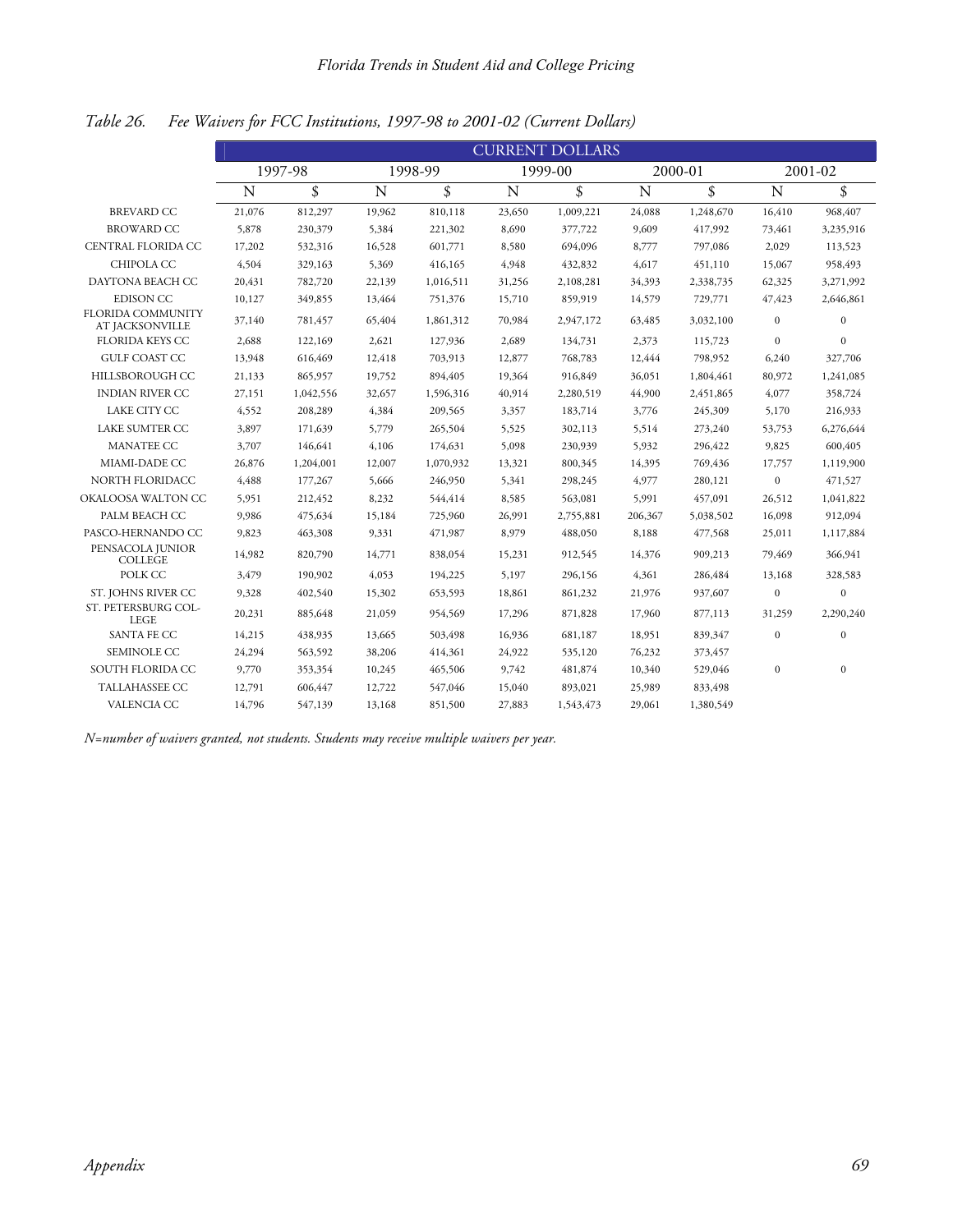# *Table 27. Fee Waivers for FCC Institutions, 1997-98 to 2001-02 (Constant Dollars)*

|                                             |        |           |        |           |        | <b>CONSTANT DOLLARS</b> |         |           |              |              |
|---------------------------------------------|--------|-----------|--------|-----------|--------|-------------------------|---------|-----------|--------------|--------------|
|                                             |        | 1997-98   |        | 1998-99   |        | 1999-00                 |         | 2000-01   |              | $2001 - 02$  |
|                                             | N      | \$        | N      | \$        | N      | \$                      | N       | \$        | N            | \$           |
| <b>BREVARD CC</b>                           | 21,076 | 891,522   | 19,962 | 878,673   | 23,650 | 1,067,980               | 24,088  | 1,277,087 | 16,410       | 968,407      |
| <b>BROWARD CC</b>                           | 5,878  | 252,848   | 5,384  | 240,029   | 8,690  | 399,714                 | 9,609   | 427,504   | 73,461       | 3,235,916    |
| CENTRAL FLORIDA CC                          | 17,202 | 584,234   | 16,528 | 652,695   | 8,580  | 734,507                 | 8,777   | 815,226   | 2,029        | 113,523      |
| CHIPOLA CC                                  | 4,504  | 361,267   | 5,369  | 451,382   | 4,948  | 458,032                 | 4,617   | 461,376   | 15,067       | 958,493      |
| DAYTONA BEACH CC                            | 20,431 | 859,060   | 22,139 | 1,102,532 | 31,256 | 2,231,028               | 34,393  | 2,391,960 | 62,325       | 3,271,992    |
| <b>EDISON CC</b>                            | 10,127 | 383,977   | 13,464 | 814,960   | 15,710 | 909,985                 | 14,579  | 746,379   | 47,423       | 2,646,861    |
| <b>FLORIDA COMMUNITY</b><br>AT JACKSONVILLE | 37,140 | 857,674   | 65,404 | 2,018,823 | 70,984 | 3,118,761               | 63,485  | 3,101,104 | $\mathbf{0}$ | $\mathbf{0}$ |
| <b>FLORIDA KEYS CC</b>                      | 2,688  | 134,085   | 2,621  | 138,762   | 2,689  | 142,575                 | 2,373   | 118,356   | $\mathbf{0}$ | $\theta$     |
| <b>GULF COAST CC</b>                        | 13,948 | 676,594   | 12,418 | 763,480   | 12,877 | 813,543                 | 12,444  | 817,134   | 6,240        | 327,706      |
| HILLSBOROUGH CC                             | 21,133 | 950,416   | 19,752 | 970,092   | 19,364 | 970,229                 | 36,051  | 1,845,527 | 80,972       | 1,241,085    |
| <b>INDIAN RIVER CC</b>                      | 27,151 | 1,144,238 | 32,657 | 1,731,401 | 40,914 | 2,413,294               | 44,900  | 2,507,664 | 4,077        | 358,724      |
| LAKE CITY CC                                | 4,552  | 228,604   | 4,384  | 227,299   | 3,357  | 194,410                 | 3,776   | 250,891   | 5,170        | 216,933      |
| LAKE SUMTER CC                              | 3,897  | 188,379   | 5,779  | 287,972   | 5,525  | 319,703                 | 5,514   | 279,458   | 53,753       | 6,276,644    |
| <b>MANATEE CC</b>                           | 3,707  | 160,943   | 4,106  | 189,409   | 5,098  | 244,385                 | 5,932   | 303,168   | 9,825        | 600,405      |
| MIAMI-DADE CC                               | 26,876 | 1,321,430 | 12,007 | 1,161,558 | 13,321 | 846,942                 | 14,395  | 786,946   | 17,757       | 1,119,900    |
| NORTH FLORIDACC                             | 4,488  | 194,556   | 5,666  | 267,847   | 5,341  | 315,609                 | 4,977   | 286,496   | $\mathbf{0}$ | 471,527      |
| OKALOOSA WALTON CC                          | 5,951  | 233,173   | 8,232  | 590,485   | 8,585  | 595,865                 | 5,991   | 467,493   | 26,512       | 1,041,822    |
| PALM BEACH CC                               | 9,986  | 522,024   | 15,184 | 787,393   | 26,991 | 2,916,333               | 206,367 | 5,153,167 | 16,098       | 912,094      |
| PASCO-HERNANDO CC                           | 9,823  | 508,495   | 9,331  | 511,928   | 8,979  | 516,465                 | 8,188   | 488,437   | 25,011       | 1,117,884    |
| PENSACOLA JUNIOR<br><b>COLLEGE</b>          | 14,982 | 900,843   | 14,771 | 908,973   | 15,231 | 965,675                 | 14,376  | 929,904   | 79,469       | 366,941      |
| POLK CC                                     | 3,479  | 209,521   | 4,053  | 210,661   | 5,197  | 313,399                 | 4,361   | 293,004   | 13,168       | 328,583      |
| ST. JOHNS RIVER CC                          | 9,328  | 441,801   | 15,302 | 708,902   | 18,861 | 911,374                 | 21,976  | 958,945   | $\mathbf{0}$ | $\mathbf{0}$ |
| ST. PETERSBURG COL-<br><b>LEGE</b>          | 20,231 | 972,027   | 21,059 | 1,035,348 | 17,296 | 922,587                 | 17,960  | 897,074   | 31,259       | 2,290,240    |
| SANTA FE CC                                 | 14,215 | 481,745   | 13,665 | 546,106   | 16,936 | 720,847                 | 18,951  | 858,448   | $\mathbf{0}$ | $\mathbf{0}$ |
| <b>SEMINOLE CC</b>                          | 24,294 | 618,561   | 38,206 | 449,425   | 24,922 | 566,275                 | 76,232  | 381,956   |              | $\Omega$     |
| SOUTH FLORIDA CC                            | 9,770  | 387,818   | 10,245 | 504,899   | 9,742  | 509,929                 | 10,340  | 541,085   | $\mathbf{0}$ | $\mathbf{0}$ |
| TALLAHASSEE CC                              | 12,791 | 665,595   | 12,722 | 593,339   | 15,040 | 945,014                 | 25,989  | 852,466   |              | $\Omega$     |
| VALENCIA CC                                 | 14,796 | 600,503   | 13,168 | 923,557   | 27,883 | 1,633,336               | 29,061  | 1,411,967 |              | $\mathbf{0}$ |

*N=number of waivers granted, not students. Students may receive multiple waivers per year.*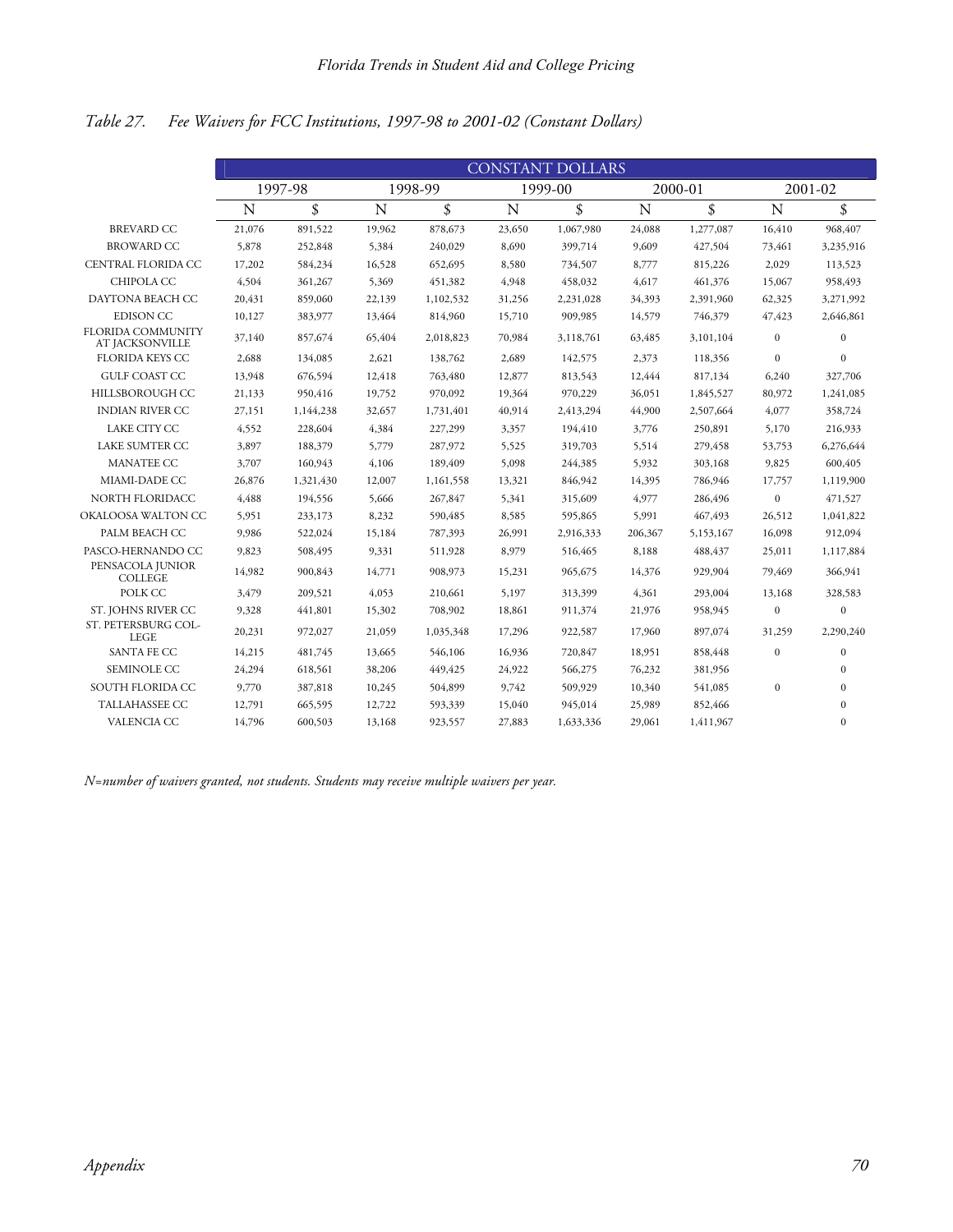# *Florida Trends in Student Aid and College Pricing*

*Table 28. Need-Based State Aid Programs - Number of recipients and total aid awarded to students at all Florida postsecondary institutions, by specific program, in constant dollars* 

|                                                       |                          | 1997-98                  |                          | 1998-99             |            | 1999-00             |            | 2000-01             | 2001-02    |                     |
|-------------------------------------------------------|--------------------------|--------------------------|--------------------------|---------------------|------------|---------------------|------------|---------------------|------------|---------------------|
| NEED-BASED PROGRAMS                                   | Recipients               | <b>Total Amount</b>      | Recipients               | <b>Total Amount</b> | Recipients | <b>Total Amount</b> | Recipients | <b>Total Amount</b> | Recipients | <b>Total Amount</b> |
| <b>TOTAL</b>                                          | 41,261                   | 43,372,394               | 41,436                   | 52,473,736          | 53,119     | 48,679,735          | 68,564     | 70,236,239          | 80,377     | 76,042,371          |
| $(AAC) + (LACB)$                                      | 26                       | 630,719                  | 13                       | 10,133,200          | 8          | 76,885              | 4          | 42,175              | 2          | 11,663              |
| Critical Teacher Shortage (CTS) Loan For-<br>giveness |                          |                          |                          |                     |            |                     |            |                     |            |                     |
| Forgivable Loan Program (CTS)****                     | 226                      | 1,066,559                | 199                      | 985,242             | 110        | 522,590             | 214        | 877,108             | 121        | 514,161             |
| Ethics in Business Scholarship                        |                          | $\overline{\phantom{a}}$ | 218                      | 261,235             | 1,787      | 1,899,039           | 439        | 799,527             | 401        | 648,506             |
| Florida Student Assistance Grant (FSAG)               | 40,490                   | 40,398,784               | 40,450                   | 38,958,315          | 50,624     | 44,733,455          | 67,228     | 66,899,305          | 79,066     | 73,003,631          |
| Florida Work Experience Program (FWEP)                | 248                      | 526,720                  | 294                      | 613,955             | 272        | 611,058             | 355        | 832,228             | 487        | 1,147,109           |
| Instructional Aide/Critical Teachers Shortage         |                          |                          | $\overline{\phantom{a}}$ |                     |            |                     |            |                     |            |                     |
| Jose Marti Scholarship Challenge Grant                | 84                       | 195,361                  | 79                       | 973,519             | 72         | 133,336             | 68         | 129,890             | 83         | 156,000             |
| Mary McLeod Bethune Scholarship (MMB)                 | 132                      | 411,575                  | 125                      | 383,957             | 188        | 563,503             | 189        | 552,289             | 169        | 490,500             |
| Nursing Loan Forgiveness Program                      | $\overline{\phantom{a}}$ |                          |                          |                     |            |                     |            |                     |            |                     |
| OT/PT Loan Forgiveness Program                        |                          |                          |                          |                     |            |                     |            |                     |            |                     |
| OT/PT Scholarship Loan Program<br>$(OT/PT)$ ***       | 15                       | 63,429                   | 15                       | 56,400              | 10         | 40,212              | 9          | 28,637              | 2          | 8,000               |
| Rosewood Family Scholarship                           | 25                       | 46,297                   | 25                       | 49,149              | 25         | 51,102              | 26         | 50,140              | 20         | 41,637              |
| Seminole/Miccosukee Indian Scholarship                | 15                       | 32,952                   | 18                       | 58,765              | 23         | 48,555              | 32         | 24,937              | 26         | 21,163              |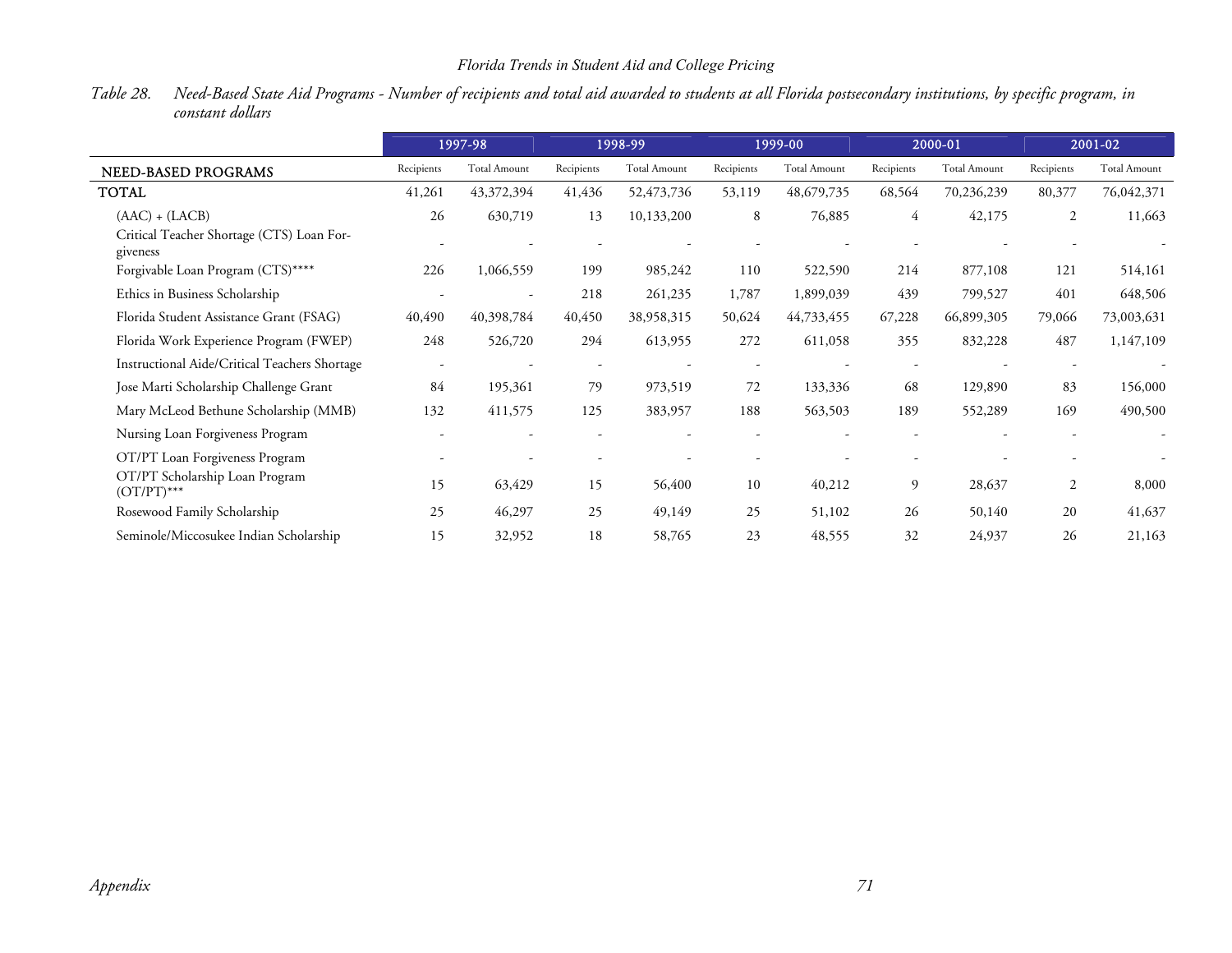| Table 29. Non-Need Based State Aid Programs - Number of recipients and total aid awarded to students at all Florida postsecondary institutions, by specific |  |
|-------------------------------------------------------------------------------------------------------------------------------------------------------------|--|
| program, in constant dollars                                                                                                                                |  |

|                                                           | 1997-98    |                     | 1998-99        |                     | 1999-00        |                     | 2000-01    |                     | 2001-02    |                     |
|-----------------------------------------------------------|------------|---------------------|----------------|---------------------|----------------|---------------------|------------|---------------------|------------|---------------------|
| NON-NEED BASED PROGRAMS                                   | Recipients | <b>Total Amount</b> | Recipients     | <b>Total Amount</b> | Recipients     | <b>Total Amount</b> | Recipients | <b>Total Amount</b> | Recipients | <b>Total Amount</b> |
| <b>TOTAL</b>                                              | 64,387     | 108,257,355         | 79,969         | 144,896,248         | 97,746         | 189,792,572         | 123,145    | 241,695,763         | 132,680    | 246,398,384         |
| <b>Bright Futures</b>                                     | 43,132     | 76,351,980          | 57,434         | 101,229,171         | 73,031         | 139,527,499         | 92,214     | 168,519,139         | 100,302    | 174,914,916         |
| Top Scholars                                              | 200        | 318,146             | 216            | 328,027             | 238            | 377,778             | 244        | 351,117             | 263        | 366,737             |
| Academic Scholars                                         | 18,866     | 47,855,759          | 21,845         | 56,212,764          | 24,663         | 69,047,207          | 25,731     | 70,365,351          | 24,981     | 67,261,535          |
| Merit Scholars                                            | 13,387     | 16,728,853          | 25,745         | 33,789,425          | 41,737         | 60,685,714          | 62,157     | 92,635,286          | 72,210     | 103,792,891         |
| Gold Seal Scholarship                                     | 10,856     | 11,449,222          | 9,628          | 10,898,955          | 6,603          | 8,030,530           | 4,314      | 5,167,386           | 3,076      | 4,209,362           |
| Chappie James Promising Teacher Schol.                    | 416        | 665,928             | 437            | 654,028             | 423            | 637,314             | 509        | 584,506             | 381        | 530,250             |
| Children of Deceased/Disabled Veterans<br>(CDDV)          | 96         | 147,103             | 114            | 185,096             | 142            | 227,370             | 158        | 256,906             | 173        | 297,062             |
| Critical Teacher Shortage (CTS) Tuition Reim.             |            |                     |                |                     |                |                     |            |                     |            |                     |
| Exceptional Child Scholarship                             |            |                     |                |                     |                |                     |            |                     |            |                     |
| Florida Fund for Minority Teachers                        |            |                     |                |                     |                |                     |            |                     |            |                     |
| Florida Resident Access Grant (FRAG)                      | 20,403     | 30,766,683          | 21,657         | 42,051,255          | 23,787         | 50,419,679          | 29,999     | 72,252,604          | 31,596     | 69,940,547          |
| Grants for Teachers for Special Training in<br><b>ESE</b> |            |                     |                |                     |                |                     |            |                     |            |                     |
| Limited Access Competitive Grant (LACG)                   | 158        | 301,025             | 234            | 421,504             | 148            | 348,081             | 28         | 61,994              |            |                     |
| Nicaraguan/Haitian Scholarship                            | 2          | 9,528               | $\overline{2}$ | 9,416               | $\overline{2}$ | 9,186               | 2          | 8,879               |            |                     |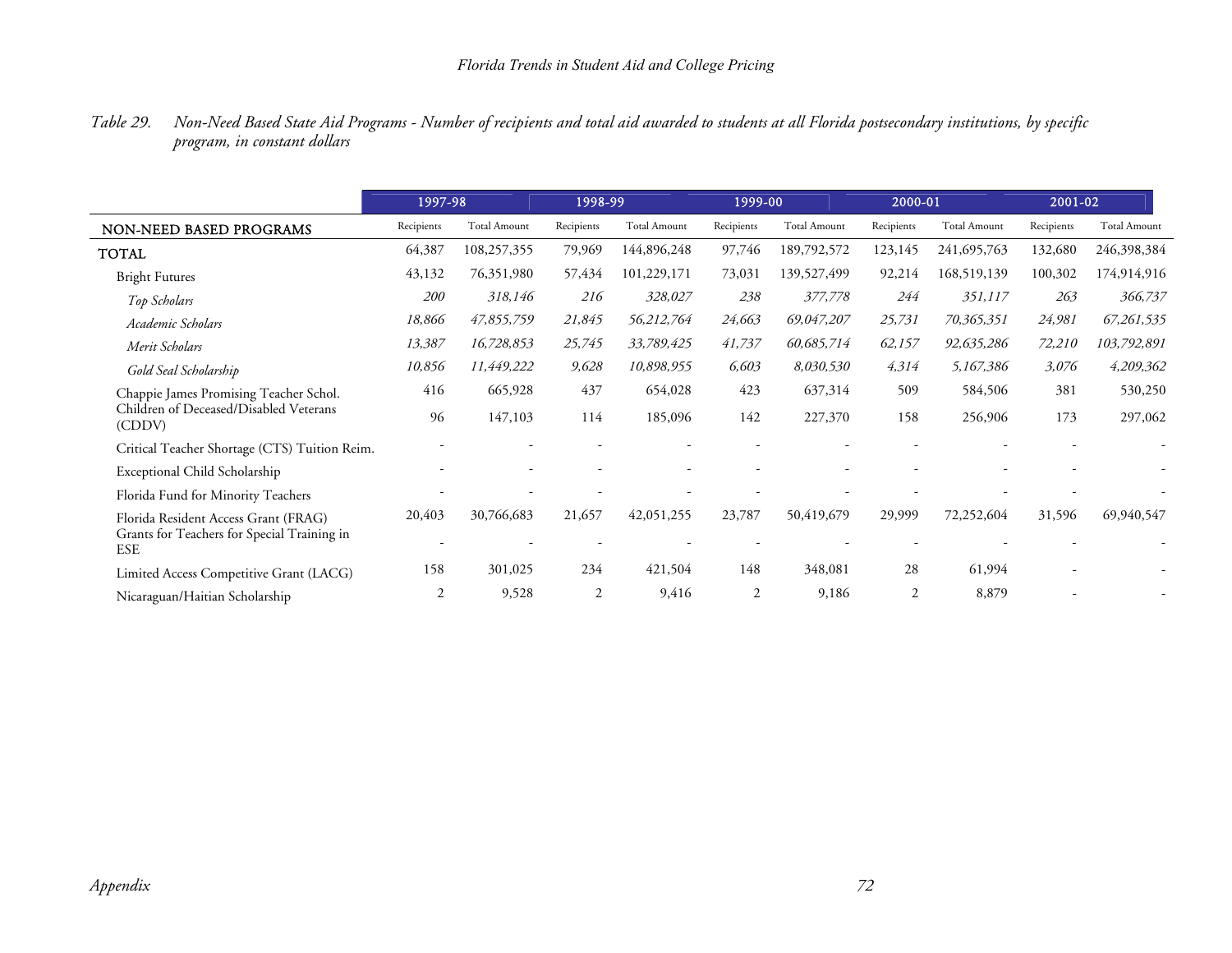*Table 30. Florida institutions of postsecondary education* 

#### SUS INSTITUTIONS (11)

University of Florida (UF) Florida State University (FSU) Florida Agric. and Mechanical University (FAMU) University of Southern Florida (USF) Florida Atlantic University (FAU) University of West Florida (UWF) University of Central Florida (UCF) Florida International University (FIU) University of North Florida (UNF) Florida Gulf Coast University (FGCU) New College of Florida (NCF)

#### FLORIDA COMMUNITY COLLEGES (28)

Brevard Community College Broward Community College Central Florida Community College Chipola Community College Daytona Beach Community College Edison Community College Florida Community At Jacksonville Florida Keys Community College Gulf Coast Community College Hillsborough Community College Indian River Community College Lake City Community College Lake Sumter Community College Manatee Community College Miami-Dade Community College North Florida Community College Okaloosa Walton Community College Palm Beach Community College Pasco-Hernando Community College Pensacola Junior College Polk Community College St. Johns River Community College St. Petersburg College Santa Fe Community College Seminole Community College South Florida Community College Tallahassee Community College Valencia Community College

#### ICUF INSTITUTIONS (27)

Barry University Bethune-Cookman College Clearwater Christian College Eckerd College Edward Waters College Embry-Riddle Aeronautical University Flagler College Florida College Florida Hospital College of Health Sciences Florida Institute of Technology Florida Memorial College Florida Southern College International College Jacksonville University Lynn University Nova Southeastern University Palm Beach Atlantic University Ringling School of Art And Design Rollins College Saint Leo University St Thomas University Southeastern College Stetson University University Of Miami The University Of Tampa Warner Southern College Webber International University

#### FAPSC INSTITUTIONS

130 institutions at 150 locations (www.fapsc.org)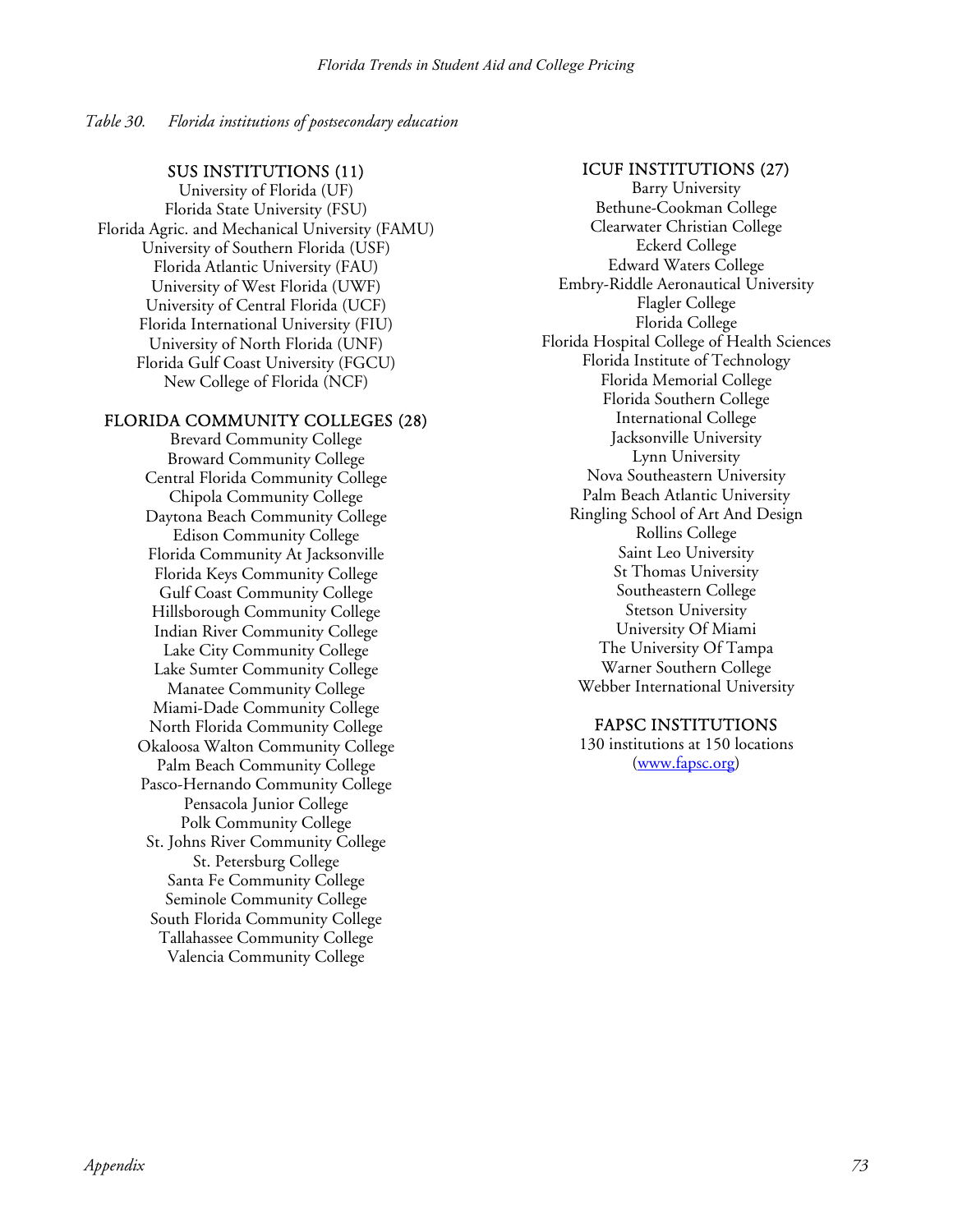# **APPENDIX B. NOTES AND SOURCES**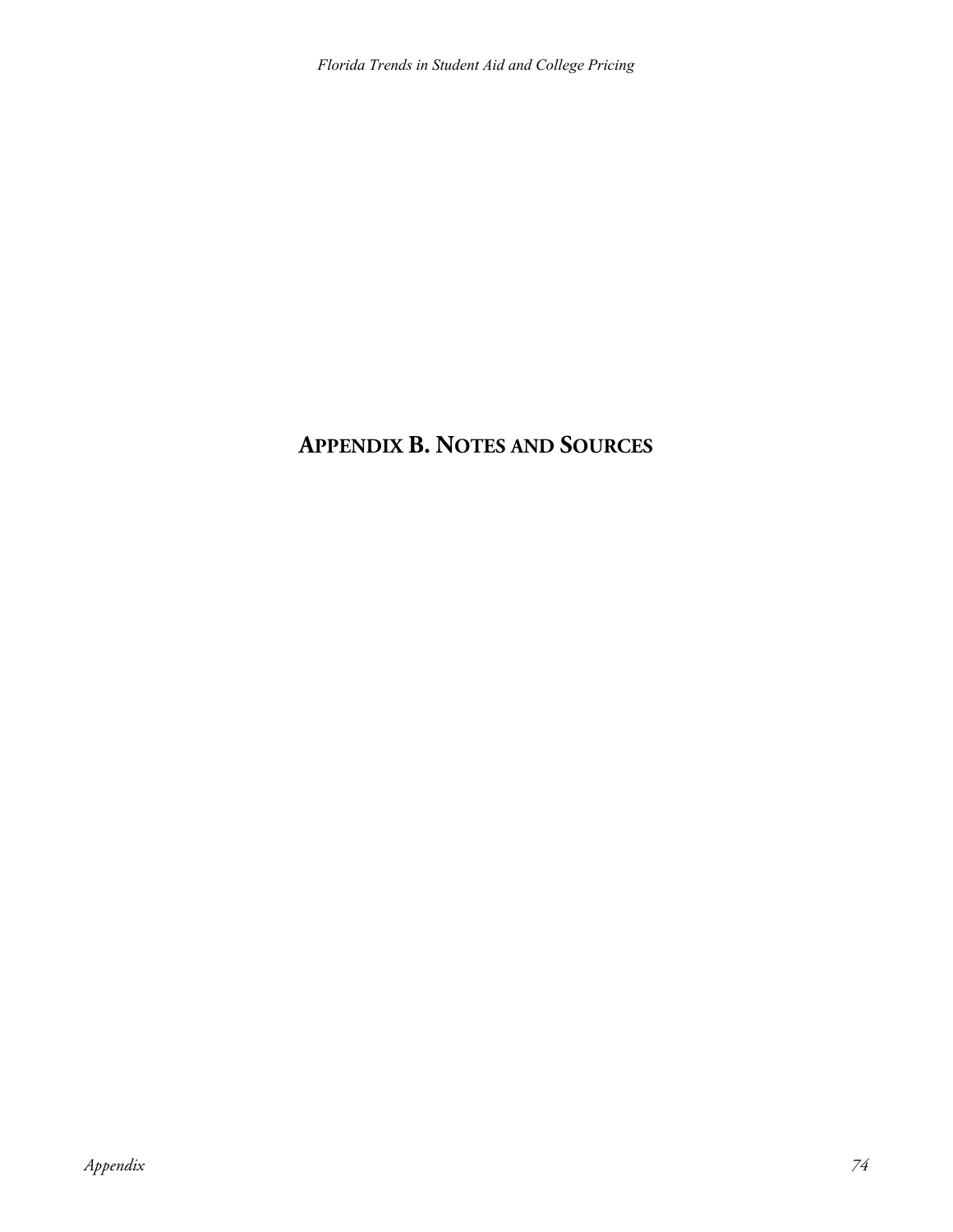## NOTES AND SOURCES

### TABLE 1

Full-Time Equivalent (FTE) Enrollment. FTE data for FCC and SUS were taken from state fact books. All other FTE calculations were made using NCES methodology.

## TABLE 2

Tuition & Fee/Cost of Attendance data. CEPRI using the U.S. Department of Education's Peer Analysis System and College Opportunities On-Line.

Median Household Income. U.S. Census Bureau Historical Income Tables 2001 CPI-U-RS adjusted dollars

(www.census.gov/hhes/income/histinc/h08.html).

Per Capita Personal Income. U.S. Department of Commerce, Bureau of Economic Analysis. United States CA1-3 – Per capita personal income (http://www.bea.doc.gov/bea/regional/reis/drill.cfm). Per capita personal income computed using Census Bureau midyear population estimates. Estimates for 1990-2000 reflect county population estimates available as of April 2002. 2001-02 estimated using threeyear, prior-year average.

#### TABLE 3 to 10

#### FEDERAL STUDENT AID

All federal data were collected from the U.S. Department of Education, with the exception of LEAP and "other" programs.

Pell Grant Data. The Pell Grant program is the foundational program sponsored through the U.S. Department of Education. This need-based program provided grants of up to \$4,000 to low-income undergraduate students in the 2001-02 academic year.

Campus-Based Aid Programs. Three programs make up the federal campus-based aid programs, including the SEOG, FWS, and Perkins Loan programs. Data for 2001-02 is estimated using an average change of the three prior years of data.

Supplemental Educational Opportunity Grant (SEOG) Program. SEOG provides additional needbased funds to undergraduate students who show exceptional need. Grants range from \$100 to \$4,000.

Federal Work Study (FWS) Program. Provides jobs to undergraduate and graduate students during the academic year and during the summer.

Federal Perkins Loans Program. The Perkins Loan program provides low-interest loans to undergraduate, graduate, and professional students.

Leveraging Educational Assistance Program (LEAP) and Special Leveraging Educational Assistance Program (SLEAP). LEAP and SLEAP are federal matching program with states. States must match the federal dollars on a 1:1 basis, but because Florida gets an amount larger than \$30 million, it must make a 3:1 contribution. S/LEAP data is only available at the state level, since the funds are matched and distributed in a variety of ways by the Office of Student Financial Assistance. LEAP data are from the annual survey of the National Association of State Student Grant Assistance Programs (NASS-GAP).S/LEAP data are only shown for the aggregate table 3, since the funding is not earmarked for a particular institutional sector or type, but rather, invested into state-wide programs. In actuality, other sectors would have a small allocation of S/LEAP funding. On table 3, the S/LEAP funding presented under federal aid is backed out of the state aid total to balance the sheet.

The Federal Family Education Loan (FFEL) Program. The FFEL program is the federal loan program. For the purpose of this report, we have embedded the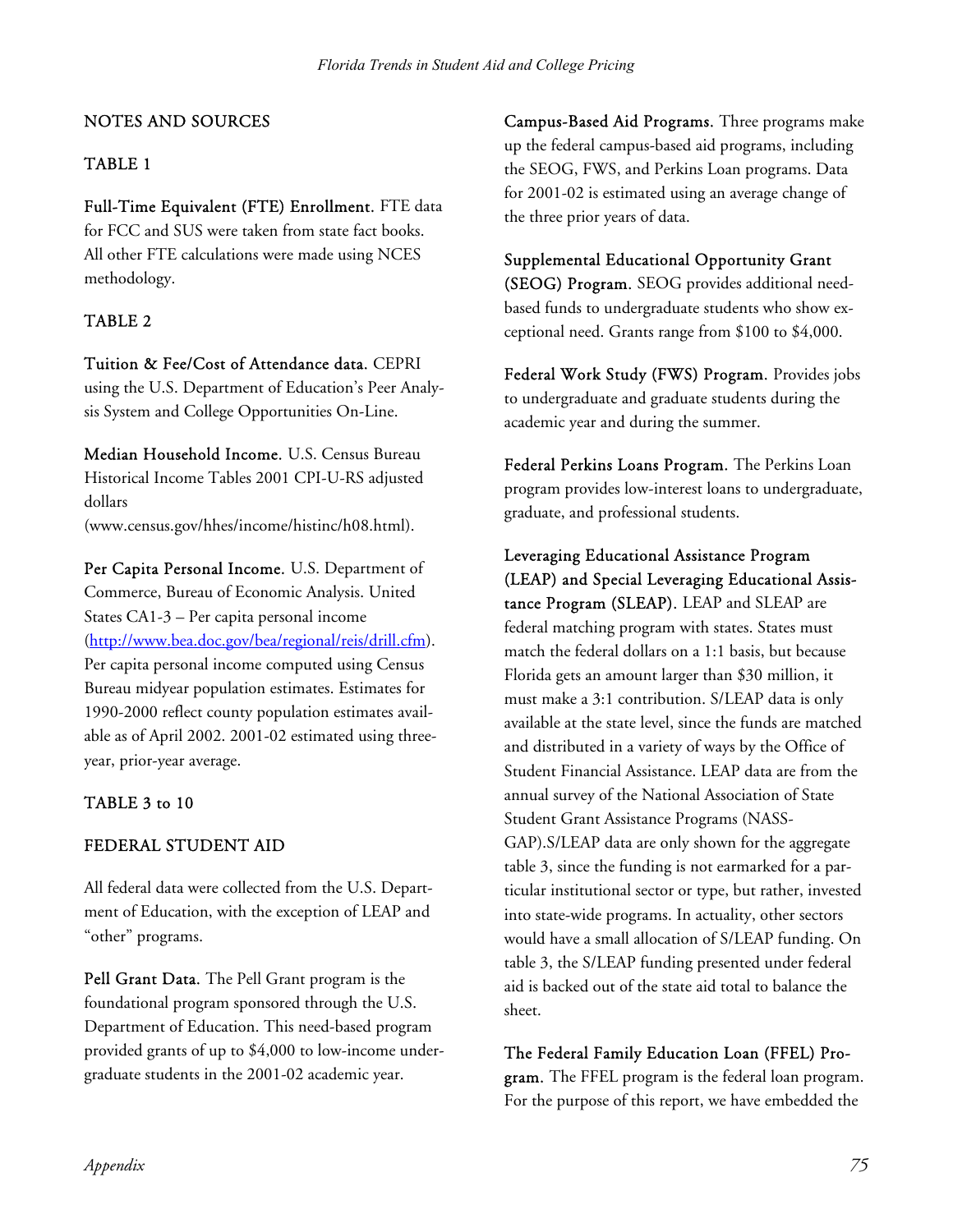Federal Direct Student Loan Program with the FFEL to simplify the analysis and discussion. The Federal Direct Loan Program differs from the FFEL program only in terms of the delivery mechanism: FDLP provides funds directly to institutions, while FFEL uses financial institutions as the distribution and administrative unit. There are three types of loan programs: subsidized, unsubsidized, and PLUS (Parent Loans to Undergraduate Students) programs. Each program provides low-interest loans to undergraduate and graduate students. The government pays the interest generated during college for subsidized loans, while these charges are not covered in the unsubsidized and PLUS loans.

Other Federal Grants and Loans. Include all other federal grants and loans not previously identified that do not fall under Title IV Federal Student Aid Guidelines (i.e., Bureau of Indian Affairs Grants, Robert C. Byrd Honors Scholarship, etc.). These data were collected via the institutional survey.

# STATE AID

State Student Aid Programs. State programs are listed in Table 28 and Table 29. Descriptions of these programs can be found at:

# http://www.firn.edu/doe/osfa/splist.htm

Program data were provided by the Florida State Office of Student Financial Assistance.

State Accelerated Programs. Data on dual enrollment and early admissions programs were collected using the institutional survey.

Dual Enrollment Programs. These programs allow high school students to take college courses while still in high school. This occurs almost exclusively at community colleges in Florida. Generally speaking, postsecondary institutions are not repaid for fees related to dual enrollment programs for high school

students. However, in some cases, school districts transfer funds to the local institution to cover the credit hour costs of instruction.

Early Admissions programs. These programs allow students to enroll in postsecondary education while still in high school.

State Matching Programs. Several state-funded programs require the institution to match funds in order to participate. Institutions provided the institutional match for this line item.

Student Financial Aid Fee. Institutions are required to take five percent of all tuition and fee charges and redistribute as financial aid. Of this fund, 72 percent is to be used as need-based aid. These data were collected via the institutional survey.

Other State Aid. Includes need-based aid from Direct Appropriations for Student Financial Aid and Minority Medical Education Programs, plus non-need-based aid from Direct Appropriations for Student Financial Aid, Medical Education Reimbursement and Loan Repayment Program, and the Virgil Hawkins Law Scholarship. As well, institutions were allowed to submit "other" for programs that were not categorized by the state. These data provided by the Office of Student Financial Assistance and the institutional survey.

# INSTITUTIONAL AID

Institutional aid refers to all other non-governmental aid that comes directly from institutional sources, such as tuition waivers, institutional grants and loans, fellowships, etc. Institutional aid DOES NOT include aid generated by the state student financial aid fee, which is considered state aid. The institution may direct that aid, but it does not originate from institutional coffers.

Institutional aid also includes third-party aid, which refers to all student aid from third-party, or non